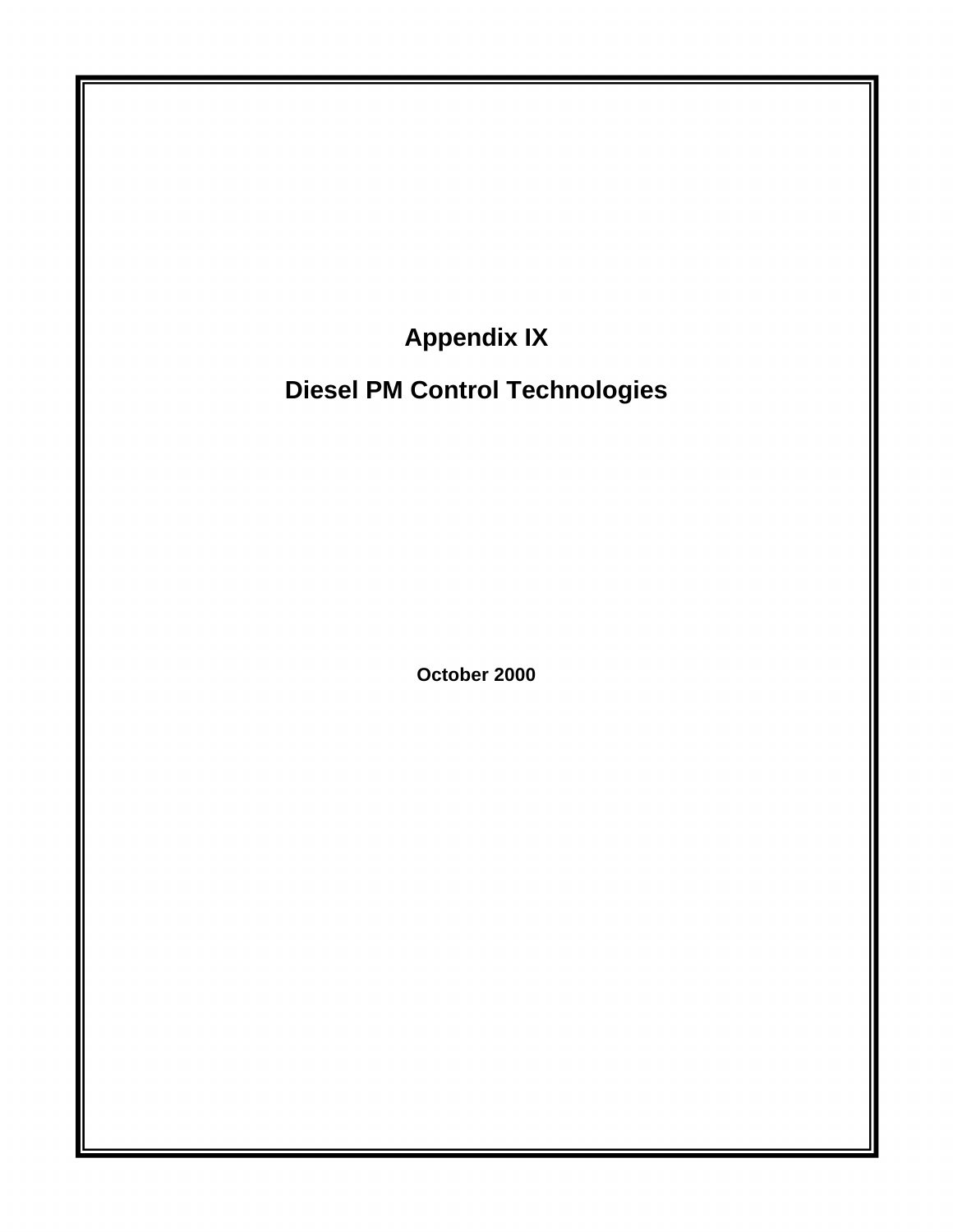## **INTRODUCTION**

In preparation for the development of the Diesel RRP, ARB staff reviewed many products and technologies that were reported to reduce particulate emissions from diesel-fueled engines. The reviews consisted of two phases. In the first phase, ARB staff contacted manufacturers and collected basic information on the various diesel PM control technologies. Using this information, staff prepared short summaries of products that were reported to reduce diesel PM emissions. These "product summaries" are primarily based on information submitted by the control technology manufacturers, and they are intended to provide brief introductions of the various technologies. They are not intended to serve as comprehensive evaluations of the technologies. The product summaries are presented in Part A.

In the second phase of the technology review, staff worked with the Stationary Source Subcommittee to develop criteria for the evaluation of the various diesel PM control products. Specific criteria include commercial availability, emission reduction efficiency, costs, adverse impacts, and other relevant factors. The evaluation criteria was then incorporated into a series of tables that have been completed for each of the diesel PM control products. Where multiple manufacturers provided information for similar technologies, a consolidated evaluation was prepared.

Because emission test information was deemed essential for a thorough evaluation, no evaluation was performed where the manufacturer did not provide adequate emission test data. Consequently, a number of the potentially viable technologies did not progress from the introductory first phase to the technical evaluations of the second phase. We are, however, continuing to collect and review information on these and other emerging diesel PM control technologies. The detailed technical evaluations are presented in Part B.

Staff will continue to update the ARB's Diesel RRP website (<http://www.arb.ca.gov/toxics/diesel/diesel.htm>) with new product summaries and detailed control technology evaluations as new information becomes available.

*Note: Mention of specific products or trade names does not convey, and should not be interpreted as conveying, official ARB approval, endorsement, or recommendation. Unless otherwise noted, the ARB has not tested or evaluated any of the products to verify the claims of the manufacturer.*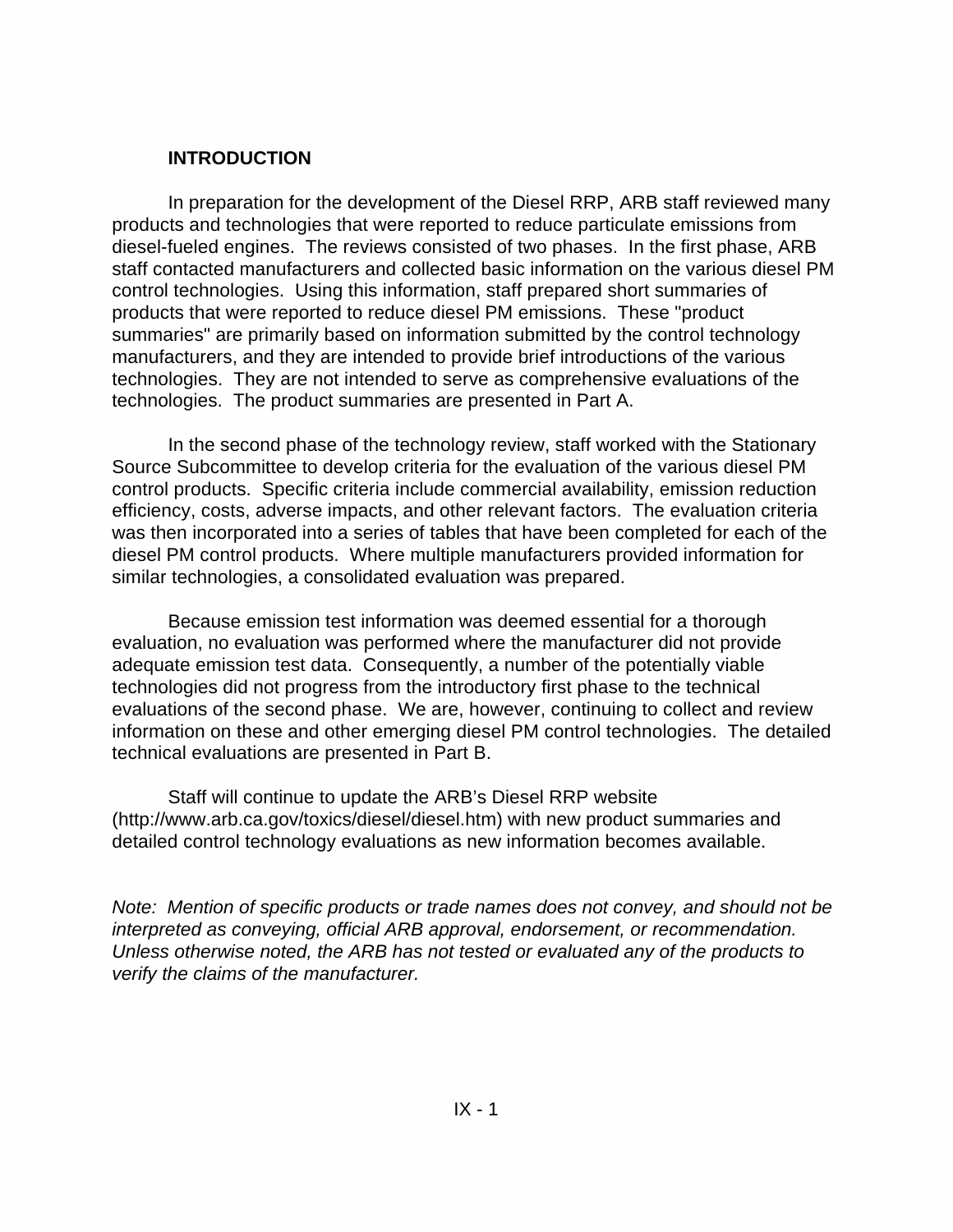# **Part A: SUMMARY OF PRODUCTS THAT ARE REPORTED TO REDUCE PARTICULATE EMISSIONS FROM DIESEL-FUELED ENGINES**

Page

|          | <b>Alternative Fuels</b>                                                                                                                                                                                                                       |                          |
|----------|------------------------------------------------------------------------------------------------------------------------------------------------------------------------------------------------------------------------------------------------|--------------------------|
|          | 1. Biodiesel, various manufacturers<br>2. Fumigation Natural Gas/Diesel Bi-Fuel Retrofit Kit,<br><b>Innovative Technologies Group</b>                                                                                                          | 3<br>$\overline{4}$      |
|          | <b>Engine Design and Modifications</b>                                                                                                                                                                                                         |                          |
|          | 1. Cam Shaft Cylinder Reengineering Kit, Clean Cam<br><b>Technology Systems</b>                                                                                                                                                                | 5                        |
|          | 2. Diesel Emission Control System, Clean Air Technology<br>3. ECOTIP Superstack Fuel Injectors, Interstate Diesel<br>4. IET 2000 Series Emission/Fuel Reduction System,<br>International Engine Technologies, Ltd.                             | 6<br>$\overline{7}$<br>8 |
|          | <b>Fuel Borne Catalysts</b>                                                                                                                                                                                                                    |                          |
|          | 1. COMTEC Emission Control Device, COMTEC Combustion                                                                                                                                                                                           | 9                        |
|          | Technologies, Inc.<br>2. Platinum Plus® DFX diesel fuel combustion catalyst,<br>Clean Diesel Technologies, Inc.                                                                                                                                | 10                       |
|          | <b>Other Exhaust Treatment Technologies</b>                                                                                                                                                                                                    |                          |
|          | 1. NOxTECH Emission Control System, NOxTECH, Inc.<br>2. SINOx (Selective Catalytic Reduction type system) System,<br><b>Siemens Westinghouse Power Corporation</b>                                                                             | 11<br>12 <sub>2</sub>    |
|          | <b>Oxidation/Oxidation Catalysts</b>                                                                                                                                                                                                           |                          |
|          | 1. CEM Catalytic Exhaust Muffler, Johnson Matthey<br>2. CleanDIESEL Converters, Clean Air Systems<br>3. DCC Diesel Catalytic Converter, Johnson Matthey<br>4. Dieselytic SX Exhaust Gas Purifier, Catalytic Exhaust<br><b>Products Limited</b> | 13<br>14<br>15<br>15     |
| 5.<br>7. | Flameless Thermal Oxidizer, Thermatrix, Inc.<br>6. Nett D-series Diesel Purifier, Nett Technologies<br>Nett Standard Diesel Purifier, Nett Technologies<br>8. PTX Oxidation Catalyst, Engelhard Corporation                                    | 16<br>17<br>18<br>19     |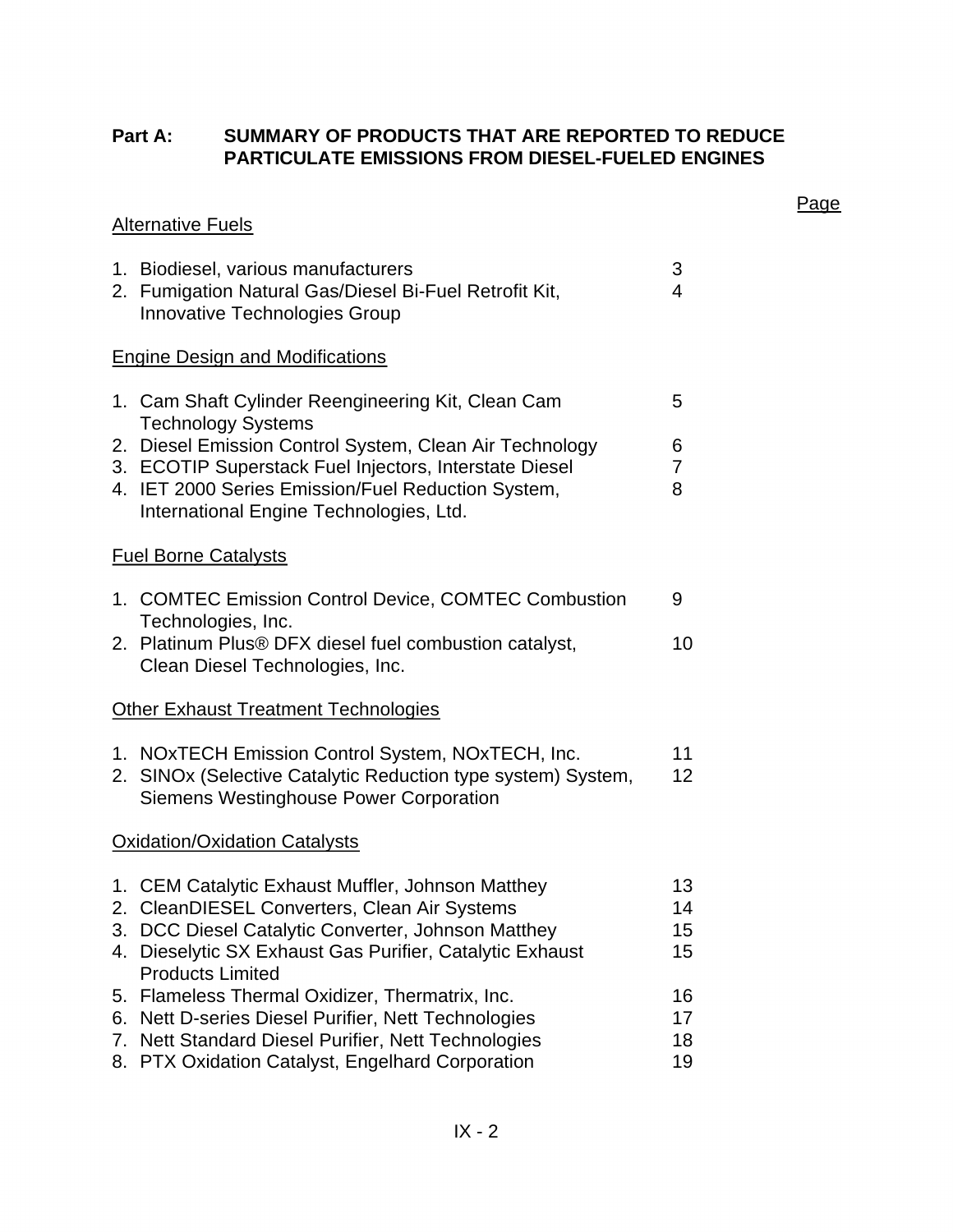# Particulate Filters

| 1. 3M Diesel Particulate Filter Cartridges, Minnesota   | 18 |
|---------------------------------------------------------|----|
| Mining and Manufacturing (3M)                           |    |
| 2. CleanDIESEL Soot Filter, Clean Air Systems           | 19 |
| 3. Combifilter, Engine Control Systems                  | 20 |
| 4. CRT Particulate Filter, Johnson Matthey              | 20 |
| 5. DPX Particulate Filter, Engelhard Corporation        | 21 |
| 6. QuadCat Four-Way Catalytic Converter, Ceryx, Inc.    | 22 |
| 7. "Trap-Muffler" System, Doubletree Technologies, Inc. | 23 |
| 8. Nett SF Soot Filter, Nett Technologies, Inc.         | 24 |

# **PRODUCT SUMMARIES**

# **Alternative Fuels**

| <b>Product Name:</b>  | <b>Biodiesel</b>                                              |
|-----------------------|---------------------------------------------------------------|
| <b>Manufacturers:</b> | NOPEC, Proctor and Gamble, Ag Environmental Products, Griffin |
|                       | Industries, West Central Soya, Columbus Food, and Pacific     |
|                       | <b>Biodiesel</b>                                              |
| Category:             | Alternative Fuel / Fuel Additive                              |

# **Description:**

The product is a liquid fuel for stationary, portable, and mobile compression ignition engines that is manufactured from various feedstocks, including soy and waste restaurant grease (yellow grease). The product can be used in pure form, or it can be mixed with standard diesel fuel. One common mixture, referred to as B20, includes 20 percent Biodiesel and 80 percent standard diesel. The product reduces the carbonaceous fraction of diesel particulate matter (PM) through improved in-cylinder combustion which can be attributed primarily to Biodiesel's high oxygen content (11 percent O2 by weight). According to the National Renewable Energy Laboratory (NREL), pure Biodiesel reduces PM emissions by an average of 55 percent, and B20 reduces PM emissions by an average of 18 percent. The product has also been tested in combination with original engine manufacturer (OEM) diesel oxidation catalysts.

The results of one series of federal test procedure (FTP) transient emission tests show that pure Biodiesel reduced total PM emissions by 28 percent to 49 percent, and that B20 reduced PM emissions by 4 percent to 15 percent. When tested with an OEM diesel oxidation catalyst over the FTP test cycle, pure Biodiesel reduced PM emissions by 48 percent to 60 percent, and B20 reduced PM emissions by 10 percent to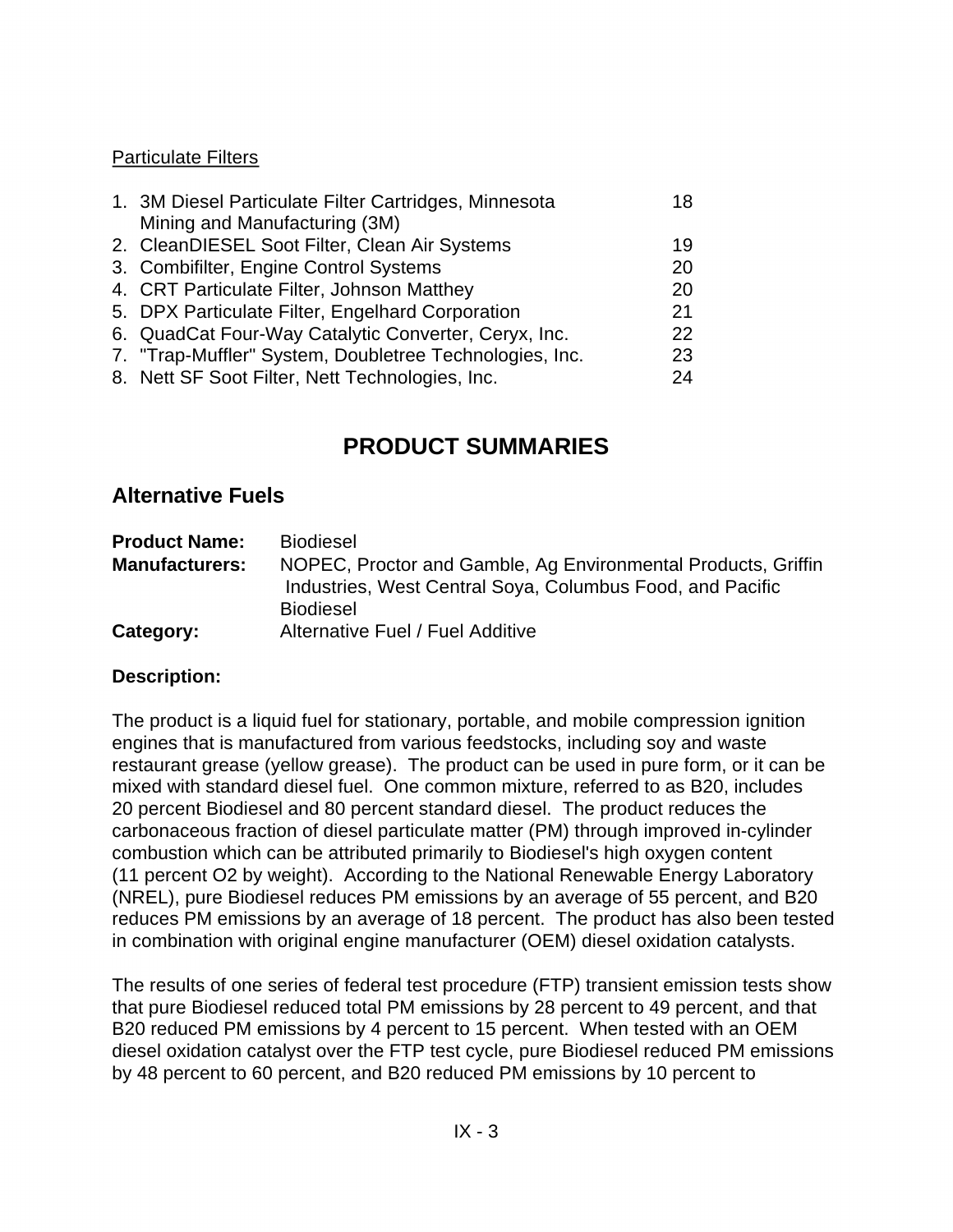21 percent. However, the use of Biodiesel may increase oxide of nitrogen (NOx) emissions by up to 4 percent when using B20 and by up to 14 percent when using pure Biodiesel, although this effect varies depending on the feedstock. The NREL, the U.S. Department of Agriculture and the National Biodiesel Board are currently researching Biodiesel formulations which will minimize or eliminate these increases in NOx emissions.

The product is commercially available and has been tested in more than 50 urban bus fleets in the United States over the past six years. B20 can be used without changes to existing diesel engines or the fuel distribution infrastructure. However, the use of pure Biodiesel may require changing some engine seals and fuel lines in older engines. The cost of Biodiesel depends on the feedstock. In California where yellow grease is the principal feedstock, the cost of pure Biodiesel is currently between \$2.00 to \$3.00 per gallon (pre-tax), although costs continue to decline. According to the NREL, a B20 Biodiesel/California Air Resources Board (ARB) diesel blend could be produced for an additional \$ 0.25 to \$ 0.45 per gallon above the cost of ARB diesel. Because the heat content of pure Biodiesel is only 120,000 Btu/gal, fuel economy may degrade slightly (although test data show that the decrease in fuel economy is less than 4 percent for B20 blends). Biodiesel generally contains no sulfur or aromatics, and it can be blended with California's existing diesel fuel formulations. A Biodiesel blend must meet the American Society for Testing and Materials (ASTM) and ARB diesel specifications when used in motor vehicles.

| <b>Product Name:</b>  | Fumigation Natural Gas/Diesel Bi-Fuel Retrofit Kit |
|-----------------------|----------------------------------------------------|
| <b>Manufacturers:</b> | Innovative Technologies Group                      |
| Category:             | <b>Alternative Fuel</b>                            |

# **Description:**

The product reduces diesel PM, hydrocarbon (HC), carbon monoxide (CO), and NOx emissions from stationary, portable, and mobile diesel-fueled engines. Specifically, the product includes the components necessary to convert a diesel-fueled engine to run on a mixture of diesel and a variety of gaseous fuels, such as pipeline quality natural gas, liquefied natural gas, compressed natural gas, digester gas, etc… The supplemental gaseous fuel is introduced into the engine's charge air system via a fumigation process. According to the manufacturer, there is no loss of power, diesel fuel consumption can be reduced by 50 percent to 80 percent, and NOx emissions can be reduced by 20 percent to 60 percent. The results of one transient emission test show that, over the cold start CVS Federal Test Procedure, the product reduced diesel PM emissions by 28 percent, NOx emissions by 38 percent, HC emissions by 38 percent, and CO emissions by 6 percent.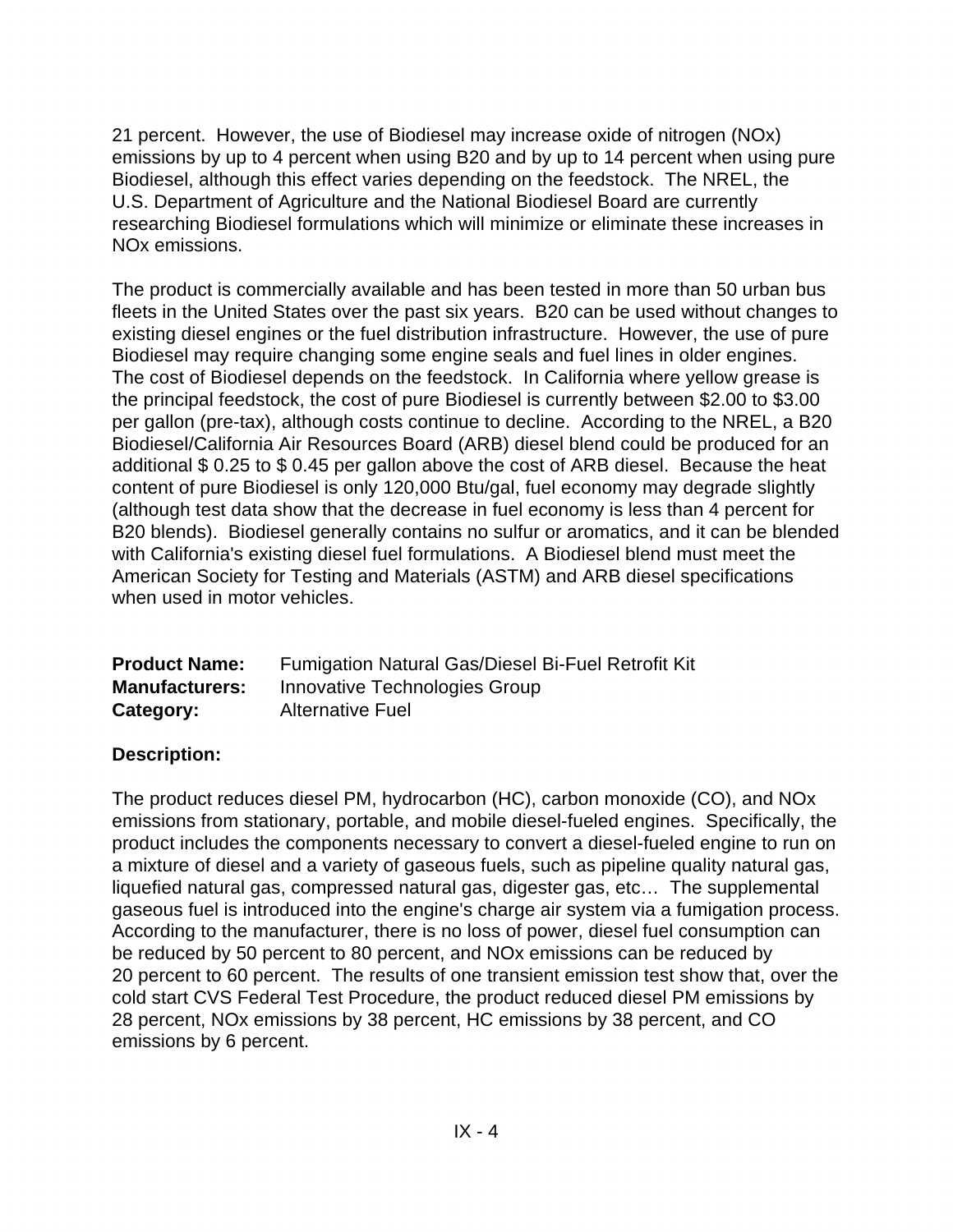ARB's Mobile Source Operations Division (MSOD) evaluated the product in response to an application for certification of an alternative fuel delivery system under Health and Safety Code 43004 and 43006. MSOD staff concluded that use of the product "will not adversely affect exhaust emissions…"

The product is commercially available, can be applied to new engines, and it can be retrofitted to existing engines. The product has been installed on more than 200 diesel-fueled engines, including stationary generators, trucks, busses and locomotives. The manufacturer states that the product life is consistent with that of other engine components. The initial product cost, which varies with engine size, is approximately \$35/kW for engines larger than 500 kW. This cost includes both hardware and installation. The manufacturer provides a one-year warranty which includes full replacement of the engine if damage is caused by the bi-fuel process. The product can be used with the existing California diesel fuel formulations.

# **Engine Design and Modifications**

| <b>Product Name:</b> | Cam Shaft Cylinder Reengineering Kit |
|----------------------|--------------------------------------|
| <b>Manufacturer:</b> | Clean Cam Technology Systems         |
| Category:            | Engine Design                        |

# **Description:**

The product reduces diesel PM and NOx emissions from eleven models of two-stroke diesel-fueled engines manufactured by Detroit Diesel Corporation (DDC) before 1993. The product consists of specific engine retrofit components, including a proprietary cam shaft. The product reduces NOx emissions by increasing the volume of exhaust gas that remains in the combustion chamber after the power stroke. Within the combustion chamber, the residual exhaust gas absorbs heat and reduces the peak combustion temperature which results in lower NOx emissions. The injection timing can then be adjusted (i.e., advanced) to maximize diesel PM emission reductions, or it can be varied to achieve the desired balance of NOx vs. PM.

The manufacturer states that engines retrofitted with the product will have emissions of no greater than 1.0 gram per brake horsepower-hour (g/bhp-hr) of hydrocarbons, 8.5 g/bhp-hr of carbon monoxide, 5.8 g/bhp-hr of nitrogen oxides, and 0.16 g/bhp-hr of diesel PM. ARB staff have verified this claim, and the product has been certified through the ARB's Equipment and Process Certification Program. In addition, the results of two 8-mode steady-state source tests show that the product can reduce diesel PM emissions by up to 55 percent.

The product is commercially available and has been installed on over 125 portable and 400 mobile diesel-fueled engines. The manufacturer states that the product's useful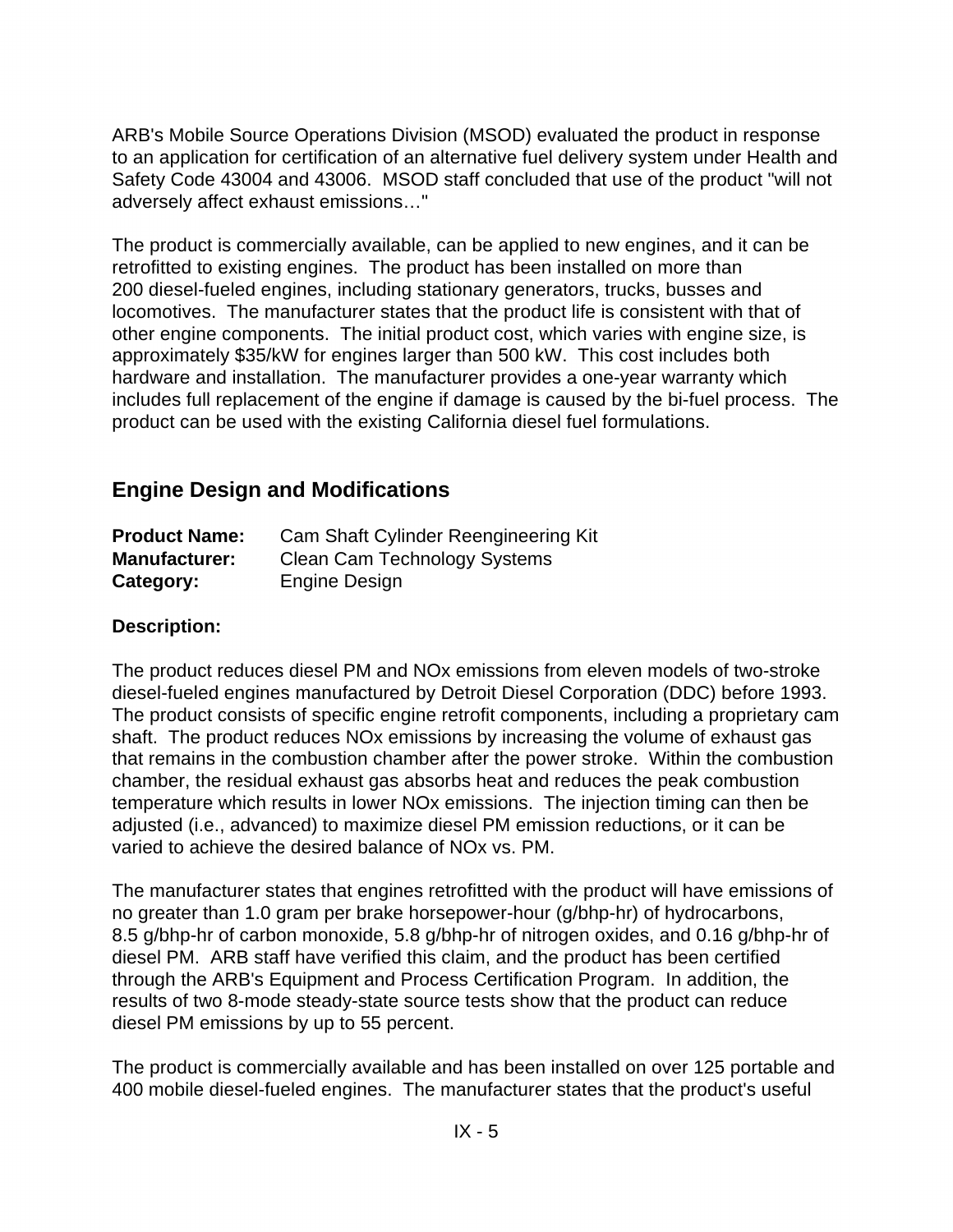life is between 3,000 and 8,000 operating hours, and that the product life is consistent with the durability requirements for new nonroad engines. The initial product cost ranges from approximately \$3,480 for a three cylinder engine to \$15,680 for a sixteen cylinder engine. According to the manufacturer, there are no additional maintenance costs; however, the product can affect fuel economy. Although this effect can vary by engine, there may be a fuel penalty. The manufacturer provides a one-year / 3,000 engine hour warranty, and the product can be used with the existing California diesel fuel formulations.

| <b>Product Name:</b> | Diesel Emission Control System                         |
|----------------------|--------------------------------------------------------|
| <b>Manufacturer:</b> | Clean Air Technology, a division of Applied Technology |
|                      | Solutions, Inc.                                        |
| Category:            | <b>Engine Modification</b>                             |

#### **Description:**

The product reduces diesel PM, HC, and NOx emissions from mobile, stationary, and portable diesel-fueled engines by introducing a combustion catalyst into the engine's air intake system. While the specific reactions are not known, the platinum oxide catalyst is believed to initiate combustion earlier such that the duration is longer which allows for more complete combustion. The manufacturer states that the product reduces both the elemental carbon and SOF of diesel PM, and that the overall diesel PM removal efficiency is between 30 percent and 60 percent. One steady-state source test shows that the product reduces diesel PM emissions by 48 percent, HC emissions by 65 percent, and NOx emissions by 51 percent.

MSOD evaluated an earlier version of the product in response to an application for exemption from the State's emission control system anti-tampering laws (Vehicle Code Section 27156). MSOD staff concluded that use of the product "will not have an adverse effect on exhaust emissions…"

The product is commercially available and has been installed on approximately 140 mobile diesel-fueled engines. The product has also been tested on at least one large portable diesel-fueled engine. The initial cost is \$1,495, and it takes 2 hours to install. The maintenance cost, which consists of replacing the catalyst element, is \$900 for every 1,200 hours of operation. The manufacturer warrants the product for 1,200 hours of operation. The product is also reported to improve fuel economy, and it can be used with the existing California diesel fuel formulations.

| <b>Product Name:</b> | <b>ECOTIP Superstack Fuel Injectors</b> |
|----------------------|-----------------------------------------|
| <b>Manufacturer:</b> | Interstate Diesel                       |
| Category:            | Engine Design                           |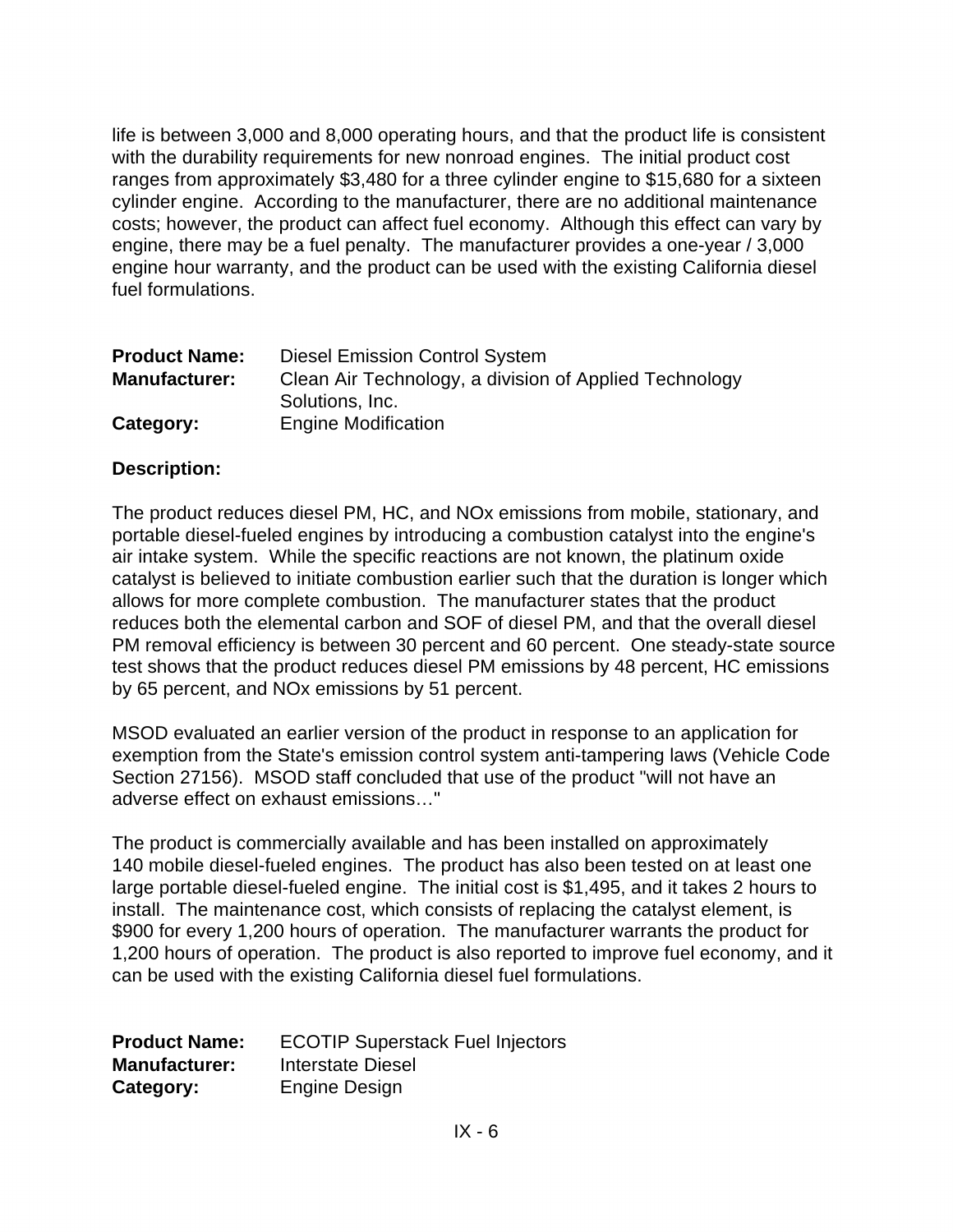The product reduces diesel PM emissions from stationary, portable, mobile, marine, and locomotive diesel-fueled engines manufactured by General Motors Electro-Motive Division (EMD) and DDC. The product consists of a fuel injector with a reduced sac volume and a more consistent fuel injection pressure, and it can be incorporated into either mechanical or electronic fuel injection systems. The product improves combustion and reduces diesel PM emissions by minimizing the amount of fuel that drips into the combustion chamber at the end of the chamber's fuel injection cycle. The manufacturer states that the overall diesel PM removal efficiency can be as high as 44 percent for EMD engines and as high as 7 percent for DDC engines.

The results of one 8-mode steady-state source test performed on a DDC engine equipped with the product show that it reduces diesel PM emissions by 7 percent, NOx emissions by 4 percent, and CO emissions by 19 percent, but that it increases HC emissions by 15 percent. (The ARB has not received emission test data for the EMD engines.) The product has also been tested with  $2^\circ$  injection timing retard, and the results of an 8-mode steady-state source test performed on a similar DDC engine show that the product can reduce diesel PM emissions by 3 percent, NOx emissions by 16 percent, CO emissions by 13 percent, and HC emissions by 1 percent.

The product is commercially available and has been installed on approximately 2,000 diesel-fueled engines. The manufacturer states that the product's useful life is typically between two and three years. For EMD engines, mechanical fuel injectors are available as OEM products and electronic fuel injectors are available as replacement products. For DDC engines, both mechanical and electronic fuel injectors are available as replacement products. The initial product cost for a DDC engine ranges from approximately \$49 to \$92 for each rebuilt fuel injector with core exchange, and between \$250 and \$300 for each new fuel injector. According to the manufacturer, there are no maintenance costs; however, fuel economy is reported to improve by 2 percent to 3 percent. The manufacturer provides a 12-month / 2,000 engine hour warranty, and the product can be used with the existing California diesel fuel formulations.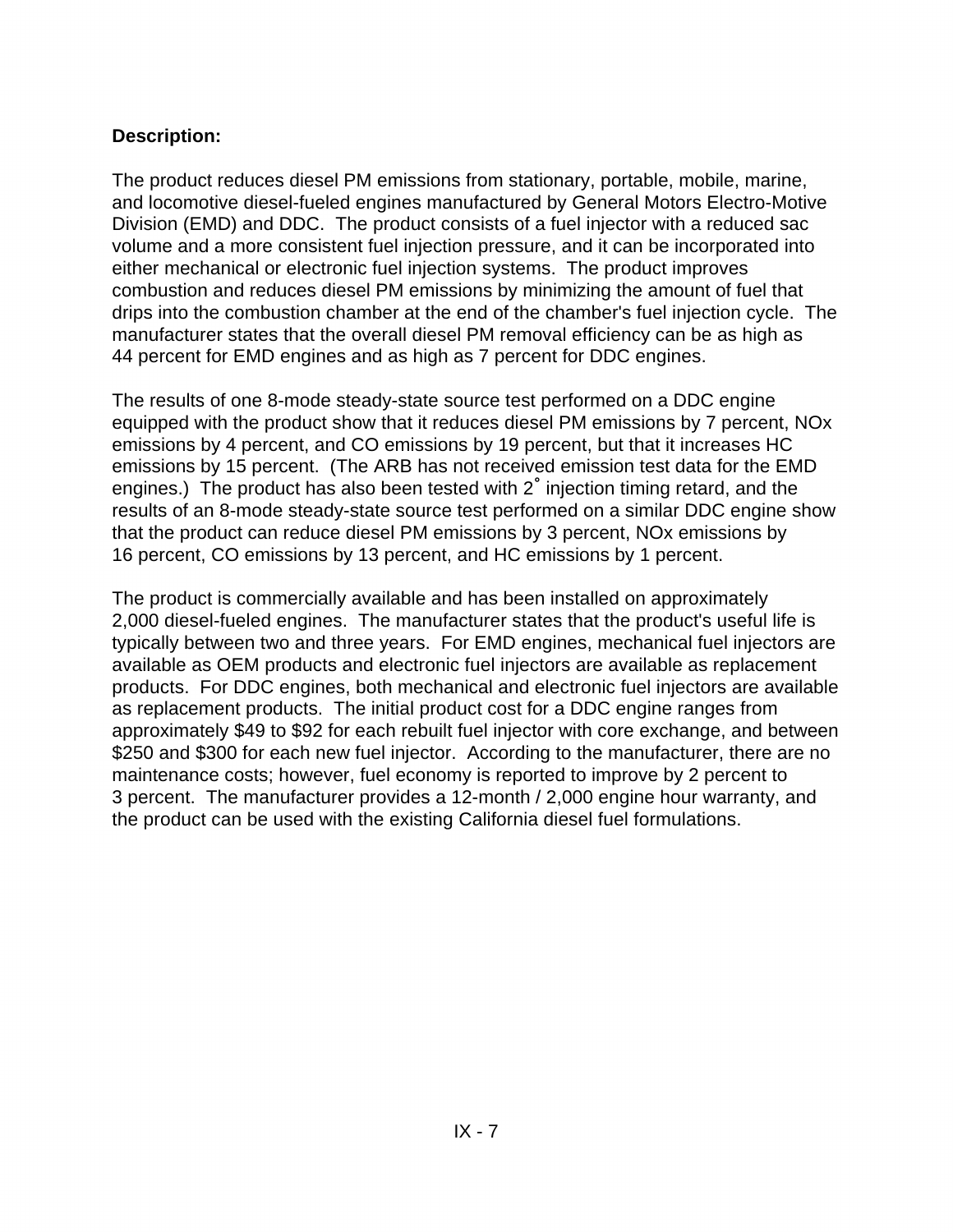| <b>Product Name:</b> | <b>IET 2000 Series Emission/Fuel Reduction System</b> |
|----------------------|-------------------------------------------------------|
| <b>Manufacturer:</b> | International Engine Technologies, Ltd.               |
| Category:            | <b>Engine Modification</b>                            |

The product reduces diesel PM emissions from mobile, stationary, and portable diesel-fueled engines by cleaning, heating, and mixing the fuel before it is delivered to the fuel injection system. The product includes: 1) a filter that cleans the fuel down to three to five microns; 2) a "homogenizer" that heats and mixes the fuel; and 3) a catalytic bed that imparts an electrical charge to the fuel. These components work together to improve fuel atomization and allow for more complete combustion. The manufacturer states that the product reduces both the elemental carbon and soluble organic fractions (SOF) of diesel PM, and that the overall diesel PM removal efficiency is between 20 percent and 50 percent. However, the ARB has not received emission test data that support this claim.

The product is commercially available and has been installed on eight mobile diesel-fueled engines. The manufacturer states that the product's useful life is 10 years or more. The initial cost varies with engine size and is \$180 for 1.5 to 4 liter engines (catalytic bed only), \$950 for 2 - 5 liter engines, \$1,080 for 6 - 10 liter engines, and \$1,250 for 11 - 15 liter engines. The product takes about one hour to install. The manufacturer states that fuel economy improves by 8 percent to 12 percent for engines with mechanical fuel injectors and by 3 percent to 5 percent for engines with electronic fuel injection. The manufacturer provides a one-year warranty, and the product can be used with the existing California diesel fuel formulations.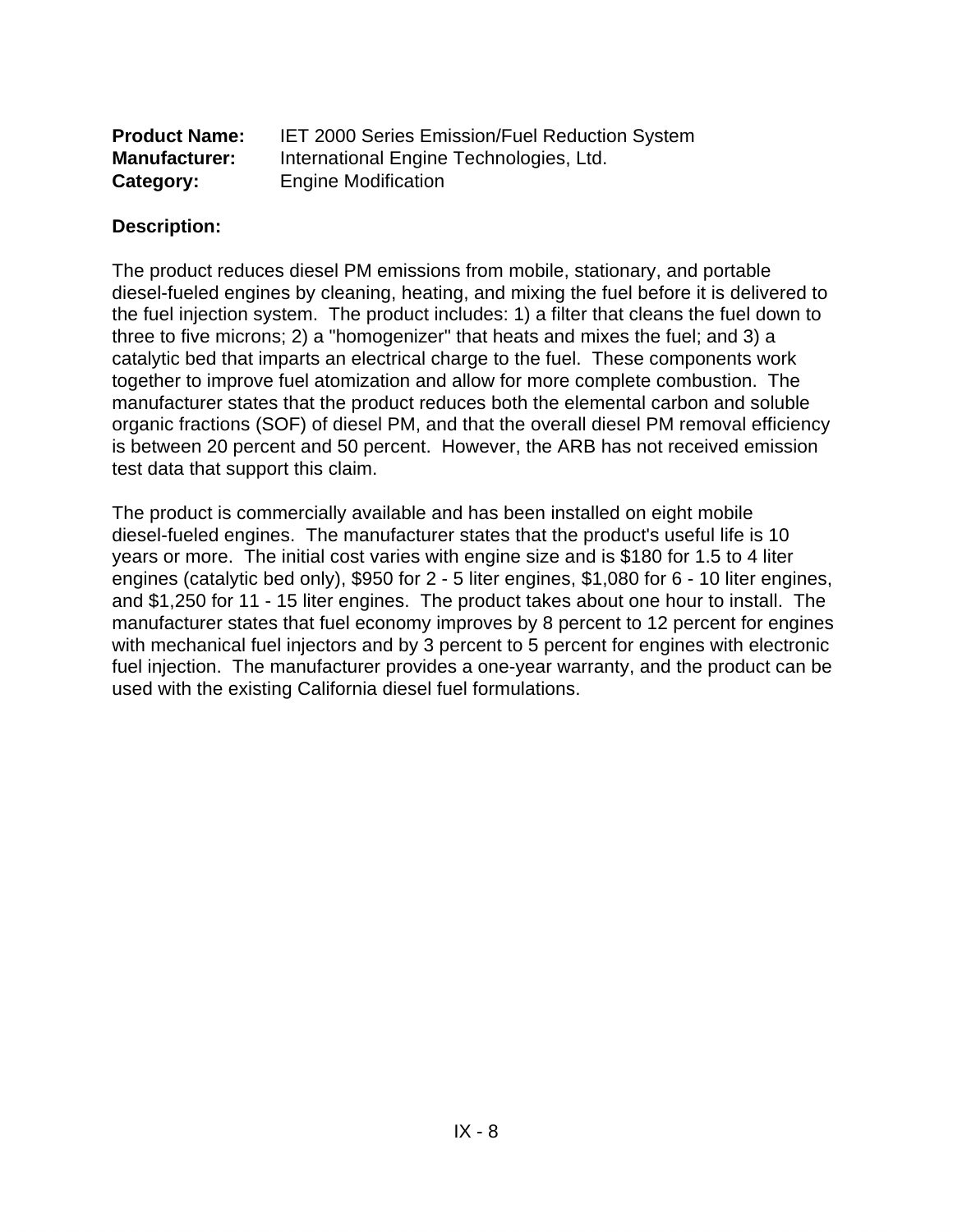# **Fuel Borne Catalysts**

| <b>Product Name:</b> | <b>COMTEC Emission Control Device</b>       |
|----------------------|---------------------------------------------|
| <b>Manufacturer:</b> | <b>COMTEC Combustion Technologies, Inc.</b> |
| Category:            | <b>Fuel Borne Catalyst</b>                  |

## **Description:**

The product is reported to reduce diesel PM, NOx, CO, and HC emissions from stationary, portable and mobile diesel-fueled engines. Specifically, the product is an in-line solid metal oxidation / fuel modification catalyst which changes the composition of diesel fuel immediately prior to its use in an engine. Subsequent combustion of the modified fuel results in a reduction of both the elemental carbon and SOF of diesel PM, as compared to untreated fuel. According to the manufacturer, the tin antimony-based catalyst converts some of the longer chain hydrocarbons into shorter chain hydrocarbons. Use of the product appears to increase the number of shorter chain hydrocarbons, particularly those in the C10 through C12 range, and slightly decrease the number of longer chain hydrocarbons. The manufacturer states that the product reduces diesel PM emissions by up to 40 percent, NOx emissions by up to 25 percent, CO emissions by up to 60 percent, and HC emissions by up to 60 percent. However, the ARB has not received emission test data that support this claim.

The product is commercially available and has been installed on several hundred diesel-fueled engines used primarily in marine vessels. These engines range in size from 150 horsepower to 10,000 horsepower. The product's useful life is 8,000 to 10,000 service hours and is guaranteed by the manufacturer. The initial product cost, which varies by engine size, ranges from \$326 (US) for a 300 horsepower engine to \$1,563 (US) for a 3,000 horsepower engine. The installation cost, which also varies by engine size, ranges from \$150 to \$500. The manufacturer reports an increase in fuel economy of between 3 percent and 7 percent. The product is covered by both a performance and a liability warranty, and it can be used with the existing California diesel fuel formulations.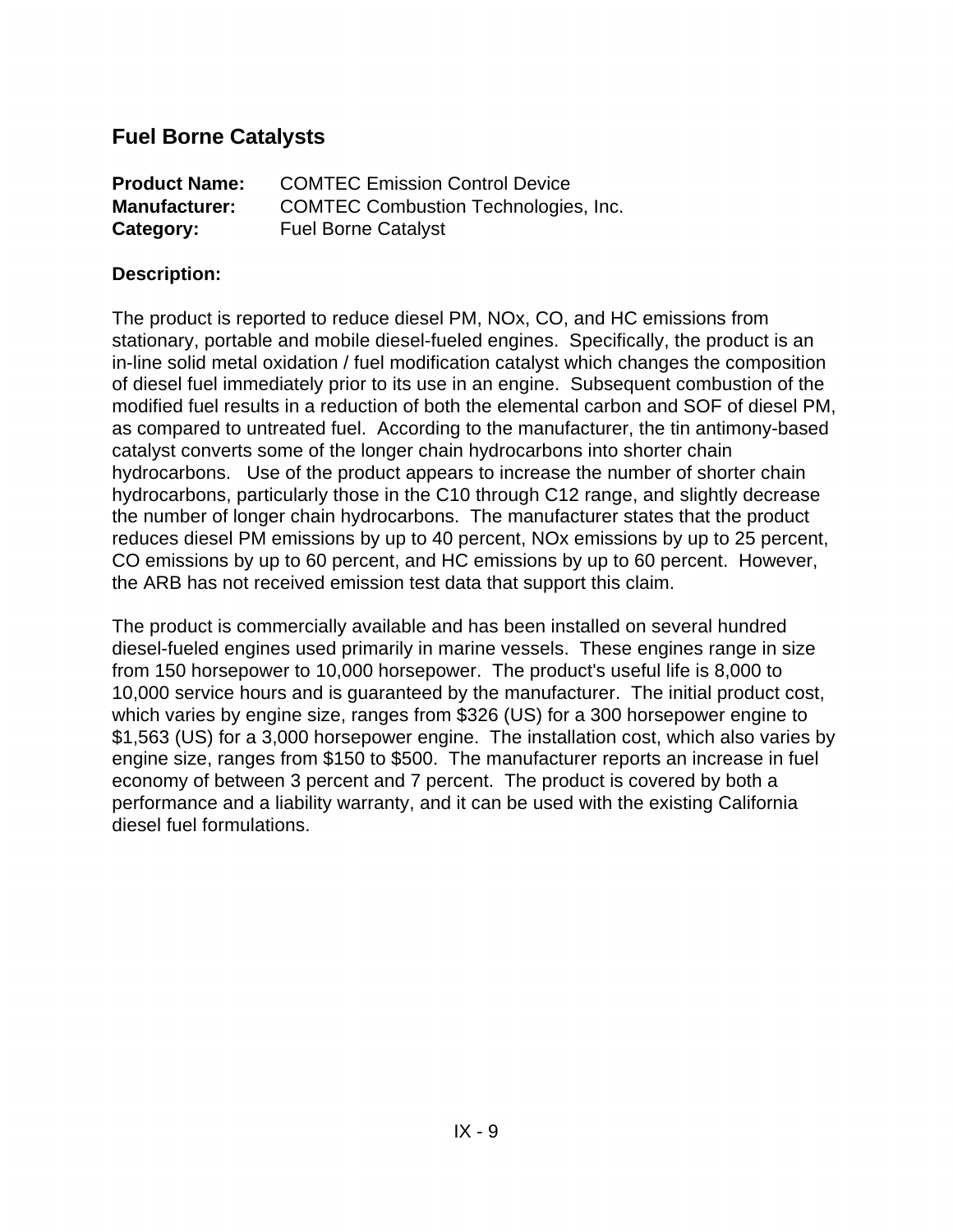| <b>Product Name:</b> | Platinum Plus® DFX diesel fuel combustion catalyst |
|----------------------|----------------------------------------------------|
| <b>Manufacturer:</b> | Clean Diesel Technologies, Inc.                    |
| Category:            | <b>Fuel Additive</b>                               |

The product is a concentrated liquid fuel-borne catalyst (FBC) containing 4 to 8 parts per million (ppm) of fuel-soluble platinum and cerium metal that reduces diesel PM emissions from all stationary and portable diesel-fueled engine types. The product can be used alone or in conjunction with other control technologies such as diesel particulate filters (DPF) and diesel oxidation catalysts (DOC); and with NOx controls such as exhaust gas recirculation and injection timing retard. The FBC catalyzes the rate of soot oxidation and lowers the temperature at which soot oxidation takes place. The FBC is packaged as an aftermarket product, so fuel or bulk storage tanks can be dosed by the owner or operator. The product reduces the carbonaceous and SOF of diesel PM; however, the product appears most effective at reducing the dry carbonaceous fraction. The manufacturer states that the removal efficiency is dependent on the baseline emission level and chemical makeup of the diesel PM. Results from the heavy-duty engine transient FTP and a 13-mode steady-state source test shows that the product can reduce diesel PM emissions ranging from 15 percent to 30 percent for the FBC alone, 30 percent to 50 percent for a DOC+FBC, and 80 percent to 95 percent for a DPF+FBC combination.

The product is commercially available and has been applied to more than 60 heavy-duty trucks in the United States and to six large stationary diesel-fueled engines in Maine. FBC+DPF combinations have been applied to about 100 city buses in Taiwan. The initial cost to the end user varies based on the method of product distribution. Individually packaged products are expected to cost \$0.10 to \$0.12 per gallon of fuel treated; bulk treated fuel, or on-board additive is estimated to cost \$0.05 to \$0.10 per gallon of fuel treated. Additive cost is expected to be partially offset by fuel economy improvements in the range of 5 percent to 7 percent. Additional operation and maintenance costs are negligible for the FBC alone. If used with DOCs and DPFs, maintenance should be reduced owing to the reduced soot fouling and replenishment of catalytic activity with the FBC. The manufacturer states that the product's shelf life is about 24 months for individually packaged units and 12 to 18 months in fuel. The product works with diesel fuels containing up to 500 ppm sulfur at any operating temperature; when used with a DOC or catalyzed DPF, exhaust gas temperature should be maintained below 500 °C to avoid sulfation.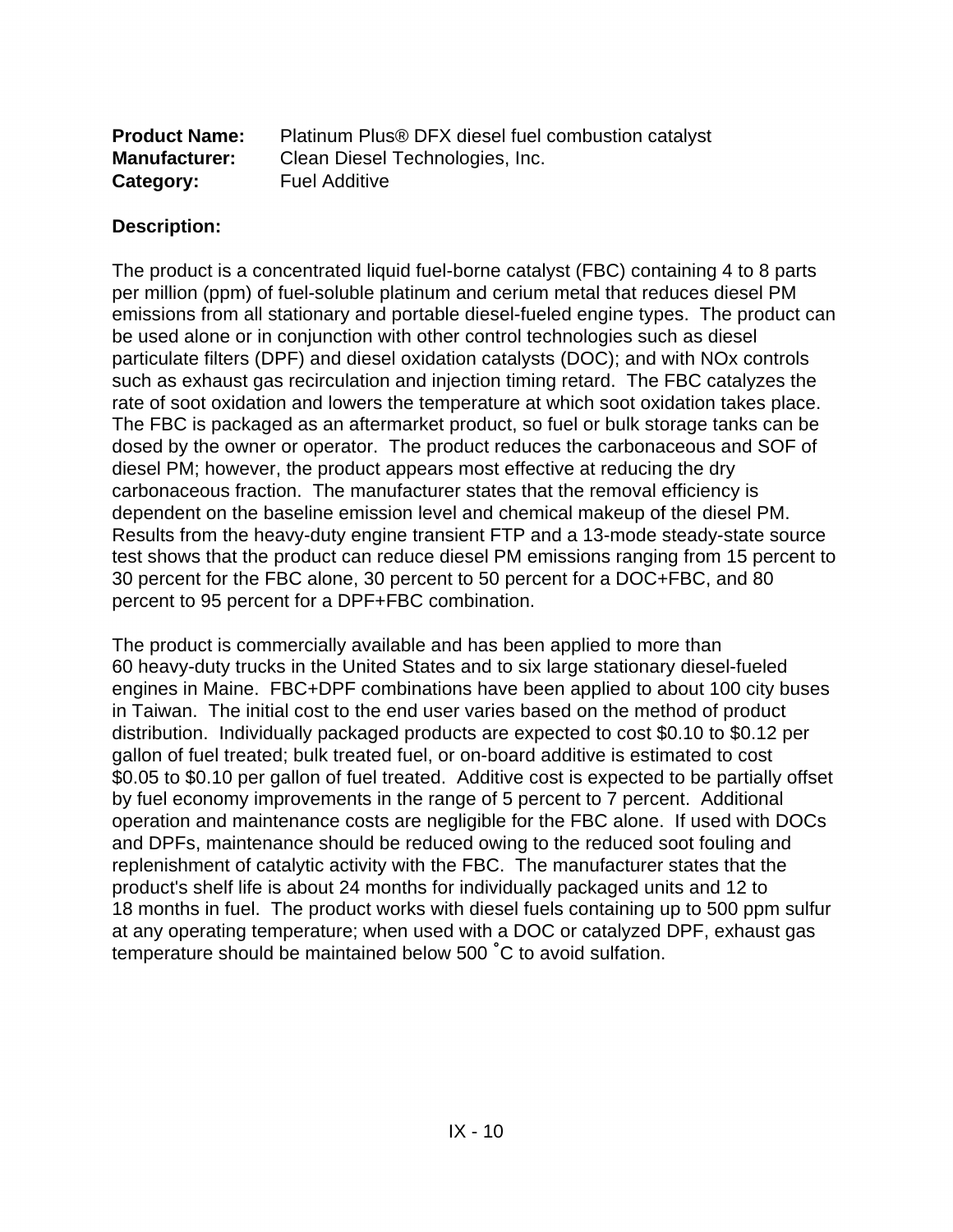# **Other Exhaust Treatment Technologies**

| <b>Product Name:</b> | <b>NOxTECH Emission Control System</b> |
|----------------------|----------------------------------------|
| <b>Manufacturer:</b> | NOxTECH, Inc.                          |
| Category:            | <b>Exhaust Treatment</b>               |

#### **Description:**

The product reduces diesel PM, CO, and HC emissions from stationary and portable diesel-fueled engines and turbines through non-catalytic oxidation (i.e., similar to an afterburner). When used with an aqueous urea injection system, the product also reduces emissions of NOx. The product consists of a muffler-size reactor where the exhaust gases are heated to a temperature of  $1,400\degree F$  -  $1,550\degree F$  by introducing fuel to the exhaust stream. Within this high temperature environment, diesel PM, CO, and HC emissions are oxidized. When a urea injection system is used, NOx emissions are reduced in a reaction with the aqueous urea.

The manufacturer states that the overall diesel PM removal efficiency can be as high as 90 percent. Test results from a steady-state source test of a 1.5 megawatt (MW) generator in Southern California demonstrated diesel PM removal efficiencies between 43 percent and 71 percent.

The product is commercially available and can be retrofitted to existing engines; however, it must be designed for each application. The product is currently being used on two stationary diesel-fueled engine-powered generators in Southern California. The initial costs are: \$10 - \$30 per horsepower for installations without the urea injection system or the heat exchanger; \$15 - \$37 per horsepower for installations with the urea injection system but without the heat exchanger; and \$52 - \$75 per horsepower for installations with both the urea injection system and the heat exchanger. The operating costs include a fuel penalty of approximately 5 percent to 8 percent, and when used, the cost of the aqueous urea is approximately \$300 per ton of NOx reduced. The manufacturer guarantees that the product will be free from defects for a period of 12 months. The product can be used with the existing California diesel fuel formulations.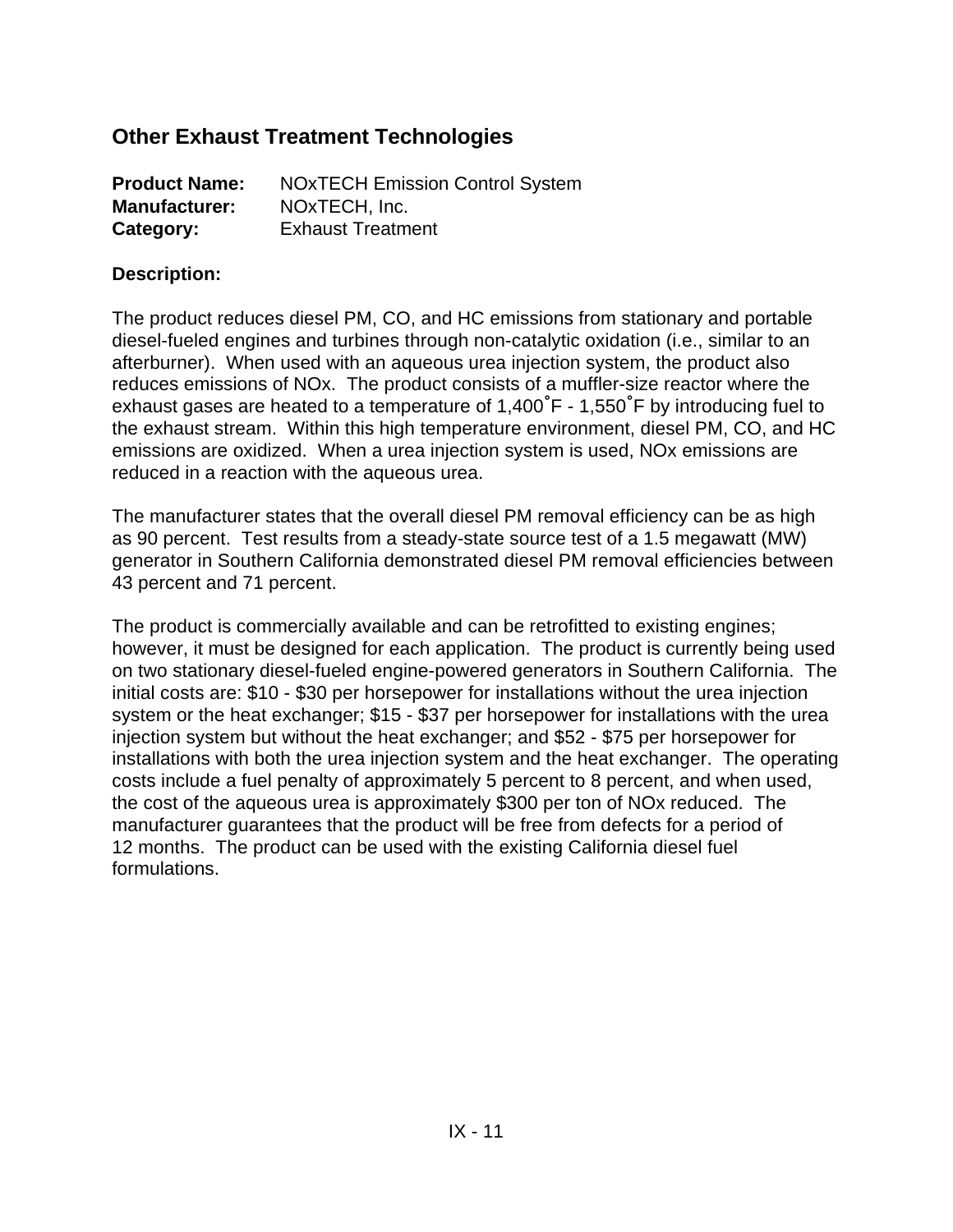| <b>Product Name:</b> | SINOx (Selective Catalytic Reduction) System |
|----------------------|----------------------------------------------|
| <b>Manufacturer:</b> | Siemens Westinghouse Power Corporation       |
| Category:            | <b>Exhaust Treatment</b>                     |

The product reduces diesel PM, NOx, and HC / air toxics (including odor, formaldehyde and polyaromatics) emissions from mobile, stationary, and portable diesel-fueled engines using a proprietary base metal catalyst designed specifically for diesel-fueled engines. According to the manufacturer, the product reduces the volatile organic fraction (VOF) of diesel PM and HC / air toxics emissions through catalytic oxidation. The product concurrently reduces NOx emissions through selective catalytic reduction using a reducing agent, such as a 32 percent aqueous urea solution, as an integrated control system. The manufacturer states that the product's overall diesel PM removal efficiency can be between 20 percent and 50 percent depending on the engine timing, the type of controls, and the uncontrolled emission rate. In addition, the product's VOF of diesel PM removal efficiency can be more than 60 percent, its HC / air toxics removal efficiency can be more than 90 percent, and its NOx removal efficiency can be over 90 percent in stationary and portable applications and 65 percent to 85 percent in heavy-duty truck applications. The product can be used through an exhaust temperature range of 350°F to 1,020°F, and it allows the injection timing to be adjusted (on non-certified engines) for maximum fuel efficiency which may result in further reductions of diesel PM and HC /air toxics and fuel savings. One transient driving cycle emission test of a 1999 certified Detroit Diesel Corporation Series 60 heavy-duty diesel-fueled truck engine shows that, over the hot start portions of the FTP, the product reduces the VOF of diesel PM by more than 60 percent, total diesel PM emissions by more than 20 percent (to less than 0.07 g/bhp-hr), HC emissions by 90 percent, and NOx emissions by 73 percent (to less than 1.0 g/bhp-hr). In addition, according to the manufacturer, a NOx emission rate of 0.5 g/bhp-hr was recently achieved on an engine equipped with both the product and a supplemental exhaust gas recirculation system.

The product is commercially available for engines rated at 200 to 10,000 horsepower or more, and it has been installed on 125 stationary, portable, and mobile diesel-fueled engines worldwide. Specific applications include: stationary and portable generator sets, pump stations, on-highway heavy-duty trucks, offroad construction equipment, marine vessels, locomotives, and others. The cost of the product depends on the degree of custom engineering required, the size of the engine, the operating conditions, and other variables such as production volume. For a 367 horsepower portable diesel-fueled engine, the initial cost would be approximately \$7,000 depending on production volume and assuming minimal custom engineering. The operating cost would be approximately \$300 per ton of NOx reduced (primarily for the aqueous urea), and the maintenance cost would be approximately \$800 per year depending on run time and other variables. The manufacturer provides a one-year standard equipment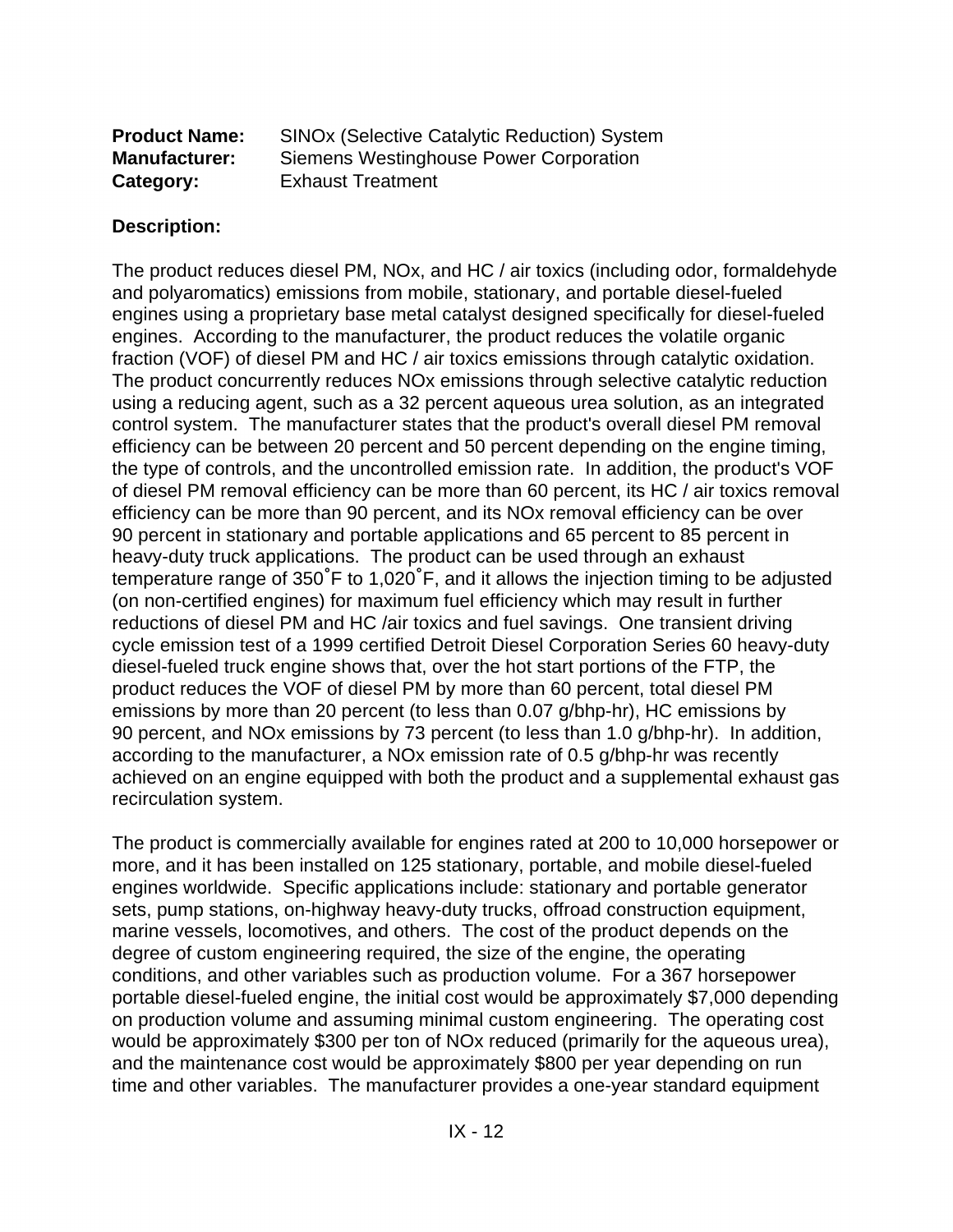warranty for workmanship, parts and materials. The manufacturer also provides a process guarantee of up to 3-years / 20,000 service hours (whichever occurs first) for the emission reductions in stationary and portable applications. A 500,000 mile performance guarantee is provided for on-road applications. The product is resistant to fuel sulfur and can be used with the existing California diesel fuel formulations, as well as with high sulfur fuels such as bulk or crude oil used in coastal and ocean vessels.

# **Oxidation/Oxidation Catalysts**

| <b>Product Name:</b> | <b>CEM Catalytic Exhaust Muffler</b> |
|----------------------|--------------------------------------|
| <b>Manufacturer:</b> | <b>Johnson Matthey</b>               |
| Category:            | <b>Exhaust Treatment</b>             |

# **Description:**

The product reduces diesel PM, CO, and HC emissions from mobile diesel engines through catalytic oxidation. Specifically, the product reduces the SOF of diesel PM by 50 percent to 60 percent. The product is certified under the U.S. Environmental Protection Agency's Urban Bus Retrofit/Rebuild Program, and the manufacturer guarantees that it will reduce overall diesel PM emissions by at least 25 percent. The manufacturer states that HC and CO emissions will be reduced by up to 50 percent or more. The results of one transient emission test show that, over the FTP, the product reduced diesel PM emissions by 51 percent, NOx emissions by 3 percent, HC emissions by 47 percent, and CO emissions by 40 percent.

MSOD evaluated the product in response to an application for exemption from the State's emission control system anti-tampering laws (Vehicle Code Section 27156). MSOD staff concluded that use of the product "…will not have any adverse effect on exhaust emissions of the engines for which the exemption is requested."

As is the case with most catalytic oxidation processes, the formation of sulfate particles increases at higher temperatures. While the product has been formulated to minimize the formation of sulfates, depending on the exhaust temperature and the sulfur content of the fuel, the increase in sulfate particles may offset the reduction in SOF emissions. This effect can be minimized by using diesel fuel with a very low sulfur content.

The product is commercially available for urban transit bus applications, and has been installed on several thousand transit buses in the United States. The product's initial cost depends on the engine / coach configuration and varies between \$1,600 and \$2,300. Installation takes between two and four hours and, according to the manufacturer, periodic maintenance is not normally required. For urban transit bus applications, the manufacturer provides an emission performance warranty for 150,000 miles and will replace defective parts for a period of 100,000 miles. The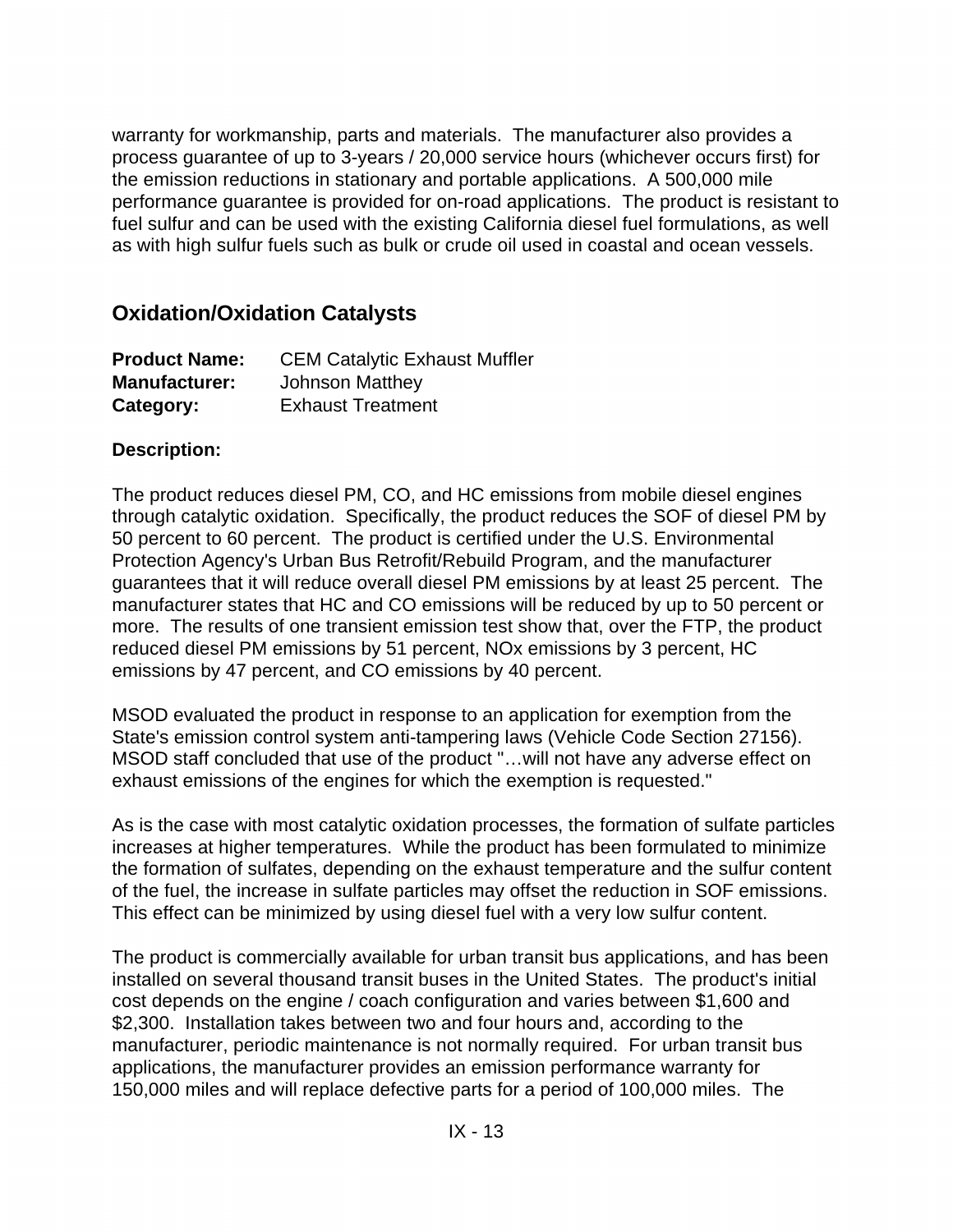manufacturer typically provides a one year unlimited mileage warranty for other applications. The product can be used with California's existing diesel fuel formulations.

| <b>Product Name:</b> | <b>CleanDIESEL Converters</b> |
|----------------------|-------------------------------|
| <b>Manufacturer:</b> | <b>Clean Air Systems</b>      |
| Category:            | <b>Exhaust Treatment</b>      |

#### **Description:**

The product reduces PM, CO, and HC emissions from stationary and portable diesel-fueled engines through catalytic oxidation. Specifically, the product reduces the SOF of diesel PM. The manufacturer states that the SOF removal efficiency can be as high as 80 percent at an exhaust temperature of  $570^{\circ}$ F, and that the overall diesel PM removal efficiency should be between 25 percent and 43 percent. However, ARB has not received emission test data that support these claims.

As is the case with most catalytic oxidation processes, the formation of sulfate particles increases at higher temperatures. Depending on the exhaust temperature and the sulfur content of the fuel, the increase in sulfate particles may offset the reduction in SOF emissions. This effect can be minimized by using diesel fuel with a very low sulfur content.

The product is commercially available and has been installed on approximately 3,000 stationary, portable, and mobile diesel-fueled engines. The manufacturer states that the product's useful life should be approximately 10,000 engine hours. The initial cost ranges from \$369 for a 150 cubic inch naturally aspirated engine to \$4,079 for a 2,215 cubic inch turbocharged engine, and the product takes between one and six hours to install. The maintenance costs depend on the maintenance level of the engine: the catalyst may require periodic cleaning when installed on a poorly maintained engine or when the catalyst temperature does not regularly reach  $570^{\circ}$ F. The product carries a one-year / 2,000 engine hour warranty and it can be used with the existing California diesel fuel formulations.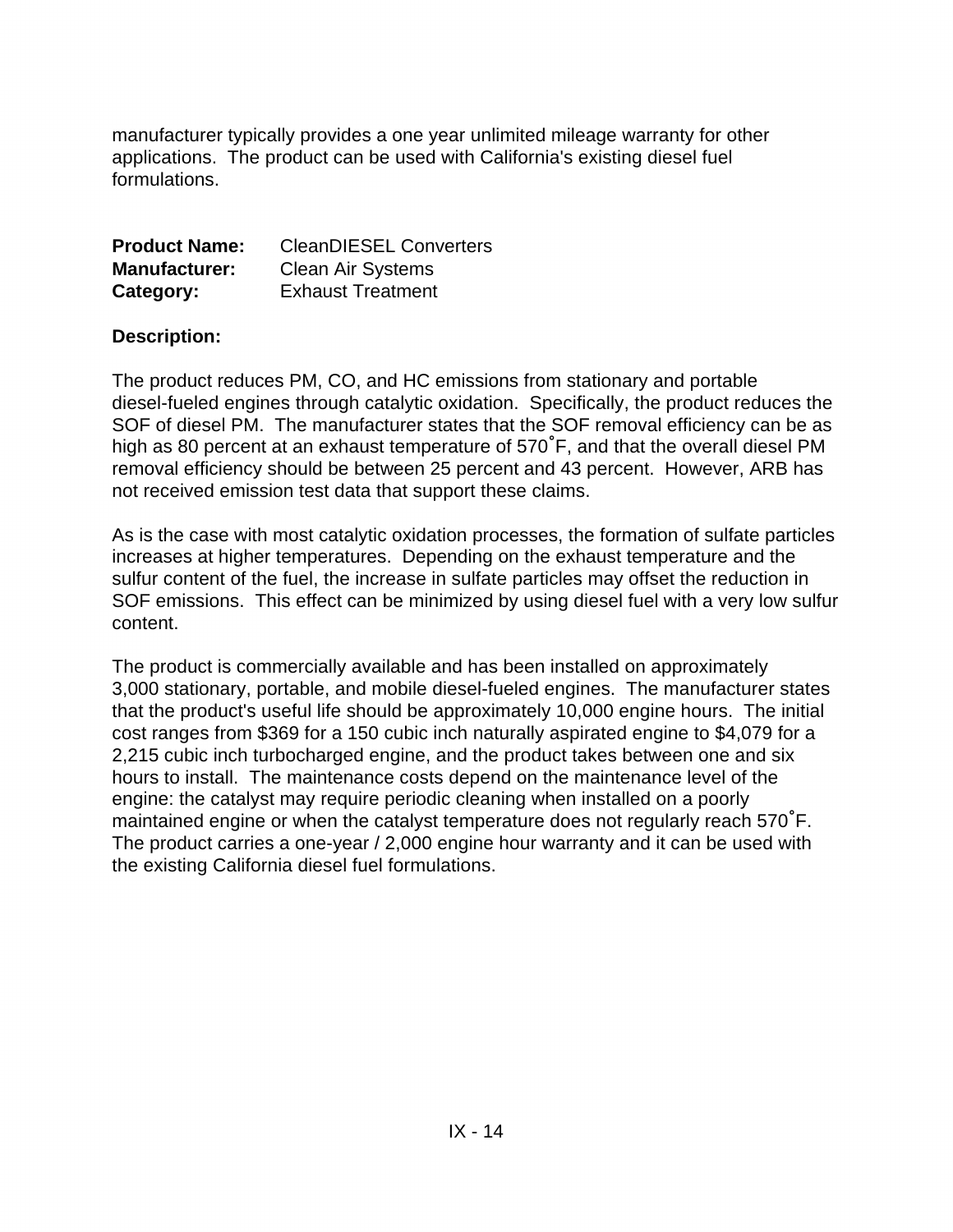| <b>Product Name:</b> | <b>DCC Diesel Catalytic Converter</b> |
|----------------------|---------------------------------------|
| <b>Manufacturer:</b> | <b>Johnson Matthey</b>                |
| Category:            | <b>Exhaust Treatment</b>              |

The product reduces diesel PM, CO, and HC emissions from mobile and portable diesel-fueled engines through catalytic oxidation. Specifically, the product reduces the SOF of diesel PM by 50 percent to 60 percent. The manufacturer states that the overall diesel PM removal efficiency ranges from 20 percent to 50 percent depending on the engine size and model year, exhaust temperature and flow rate, duty cycle, and condition of the engine. However, ARB has not received emission test data that support this claim.

As is the case with most catalytic oxidation processes, the formation of sulfate particles increases at higher temperatures. While the product incorporates sulfate suppressant technology, depending on the exhaust temperature and the sulfur content of the fuel, the increase in sulfate particles may offset the reduction in SOF emissions. This effect can be minimized by using diesel fuel with a very low sulfur content.

The product is commercially available for mobile diesel-fueled engines, and has been installed on more than three million engines worldwide. The initial product cost, which varies with engine size and emission reduction requirements, ranges from \$500 to \$3,000. The installation, operating, and maintenance costs also vary by application and engine size. The manufacturer typically provides a one year unlimited mileage warranty. The product can be used with the existing California diesel fuel formulations.

| <b>Product Name:</b> | Dieselytic SX Exhaust Gas Purifier        |
|----------------------|-------------------------------------------|
| <b>Manufacturer:</b> | <b>Catalytic Exhaust Products Limited</b> |
| Category:            | <b>Exhaust Treatment</b>                  |

#### **Description:**

The product reduces diesel PM, CO, and HC emissions from stationary and portable diesel-fueled engines through catalytic oxidation. Specifically, the product reduces the SOF of diesel PM. The manufacturer states that the SOF removal efficiency ranges from 27 percent at an exhaust temperature of 275 $\degree$ F to 91 percent at 600 $\degree$ F. The overall diesel PM removal efficiency depends on the make-up of each engine's diesel PM emissions, but should be between 25 percent and 39 percent. One 8-mode steady-state source test shows that the product reduces diesel PM emissions by almost 16 percent, HC emissions by 39 percent, and CO emissions by 59 percent.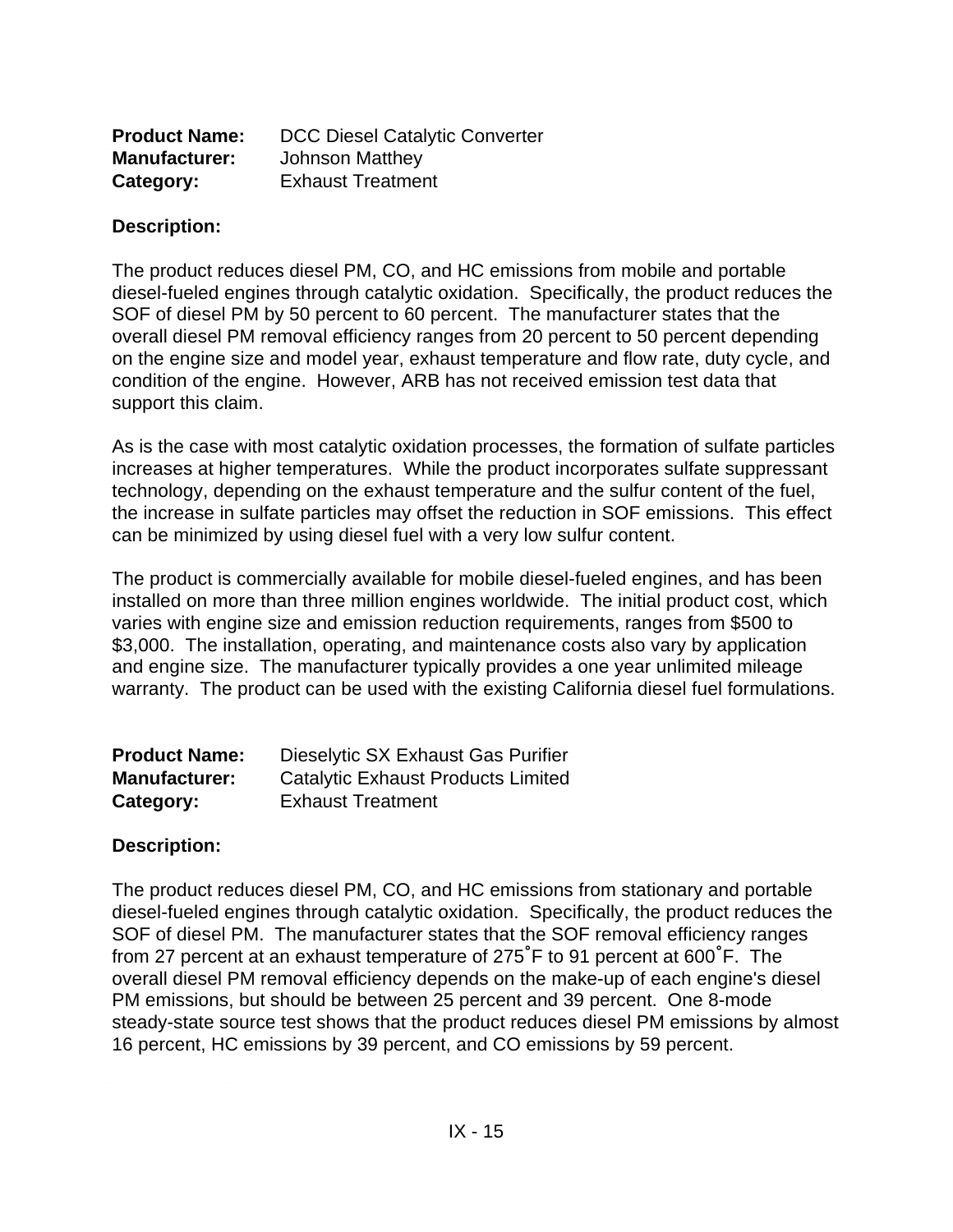As is the case with most catalytic oxidation processes, the formation of sulfate particles increases at higher temperatures. Depending on the exhaust temperature and the sulfur content of the fuel, the increase in sulfate particles may offset the reduction in SOF emissions. This effect can be minimized by using diesel fuel with a very low sulfur content.

The product is commercially available and has been installed on approximately 15,000 portable and mobile diesel-fueled engines. Several units have also been installed in stationary applications. The manufacturer states that the product's useful life ranges from approximately 4,000 to 6,000 engine hours in heavy-duty applications to 8,000 to 10,000 engine hours in light-duty applications. The initial product cost, which varies with engine size, ranges from approximately \$2,000 for a 250 horsepower engine to approximately \$5,000 for a 550 horsepower engine. The manufacturer recommends cleaning the product every 6 months or 2,000 engine hours (whichever occurs first) when it is installed on newer engines, and every 3 months or 1,000 engine hours (whichever occurs first) when it is installed on older engines. The catalyst can be cleaned by the engine operator by: applying a compressed air stream to the face of the catalyst; heat treating the catalyst core; or soaking the catalyst in an appropriate solvent. The maintenance costs include the time and materials associated with the cleaning activity. The product carries a one-year / 2,000 engine hour warranty. The product can be used with the existing California diesel fuel formulations; however, the manufacturer recommends a maximum aromatic content of 18 percent.

| <b>Product Name:</b> | <b>Flameless Thermal Oxidizer</b> |
|----------------------|-----------------------------------|
| <b>Manufacturer:</b> | Thermatrix, Inc.                  |
| Category:            | <b>Exhaust Treatment</b>          |

# **Description:**

The product reduces diesel PM, CO, and HC emissions from stationary and portable diesel-fueled engines and turbines through non-catalytic oxidation (i.e., similar to an afterburner). Exhaust gases are heated in a muffler-like enclosure where the organic gases are oxidized in the flameless, high temperature, environment. System temperature is maintained by introducing supplemental fuel to the exhaust stream which reacts within a proprietary inert ceramic matrix.

The product reduces the carbonaceous, soluble organic and sulfate fractions of diesel PM. The manufacturer states that the overall diesel PM removal efficiency should be greater than 90 percent, although emission test results will not be available until October 1999.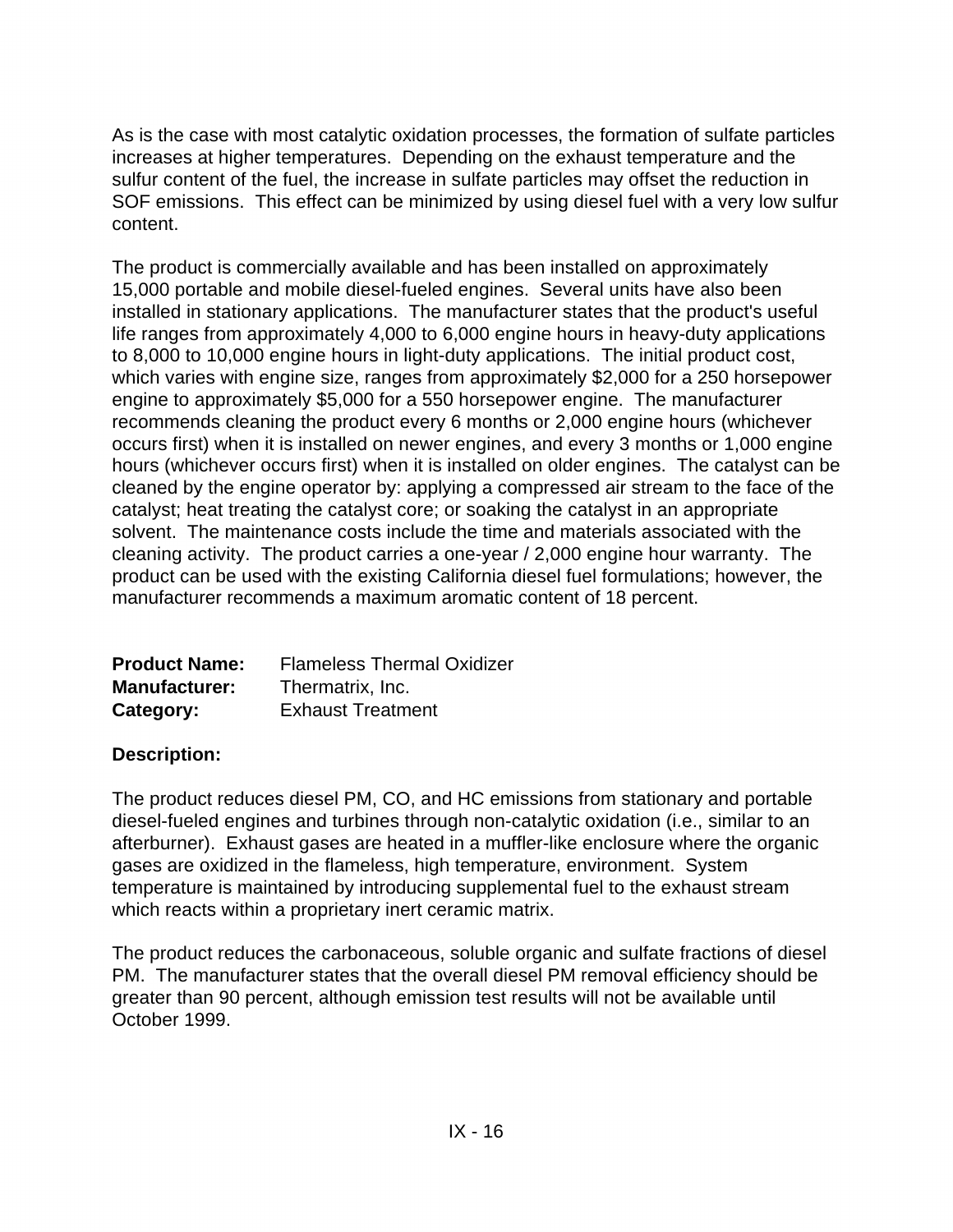Although still under development, the product is expected to be available for commercial use within the next few years. The initial cost is projected at \$3,000 for heavy-duty diesel engines. The operating costs consist primarily of the supplemental fuel use, which is between one and three percent. The product can be used with the existing California diesel fuel formulations.

| <b>Product Name:</b> | <b>Nett D-series Diesel Purifier</b> |
|----------------------|--------------------------------------|
| <b>Manufacturer:</b> | Nett Technologies, Inc.              |
| Category:            | <b>Exhaust Treatment</b>             |

# **Description:**

The product reduces diesel PM, CO, and HC emissions from stationary and portable diesel-fueled engines through catalytic oxidation. The catalyst formulation can be customized for specific engine applications, and can be designed to suppress the formation of sulfate particles. To enhance low temperature conversion, the product incorporates a zeolite trap which captures and temporarily stores hydrocarbon emissions, including the SOF of diesel PM. Upon reaching the catalysts' minimum conversion temperature of about 360<sup>°</sup>F, the hydrocarbons are released from the zeolites and are oxidized by the catalyst. The zeolites can collect and store hydrocarbons for 15 to 30 minutes before becoming saturated. The manufacturer states that the product's SOF removal efficiency ranges from 40 percent at an exhaust temperature of 210°F to 90 percent at 840°F, and that the product's overall diesel PM removal efficiency can be as high as 10 percent to 50 percent. One 5-mode steady-state source test shows that the product reduces diesel PM emissions by 21 percent.

As is the case with most catalytic oxidation processes, the formation of sulfate particles increases at higher temperatures. While the product incorporates sulfate suppressants, depending on the exhaust temperature and the sulfur content of the fuel, the increase in sulfate particles may offset the reduction in SOF emissions. This effect can be minimized by using diesel fuel with a very low sulfur content.

The product is commercially available and has been installed on approximately 15,000 mobile, portable, and stationary diesel-fueled engines. The initial product cost, which varies with engine size, ranges from \$4 to \$20 per horsepower, and it takes approximately 1½ hours to install. The operating costs depend on the maintenance level of the engine as the catalyst may require periodic cleaning when installed on a poorly maintained engine. The manufacturer states that the product's useful life ranges from 15,000 to 25,000 engine hours depending on the condition of the engine, type of fuel and maintenance practices. The manufacturer provides a 2,000 hour limited warranty on mechanical durability. The product can be used with the existing California diesel fuel formulations.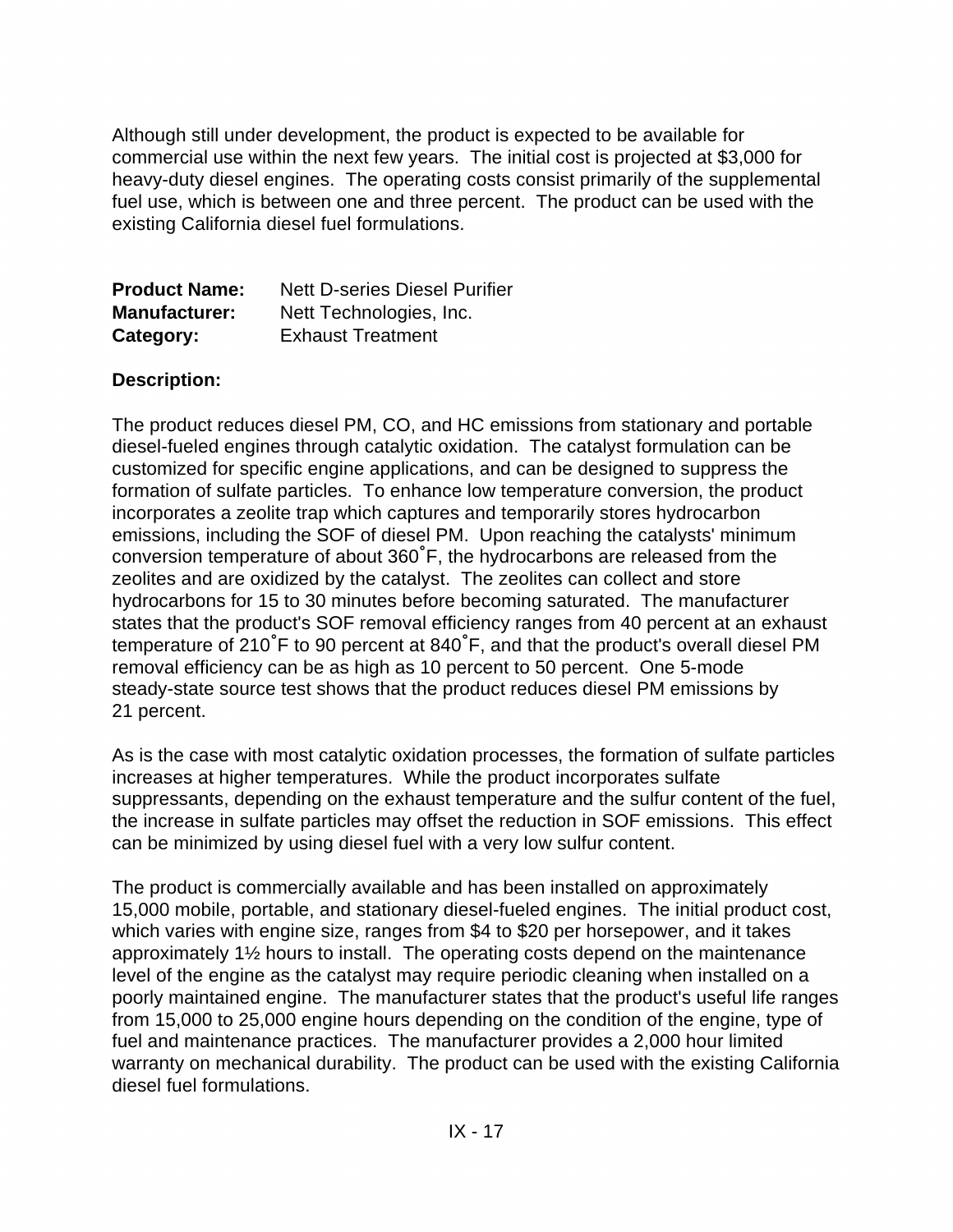| <b>Product Name:</b> | <b>Nett Standard Diesel Purifier</b> |
|----------------------|--------------------------------------|
| <b>Manufacturer:</b> | Nett Technologies, Inc.              |
| Category:            | <b>Exhaust Treatment</b>             |

The product reduces diesel PM, CO, and HC emissions from stationary and portable diesel-fueled engines through catalytic oxidation. Specifically, the product reduces the SOF of diesel PM. The manufacturer states that the SOF removal efficiency ranges from zero percent at an exhaust temperature of  $210^{\circ}$ F to 90 percent at 840 $^{\circ}$ F. The overall diesel PM removal efficiency is estimated at between 10 percent and 50 percent, but this has not been confirmed through emission testing.

As is the case with most catalytic oxidation processes, the formation of sulfate particles increases at higher temperatures. Depending on the exhaust temperature and the sulfur content of the fuel, the increase in sulfate particles may offset the reduction in SOF emissions. This effect can be minimized by using diesel fuel with a very low sulfur content.

The product is commercially available and has been installed on approximately 30,000 mobile, portable, and stationary diesel-fueled engines. The initial product cost, which varies with engine size, ranges from \$3 to \$14 per horsepower, and takes approximately 1½ hours to install. The operating costs depend on the maintenance level of the engine, because the catalyst may require periodic cleaning when installed on a poorly maintained engine. The manufacturer provides a 2,000 hour limited warranty on mechanical durability. The product can be used with the existing California diesel fuel formulations.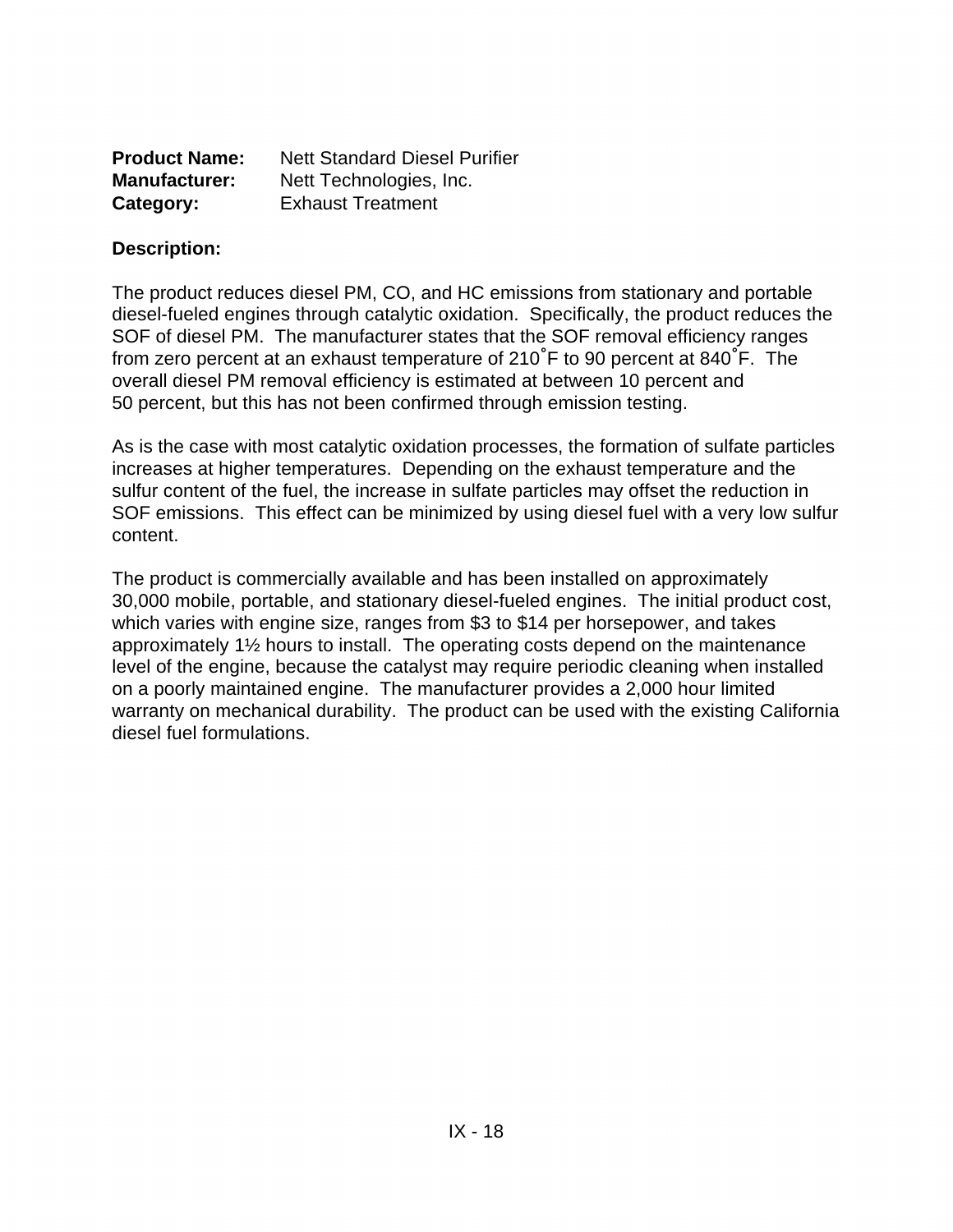| <b>Product Name:</b> | <b>PTX Oxidation Catalyst</b> |
|----------------------|-------------------------------|
| <b>Manufacturer:</b> | <b>Engelhard Corporation</b>  |
| Category:            | <b>Exhaust Treatment</b>      |

The product reduces diesel PM, CO, and HC emissions from mobile, stationary, and portable diesel-fueled engines through catalytic oxidation. The product reduces both the carbonaceous fraction and the SOF of diesel PM. The manufacturer states that the SOF removal efficiency can be as high as 50 percent to 90 percent, and that the overall diesel PM removal efficiency can be as high as 25 percent to 50 percent. The results of one emission test of a bulldozer, which was tested over a specially designed transient cycle, show that the product reduces total diesel PM emissions by 24 percent.

As is the case with most catalytic oxidation processes, the formation of sulfate particles increases at higher temperatures. Depending on the exhaust temperature and the sulfur content of the fuel, the increase in sulfate particles may offset the reduction in SOF emissions. This effect can be minimized by using diesel fuel with a very low sulfur content.

The product is commercially available and has been installed on several thousand mostly-mobile diesel-fueled engines. The manufacturer states that the product's useful life is consistent with the life of the associated diesel-fueled engine, and they recommend replacing the catalyst at the time an engine is rebuilt. The product's initial cost varies between \$5 and \$15 per horsepower. According to the manufacturer, periodic maintenance is not normally required. The product carries a mechanical durability warranty of between one and two years, depending on the application, and the product can be used with California's existing diesel fuel formulations.

# **Particulate Filters**

| <b>Product Name:</b> | <b>3M Diesel Particulate Filter Cartridges</b> |
|----------------------|------------------------------------------------|
| <b>Manufacturer:</b> | Minnesota Mining and Manufacturing (3M)        |
| Category:            | <b>Exhaust Treatment</b>                       |

#### **Description:**

3M manufactures several ceramic fiber-based cartridges that are one component of particulate filter systems assembled by other companies. The cartridges can reduce the carbonaceous and soluble organic fractions of diesel PM by collecting the contaminants on ceramic fibers. They can be regenerated either electrically via internal heating elements or by external methods, such as fuel burners, fuel additives,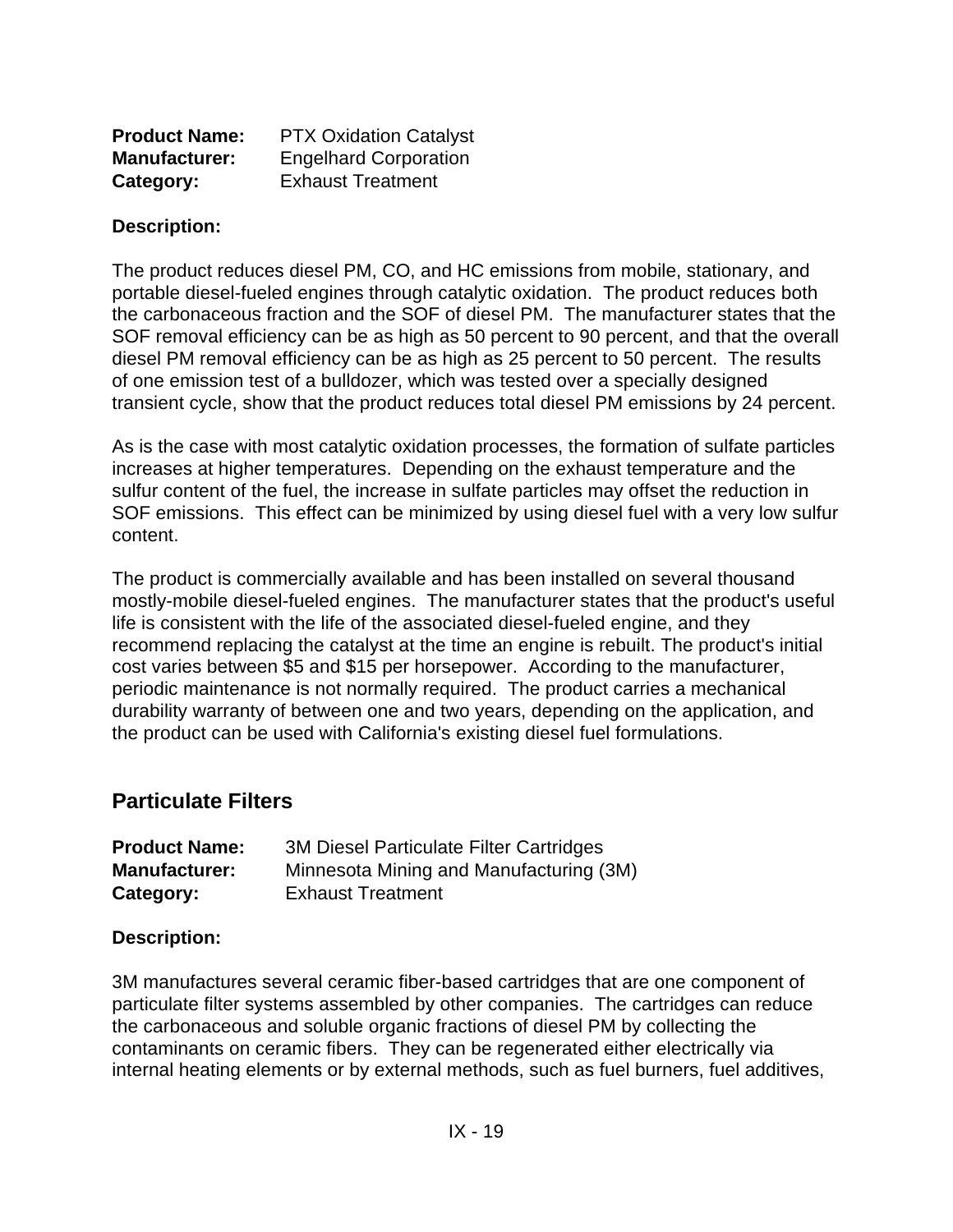catalysts, and microwaves. The manufacturer states that the overall diesel PM removal efficiency should be as high as 85 percent to 95 percent when used alone, and as high as 90 percent to 95 percent when combined with an oxidation catalyst, although emission test results will not be available until September 1999.

The product is commercially available and has been integrated into particulate filter systems that can be used on both portable and stationary engines and on turbines. The manufacturer states that the product has been used on 2,000+ vehicles with some preliminary testing in stationary applications. The manufacturer also states that some of the particulate filter systems have been in the field for 6 years and have logged 10,000+ hours of operation. The initial cost of a ceramic fiber cartridge is between \$80 and \$250. However, the initial cost of a particulate filter system depends on the builder and method of regeneration. The product can be used with the existing California diesel fuel formulations.

| <b>Product Name:</b> | <b>CleanDIESEL Soot Filter</b> |
|----------------------|--------------------------------|
| <b>Manufacturer:</b> | <b>Clean Air Systems</b>       |
| Category:            | <b>Exhaust Treatment</b>       |

# **Description:**

The product reduces diesel PM, CO, and HC emissions from stationary and portable diesel-fueled engines through catalytic oxidation and filtration. The passive, self-regenerating catalyzed particulate filter system collects diesel PM and oxidizes it during hot duty cycle operations (i.e., exhaust temperatures above  $700^{\circ}$ F). The integrated catalyst reduces the particulate oxidation temperature, and it oxidizes the CO and HC emissions. For proper filter regeneration and to maintain an acceptable back pressure, the hot duty cycle must account for at least 20 percent of the engine operating time. The manufacturer states that reductions of both the SOF and the carbonaceous fraction of diesel PM can be as high as 85 percent. However, ARB has not received emission test data that support this claim.

The product is commercially available and has been installed on approximately 100 stationary, portable, and mobile diesel-fueled engines. The initial product cost ranges from \$990 for a 122 cubic inch naturally aspirated engine to \$20,025 for a 2,900 cubic inch turbocharged engine, and it takes between one and six hours to install. The manufacturer states that the product's useful life should be approximately 10,000 engine hours; however, the product's life may be limited on poorly maintained engines where soot can accumulate rapidly. (In this situation, the excessive soot can oxidize uncontrollably and destroy the filter.) The manufacturer recommends cleaning the product annually, and the maintenance costs include the time and materials associated with this activity. The product carries a one-year / 2,000 engine hour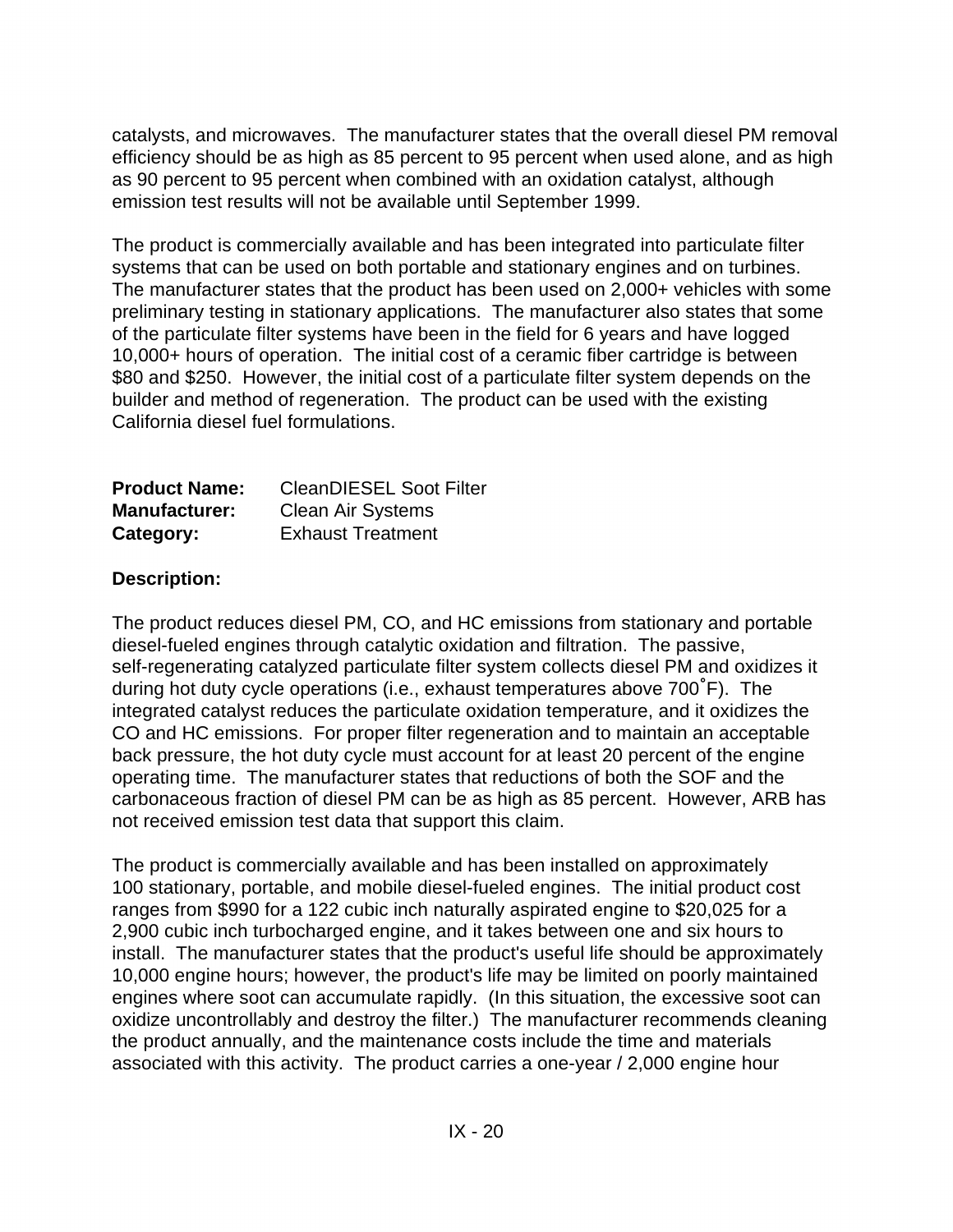warranty on the filter packaging; however, no warranty is provided on the filter media. The product can be used with the existing California diesel fuel formulations.

| <b>Product Name:</b> | Combifilter                   |
|----------------------|-------------------------------|
| <b>Manufacturer:</b> | <b>Engine Control Systems</b> |
| Category:            | <b>Exhaust Treatment</b>      |

#### **Description:**

The product reduces diesel PM through filtration and is actively regenerated with the periodic use of electric heating. The manufacturer states that the overall diesel PM removal efficiency is between 80 percent to 90 percent. Higher reductions can be achieved when an oxidation catalyst is used in conjunction with the product. The results of one transient emission test, based on a test procedure developed specifically for a backhoe, indicated that the product when used without an oxidation catalyst reduced diesel PM emissions by 81 percent. Another set of emission tests, based upon the ISO 8-mode test, indicated that the product used in conjunction with an oxidation catalyst achieved a 95 percent reduction in diesel PM emissions, 88 percent reduction in carbon monoxide, and 92 percent reduction in hydrocarbons.

The product is commercially available in Europe and Asia and has been employed on over 3,000 diesel-fueled engines including captive fleet vehicles, stationary and mining engines. The product will be marketed in the United States later this year. The product's initial cost depends on engine size, exhaust flow rate, exhaust temperature and duty cycle, and typically varies between \$5,000 and \$40,000 for engines rated from 40 horsepower up to 1,400 horsepower. The filter must be cleaned every 1,000-1,500 hours, depending upon oil consumption. The product is covered by a one-year warranty and it can be used with existing California diesel fuel formulations.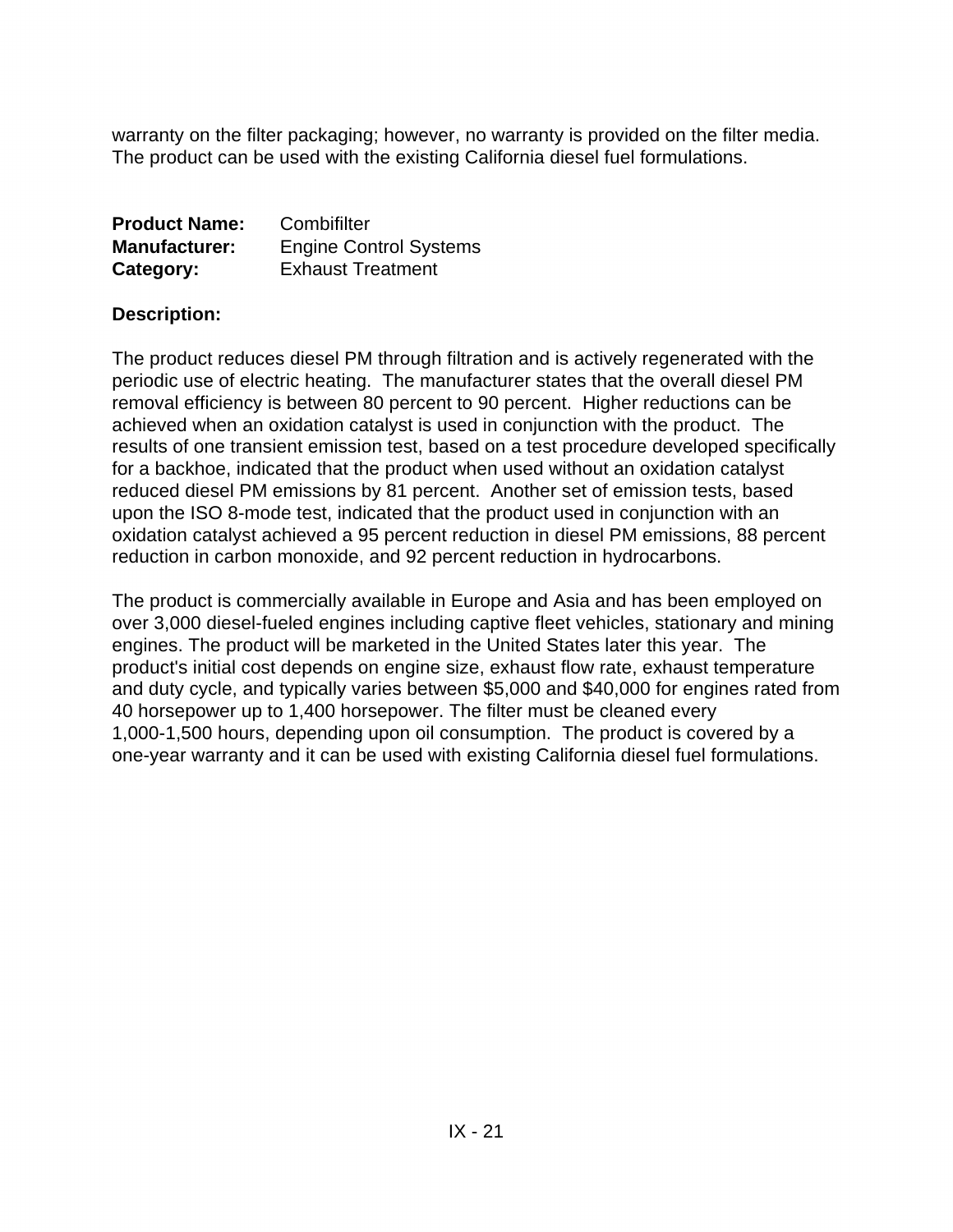| <b>Product Name:</b> | <b>CRT Particulate Filter</b> |
|----------------------|-------------------------------|
| <b>Manufacturer:</b> | <b>Johnson Matthey</b>        |
| Category:            | <b>Exhaust Treatment</b>      |

The product reduces diesel PM, CO, HC, and NOx emissions from mobile, stationary, and portable diesel-fueled engines through filtration and catalytic oxidation. The passive, self-regenerating filter system collects diesel PM and oxidizes it during hot duty cycle operations (i.e., exhaust temperatures above  $530^{\circ}$ F). A precious metal oxidation catalyst, installed upstream of a wall flow monolith filter element, converts nitrogen oxide in the exhaust stream to nitrogen dioxide, which is a strong oxidant. The product then relies on the nitrogen dioxide to oxidize the diesel PM collected on the filter element at temperatures typical for diesel-fueled engine exhaust. The catalyst also oxidizes the carbon monoxide and hydrocarbon emissions, including the SOF of diesel PM. For proper filter regeneration and operation, the hot duty cycle must account for at least 40 percent to 50 percent of the engine operating time. The manufacturer states that the overall diesel PM, CO, and HC removal efficiency can be more than 90 percent, and that the NOx removal efficiency can be as high as 10 percent. The results of one transient emission test of a 1986 2-stroke diesel-fueled transit bus engine show that, over the FTP, the product reduced diesel PM emissions by 93 percent, HC emissions by 86 percent, CO emissions by 90 percent, and NOx emissions by 2 percent.

As is the case with most processes that incorporate catalytic oxidation, the formation of sulfate particles increases at higher temperatures. Depending on the exhaust temperature and the sulfur content of the fuel, the increase in sulfate particles may offset the reduction in diesel PM emissions. Sulfur also inhibits the conversion of nitrogen oxide to nitrogen dioxide. Because of these effects, the manufacturer requires the use of ultra-low sulfur fuel. For proper regeneration, diesel with an average fuel sulfur content of 30 ppm (50 ppm max.) is required. A fuel sulfur content of less than 15 parts per million is recommend to achieve maximum diesel PM reductions.

The product is commercially available and has been installed on over 10,500 mobile diesel-fueled engines in Europe, and it is currently being demonstrated in eight heavy-duty vehicle fleets in southern California and at the New York Metropolitan Transportation Authority. The product's initial cost depends on engine size, exhaust flow rate, exhaust temperature, and duty cycle, and typically varies between \$5,000 and \$8,000 for engines rated up to 450 horsepower. Installation takes about four hours, and the operating costs include the incremental cost of using an ultra-low sulfur diesel fuel. The product should be cleaned every 12 months or 60,000 miles, whichever occurs first, according to the manufacturers maintenance instructions, and the maintenance costs include the time and materials associated with this cleaning activity. For urban transit bus applications, the manufacturer provides an emission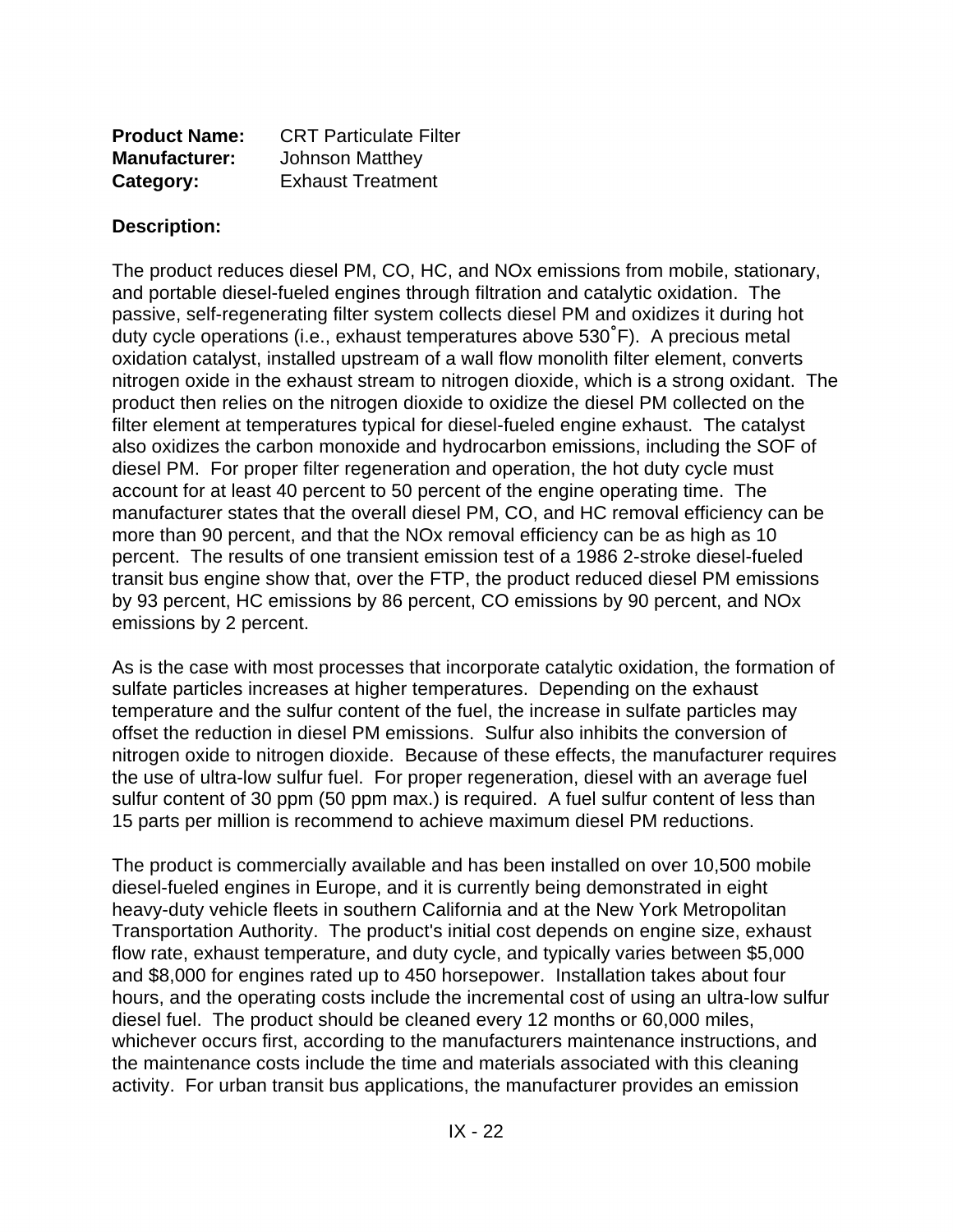performance warranty for 150,000 miles and will replace defective parts for a period of 100,000 miles.

| <b>Product Name:</b> | <b>DPX Particulate Filter</b> |
|----------------------|-------------------------------|
| <b>Manufacturer:</b> | <b>Engelhard Corporation</b>  |
| Category:            | <b>Exhaust Treatment</b>      |

## **Description:**

The product reduces diesel PM, CO, and HC emissions from stationary and portable diesel-fueled engines through catalytic oxidation and filtration. The passive, self-regenerating catalyzed filter system collects diesel PM and oxidizes it under normal engine exhaust temperatures. The integrated catalyst reduces the particulate oxidation temperature, and oxidizes soluble organic, CO, and HC emissions. For proper filter regeneration and operation, the hot duty cycle must account for at least 20 percent of the engine operating time. The manufacturer states that the overall diesel PM removal efficiency can be as high as 70 percent to 95 percent. The results of one emission test of a Caterpillar wheel loader, which was tested over a specially designed transient cycle, show that the product can reduce diesel PM emissions by 96 percent.

The product is commercially available and has been installed on several stationary diesel-fueled engines as well as approximately 1,000 mobile diesel-fueled engines. The manufacturer states that the product's useful life can exceed 15,000 engine hours. The product's initial cost varies between \$10 and \$125 per horsepower. The product should be cleaned regularly according to the maintenance instructions because lube oil ash can accumulate and increases the system's back pressure. This maintenance activity is expected to take from 2 to 4 hours per year, and the maintenance costs include the time and materials associated with this cleaning activity. When the product is installed on standby engines, the periodic engine testing should include 45 minutes of operation under load to allow for proper filter regeneration. The product carries a mechanical durability warranty of between one and two years depending on the application, and it can be used with California's existing diesel fuel formulations.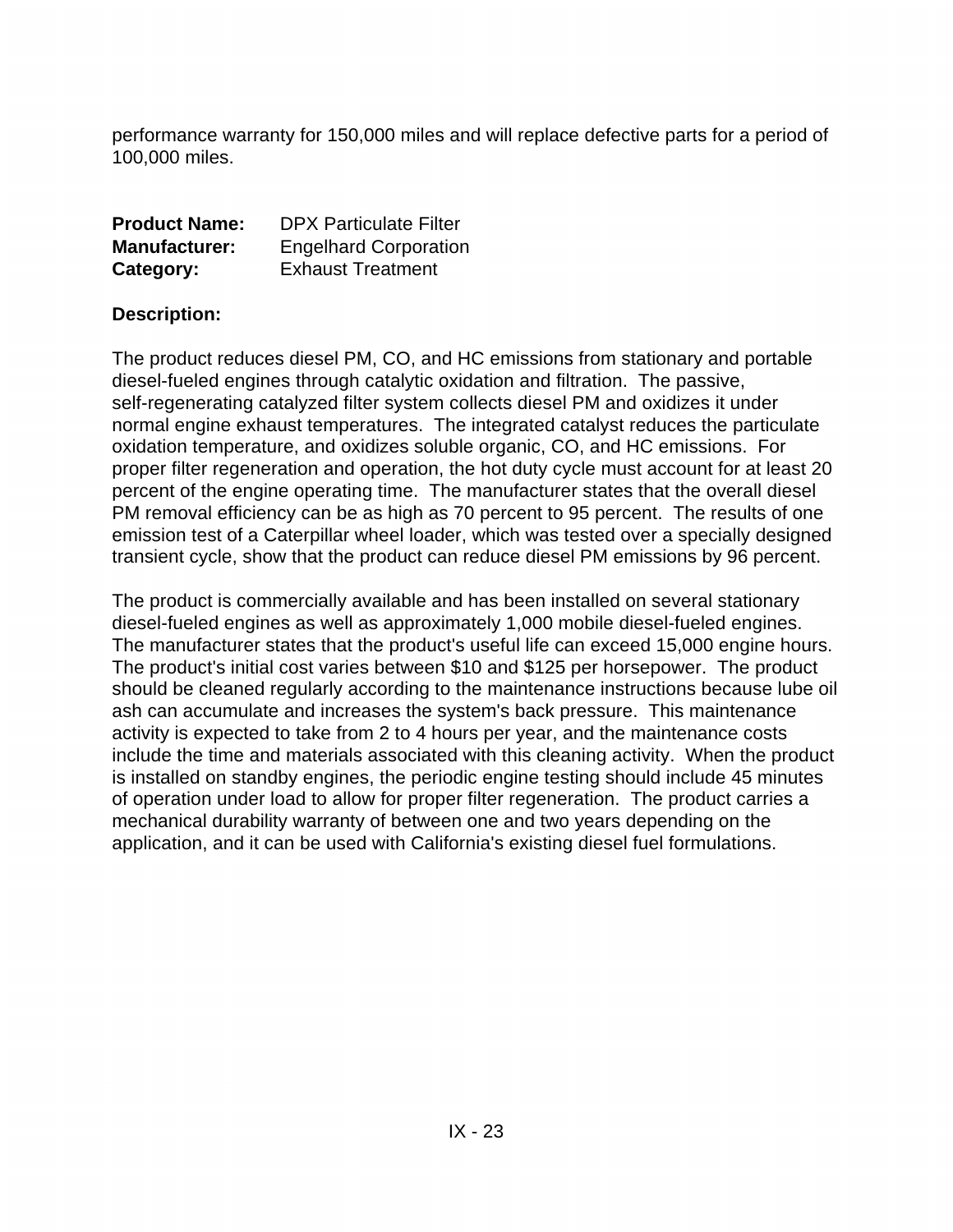| <b>Product Name:</b> | <b>QuadCat Four-Way Catalytic Converter</b> |
|----------------------|---------------------------------------------|
| <b>Manufacturer:</b> | Ceryx, Inc.                                 |
| Category:            | <b>Exhaust Treatment</b>                    |

The product reduces diesel PM, CO, HC, and NOx emissions from mobile, stationary, and portable diesel-fueled engines. The product consists of a lean NOx catalyst and a catalyzed diesel particulate filter (CDPF) integrated together with a heat exchanger. The lean NOx system reduces NOx, via a catalytic process, to nitrogen and water. The CDPF collects diesel PM and oxidizes the soluble organic portion of diesel PM, CO, and HC emissions. Diesel fuel is injected into the heat exchanger to ensure the catalyst is operating at the optimum temperature levels for diesel PM regeneration. The manufacturer indicates that the product is expected to achieve 90 percent reduction in CO, HC, and diesel PM emissions and 30 percent to 50 percent reduction in NOx emissions. Testing is currently being conducted by the manufacturer to verify the product's performance.

As is the case with most processes that incorporate catalytic oxidation, the formation of sulfate particles increases at higher temperatures. Depending on the exhaust temperature and the sulfur content of the fuel, the increase in sulfate particles may offset the reduction in particulate emissions. Lower fuel sulfur content is expected to enhance the performance of the product.

The product is expected to be commercially available in late 2000. Research units have been installed on a 7.3 L Navistar Powerstroke Ford F-250 and a school bus equipped with a Navistar 466 engine. The product's initial cost in mobile applications depends on engine size, exhaust flow rate, exhaust temperature, and duty cycle, and typically varies between \$5,000 and \$10,000 for engines rated up to 400 horsepower. Installation takes about 5 - 6 hours, and the operating costs include the cost of supplementary diesel fuel, which is typically 2 percent to 4 percent of engine fuel use at full load. The product can be used with the existing California diesel fuel formulations.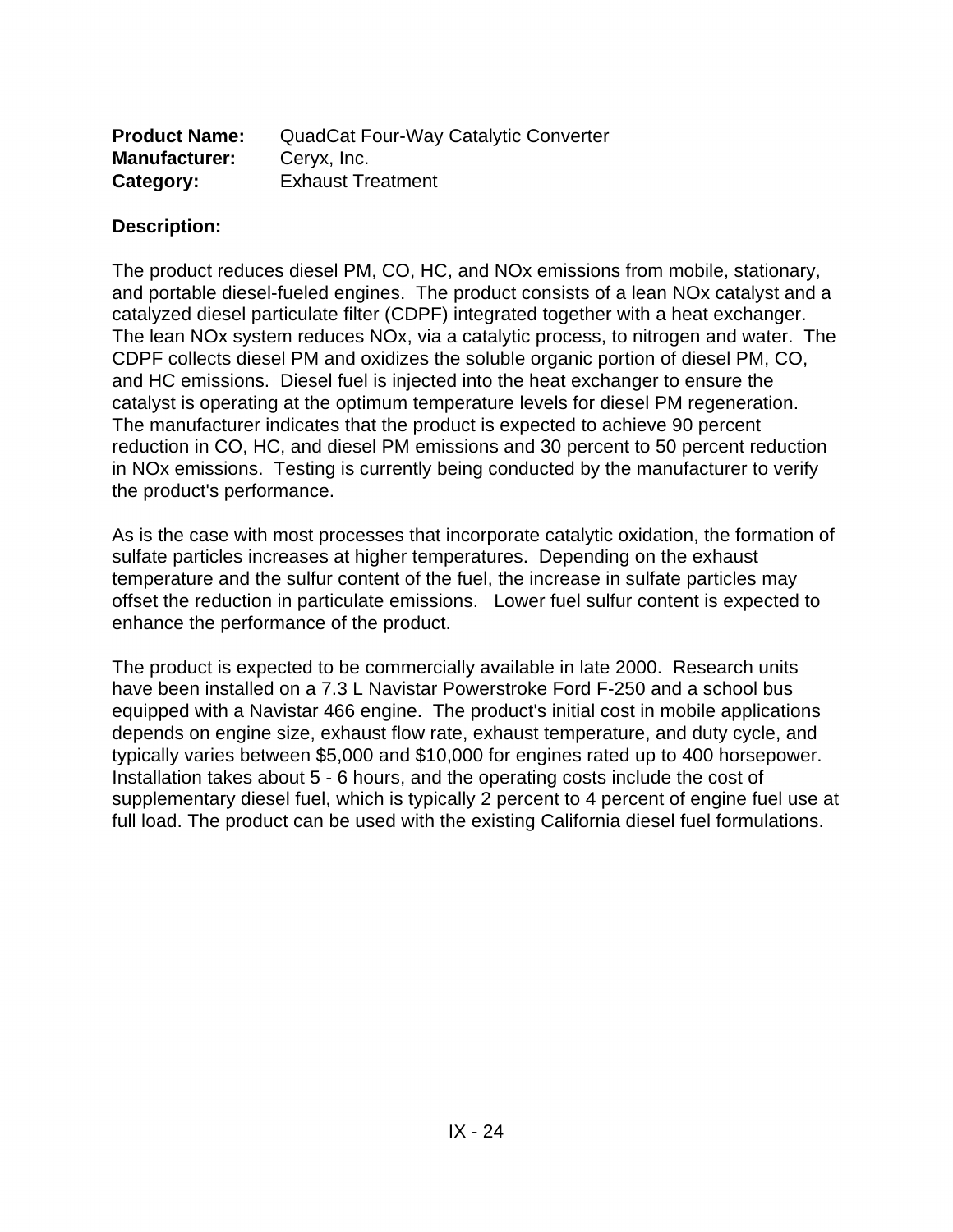| <b>Product Name:</b> | "Trap-Muffler" System         |
|----------------------|-------------------------------|
| <b>Manufacturer:</b> | Doubletree Technologies, Inc. |
| Category:            | <b>Exhaust Treatment</b>      |

The product reduces diesel PM, HC, and NOx emissions from stationary, portable, and mobile diesel-fueled engines through filtration, exhaust gas recirculation (EGR) and oxidation. The system consists of twin particulate filters located such that the exhaust temperature remains relatively low (i.e.,  $100^{\circ}$ C to  $300^{\circ}$ C) allowing gaseous hydrocarbons to condense on the collected diesel PM. One particulate filter is isolated and slowly regenerates while the engine's exhaust stream is directed to the second filter. Regeneration is accomplished using either an optimally located glow plug for ceramic fiber-type filters or an electric igniter coil for honeycomb-type filters. A pressure sensor-controlled diverter valve alternates between the two filters and ensures minimum exhaust backpressures.

A fuel borne catalyst is used to lower the oxidation temperature of the collected diesel PM. Alternatively, a catalyzed particulate filter can be used in place of the fuel borne catalyst when low sulfur fuel is available. In addition, a portion of the filtered and cooled exhaust stream is directed to the EGR system which further enhances hydrocarbon oxidation and minimizes the formation of NOx. The manufacturer states that the product reduces both the carbonaceous fraction and the soluble organic fraction of diesel PM, and they guarantee that the overall diesel PM removal efficiency will be at least 90 percent. However, ARB has not received emission test data that support this claim.

The product is expected to be available for commercial use in the near future. The product (absent the EGR component) has been installed on 1,100 mobile diesel-fueled engines in Seoul, Korea, although the catalyzed filters experienced durability problems related to level of sulfur in the diesel fuel. The manufacturer states that the product's useful life should be about two years, and that the individual filter elements can be easily serviced. The product's initial cost is: \$1,500 for a 40 hp engine (with simplified controls); \$1,700 for a 100 hp engine; \$2,000 for a 275 hp engine; \$2,500 for a 400 hp engine and \$4,500 for a 1,400 hp engine. It takes approximately 3 - 6 hours to install the product, and the installation costs are expected to be between \$300 and \$600. The operating costs will include a 2 percent increase in fuel costs when a fuel borne catalyst is used. The maintenance costs are not known at this time, and the warranty has not been determined. The product can be used with California's existing diesel fuel formulations.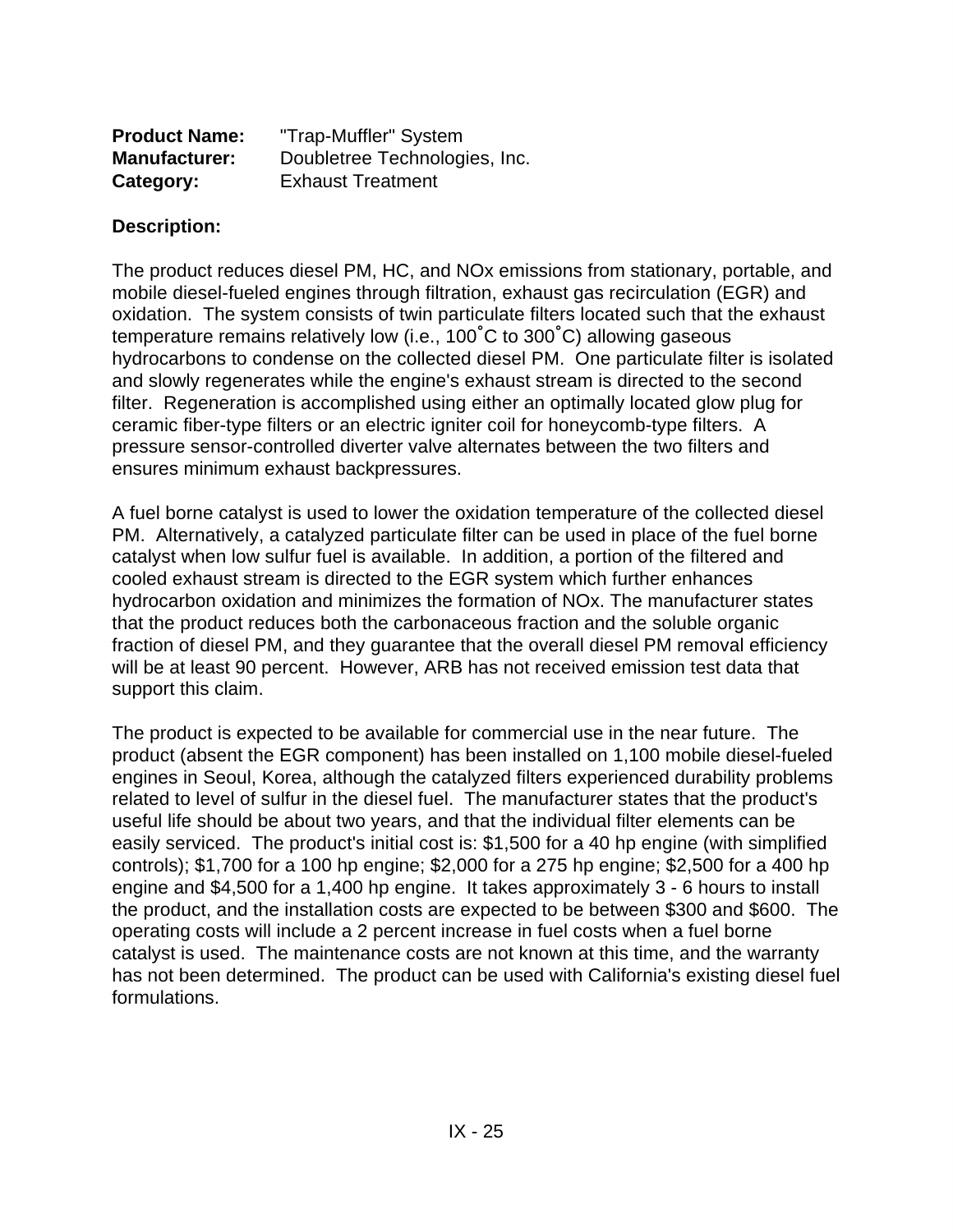| <b>Product Name:</b> | <b>Nett SF Soot Filter</b> |
|----------------------|----------------------------|
| <b>Manufacturer:</b> | Nett Technologies, Inc.    |
| Category:            | <b>Exhaust Treatment</b>   |

The product reduces diesel PM, CO, and HC emissions from stationary and portable diesel-fueled engines through catalytic oxidation and filtration. The passive, self-regenerating catalyzed filter system collects diesel PM and oxidizes it during hot duty cycle operations (i.e., exhaust temperatures between 700  $\degree$ F and 750  $\degree$ F). The integrated proprietary catalyst reduces the particulate oxidation temperature, and it oxidizes the soluble organic, CO, and HC emissions. For proper filter regeneration and operation, the hot duty cycle must account for at least 20 percent of the engine operating time. The manufacturer states that the overall diesel PM removal efficiency can be as high as 85 percent to 99 percent. One Central Business District transient driving cycle emission test of a hybrid diesel-electric bus shows that the product reduces diesel PM emissions by 92 percent, HC emissions by 41 percent, and CO emissions by 93 percent when compared to an OEM catalyst.

The product is commercially available and has been installed on approximately 200 stationary and portable diesel-fueled engines. The initial product cost, which varies with engine size, ranges from \$25 to \$75 per horsepower, and it takes approximately 1½ hours to install. The operating costs include a 1 percent - 1½ percent fuel penalty due to the increased backpressure, which can be as high as 20 to 40 inches of water. The manufacturer states that the product's useful life can extend from 8,000 to 12,000 engine hours, although this may be reduced in poorly maintained engines with leaking fuel injectors, dirty intake air cleaners, excessive oil consumption and/or lubricating oil in the exhaust. The manufacturer provides a 2,000 hour limited warranty on mechanical durability. The product can be used with the existing California diesel fuel formulations.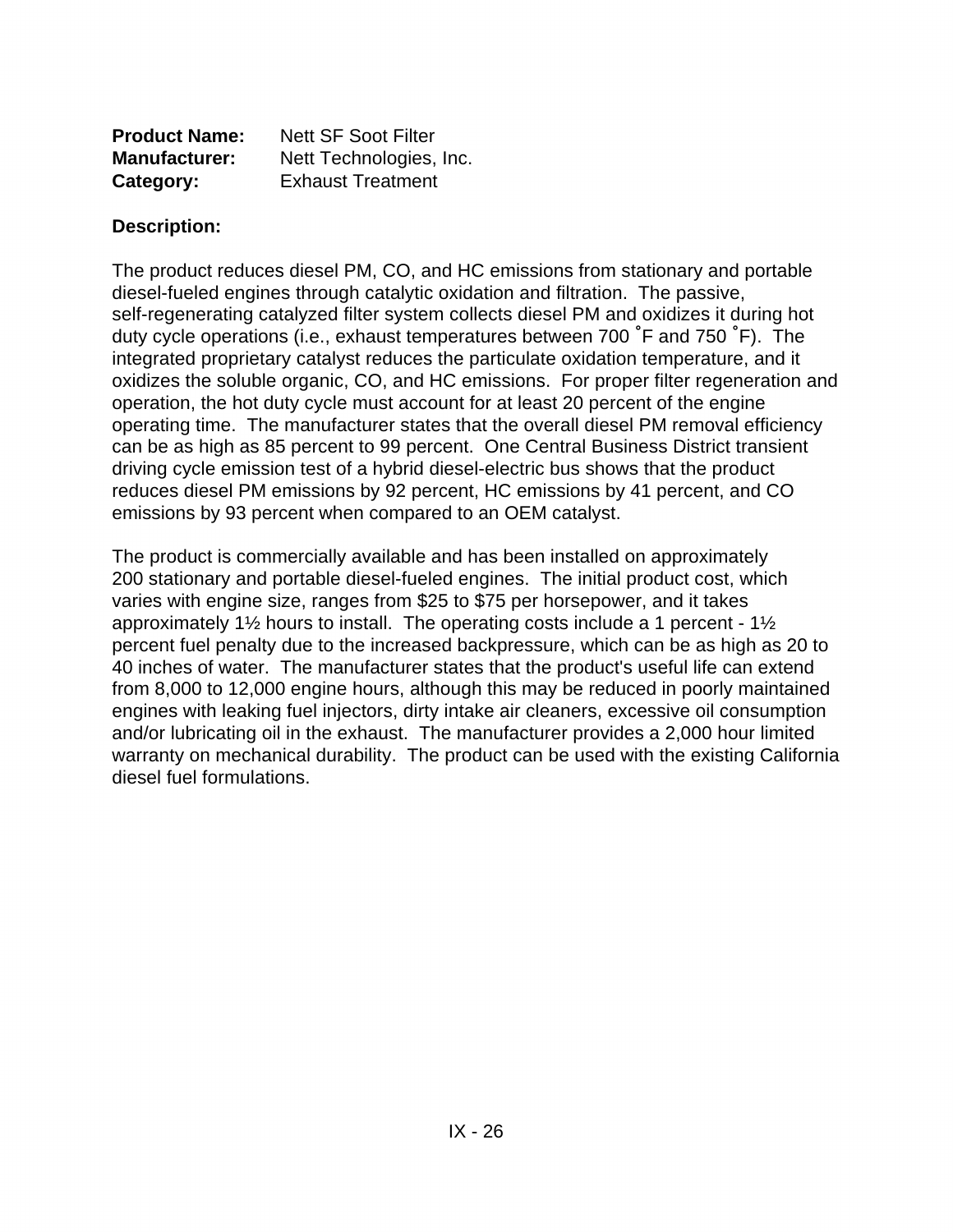# **Part B: TECHNICAL EVALUATION OF TECHNOLOGIES THAT REDUCE PARTICULATE EMISSIONS FROM DIESEL-FUELED ENGINES**

| Technology                                            | Page |
|-------------------------------------------------------|------|
| 1. Catalyzed Diesel Particulate Filter                | 28   |
| 2. Fuel Borne Catalyst Regenerated Particulate Filter | 39   |
| 3. Diesel Oxidation Catalyst                          | 46   |
| 4. ECOTIP Fuel Injector                               | 55   |
| 5. CCTS Cam Shaft Cylinder Reengineering Kit          | 59   |
| 6. NOxTECH Emission Control System                    | 66   |
| 7. ITG Bi-Fuel Retrofit Kit                           | 71   |
| 8. SWPC SINOx System                                  | 76   |
| 9. Certified Nonroad Engine Repower                   | 82   |
| 10. Electrically Regenerated Particulate Filter       | 88   |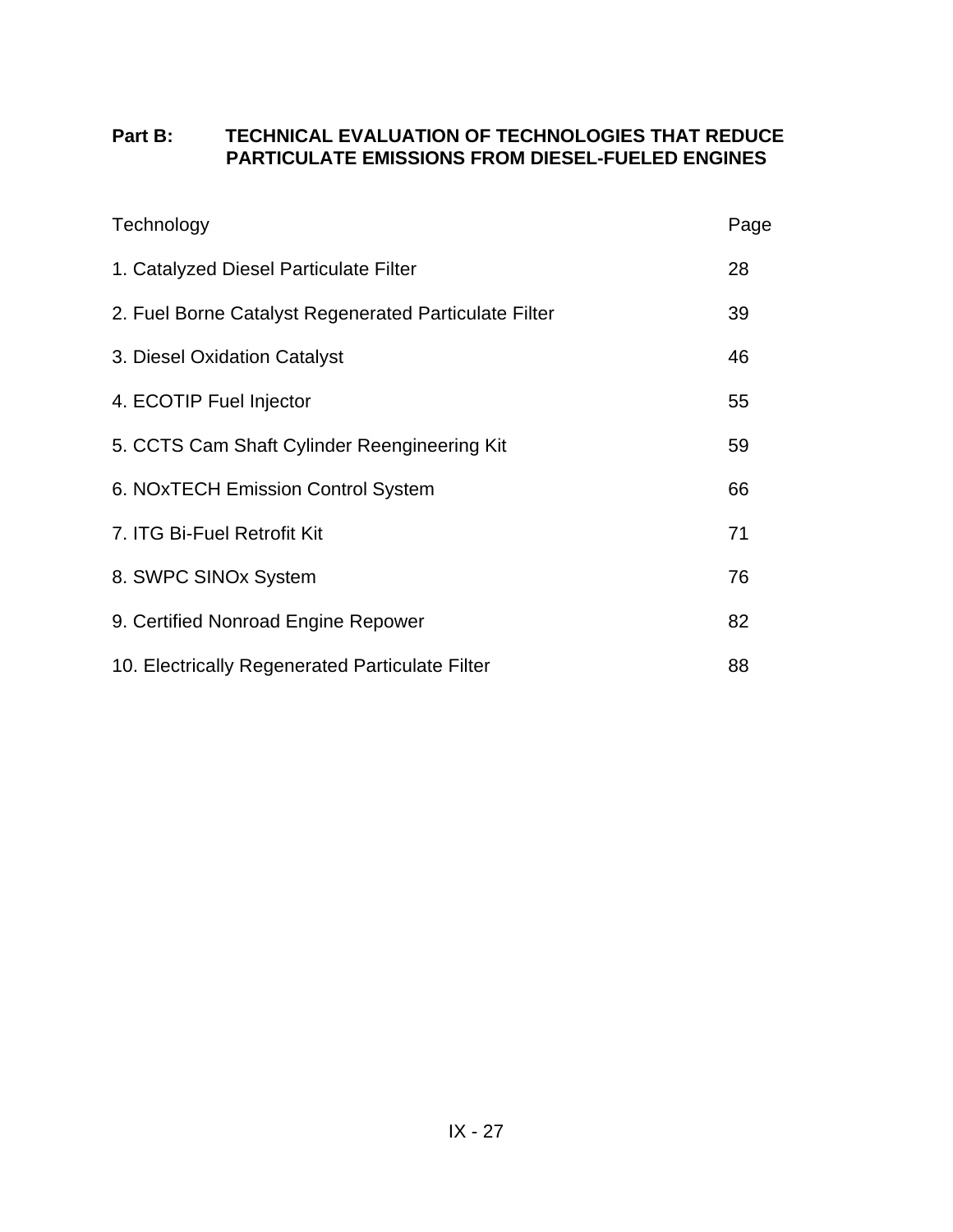# **Control Technology Evaluation**

| Item                                                                                 | <b>Response</b>                                                                                                                                                                                                                                                                                                                                                                                                                                                                                                                                                                                                                                                                                                                                                                                                                           |  |  |  |  |
|--------------------------------------------------------------------------------------|-------------------------------------------------------------------------------------------------------------------------------------------------------------------------------------------------------------------------------------------------------------------------------------------------------------------------------------------------------------------------------------------------------------------------------------------------------------------------------------------------------------------------------------------------------------------------------------------------------------------------------------------------------------------------------------------------------------------------------------------------------------------------------------------------------------------------------------------|--|--|--|--|
| <b>Technology:</b>                                                                   | Catalyzed Diesel Particulate Filter                                                                                                                                                                                                                                                                                                                                                                                                                                                                                                                                                                                                                                                                                                                                                                                                       |  |  |  |  |
| <b>Technology Description:</b><br>(How does it work?)                                | The technology is a passive, self-regenerating catalyzed diesel particulate<br>filter (C-DPF). The technology reduces particulate matter, carbon<br>monoxide and hydrocarbon emissions through catalytic oxidation and<br>filtration. The C-DPF collects diesel particulate matter and oxidizes it<br>during hot duty cycle operations. (This process of cleaning the C-DPF is<br>called regeneration.) Typically, the filter media consists of ceramic wall-<br>flow monoliths which capture the diesel particulates. These ceramic<br>monoliths are either coated with a catalyst material or a separate catalyst is<br>installed upstream of the C-DPF. The catalyst reduces the temperature at<br>which the collected particulate matter oxidizes, and it oxidizes the soluble<br>organic, carbon monoxide and hydrocarbon emissions. |  |  |  |  |
| <b>Applicability:</b><br>(What types of engines can the<br>product be installed on?) | The technology is available for stationary and portable diesel engines rated<br>at 5,000 horsepower or less and can be retrofitted to existing equipment.<br>C-DPFs are also available for mobile diesel engines. However, the<br>technology is not appropriate for an application where an engine and its<br>associated duty cycle do not generate enough heat to oxidize the collected<br>particulate matter and regenerate the filter. For example, C-DPFs may not<br>be appropriate for engines used in severe cyclic operations.                                                                                                                                                                                                                                                                                                     |  |  |  |  |
| <b>Achieved Emission</b><br><b>Reductions:</b>                                       | <b>Product</b><br><b>Test Cycle</b><br><b>PM Reduction</b><br>Nett SF Soot Filter<br><b>CBD Transient</b><br>92%<br>Engelhard DPX<br><b>Special Transient</b><br>97%<br><b>CleanDiesel Soot Filter</b><br>ISO 8178 C1<br>85%                                                                                                                                                                                                                                                                                                                                                                                                                                                                                                                                                                                                              |  |  |  |  |
| <b>Emission Reduction</b><br><b>Guarantee:</b>                                       | The emission reduction efficiency of this technology depends on the<br>associated engine's baseline emissions, fuel sulfur content and emission<br>test method / cycle. As such, diesel particulate filter manufacturers do not<br>provide emission reduction guarantees.                                                                                                                                                                                                                                                                                                                                                                                                                                                                                                                                                                 |  |  |  |  |
| Costs:<br><b>Initial Retail:</b>                                                     | The initial cost is: \$3,300 - \$5,000 for a 40 hp engine; \$5,000 - \$7,500 for a<br>100 hp engine; \$6,900 - \$9,000 for a 275 hp engine; \$10,500 for a 400 hp<br>engine; and \$32,000 - \$44,000 for a 1,400 hp engine.                                                                                                                                                                                                                                                                                                                                                                                                                                                                                                                                                                                                               |  |  |  |  |
| Installation:                                                                        | \$167 - \$518 (Assuming 1.5 - 6 hours x \$78/hr + \$50 in misc parts.)                                                                                                                                                                                                                                                                                                                                                                                                                                                                                                                                                                                                                                                                                                                                                                    |  |  |  |  |
| <b>Operating:</b>                                                                    | Fuel consumption may increase by one to one and a half percent due to<br>additional backpressure.                                                                                                                                                                                                                                                                                                                                                                                                                                                                                                                                                                                                                                                                                                                                         |  |  |  |  |
| <b>Maintenance:</b>                                                                  | \$156 - \$312 (Assuming 2 - 4 hours labor per year.)                                                                                                                                                                                                                                                                                                                                                                                                                                                                                                                                                                                                                                                                                                                                                                                      |  |  |  |  |
| <b>Comments:</b>                                                                     | Diesel particulate filters should be cleaned regularly. Because of their<br>higher backpressures (e.g. 20 - 70+ in. wc.) and the potential for masking by<br>lube oil ash, ARB staff expect that the periodic maintenance of DPFs will be<br>more frequent and possibly more extensive than that of diesel oxidation<br>catalysts. ARB staff expect that the maintenance costs listed above reflect<br>the minimum.                                                                                                                                                                                                                                                                                                                                                                                                                       |  |  |  |  |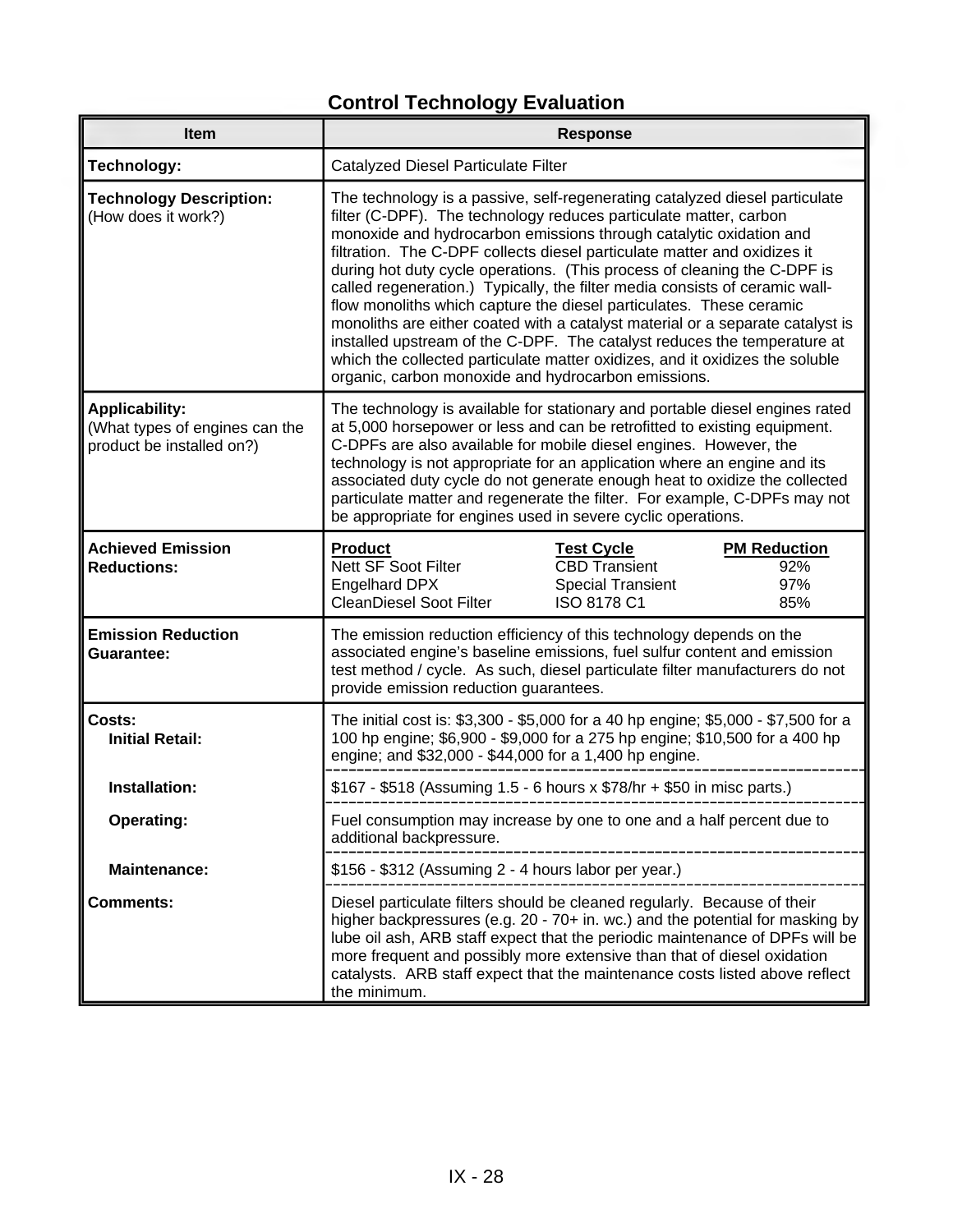| <b>Item</b>                                                                                                                                                                                                                   | <b>Response</b>                                                                                                                                                                                                                                                                                                                                                                                                                                                                                                                                                                                                                                                                                                      |
|-------------------------------------------------------------------------------------------------------------------------------------------------------------------------------------------------------------------------------|----------------------------------------------------------------------------------------------------------------------------------------------------------------------------------------------------------------------------------------------------------------------------------------------------------------------------------------------------------------------------------------------------------------------------------------------------------------------------------------------------------------------------------------------------------------------------------------------------------------------------------------------------------------------------------------------------------------------|
| <b>Certifications:</b>                                                                                                                                                                                                        |                                                                                                                                                                                                                                                                                                                                                                                                                                                                                                                                                                                                                                                                                                                      |
| Durability:<br>(How long can the technology<br>be expected to function under<br>normal operating conditions and<br>still achieve the specified<br>emission reductions?)                                                       | Manufacturers claim that the useful life of the technology can be as high as<br>8,000 to 12,000 service hours if properly maintained. However, this may be<br>reduced when a C-DPF is installed on a poorly maintained engine with<br>leaking fuel injectors, a dirty intake air cleaner, excessive oil consumption<br>and/or lubricating oil in the exhaust. In addition, particulate matter can build<br>up on a C-DPF when an engine does not achieve the proper regeneration<br>temperature for the proper duration (i.e., soot overloading). With this build<br>up, if the C-DPF subsequently begins to regenerate, the collected<br>particulate can oxidize uncontrollably and destroy the particulate filter. |
| <b>Warranty:</b>                                                                                                                                                                                                              | Diesel particulate filters typically carry a 2,000 service hour warranty.                                                                                                                                                                                                                                                                                                                                                                                                                                                                                                                                                                                                                                            |
| <b>Affect on Engine Warranty:</b><br>(When possible, identify any<br>impact the technology may<br>have on an engine's warranty.)                                                                                              | The technology imposes additional exhaust flow restrictions of between 20"<br>to 70" of water column or more. In some applications, such as severe cyclic<br>operations, the engine may not generate enough heat to oxidize the<br>collected particulate matter and regenerate the filter. This can lead to soot<br>overloading and backpressures beyond the manufacturer's recommended<br>limit. The specific impact on an OEM engine warranty is not known.                                                                                                                                                                                                                                                        |
| <b>Adverse Impacts:</b><br><b>Environmental:</b>                                                                                                                                                                              | See "Special Operating Requirements" section below.                                                                                                                                                                                                                                                                                                                                                                                                                                                                                                                                                                                                                                                                  |
| Safety:                                                                                                                                                                                                                       | No known adverse safety impacts.                                                                                                                                                                                                                                                                                                                                                                                                                                                                                                                                                                                                                                                                                     |
| <b>Special Operating</b><br><b>Requirements:</b><br>(e.g. ultra-low sulfur fuel or<br>minimum exhaust temperature,<br>$etc$ )                                                                                                 | As is the case with most processes that incorporate catalytic oxidation, the<br>formation of sulfates increases at higher temperatures. Depending on the<br>exhaust temperature and the sulfur content of the fuel, the increase in<br>sulfate particles may offset a portion of the C-DPF's particulate reductions.<br>In addition, sulfur dioxide can counteract the effect of the catalyst material<br>and increase the C-DPF's regeneration temperature. Diesel fuel with a very<br>low sulfur content will maximize the emission reduction capability of this<br>technology.                                                                                                                                    |
|                                                                                                                                                                                                                               | C-DPFs must be selected for the specific engine and its associated duty<br>cycle. All engines must be able to maintain the minimum regeneration<br>temperature (which varies by product) for at least 20% - 50% of the<br>engine's duty cycle.                                                                                                                                                                                                                                                                                                                                                                                                                                                                       |
| <b>Current Status:</b><br>(Is the technology commercially<br>available, or is it still under<br>development? How many<br>engines has the technology<br>been installed on, and how long<br>has the technology been in<br>use?) | The technology is commercially available. According to the VERT study<br>[1999], C-DPFs have been installed on several thousand mobile<br>diesel-fueled engines. The technology has also been installed on a few<br>stationary diesel-fueled engines.                                                                                                                                                                                                                                                                                                                                                                                                                                                                |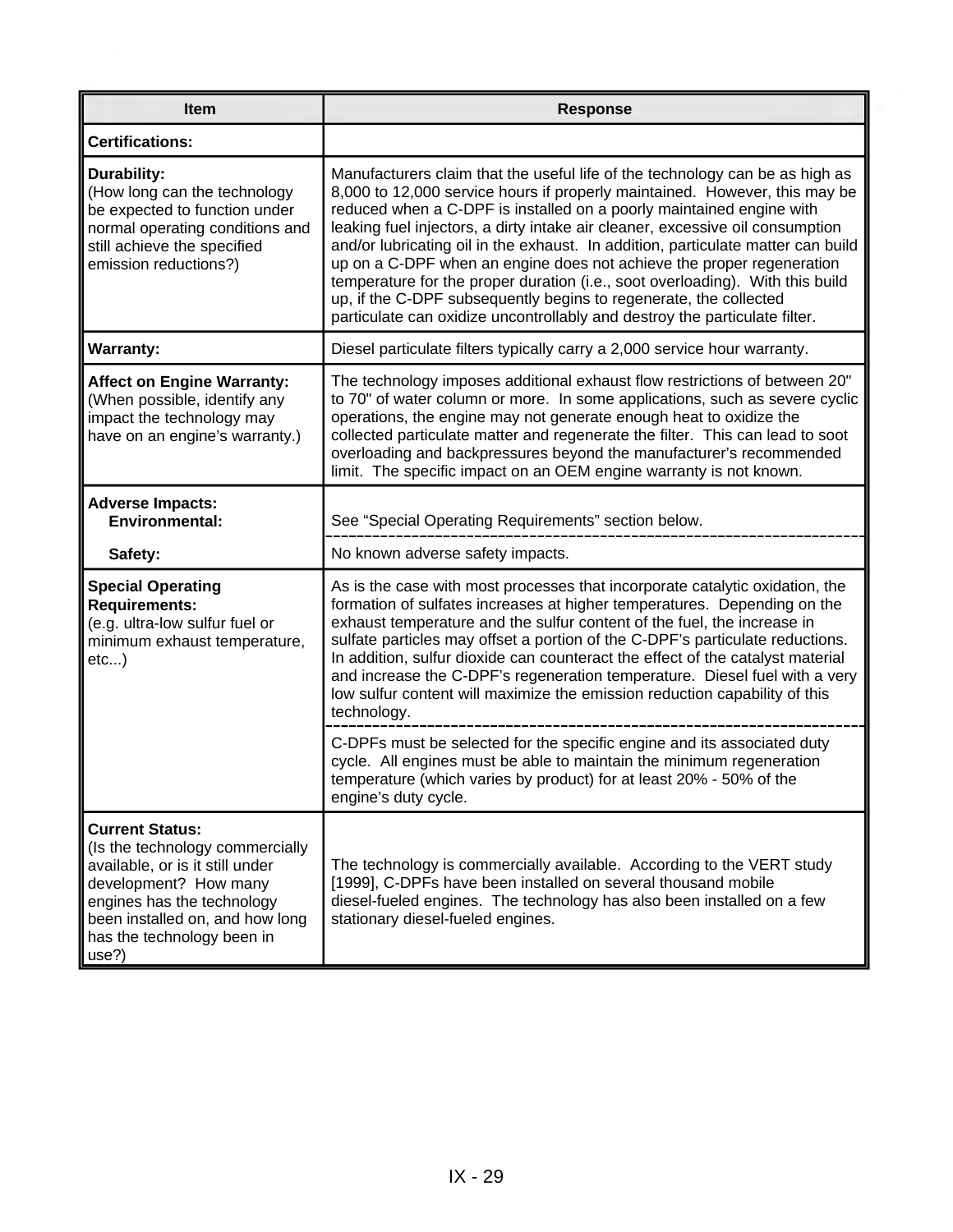| <b>Item</b>                                                                                                                                                        |                                                                                                                                                                                                                                                                                                                                                                                                                                                                                                                                                                                          |                                                                  | <b>Response</b> |                                                                            |  |  |
|--------------------------------------------------------------------------------------------------------------------------------------------------------------------|------------------------------------------------------------------------------------------------------------------------------------------------------------------------------------------------------------------------------------------------------------------------------------------------------------------------------------------------------------------------------------------------------------------------------------------------------------------------------------------------------------------------------------------------------------------------------------------|------------------------------------------------------------------|-----------------|----------------------------------------------------------------------------|--|--|
| Other:                                                                                                                                                             |                                                                                                                                                                                                                                                                                                                                                                                                                                                                                                                                                                                          | The size and weight of one manufacturer's C-DPFs are as follows: |                 |                                                                            |  |  |
| (e.g. fuel penalty, reduced                                                                                                                                        | HР                                                                                                                                                                                                                                                                                                                                                                                                                                                                                                                                                                                       | <b>Diameter</b>                                                  | Length          | Weight                                                                     |  |  |
| product life, weight, affect on                                                                                                                                    | 40                                                                                                                                                                                                                                                                                                                                                                                                                                                                                                                                                                                       | 8.1"                                                             | 18.5"           | 17 <sub>lb</sub>                                                           |  |  |
| engine performance, etc)                                                                                                                                           | 100                                                                                                                                                                                                                                                                                                                                                                                                                                                                                                                                                                                      | 9.6"                                                             | 25.5"           | 34 lb                                                                      |  |  |
|                                                                                                                                                                    | 275                                                                                                                                                                                                                                                                                                                                                                                                                                                                                                                                                                                      | 11.9"                                                            | 30.6"           | 47 lb                                                                      |  |  |
|                                                                                                                                                                    | 400                                                                                                                                                                                                                                                                                                                                                                                                                                                                                                                                                                                      | 15.7"                                                            | 34.2"           | 87 lb                                                                      |  |  |
|                                                                                                                                                                    | 1,400                                                                                                                                                                                                                                                                                                                                                                                                                                                                                                                                                                                    | 2@ 20.7"                                                         | 38.2"           | 151 lb                                                                     |  |  |
|                                                                                                                                                                    | The determination of whether or not a used C-DPF would be considered a<br>"hazardous waste" depends on the material(s) used in the catalytic coating.<br>C-DPFs can be manufactured with catalytic coatings such that the product<br>would not be considered a hazardous waste at the end of its useful life.<br>Further, the Department of Toxic Substances Control currently regulates<br>used automotive catalytic converters as scrap metal as long as the catalyst<br>is left in the converter shell during collection and transport and the<br>converters are going for recycling. |                                                                  |                 |                                                                            |  |  |
|                                                                                                                                                                    | The ash residue associated with cleaning and maintaining a C-DPF would<br>need to be tested before a hazardous waste determination could be made.                                                                                                                                                                                                                                                                                                                                                                                                                                        |                                                                  |                 |                                                                            |  |  |
| <b>Impacts of Lower Sulfur</b><br><b>Diesel Fuel</b>                                                                                                               | Use of diesel fuel with a very low sulfur content will improve the<br>technology's particulate reduction efficiency. A recent study sponsored by<br>the U.S. Department of Energy (DOE) found that fuel sulfur levels have a<br>significant impact on the ability of C-DPFs to reduce particulate emissions.<br>The study also concluded that fuel sulfur levels of less than 150 ppm are<br>C-DPFs.                                                                                                                                                                                     |                                                                  |                 | necessary in order to achieve reductions in particulate emission from some |  |  |
| <b>Comments:</b><br>(Address other issues relevant<br>to the use of this technology,<br>including other advantages /<br>disadvantages of using the<br>technology.) | In addition to reducing particulate emissions, the technology also reduces<br>carbon monoxide and hydrocarbon emissions.                                                                                                                                                                                                                                                                                                                                                                                                                                                                 |                                                                  |                 |                                                                            |  |  |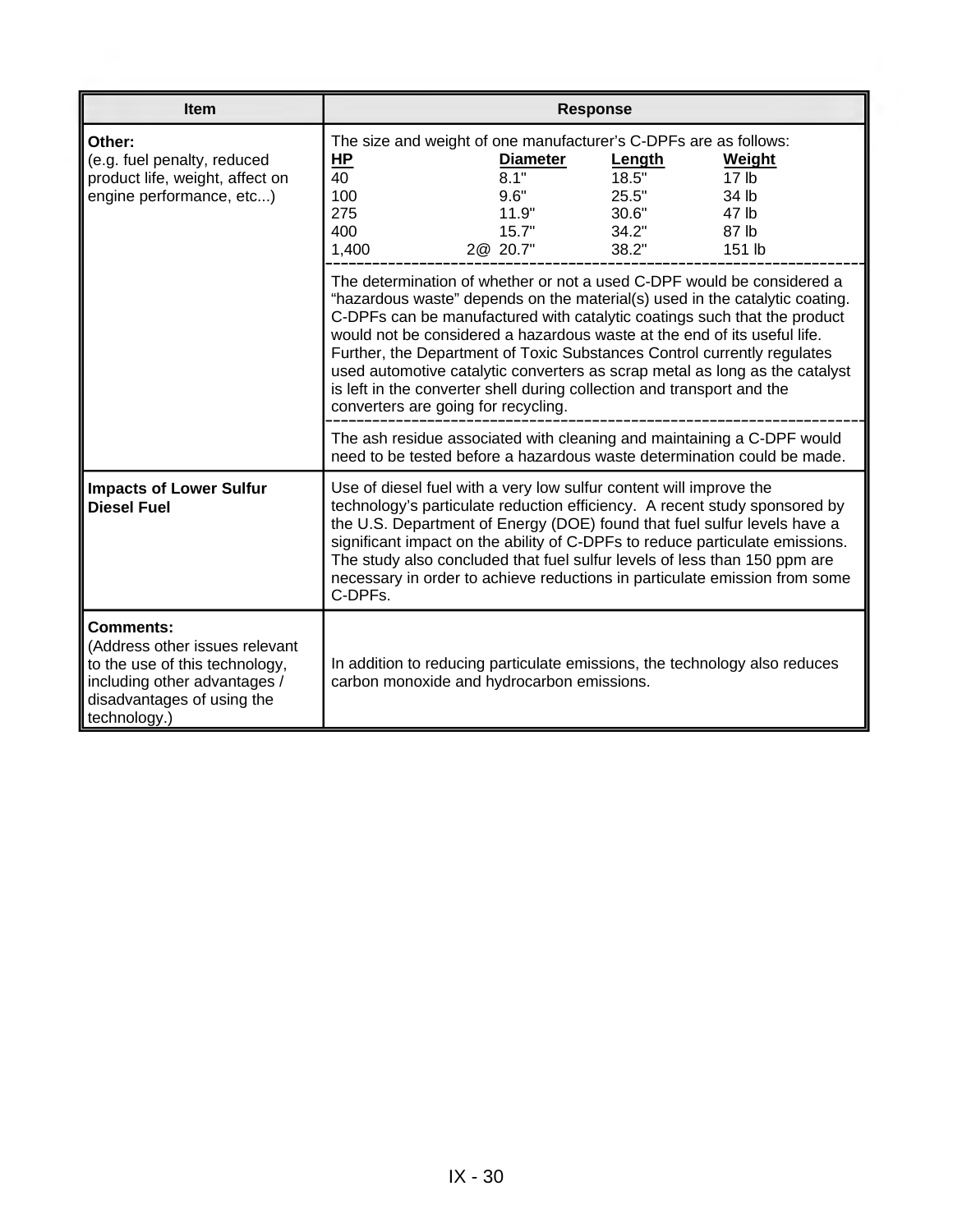# **List of Applications**

## **Technology Name:** Catalyzed Diesel Particulate Filter

| <b>Facility /</b><br><b>Operator</b>                                 | <b>Engine</b><br><b>Information</b>                                                                                                                          | Permit /<br><b>Registration</b>                                                        | Number of<br><b>Applications</b>                                                | Time in<br><b>Service</b> | <b>PM Emission</b><br>Limit | <b>PM Emission Test</b><br><b>Results</b>                           |
|----------------------------------------------------------------------|--------------------------------------------------------------------------------------------------------------------------------------------------------------|----------------------------------------------------------------------------------------|---------------------------------------------------------------------------------|---------------------------|-----------------------------|---------------------------------------------------------------------|
| Sierra Nevada<br>Brewing Company,<br>Inc.<br>Chico, CA               | Make: Caterpillar<br>Model: 3412<br>Application: Generator<br>Fuel Type: Shell Amber 363<br>DPF: Engelhard DPX                                               | Authority to<br>Construct<br>No. SNB-99-09-AC<br><b>Issued by Butte</b><br>County AQMD | Two C-DPFs<br>installed on<br>each of two<br>emergency<br>backup<br>generators. | Recent<br>Installation    | 0.0584 lb/hr                | Emission testing<br>completed in<br>March 2000.<br>Results pending. |
| New York<br>Metropolitan<br>Transportation<br>Authority <sup>1</sup> | Make: Detroit Diesel<br>Model: Series 50<br><b>Application: Transit Bus</b><br>Fuel Type: Reduced Sulfur<br>Diesel (30 ppm S)<br>Johnson Matthey CRT<br>DPF: | n/a                                                                                    | 22                                                                              | Since<br>February<br>2000 | n/a                         | Pending                                                             |
| San Diego School<br>Distric <sup>2</sup>                             | Make: International<br>Model: 530E<br><b>Application: School Bus</b><br>Fuel Type: ARCO EC-D<br>DPF:<br>Engelhard DPX &<br><b>Johnson Matthey CRT</b>        | n/a                                                                                    | 5 w/DPX<br>5 w/ CRT                                                             | Since<br>December<br>1999 | n/a                         | See List of<br><b>Emission Test</b><br>Results                      |

<sup>&</sup>lt;sup>1</sup> New York MTA Clean Diesel Demonstration Program. As part of this program, the New York MTA intends to evaluate the technology on twentyfive DDC Series 50 and twentyfive DDC 6V92 transit bus engines over a one year period.

<sup>&</sup>lt;sup>2</sup> Fleet managed by Navistar as part of the ARCO EC-D Demonstration Program.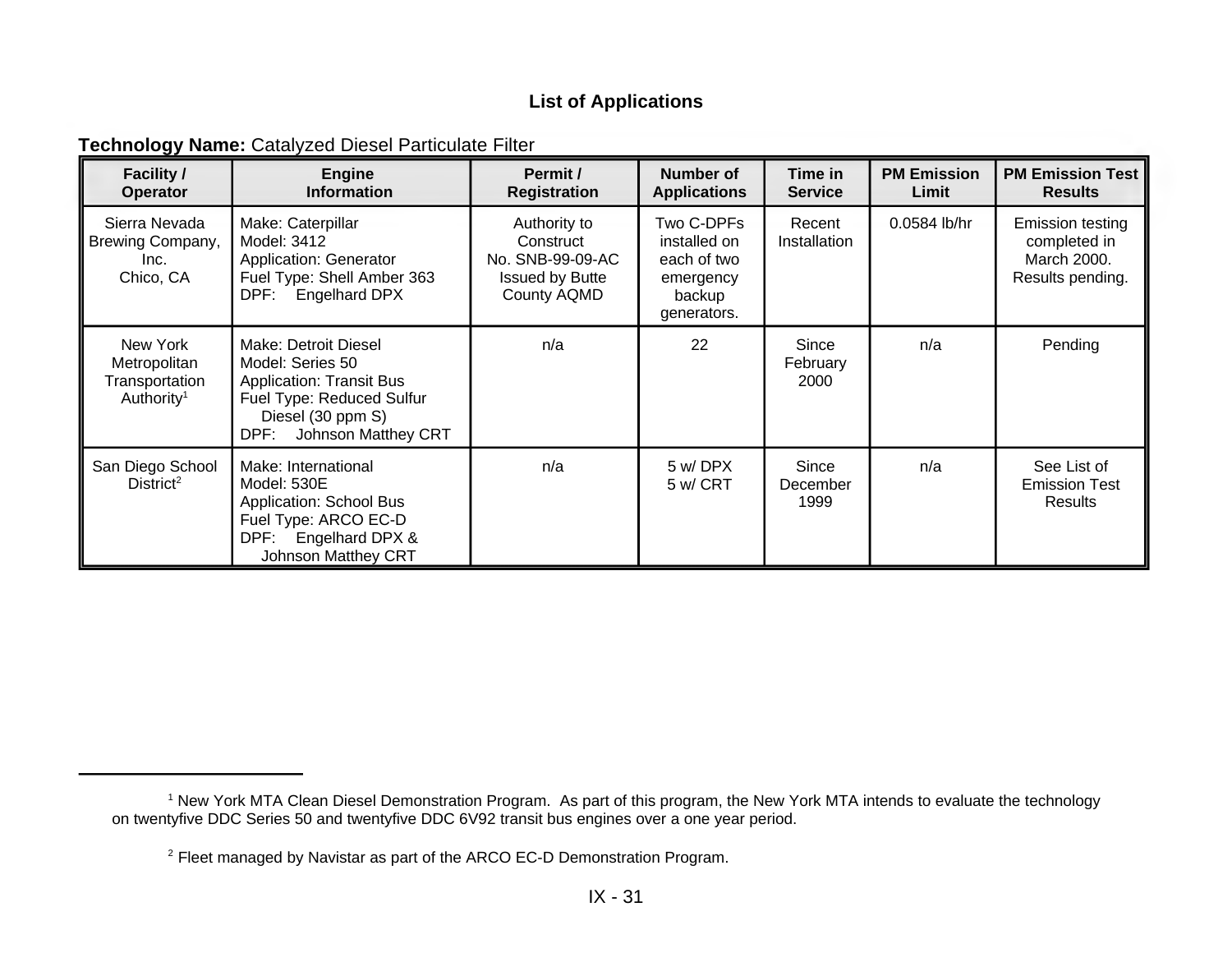| <b>Facility /</b><br><b>Operator</b>            | <b>Engine</b><br><b>Information</b>                                                                                                                         | Permit /<br><b>Registration</b> | Number of<br><b>Applications</b>                                               | Time in<br><b>Service</b> | <b>PM Emission</b><br>Limit | <b>PM Emission Test</b><br><b>Results</b>                               |
|-------------------------------------------------|-------------------------------------------------------------------------------------------------------------------------------------------------------------|---------------------------------|--------------------------------------------------------------------------------|---------------------------|-----------------------------|-------------------------------------------------------------------------|
| ARCO Distribution <sup>3</sup>                  | Make: Cummins<br>Model: M11<br><b>Application: Tanker Truck</b><br>Fuel Type: ARCO EC-D<br>DPF: Engelhard DPX &<br>Johnson Matthey CRT                      | n/a                             | 5 w/DPX<br>5 w/ CRT                                                            | Unknown                   | n/a                         | See List of<br><b>Emission Test</b><br>Results                          |
| Ralphs Grocery <sup>4</sup>                     | Make: Detroit Diesel<br>Model: Series 60<br><b>Application: Grocery Truck</b><br>Fuel Type: ARCO EC-D<br>DPF: Engelhard DPX &<br><b>Johnson Matthey CRT</b> | n/a                             | 5 w/DPX<br>5 w/ CRT                                                            | Unknown                   | n/a                         | See SAE paper<br>2000-01-1854 for<br>detailed emission<br>test results. |
| Swedish Public<br>Transportation<br>Association | Make: Unknown<br>Model: Unknown<br><b>Application: Transit Bus</b><br>Fuel Type: Low Sulfur Diesel<br>DPF: Johnson Matthey CRT                              | n/a                             | 1994: 10 Buses<br>1996: 1,000 Buses<br>1999: 2,000 Buses<br>1999: 1,000 Trucks |                           | <b>Unknown</b>              | <b>Unknown</b>                                                          |

<sup>&</sup>lt;sup>3</sup> Fleet managed by ARCO as part of the ARCO EC D-Demonstration Program.

<sup>&</sup>lt;sup>4</sup> Fleet managed by the National Renewable Energy Laboratory (NREL) as part of the ARCO EC-D Demonstration Program.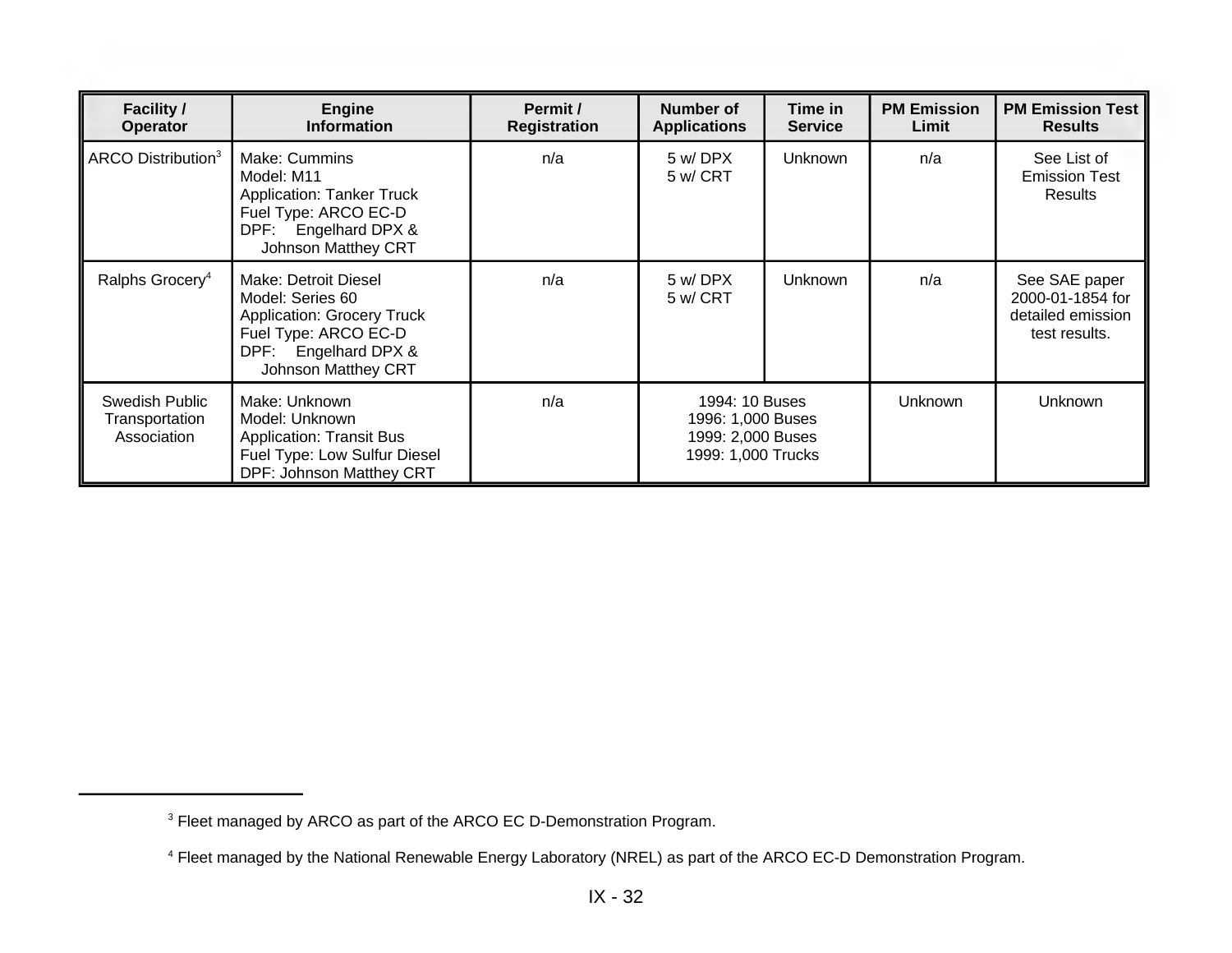# **List of Emission Test Results**

| Technology Name: Catalyzed Diesel Particulate Filter |  |  |  |  |
|------------------------------------------------------|--|--|--|--|
|------------------------------------------------------|--|--|--|--|

| Method &<br>Type of<br><b>Test</b>                                                                       | <b>Source Test</b><br>Company                                                  | <b>Product</b><br><b>Information</b>                                       | <b>Engine Information</b>                                                                                                                                                                                                    | <b>Pollutant</b>                                      | <b>Baseline</b><br><b>Emissions</b>                                                          | <b>Emission Rate</b><br>w/ Controls                                                 | Control<br><b>Efficiency</b> |
|----------------------------------------------------------------------------------------------------------|--------------------------------------------------------------------------------|----------------------------------------------------------------------------|------------------------------------------------------------------------------------------------------------------------------------------------------------------------------------------------------------------------------|-------------------------------------------------------|----------------------------------------------------------------------------------------------|-------------------------------------------------------------------------------------|------------------------------|
| Central<br><b>Business</b><br><b>District</b><br>(CBD)                                                   | Environment<br>Canada,<br>Emission<br>Research and<br>Measurement<br>Division, | Nett SF Soot<br>Filter<br>Mfg. by Nett<br><b>Technologies</b>              | Make: Navistar<br>Model: T444 Diesel-Electric<br>Year: Not known<br>BHP: Not known<br><b>Application: Hybrid Diesel-Electric</b><br><b>Transit Bus</b>                                                                       | <b>PM</b><br><b>NO<sub>x</sub></b><br>CO<br><b>HC</b> | w/ oxidation<br>catalyst<br>0.318 g/mile<br>10.66 g/mile<br>1.78 $g/mile$<br>$0.22$ g/mile   | 600 rpm Config.<br>$0.036$ g/mile<br>11.16 g/mile<br>$0.12$ g/mile<br>$0.04$ g/mile | 89%<br>$-5%$<br>93%<br>82%   |
|                                                                                                          | Report<br>#97-26771-3<br>(Unpublished)                                         |                                                                            | Configuration: Not known<br>Engine Hours: Not known<br>Fuel Type: Certification Diesel D2<br>Fuel Use: Not known<br>Exhaust Temp: Not known                                                                                  | <b>PM</b><br><b>NOx</b><br>CO<br>HC                   | w/ oxidation<br>catalyst<br>$0.318$ g/mile<br>10.66 g/mile<br>1.78 $g/mile$<br>$0.22$ g/mile | 750 rpm Config.<br>0.027 g/mile<br>10.62 g/mile<br>$0.13$ g/mile<br>$0.13$ g/mile   | 92%<br>0%<br>93%<br>41%      |
| Special<br>transient<br>cycle<br>designed for<br>a specific<br>wheel loader<br>application. <sup>5</sup> | Emissions<br>Research and<br>Measurement<br>Division,<br>Environment<br>Canada | <b>DPX</b><br>Particulate<br>Filter<br>Mfg. by<br>Engelhard<br>Corporation | Make: Caterpillar<br>Model: 988<br>Year: Unknown<br>BHP: 320<br>Application: Wheel loader<br>Configuration: Unknown<br>Engine Hours: Unknown<br>Fuel Type: 530 ppm S Diesel<br>Fuel Use: 15.8 kg/hr<br>Exhaust Temp: Unknown | <b>PM</b><br><b>NO<sub>x</sub></b><br>CO<br>HC        | 17.38 g/hr<br>290.72 g/hr<br>112.65 g/hr<br>$9.32$ g/hr                                      | $0.59$ g/hr<br>224.96 g/hr<br>35.67 g/hr<br>2.96 g/hr                               | 97%<br>23%<br>68%<br>68%     |

<sup>&</sup>lt;sup>5</sup> Study reported in SAE Technical Paper #1999-01-0110 entitled "The Impact of Retrofit Exhaust Control Technologies on Emissions from Heavy-Duty Diesel Construction Equipment."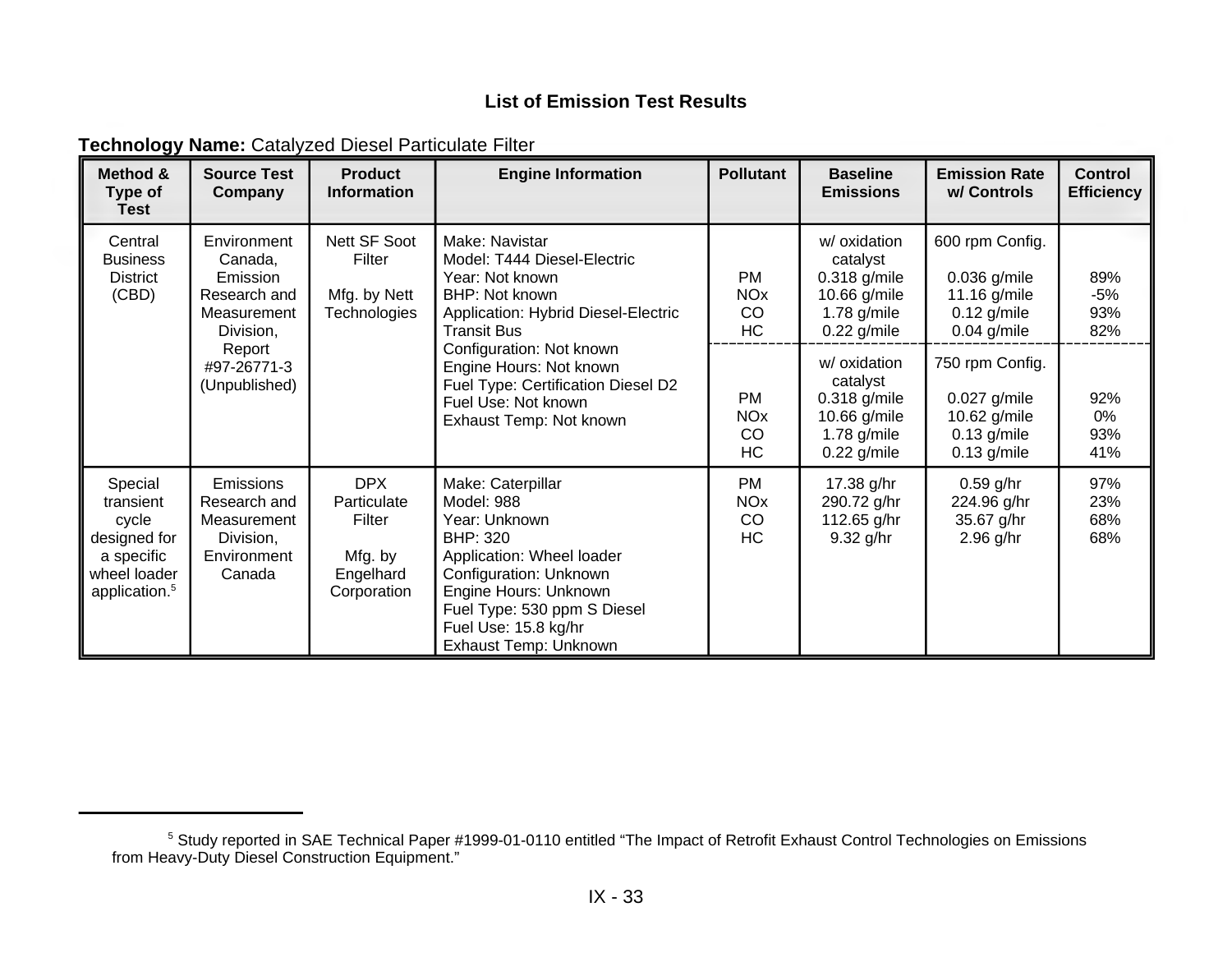| Method &<br>Type of<br><b>Test</b>            | <b>Source Test</b><br>Company                             | <b>Product</b><br><b>Information</b>                       | <b>Engine Information</b>                                                                                                                                                                                                                                                                                      | <b>Pollutant</b>                                      | <b>Baseline</b><br><b>Emissions</b>                                              | <b>Emission Rate</b><br>w/ Controls                                                | <b>Control</b><br><b>Efficiency</b> |
|-----------------------------------------------|-----------------------------------------------------------|------------------------------------------------------------|----------------------------------------------------------------------------------------------------------------------------------------------------------------------------------------------------------------------------------------------------------------------------------------------------------------|-------------------------------------------------------|----------------------------------------------------------------------------------|------------------------------------------------------------------------------------|-------------------------------------|
| ISO 8178 C1                                   | <b>AB Svensk</b><br><b>Motor Test</b><br>Center           | CleanDiesel<br>Soot Filter<br>Mfg. by Clean<br>Air Systems | Make: Volvo<br>Model: TD61-G<br>Year: Unknown<br>BHP: 78 hp<br><b>Application: Mobile Source</b><br>Configuration: Unknown<br>Engine Hours: Unknown<br>Fuel Type: 50 ppm S MK-1 Diesel<br>Fuel Use (lb/hp-hr): 0.376 / 0.380<br>Exhaust Temp: Unknown                                                          | <b>PM</b><br><b>NO<sub>x</sub></b><br>CO<br><b>HC</b> | $0.14$ g/bhp-hr<br>9.55 g/bhp-hr<br>2.33 g/bhp-hr<br>0.22 g/bhp-hr               | $0.02$ g/bhp-hr<br>9.17 g/bhp-hr<br>$0.02$ g/bhp-hr<br>$0.01$ g/bhp-hr             | 85%<br>4%<br>99%<br>97%             |
| European<br>Stationary<br>Cycle<br>$(OICA)^6$ | Engineering<br>Test Services,<br>Charleston,<br><b>SC</b> | Catalyzed<br><b>Diesel</b><br>Particulate<br>Filter        | Make: Caterpillar<br>Model: 3126<br>Year: 1998 or 1999<br>BHP: 275 horsepower<br>Application: N/A<br>Configuration: Turbocharged &<br>Aftercooled<br>Engine Hours: Not Reported<br>Fuel Type: Diesel w/ varying fuel<br>sulfur levels<br>Fuel Use (lb/hp-hr): 0.35 - 0.36<br><b>Exhaust Temp: Not Reported</b> | <b>PM</b><br><b>NO<sub>x</sub></b><br>CO<br><b>HC</b> | 3 ppm Sulfur<br>0.0613 g/hphr<br>4.94 $g/hphr$<br>$0.98$ g/hphr<br>0.0542 g/hphr | 3 ppm Sulfur<br>0.0031 g/hphr<br>$4.92$ g/hphr<br>$0.06$ g/hphr<br>0.0228 g/hphr   | 95%<br>0%<br>94%<br>58%             |
|                                               |                                                           |                                                            |                                                                                                                                                                                                                                                                                                                | PM<br><b>NO<sub>x</sub></b><br>CO<br><b>HC</b>        | 30 ppm Sulfur<br>$0.063$ g/hphr<br>4.98 g/hphr<br>$0.96$ g/hphr<br>0.056 g/hphr  | 30 ppm Sulfur<br>0.0166 g/hphr<br>4.8 g/hphr<br>$0.02$ g/hphr<br>0.0182 g/hphr     | 74%<br>4%<br>98%<br>68%             |
|                                               |                                                           |                                                            |                                                                                                                                                                                                                                                                                                                | <b>PM</b><br><b>NO<sub>x</sub></b><br>CO<br><b>HC</b> | 150 ppm S<br>0.0708 g/hphr<br>4.85 $g/hphr$<br>$1.04$ g/hphr<br>0.0586 g/hphr    | 150 ppm Sulfur<br>0.0707 g/hphr<br>4.87 $g/hphr$<br>$0.02$ g/hphr<br>0.0105 g/hphr | 0%<br>0%<br>98%<br>82%              |
|                                               |                                                           |                                                            |                                                                                                                                                                                                                                                                                                                | <b>PM</b><br><b>NO<sub>x</sub></b><br>CO<br>HC        | 350 ppm S<br>$0.0793$ g/hphr<br>4.91 g/hphr<br>$0.94$ g/hphr<br>0.0565 g/hphr    | 350 ppm Sulfur<br>0.176 g/hphr<br>4.69 $g/hphr$<br>$0.03$ g/hphr<br>0.0194 g/hphr  | $-122%$<br>4%<br>97%<br>66%         |

<sup>&</sup>lt;sup>6</sup> Emission test results reported in "Diesel Emission Control - Sulfur Effects (DECSE) Program, Phase I Interim Data Report No. 4: Diesel Particulate Filters - Final Report," January 2000.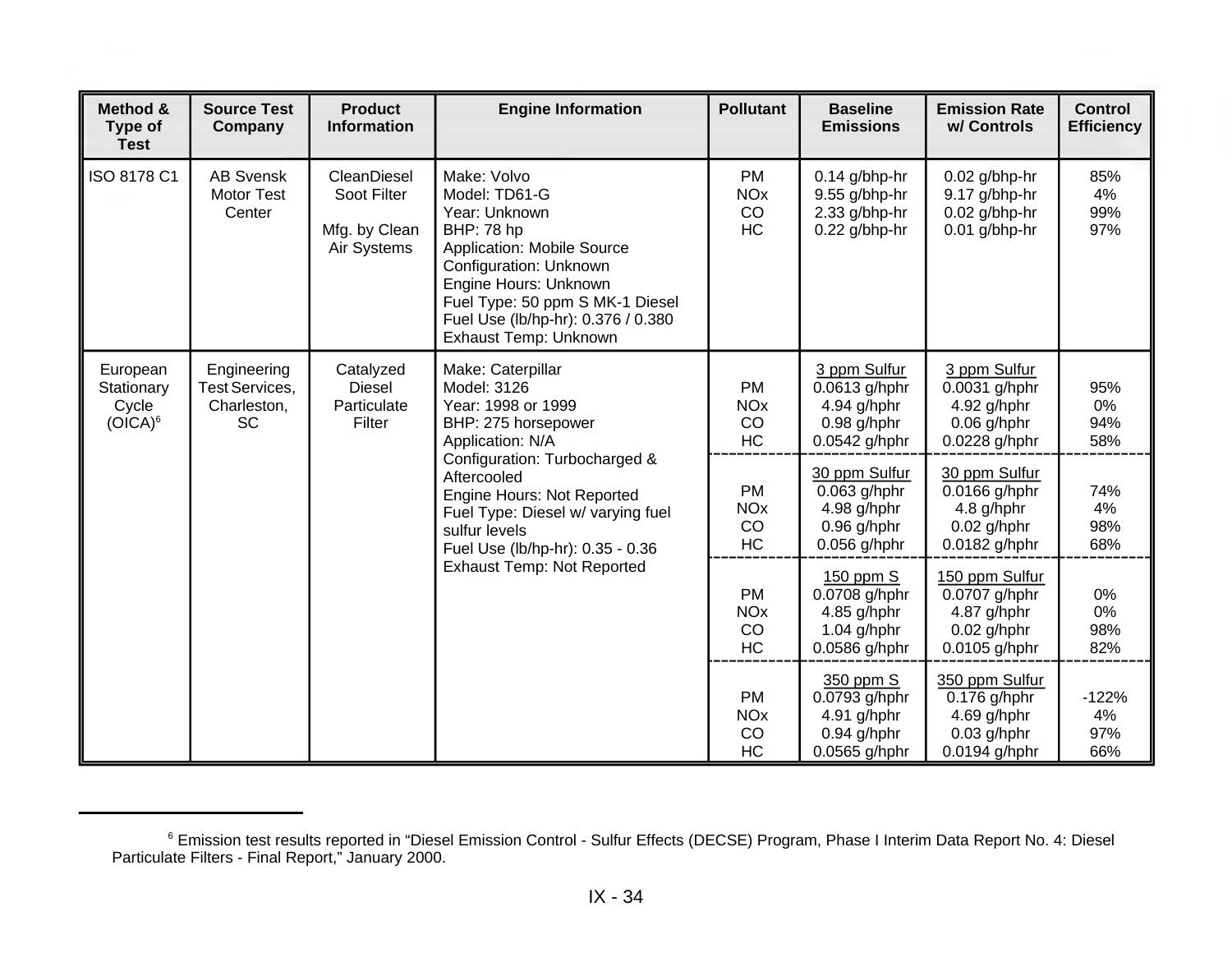| Method &<br><b>Type of</b><br><b>Test</b>     | <b>Source Test</b><br>Company                             | <b>Product</b><br><b>Information</b>                                   | <b>Engine Information</b>                                                                                                                                                                                                                                                                                      | <b>Pollutant</b>                               | <b>Baseline</b><br><b>Emissions</b>                                               | <b>Emission Rate</b><br>w/ Controls                                                | <b>Control</b><br><b>Efficiency</b> |
|-----------------------------------------------|-----------------------------------------------------------|------------------------------------------------------------------------|----------------------------------------------------------------------------------------------------------------------------------------------------------------------------------------------------------------------------------------------------------------------------------------------------------------|------------------------------------------------|-----------------------------------------------------------------------------------|------------------------------------------------------------------------------------|-------------------------------------|
| European<br>Stationary<br>Cycle<br>$(OICA)^7$ | Engineering<br>Test Services,<br>Charleston,<br><b>SC</b> | Continuously<br>Regenerating<br><b>Diesel</b><br>Particulate<br>Filter | Make: Caterpillar<br>Model: 3126<br>Year: 1998 or 1999<br>BHP: 275 horsepower<br>Application: N/A<br>Configuration: Turbocharged &<br>Aftercooled<br>Engine Hours: Not Reported<br>Fuel Type: Diesel w/ varying fuel<br>sulfur levels<br>Fuel Use (lb/hp-hr): 0.35 - 0.36<br><b>Exhaust Temp: Not Reported</b> | <b>PM</b><br><b>NO<sub>x</sub></b><br>CO<br>HC | 3 ppm Sulfur<br>$0.0613$ g/hphr<br>4.94 g/hphr<br>$0.98$ g/hphr<br>0.0542 g/hphr  | 3 ppm Sulfur<br>0.0032 g/hphr<br>4.96 g/hphr<br>$0.1$ g/hphr<br>0.0136 g/hphr      | 95%<br>0%<br>90%<br>75%             |
|                                               |                                                           |                                                                        |                                                                                                                                                                                                                                                                                                                | <b>PM</b><br><b>NO<sub>x</sub></b><br>CO<br>HC | 30 ppm Sulfur<br>$0.063$ g/hphr<br>4.98 g/hphr<br>$0.96$ g/hphr<br>$0.056$ g/hphr | 30 ppm Sulfur<br>0.0176 g/hphr<br>4.84 $g/hphr$<br>$0.06$ g/hphr<br>0.0052 g/hphr  | 72%<br>3%<br>94%<br>91%             |
|                                               |                                                           |                                                                        |                                                                                                                                                                                                                                                                                                                | <b>PM</b><br><b>NO<sub>x</sub></b><br>CO<br>HC | $150$ ppm $S$<br>0.0708 g/hphr<br>$4.85$ g/hphr<br>$1.04$ g/hphr<br>0.0586 g/hphr | 150 ppm Sulfur<br>0.0729 g/hphr<br>$4.88$ g/hphr<br>$0.06$ g/hphr<br>0.0189 g/hphr | $-3%$<br>$-1%$<br>94%<br>68%        |
|                                               |                                                           |                                                                        |                                                                                                                                                                                                                                                                                                                | <b>PM</b><br><b>NO<sub>x</sub></b><br>CO<br>HC | 350 ppm S<br>0.0793 g/hphr<br>$4.91$ g/hphr<br>$0.94$ g/hphr<br>0.0565 g/hphr     | 350 ppm Sulfur<br>0.2025 g/hphr<br>4.81 $g/hphr$<br>$0.05$ g/hphr<br>0.0064 g/hphr | $-155%$<br>2%<br>95%<br>89%         |

<sup>&</sup>lt;sup>7</sup> Emission test results reported in "Diesel Emission Control - Sulfur Effects (DECSE) Program, Phase I Interim Data Report No. 4: Diesel Particulate Filters - Final Report," January 2000.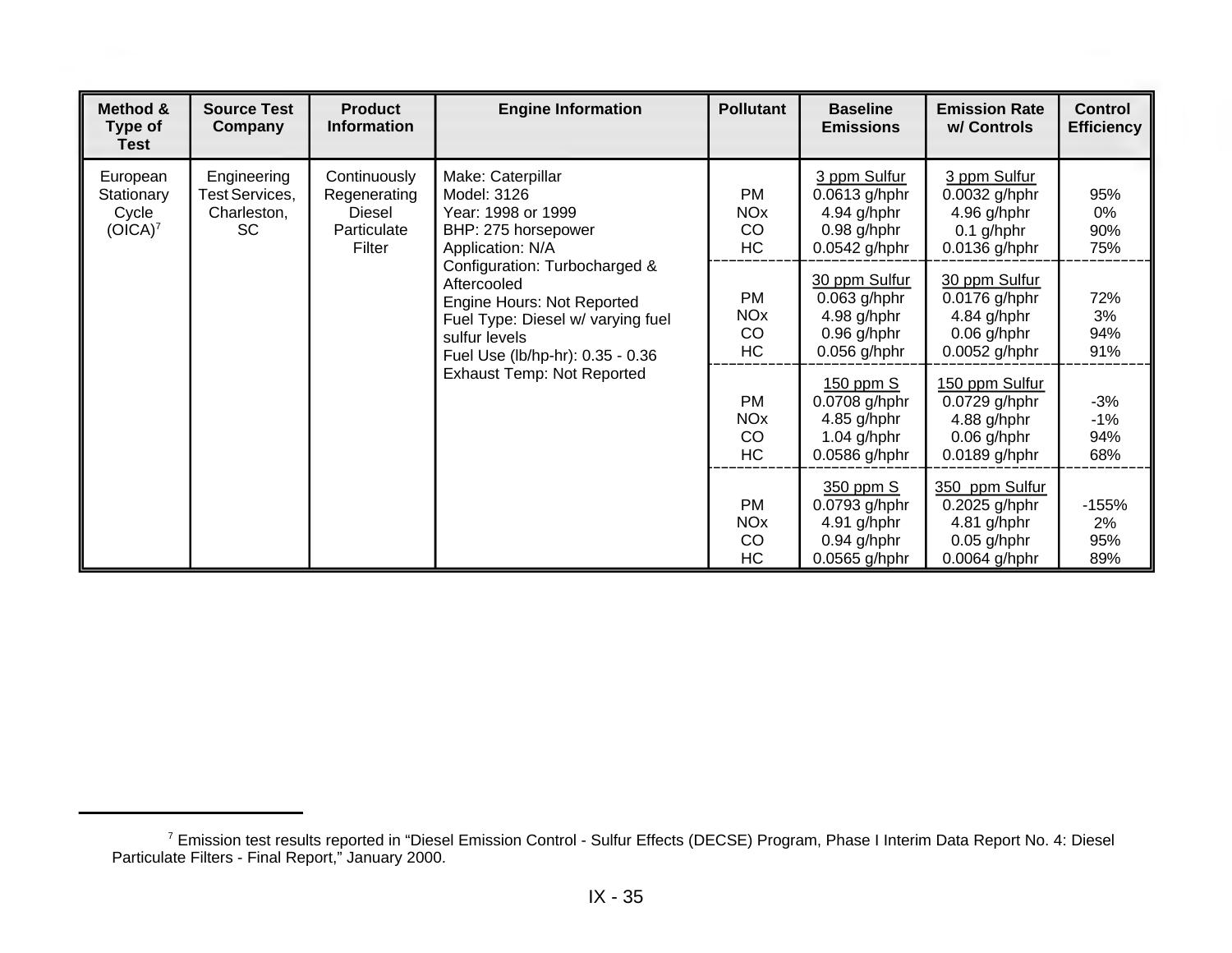| Method &<br>Type of<br><b>Test</b>            | <b>Source Test</b><br>Company                                                                                                                                                     | <b>Product</b><br><b>Information</b>                             | <b>Engine Information</b>                                                                                                                                                                                                                                                                                                        | <b>Pollutant</b>                                                                      | <b>Baseline</b><br><b>Emissions</b>                                        | <b>Emission Rate</b><br>w/ Controls                                                 | <b>Control</b><br><b>Efficiency</b> |
|-----------------------------------------------|-----------------------------------------------------------------------------------------------------------------------------------------------------------------------------------|------------------------------------------------------------------|----------------------------------------------------------------------------------------------------------------------------------------------------------------------------------------------------------------------------------------------------------------------------------------------------------------------------------|---------------------------------------------------------------------------------------|----------------------------------------------------------------------------|-------------------------------------------------------------------------------------|-------------------------------------|
| <b>Federal Test</b><br>Procedure <sup>8</sup> | Southwest<br>Research<br>Institute, Inc.                                                                                                                                          | One Individual<br><b>Diesel</b><br>Particulate<br><b>Filters</b> | Make: Detroit Diesel Corporation<br>Model: DDC 6067TK60<br>(DDC Series 60)<br>Year: 1998<br>BHP: 400 hp<br>Application: Heavy Duty Vehicle<br>Configuration: Turbocharged &<br>Aftercooled<br>Engine Hours: Not Reported<br>Fuel Type: 368 ppm S Diesel<br>Fuel Use (lb/bhp-hr): 0.393 - 0.401<br>Exhaust Temp: Approx 100-800°F | PM<br><b>NO<sub>x</sub></b><br>CO<br><b>HC</b>                                        | $0.073$ g/bhp-hr<br>3.991 g/bhp-hr<br>$1.111$ g/bhp-hr<br>$0.115$ g/bhp-hr | DPF "A"<br>0.022 g/bhp-hr<br>3.960 g/bhp-hr<br>$0.403$ g/bhp-hr<br>$0.006$ g/bhp-hr | 70%<br>$1\%$<br>64%<br>95%          |
| <b>Federal Test</b><br>Procedure <sup>8</sup> | Southwest<br>Research<br>Institute, Inc.                                                                                                                                          | Two Individual<br>Diesel<br>Particulate<br><b>Filters</b>        | Make: Detroit Diesel Corporation<br>Model: DDC 6067TK60<br>(DDC Series 60)<br>Year: 1998<br>BHP: 400 hp<br>Application: Heavy Duty Vehicle                                                                                                                                                                                       | PM<br><b>NO<sub>x</sub></b><br>CO<br>HC                                               | 0.063 g/bhp-hr<br>3.836 g/bhp-hr<br>1.200 g/bhp-hr<br>$0.109$ g/bhp-hr     | DPF "B"<br>0.008 g/bhp-hr<br>3.901 g/bhp-hr<br>$0.077$ g/bhp-hr<br>$0.005$ g/bhp-hr | 87%<br>$-2%$<br>94%<br>95%          |
|                                               | Configuration: Turbocharged &<br>Aftercooled<br>Engine Hours: Not Reported<br>Fuel Type: 54 ppm S Diesel<br>Fuel Use (lb/bhp-hr): 0.396 - 0.402<br>Exhaust Temp: Approx 100-800°F | <b>PM</b><br><b>NO<sub>x</sub></b><br>CO<br><b>HC</b>            | $0.063$ g/bhp-hr<br>3.836 g/bhp-hr<br>1.200 $g/b$ hp-hr<br>$0.109$ g/bhp-hr                                                                                                                                                                                                                                                      | DPF "A"<br>$0.006$ g/bhp-hr<br>4.062 g/bhp-hr<br>$0.267$ g/bhp-hr<br>$0.019$ g/bhp-hr | 90%<br>$-6%$<br>78%<br>83%                                                 |                                                                                     |                                     |

<sup>&</sup>lt;sup>8</sup> The FTP emission test information was presented in the May 1999 report "Demonstration of Advanced Emission Control Technologies Enabling Diesel-Powered Heavy-Duty Engines to Achieve Very Low Emission Levels" prepared for the Manufacturers of Emission Controls Association by Southwest Research Institute, Inc.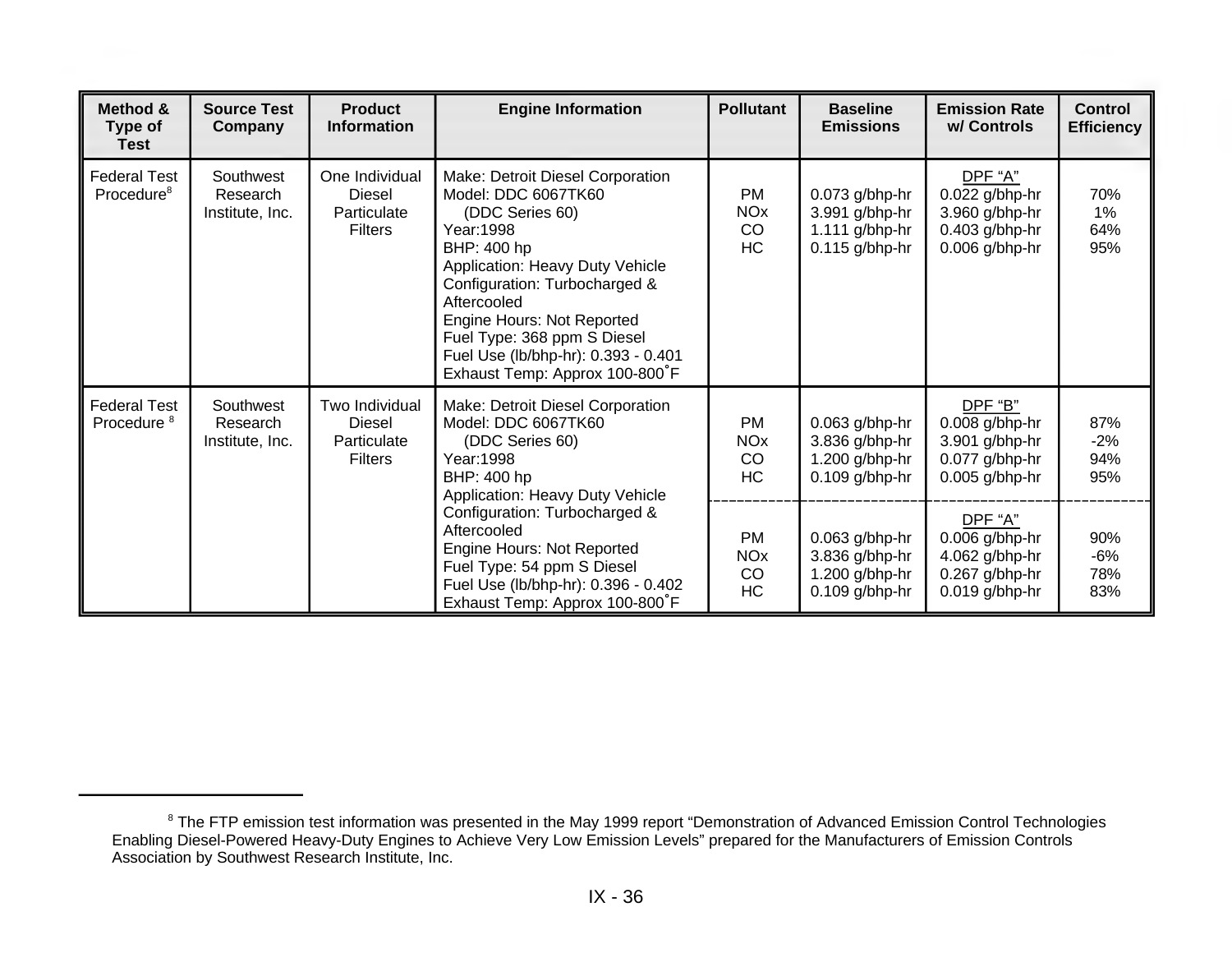| Method &<br>Type of<br><b>Test</b>             | <b>Source Test</b><br>Company            | <b>Product</b><br><b>Information</b>                                                                                                                                    | <b>Engine Information</b>                                                                                                                                                                                                                                                                                                                                           | <b>Pollutant</b>                                                         | <b>Baseline</b><br><b>Emissions</b>                                                 | <b>Emission Rate</b><br>w/ Controls                                                   | <b>Control</b><br><b>Efficiency</b>        |
|------------------------------------------------|------------------------------------------|-------------------------------------------------------------------------------------------------------------------------------------------------------------------------|---------------------------------------------------------------------------------------------------------------------------------------------------------------------------------------------------------------------------------------------------------------------------------------------------------------------------------------------------------------------|--------------------------------------------------------------------------|-------------------------------------------------------------------------------------|---------------------------------------------------------------------------------------|--------------------------------------------|
| <b>Federal Test</b><br>Procedure <sup>9</sup>  | Southwest<br>Research<br>Institute, Inc. | Continuously<br>Regenerating<br>Trap (CRT) by<br>Johnson<br>Matthey                                                                                                     | Make: Detroit Diesel Corporation<br>Model: 6V92TA MUI<br>Year: 1986<br>BHP: 253 hp<br><b>Application: Transit Bus</b><br>Configuration: Turbocharged &<br>Aftercooled<br>Engine Miles: Over 300,000 miles<br>Fuel Type: 2-D Certification Diesel<br>Fuel Use (lb/hr): 64.8 - 66.6<br><b>Exhaust Temp: Not Reported</b><br>Note: Pre-Rebuild w/ CRT &<br>Uninsulated | <b>PM</b><br><b>NO<sub>x</sub></b><br>CO<br>HC                           | 500 ppm S<br>$0.44$ g/bhp-hr<br>$10.5$ g/bhp-hr<br>$1.0$ g/bhp-hr<br>$0.7$ g/bhp-hr | $100$ ppm $S$<br>$0.03$ g/bhp-hr<br>10.3 g/bhp-hr<br>$0.1$ g/bhp-hr<br>$0.1$ g/bhp-hr | 93%<br>2%<br>90%<br>86%                    |
| City-<br>Suburban<br>Heavy<br>Vehicle<br>Route | West Virginia<br>University              | <b>Engelhard DPX</b><br>Particulate<br>Filter                                                                                                                           | Make: International<br>Model: 530E<br>Year: 1988<br>BHP: 275 hp<br><b>Application: School Bus</b>                                                                                                                                                                                                                                                                   | <b>PM</b><br><b>NO<sub>x</sub></b><br>CO<br><b>HC</b>                    | Bus 3<br>$0.180$ g/mile<br>18.14 g/mile<br>$2.06$ g/mile<br>$0.466$ g/mile          | Bus 3<br>$0.000$ g/mile<br>16.05 g/mile<br>$0.11$ g/mile<br>$0.000$ g/mile            | <b>Bus 3</b><br>100%<br>11%<br>95%<br>100% |
| $\mathsf{(CSHVR)^{10}}$                        |                                          | <b>Configuration: Not Reported</b><br>Engine Miles: Not Reported<br>Fuel Type: ARCO EC-D<br>Fuel Use (mpg): 4.68/5.09<br>4.46/4.49<br><b>Exhaust Temp: Not Reported</b> | <b>PM</b><br><b>NO<sub>x</sub></b><br>CO<br><b>HC</b>                                                                                                                                                                                                                                                                                                               | Bus 4<br>$0.192$ g/mile<br>18.11 g/mile<br>$2.45$ g/mile<br>0.487 g/mile | Bus 4<br>$0.000$ g/mile<br>16.45 g/mile<br>$0.18$ g/mile<br>$0.000$ g/mile          | Bus 4<br>100%<br>9%<br>93%<br>100%                                                    |                                            |

<sup>9</sup> The emission test information was submitted to support Johnson Matthey's application for certification of a Low Sulfur 0.1 g/bhp-hr PM Emissions Reduction Rebuild Kit for all transit engines.

<sup>&</sup>lt;sup>10</sup> Emission test results reported in SAE paper 2000-01-1854 entitled "EC-Diesel Technology Validation Program Interim Report." (Unpublished)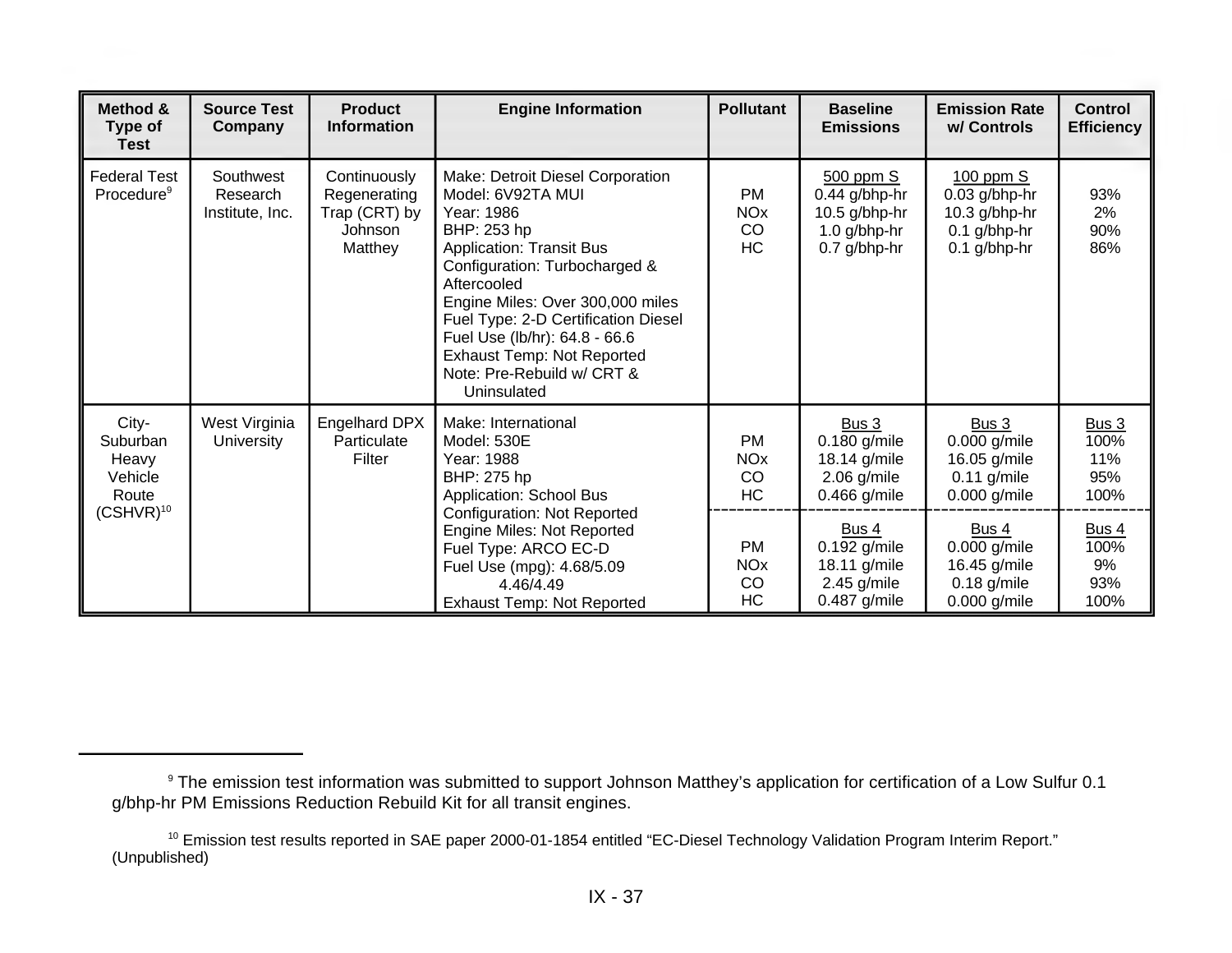| Method &<br><b>Type of</b><br>Test             | <b>Source Test</b><br>Company      | <b>Product</b><br><b>Information</b>                   | <b>Engine Information</b>                                                                                                                                                 | <b>Pollutant</b>                               | <b>Baseline</b><br><b>Emissions</b>                                        | <b>Emission Rate</b><br>w/ Controls                                          | <b>Control</b><br><b>Efficiency</b>    |
|------------------------------------------------|------------------------------------|--------------------------------------------------------|---------------------------------------------------------------------------------------------------------------------------------------------------------------------------|------------------------------------------------|----------------------------------------------------------------------------|------------------------------------------------------------------------------|----------------------------------------|
| City-<br>Suburban<br>Heavy<br>Vehicle<br>Route | West Virginia<br><b>University</b> | Johnson<br><b>Matthey CRT</b><br>Particulate<br>Filter | Make: Cummins<br>Model: M11<br>Year: 1995-96<br>BHP: 330 hp<br><b>Application: Tanker Truck</b>                                                                           | <b>PM</b><br><b>NO<sub>x</sub></b><br>CO<br>HC | Truck 3<br>$0.510$ g/mile<br>14.05 g/mile<br>$3.25$ g/mile<br>1.026 g/mile | Truck 3<br>$0.015$ g/mile<br>12.49 g/mile<br>$0.49$ g/mile<br>$0.068$ g/mile | Truck 3<br>97%<br>11%<br>85%<br>93%    |
| $(CSHVR)^{11}$                                 |                                    |                                                        | <b>Configuration: Not Reported</b><br>Engine Miles: Not Reported<br>Fuel Type: ARCO EC-D<br>Fuel Use (mpg): 5.92/5.53 &<br>4.79/4.95<br><b>Exhaust Temp: Not Reported</b> | <b>PM</b><br><b>NO<sub>x</sub></b><br>CO<br>HC | Truck 4<br>$0.613$ g/mile<br>15.26 g/mile<br>$2.53$ g/mile<br>1.456 g/mile | Truck 4<br>$0.037$ g/mile<br>15.37 g/mile<br>$0.15$ g/mile<br>$0.153$ g/mile | Truck 4<br>94%<br>$-1\%$<br>94%<br>89% |

<sup>11</sup> Emission test results reported in SAE paper 2000-01-1854 entitled "EC-Diesel Technology Validation Program Interim Report." (Unpublished)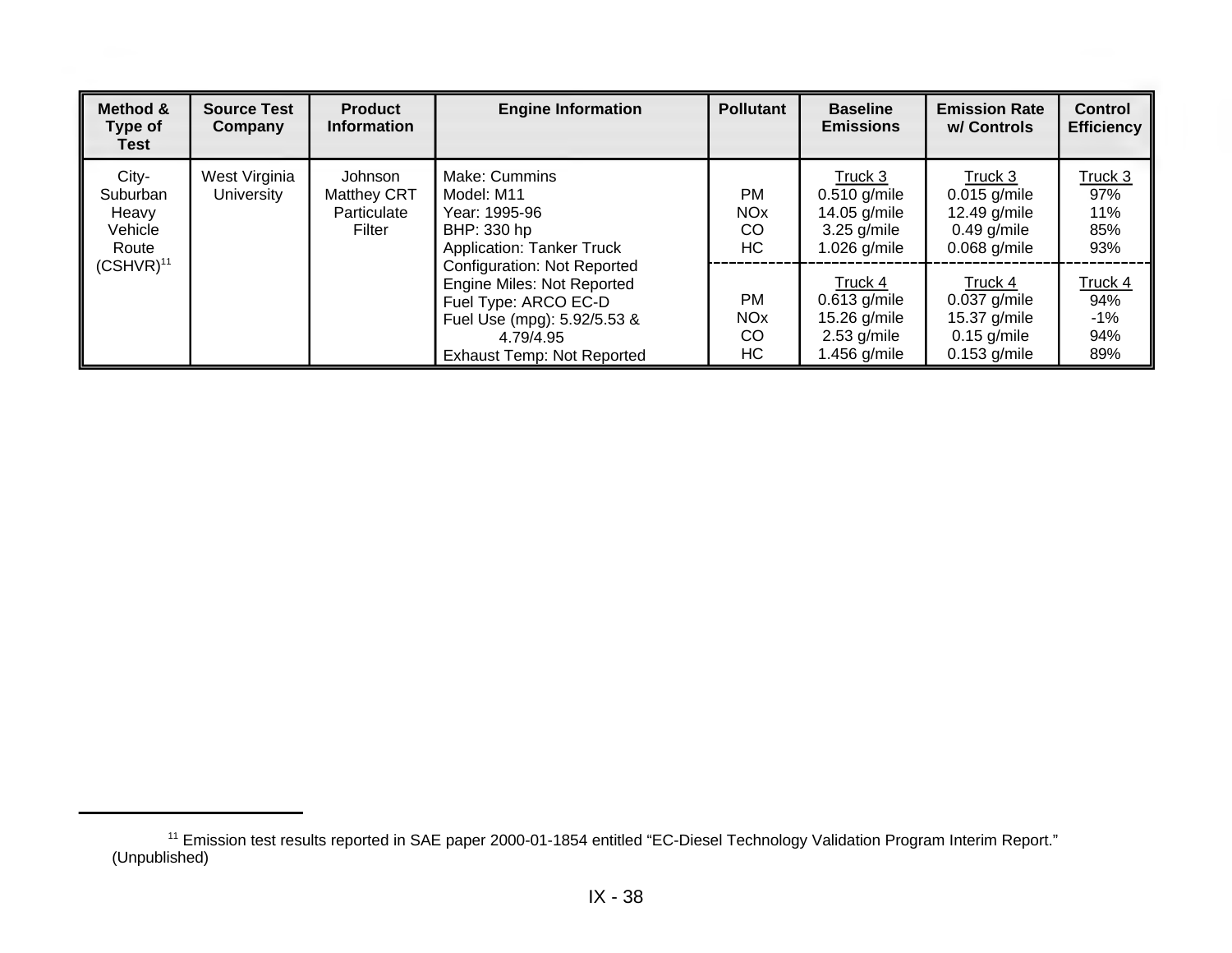| Item                                                                                                                                   |                                                                                                                                                                                                                                                                                                                                                                                                                                                                                                                                                                                                                                                                                                                                                                                                     | <b>Response</b>                                                                    |                                                |  |  |
|----------------------------------------------------------------------------------------------------------------------------------------|-----------------------------------------------------------------------------------------------------------------------------------------------------------------------------------------------------------------------------------------------------------------------------------------------------------------------------------------------------------------------------------------------------------------------------------------------------------------------------------------------------------------------------------------------------------------------------------------------------------------------------------------------------------------------------------------------------------------------------------------------------------------------------------------------------|------------------------------------------------------------------------------------|------------------------------------------------|--|--|
| <b>Product Name:</b>                                                                                                                   | Platinum Plus® DFX Fuel Borne Catalyst + Diesel Particulate Filter                                                                                                                                                                                                                                                                                                                                                                                                                                                                                                                                                                                                                                                                                                                                  |                                                                                    |                                                |  |  |
| <b>Product Vendor:</b>                                                                                                                 | Clean Diesel Technologies, Inc.                                                                                                                                                                                                                                                                                                                                                                                                                                                                                                                                                                                                                                                                                                                                                                     |                                                                                    |                                                |  |  |
| <b>Vendor Address:</b>                                                                                                                 | 300 Atlantic Street, Suite 702<br>Stamford, CT 06901-3522                                                                                                                                                                                                                                                                                                                                                                                                                                                                                                                                                                                                                                                                                                                                           |                                                                                    |                                                |  |  |
| <b>Product Description:</b><br>(What is the product, and how<br>does it work?)                                                         | The technology involves combining the use of a concentrated liquid<br>fuel-borne catalyst (FBC) with an uncatalyzed or lightly catalyzed Diesel<br>Particulate Filter (DPF). The technology reduces particulate matter<br>emissions through catalytic oxidation and filtration. The FBC contains low<br>doses (i.e., 4 ppm - 8 ppm) of platinum and cerium that work together to<br>improve particulate oxidation within the combustion chamber and to lower<br>the temperature at which regeneration occurs within a DPF. While similar<br>to a catalyzed DPF, an FBC enhances DPF regeneration by encouraging<br>better contact between the particulate matter and the catalyst material. The<br>FBC+DPF combination reduces both the carbonaceous and soluble organic<br>fractions of diesel PM. |                                                                                    |                                                |  |  |
| <b>Applicability:</b><br>(What types of engines can the<br>product be installed on?)                                                   | The technology can be applied to all stationary and portable diesel-fueled<br>engines rated at 5,000 horsepower or less, and can be retrofitted to existing<br>equipment. However, the technology may not be appropriate for<br>applications where an engine and its associated duty cycle do not generate<br>enough heat to oxidize the collected particulate matter and regenerate the<br>filter. For example, the FBC+DPF combination may not be appropriate for<br>engines with exhaust temperatures routinely below 540°F. The FBC<br>manufacturer recommends that an FBC+DPF equipped engine operate<br>such that the exhaust gas temperatures reach 660°F for at least 20 minutes<br>during each 8 hour period of operation.                                                                 |                                                                                    |                                                |  |  |
| <b>Manufacturer's Emission</b><br><b>Reduction Claim:</b><br>(What level of emission<br>reduction can be achieved?)                    | The manufacturer claims that the technology reduces particulate emissions<br>by 70% - 95%.                                                                                                                                                                                                                                                                                                                                                                                                                                                                                                                                                                                                                                                                                                          |                                                                                    |                                                |  |  |
| <b>Emission Reduction</b><br><b>Guarantee:</b>                                                                                         | The manufacturer's emission reduction guarantee depends on the engine's<br>baseline emission level.                                                                                                                                                                                                                                                                                                                                                                                                                                                                                                                                                                                                                                                                                                 |                                                                                    |                                                |  |  |
| <b>Certifications:</b><br>(Identify certifications the<br>product has received, and<br>explain any limits on those<br>certifications.) | Platinum Plus is registered by the U.S. Environmental Protection Agency as<br>a diesel fuel additive.                                                                                                                                                                                                                                                                                                                                                                                                                                                                                                                                                                                                                                                                                               |                                                                                    |                                                |  |  |
| <b>Emission Test Results:</b><br>(Summarize emission test<br>results and describe in detail on<br>the attached table.)                 | <b>Engine Make/Model</b><br><b>DDC</b> Series 60<br>Cummins 6BTA<br>Cummins N-14                                                                                                                                                                                                                                                                                                                                                                                                                                                                                                                                                                                                                                                                                                                    | <b>Test Cycle</b><br><b>FTP Transient</b><br><b>FTP Transient</b><br>FTP Transient | <b>PM Reduction</b><br>57% - 96%<br>95%<br>79% |  |  |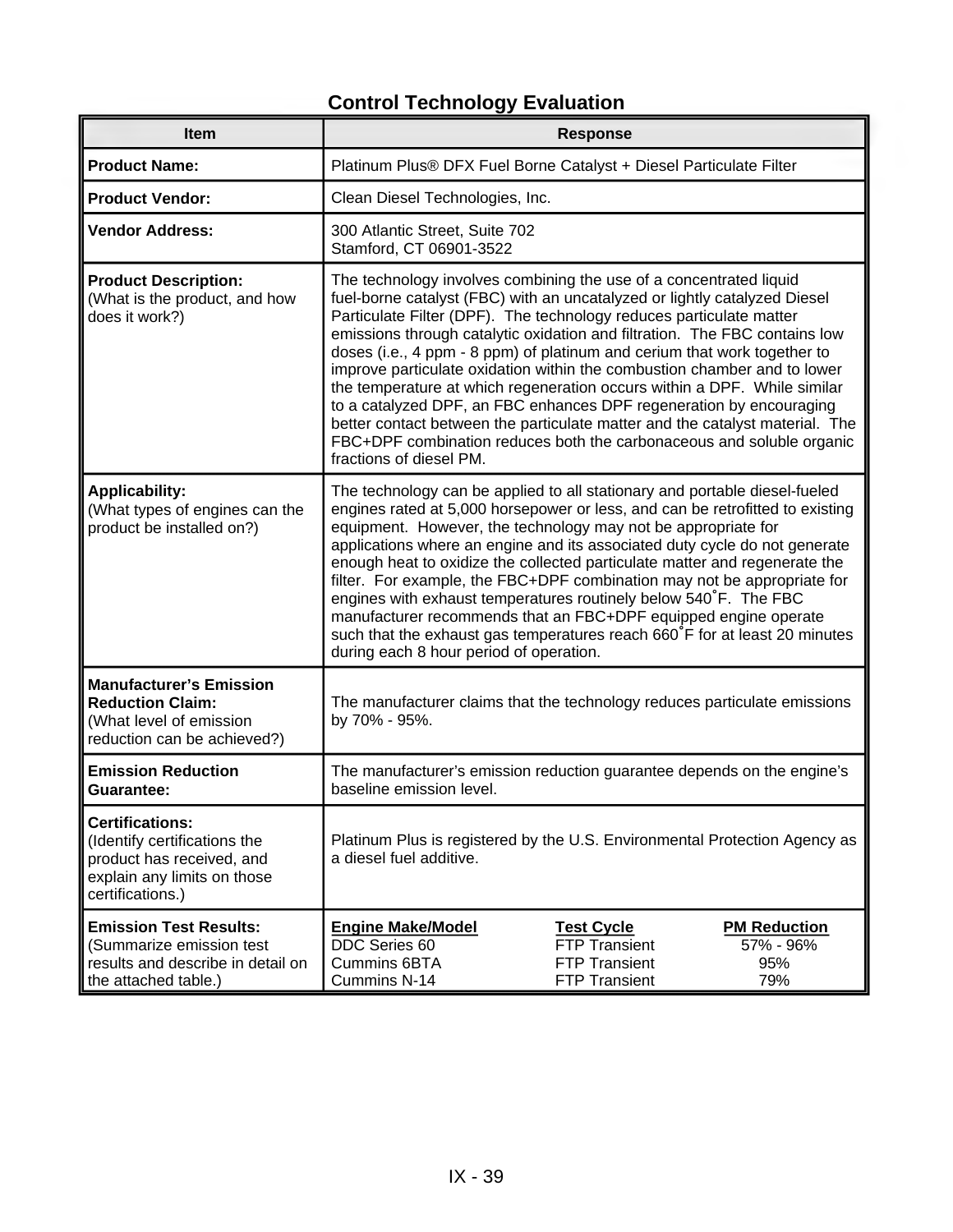| Item                                                                                                                           | <b>Response</b>                                                                                                                                                                                                                                                                                                                                                                                                                                                                                                                                                                                                                                                                                                                                                                                                                         |
|--------------------------------------------------------------------------------------------------------------------------------|-----------------------------------------------------------------------------------------------------------------------------------------------------------------------------------------------------------------------------------------------------------------------------------------------------------------------------------------------------------------------------------------------------------------------------------------------------------------------------------------------------------------------------------------------------------------------------------------------------------------------------------------------------------------------------------------------------------------------------------------------------------------------------------------------------------------------------------------|
| Costs:<br><b>Initial Retail:</b>                                                                                               | The cost of uncatalyzed or lightly catalyzed particulate filters varies by<br>engine size as follows: \$1,300 for a 40 hp engine; \$2,000 for a 100 hp<br>engine; \$3,500 for a 275 hp engine; \$7,000 for a 400 hp engine; and<br>\$30,000 for a 1,400 hp engine. The cost of on -board dosing systems is<br>approximately \$1,500 - \$3,000 for a field retrofit, and<br>\$500 - \$1,000 if factory installed.                                                                                                                                                                                                                                                                                                                                                                                                                        |
| Installation:                                                                                                                  | \$167 - \$518 (Assuming 1.5 - 6 hours x \$78/hr + \$50 in misc parts.)                                                                                                                                                                                                                                                                                                                                                                                                                                                                                                                                                                                                                                                                                                                                                                  |
| <b>Operating:</b>                                                                                                              | The cost of the FBC is \$0.05 - \$0.10 per gallon of diesel for bulk treatment<br>or on-board dosing, and \$0.10 - \$0.15 per gallon of diesel for individually<br>packaged products (quart or gallon containers).                                                                                                                                                                                                                                                                                                                                                                                                                                                                                                                                                                                                                      |
| <b>Maintenance:</b>                                                                                                            | \$156 - \$312 (Assuming 2 - 4 hours labor per year.)                                                                                                                                                                                                                                                                                                                                                                                                                                                                                                                                                                                                                                                                                                                                                                                    |
| <b>Comments:</b>                                                                                                               | Diesel particulate filters should be cleaned regularly. Because of higher<br>backpressures and the potential for masking by lube oil ash, ARB staff<br>expects that the periodic maintenance of DPFs will be more frequent and<br>possibly more extensive than that of diesel oxidation catalysts. ARB staff<br>expects that the maintenance costs listed above reflect the minimum.                                                                                                                                                                                                                                                                                                                                                                                                                                                    |
| <b>Durability / Product Life:</b><br>(How long can the technology<br>be expected to function under                             | The manufacturer states that the shelf life of Platinum Plus, when packaged<br>individually, is 24 months, and that its shelf life is 12 - 18 months when<br>mixed with diesel fuel.                                                                                                                                                                                                                                                                                                                                                                                                                                                                                                                                                                                                                                                    |
| normal operating conditions and<br>still achieve the specified<br>emission reductions?)                                        | Manufacturers claim that the useful life of a DPF can be as high as 8,000 to<br>12,000 service hours if properly maintained. However, this may be reduced<br>when a DPF is installed on a poorly maintained engine with leaking fuel<br>injectors, a dirty intake air cleaner, excessive oil consumption and/or<br>lubricating oil in the exhaust. In addition, particulate matter can build up on<br>a DPF when an engine does not achieve the proper regeneration<br>temperature for the proper duration (i.e., soot overloading). With this build<br>up, if the DPF subsequently begins to regenerate, the collected particulate<br>matter can oxidize uncontrollably and destroy the filter. Because the<br>product lowers particulate oxidation temperatures, it can reduce the risk of<br>plugging and uncontrolled regeneration. |
| <b>Product Warranty:</b>                                                                                                       | DPFs typically carry a 2,000 service hour warranty.                                                                                                                                                                                                                                                                                                                                                                                                                                                                                                                                                                                                                                                                                                                                                                                     |
| <b>Affect on Engine Warranty:</b><br>(When possible, identify any<br>impact the technology may<br>have on an engine warranty.) | The engine manufacturer should be contacted to determine the specific<br>impact of an FBC+DPF combination on an OEM engine warranty.                                                                                                                                                                                                                                                                                                                                                                                                                                                                                                                                                                                                                                                                                                    |
| <b>Adverse Impacts:</b><br><b>Environmental:</b>                                                                               | One FTP emission test suggests that the application of the FBC+DPF<br>combination on an engine equipped with exhaust gas recirculation (EGR)<br>may increase hydrocarbon emissions. See Comments section.                                                                                                                                                                                                                                                                                                                                                                                                                                                                                                                                                                                                                               |
| Safety:                                                                                                                        | There are no known adverse safety impacts.                                                                                                                                                                                                                                                                                                                                                                                                                                                                                                                                                                                                                                                                                                                                                                                              |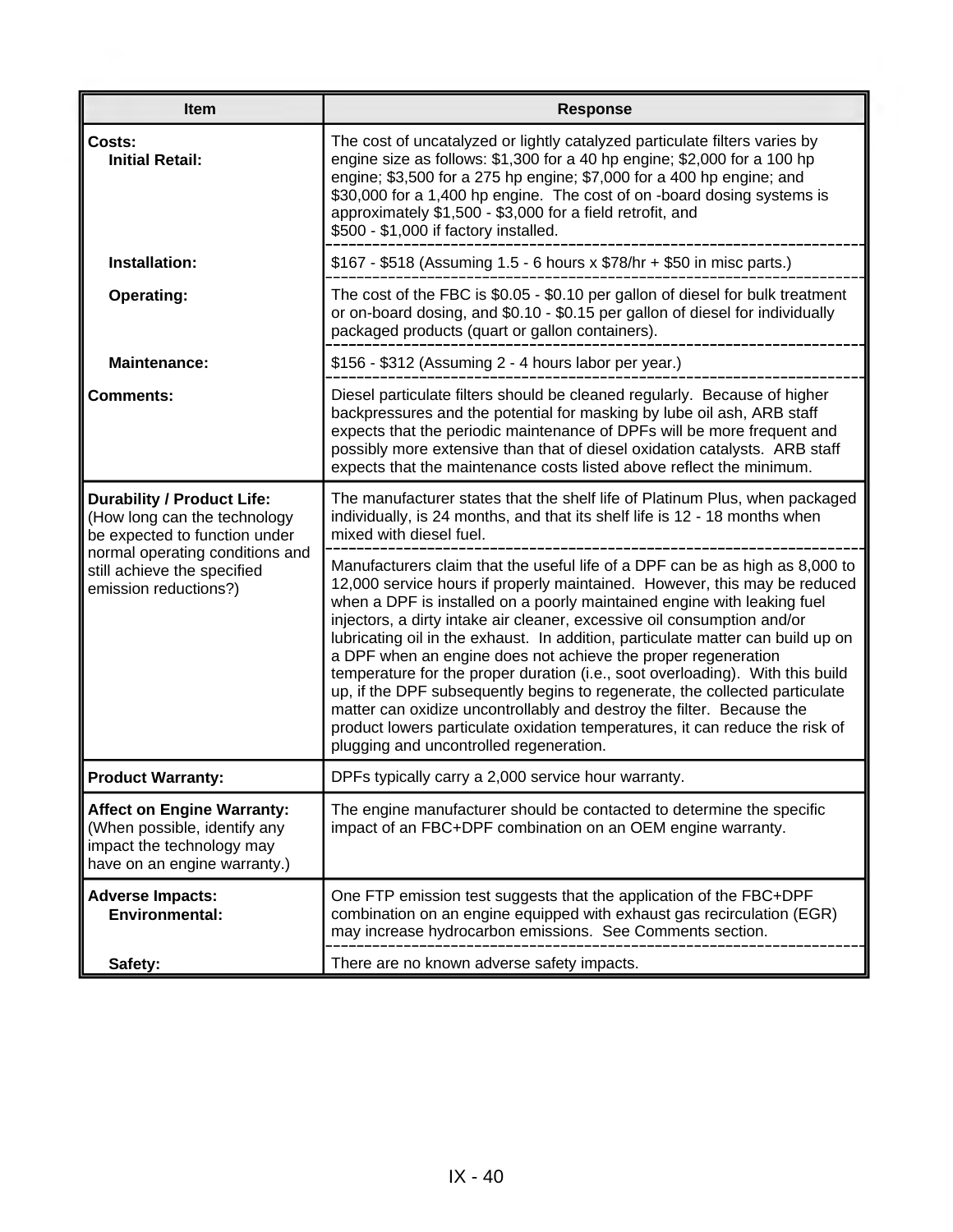| <b>Item</b>                                                                                                                                                                                                                   | <b>Response</b>                                                                                                                                                                                                                                                                                                                                                                                                                                                                                                                                      |
|-------------------------------------------------------------------------------------------------------------------------------------------------------------------------------------------------------------------------------|------------------------------------------------------------------------------------------------------------------------------------------------------------------------------------------------------------------------------------------------------------------------------------------------------------------------------------------------------------------------------------------------------------------------------------------------------------------------------------------------------------------------------------------------------|
| <b>Special Operating</b><br><b>Requirements:</b><br>(e.g. ultra-low sulfur fuel or<br>minimum exhaust temperature,<br>etc                                                                                                     | The FBC manufacturer recommends that an FBC+DPF equipped engine<br>operate such that the exhaust gas temperatures reach 660°F for at least 20<br>minutes during each 8 hour period of engine operation. In addition, the<br>exhaust temperature should be maintained below 930°F to avoid and/or<br>minimize sulfation.                                                                                                                                                                                                                              |
| <b>Current Status:</b><br>(Is the technology commercially<br>available, or is it still under<br>development? How many<br>engines has the technology<br>been installed on, and how long<br>has the technology been in<br>use?) | The technology is commercially available and has been applied to over 100<br>city buses in Taiwan, six buses in Hong Kong, and twelve pieces of<br>construction and mining equipment in Germany and Switzerland.                                                                                                                                                                                                                                                                                                                                     |
| Other:<br>(e.g. fuel penalty, reduced<br>product life, weight, affect on<br>engine performance, etc)                                                                                                                          | The available emission test data shows that fuel economy varies from an<br>increase of 2% to a decrease of 3%.                                                                                                                                                                                                                                                                                                                                                                                                                                       |
| <b>Impacts of Lower Sulfur</b><br><b>Diesel Fuel</b>                                                                                                                                                                          | Although the technology can be applied to existing California diesel fuel<br>formulations with sulfur contents up to 500 ppm, the use of low sulfur diesel<br>fuel should improve the emission reduction efficiency of this technology.                                                                                                                                                                                                                                                                                                              |
| <b>Comments:</b><br>(Address other issues relevant<br>to the use of this technology,<br>including other advantages /<br>disadvantages of using the<br>technology.)                                                            | The FBC+DPF technology appears to have a variable effect on<br>hydrocarbon emissions. When tested on a DDC Series 60 engine equipped<br>with EGR, hydrocarbon emissions were increased by approximately 150%<br>although the emissions did not exceed the applicable NOx+HC standard.<br>However, other tests on the same engine without EGR show hydrocarbon<br>reductions of 57% - 82%. When tested on a Cummins N-14 engine,<br>hydrocarbon emissions were reduced by 80%, and when tested on a<br>Cummins 6BTA engine, they were reduced by 64%. |
|                                                                                                                                                                                                                               | The manufacturer suggests that, when used with a lightly catalyzed DPF,<br>the FBC+DPF combination can dramatically reduce both hydrocarbon and<br>carbon monoxide emissions. In addition to selecting a precatalyzed DPF, a<br>filter can be lightly catalyzed by conditioning it for 20 hours on FBC treated<br>fuel.                                                                                                                                                                                                                              |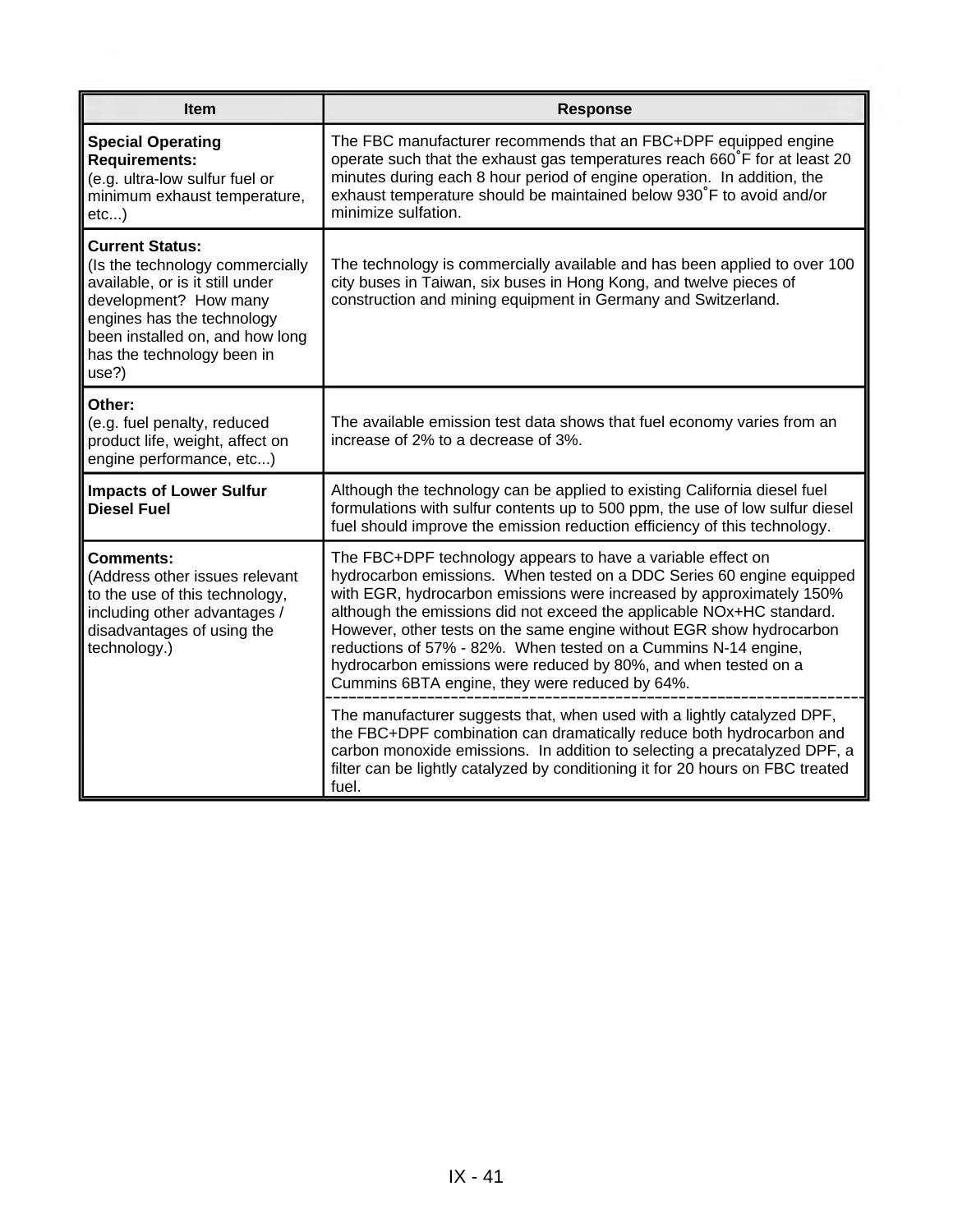| <b>Facility /</b>                                                                         | Engine                                          | Permit /     | Number of           | Time in        | <b>PM Emission</b> | <b>PM Emission Test</b> |
|-------------------------------------------------------------------------------------------|-------------------------------------------------|--------------|---------------------|----------------|--------------------|-------------------------|
| <b>Operator</b>                                                                           | <b>Information</b>                              | Registration | <b>Applications</b> | <b>Service</b> | Limit              | <b>Results</b>          |
| There are no<br>known stationary<br>or portable<br>   applications of this<br>technology. | Make:<br>Model:<br>Application:<br>  Fuel Type: |              |                     |                |                    |                         |

#### **Technology Name:** Platinum Plus Fuel Borne Catalyst + Diesel Particulate Filter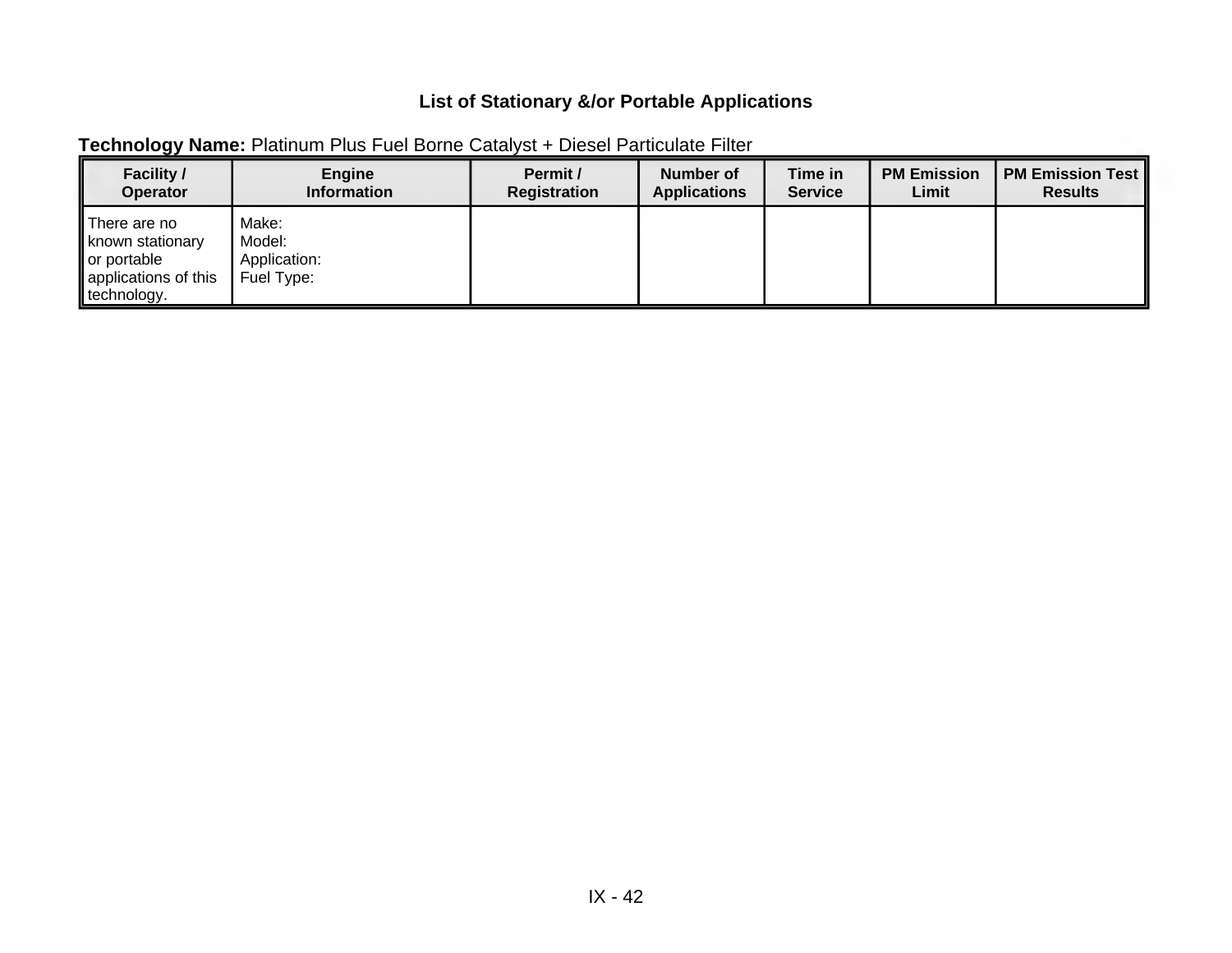| Method &<br>Type of<br><b>Test</b> | <b>Source Test</b><br>Company      | <b>Product</b><br><b>Information</b>                                                               | <b>Engine Information</b>                                                                                                                                                                                                                                                                                                    | <b>Pollutant</b>                                      | <b>Baseline</b><br><b>Emissions</b>                                          | <b>Emission Rate</b><br>w/ Controls                                        | <b>Control</b><br><b>Efficiency</b> |
|------------------------------------|------------------------------------|----------------------------------------------------------------------------------------------------|------------------------------------------------------------------------------------------------------------------------------------------------------------------------------------------------------------------------------------------------------------------------------------------------------------------------------|-------------------------------------------------------|------------------------------------------------------------------------------|----------------------------------------------------------------------------|-------------------------------------|
| <b>FTP</b><br>Transient            | Southwest<br>Research<br>Institute | Clean Diesel<br>Technology<br>Platinum<br>Plus DFX<br>$\ddot{}$<br>Diesel<br>Particulate<br>Filter | Make: Detroit Diesel Corporation<br>Model: Series 60<br>Year: 1998<br><b>BHP: 400</b><br>Application: Heavy Duty Vehicle<br>Configuration: Turbocharged,<br>Aftercooled, EGR<br>Engine Hours: Not Reported<br>Fuel Type: No. 2 Diesel (368 ppm S)<br>Fuel Use (lb/hp-hr): 0.408 / 0.400<br><b>Exhaust Temp: Not Reported</b> | PM<br><b>NO<sub>x</sub></b><br><b>CO</b><br><b>HC</b> | $0.204$ g/bhp-hr<br>$2.492$ g/bhp-hr<br>2.528 g/bhp-hr<br>$0.063$ g/bhp-hr   | $0.009$ g/bhp-hr<br>$2.312$ g/bhp-hr<br>1.863 g/bhp-hr<br>$0.156$ g/bhp-hr | 96%<br>7%<br>26%<br>$-148%$         |
| <b>FTP</b><br>Transient            | Southwest<br>Research<br>Institute | Clean Diesel<br>Technology<br><b>Platinum</b><br>Plus DFX<br>Diesel<br>Particulate<br>Filter       | Make: Detroit Diesel<br>Model: Series 60<br>Year: 1998<br><b>BHP: 400</b><br>Application: Heavy Duty Vehicle<br>Configuration: Turbocharged<br>Engine Hours: Not Reported<br>Fuel Type: Diesel (350 ppm S)<br>Fuel Use (lb/hp-hr): 0.403 / 0.409<br><b>Exhaust Temp: Not Reported</b>                                        | <b>PM</b><br><b>NO<sub>x</sub></b><br>CO<br>HC        | $0.074$ g/bhp-hr<br>$4.051$ g/bhp-hr<br>$1.128$ g/bhp-hr<br>$0.146$ g/bhp-hr | $0.014$ g/bhp-hr<br>4.048 g/bhp-hr<br>$0.658$ g/bhp-hr<br>$0.049$ g/bhp-hr | 81%<br>0%<br>42%<br>66%             |

#### **Technology Name:** Platinum Plus Fuel Borne Catalyst + Diesel Particulate Filter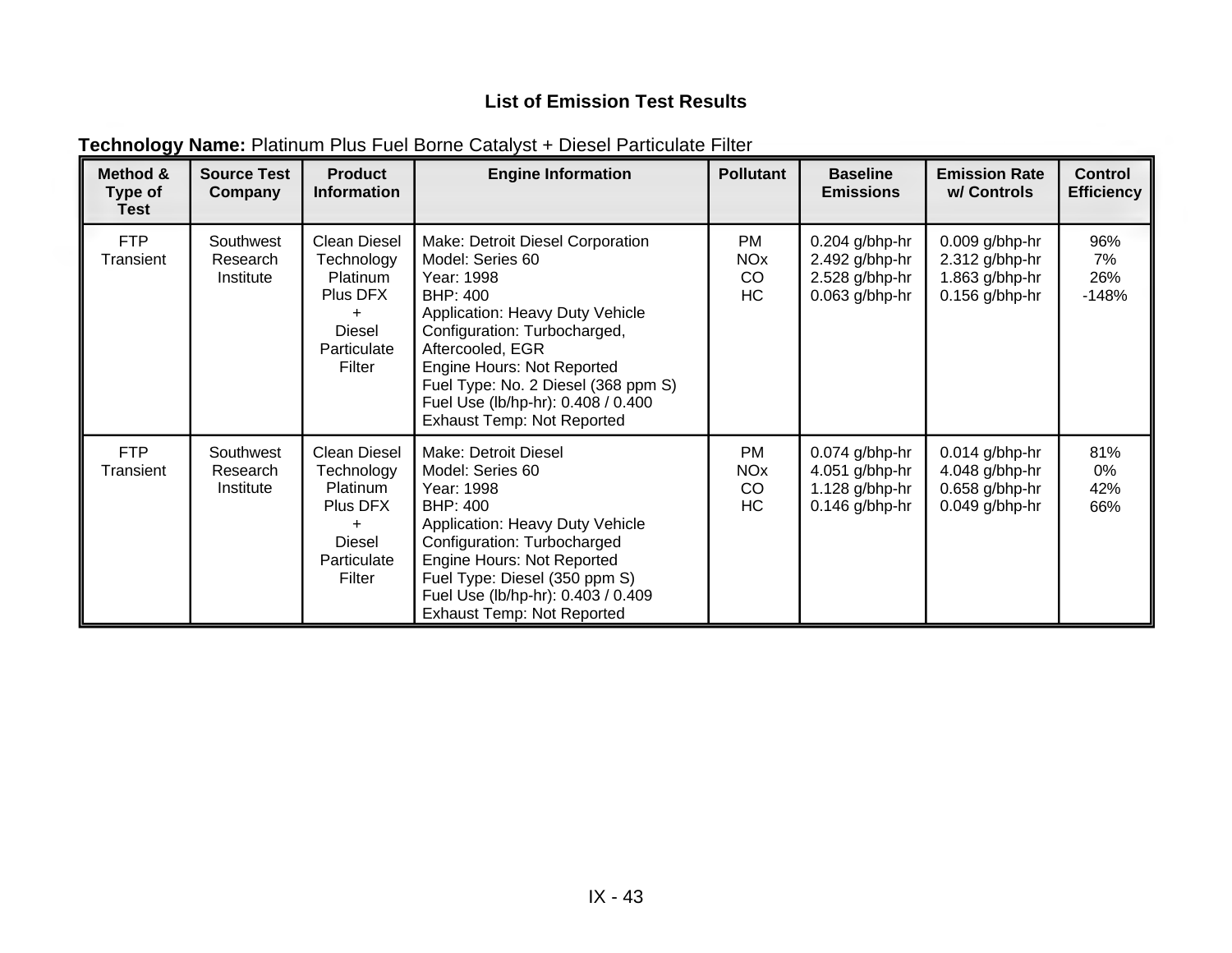| Method &<br>Type of<br><b>Test</b> | <b>Source Test</b><br>Company      | <b>Product</b><br><b>Information</b>                                                                                             | <b>Engine Information</b>                                                                                                                                                                                                                                                                    | <b>Pollutant</b>                                      | <b>Baseline</b><br><b>Emissions</b>                                       | <b>Emission Rate</b><br>w/ Controls                                      | <b>Control</b><br><b>Efficiency</b> |
|------------------------------------|------------------------------------|----------------------------------------------------------------------------------------------------------------------------------|----------------------------------------------------------------------------------------------------------------------------------------------------------------------------------------------------------------------------------------------------------------------------------------------|-------------------------------------------------------|---------------------------------------------------------------------------|--------------------------------------------------------------------------|-------------------------------------|
| <b>FTP</b><br>Transient            | Southwest<br>Research<br>Institute | <b>Clean Diesel</b><br>Technology<br><b>Platinum</b><br>Plus DFX<br>+<br><b>Diesel</b><br>Particulate<br>Filter                  | Make: Detroit Diesel<br>Model: Series 60<br>Year: 1998<br><b>BHP: 400</b><br>Application: Heavy Duty Vehicle<br>Configuration: Turbocharged<br>Engine Hours: Not Reported<br>Fuel Type: Diesel (350 ppm S)<br>Fuel Use (lb/hp-hr): 0.403 / 0.416<br><b>Exhaust Temp: Not Reported</b>        | <b>PM</b><br><b>NO<sub>x</sub></b><br>CO<br>HC        | 0.074 g/bhp-hr<br>4.051 g/bhp-hr<br>1.128 $g/b$ hp-hr<br>$0.146$ g/bhp-hr | 0.017 g/bhp-hr<br>3.969 g/bhp-hr<br>$0.665$ g/bhp-hr<br>$0.071$ g/bhp-hr | 77%<br>2%<br>41%<br>51%             |
| <b>FTP</b><br>Transient            | Southwest<br>Research<br>Institute | Clean Diesel<br>Technology<br>Platinum<br>Plus DFX<br>$\ddot{}$<br>Catalyzed<br><b>Diesel</b><br>Particulate<br>Filter           | <b>Make: Detroit Diesel</b><br>Model: Series 60<br>Year: 1998<br><b>BHP: 400</b><br>Application: Heavy Duty Vehicle<br>Configuration: Turbocharged<br>Engine Hours: Not Reported<br>Fuel Type: Diesel (350 ppm S)<br>Fuel Use (lb/hp-hr): 0.403 / 0.400<br><b>Exhaust Temp: Not Reported</b> | <b>PM</b><br><b>NO<sub>x</sub></b><br>CO<br><b>HC</b> | 0.074 g/bhp-hr<br>4.051 g/bhp-hr<br>1.128 g/bhp-hr<br>$0.146$ g/bhp-hr    | 0.032 g/bhp-hr<br>3.953 g/bhp-hr<br>$0.411$ g/bhp-hr<br>$0.032$ g/bhp-hr | 57%<br>2%<br>64%<br>78%             |
| <b>FTP</b><br>Transient            | Southwest<br>Research<br>Institute | <b>Clean Diesel</b><br>Technology<br>Platinum<br>Plus DFX<br>+<br>Lightly<br>Catalyzed<br><b>Diesel</b><br>Particulate<br>Filter | Make: Detroit Diesel<br>Model: Series 60<br>Year: 1998<br><b>BHP: 400</b><br>Application: Heavy Duty Vehicle<br>Configuration: Turbocharged<br>Engine Hours: Not Reported<br>Fuel Type: CARB Diesel (50 ppm S)<br>Fuel Use (lb/hp-hr): 0.390 / 0.408<br><b>Exhaust Temp: Not Reported</b>    | <b>PM</b><br><b>NO<sub>x</sub></b><br>CO<br><b>HC</b> | 0.060 g/bhp-hr<br>3.681 g/bhp-hr<br>0.927 g/bhp-hr<br>$0.098$ g/bhp-hr    | 0.013 g/bhp-hr<br>3.786 g/bhp-hr<br>0.342 g/bhp-hr<br>$0.018$ g/bhp-hr   | 78%<br>3%<br>63%<br>82%             |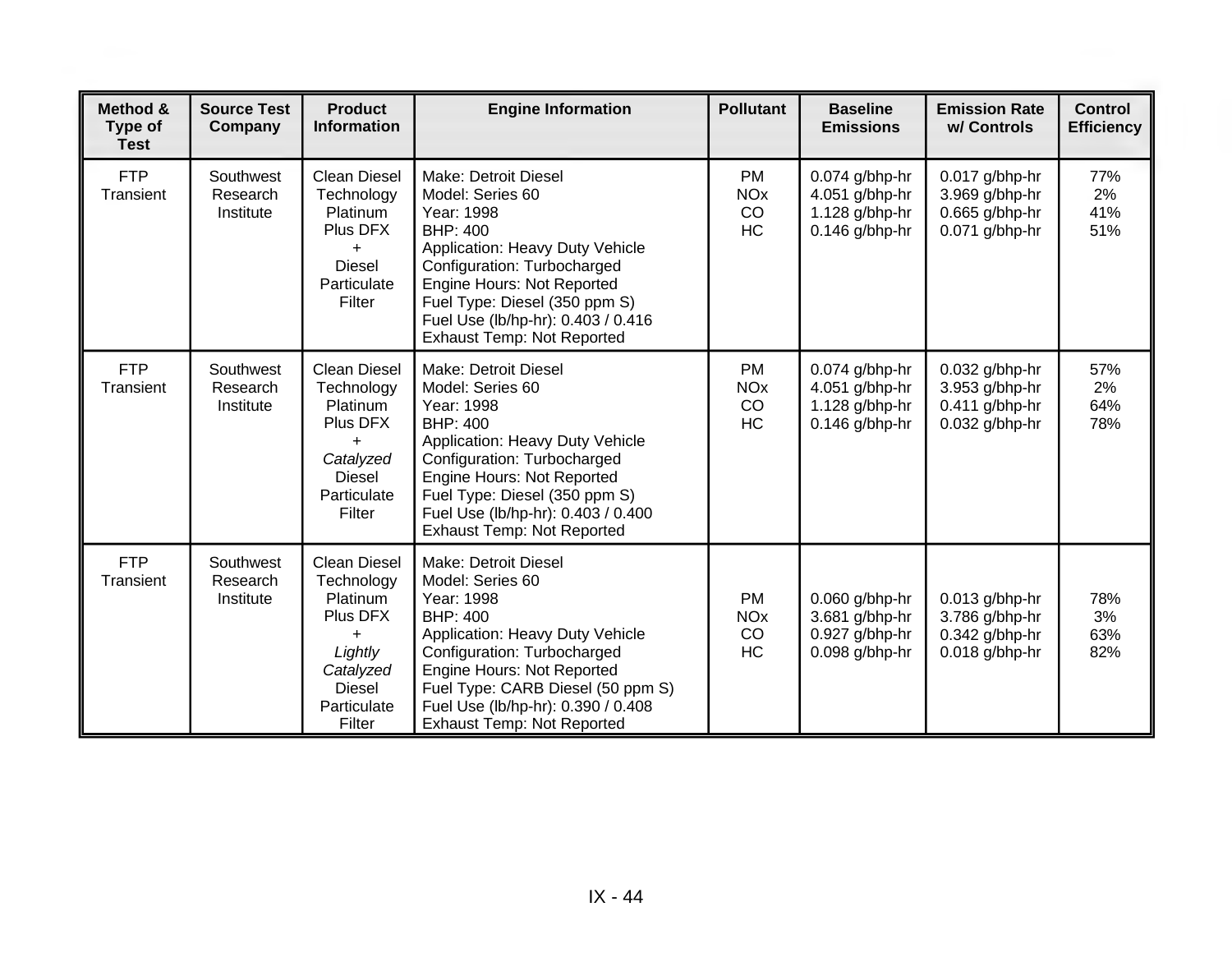| Method &<br><b>Type of</b><br><b>Test</b>      | <b>Source Test</b><br>Company      | <b>Product</b><br><b>Information</b>                                                                                                       | <b>Engine Information</b>                                                                                                                                                                                                                                                 | <b>Pollutant</b>                               | <b>Baseline</b><br><b>Emissions</b>                                        | <b>Emission Rate</b><br>w/ Controls                                    | <b>Control</b><br><b>Efficiency</b> |
|------------------------------------------------|------------------------------------|--------------------------------------------------------------------------------------------------------------------------------------------|---------------------------------------------------------------------------------------------------------------------------------------------------------------------------------------------------------------------------------------------------------------------------|------------------------------------------------|----------------------------------------------------------------------------|------------------------------------------------------------------------|-------------------------------------|
| <b>FTP</b><br>Transient                        | Cummins<br>Engine<br>Company       | Clean Diesel<br>Technology<br>Platinum<br><b>Plus 3100C</b><br>& Rhone-<br>Poulenc<br>Eolys DPX9<br><b>Diesel</b><br>Particulate<br>Filter | Make: Cummins<br>Model: Encore 6BTA<br>Year: 1996<br><b>BHP: 225</b><br>Application: Medium Duty Vehicle<br><b>Configuration: EGR</b><br>Engine Hours: 400 hrs<br>Fuel Type: Diesel (350 ppm S)<br>Fuel Use (lb/hp-hr): Not Reported<br><b>Exhaust Temp: Not Reported</b> | <b>PM</b><br><b>NO<sub>x</sub></b><br>CO<br>HC | $0.231$ g/bhp-hr<br>2.64 g/bhp-hr<br>1.44 g/bhp-hr<br>0.22 g/bhp-hr        | $0.011$ g/bhp-hr<br>2.14 g/bhp-hr<br>1.39 g/bhp-hr<br>0.08 g/bhp-hr    | 95%<br>19%<br>3%<br>64%             |
| <b>FTP</b><br>Transient<br>(Hot Start<br>Only) | Southwest<br>Research<br>Institute | Platinum<br>Plus DFX<br>÷<br><b>Diesel</b><br>Particulate<br>Filter                                                                        | Make: Cummins<br>Model: N-14<br>Year: 1998<br><b>BHP: 370</b><br>Application: Heavy Duty Vehicle<br><b>Configuration: Not Reported</b><br>Engine Hours: 1000<br>Fuel Type: Diesel<br>Fuel Use (lb/hp-hr): 0.393 / 0.391<br><b>Exhaust Temp: Not Reported</b>              | <b>PM</b><br><b>NO<sub>x</sub></b><br>CO<br>HC | $0.100$ g/bhp-hr<br>3.869 g/bhp-hr<br>$0.505$ g/bhp-hr<br>$0.174$ g/bhp-hr | $0.021$ g/bhp-hr<br>3.628 g/bhp-hr<br>0.487 g/bhp-hr<br>0.035 g/bhp-hr | 79%<br>6%<br>4%<br>80%              |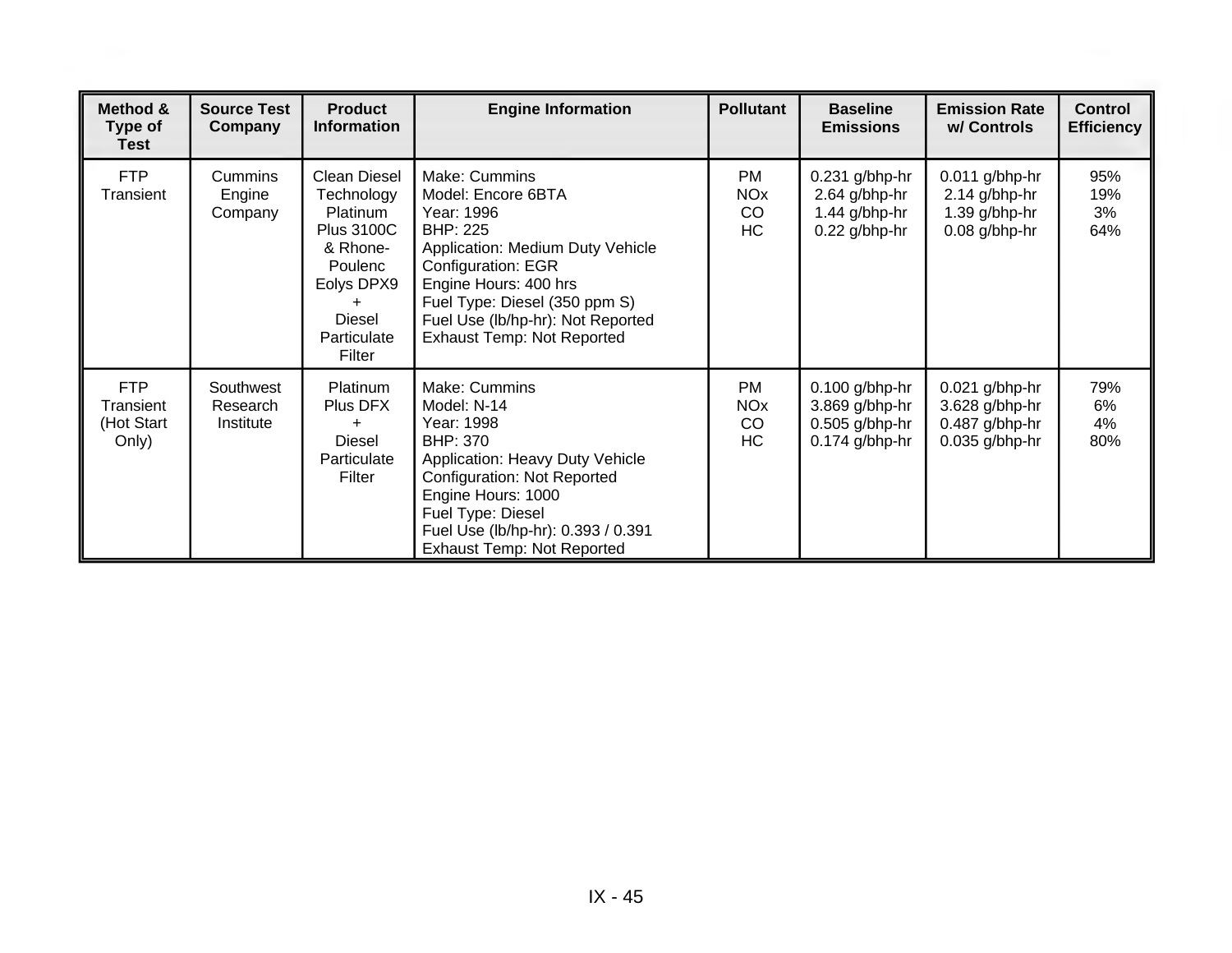| <b>Item</b>                                                                                                                             |                                                                                                                                                                                                                                                                                                                                                                                                                                                                                                                                                                                                                                        | <b>Response</b>                                                                                                                                                                                                                      |                                                 |  |  |
|-----------------------------------------------------------------------------------------------------------------------------------------|----------------------------------------------------------------------------------------------------------------------------------------------------------------------------------------------------------------------------------------------------------------------------------------------------------------------------------------------------------------------------------------------------------------------------------------------------------------------------------------------------------------------------------------------------------------------------------------------------------------------------------------|--------------------------------------------------------------------------------------------------------------------------------------------------------------------------------------------------------------------------------------|-------------------------------------------------|--|--|
| Technology:                                                                                                                             | <b>Diesel Oxidation Catalyst</b>                                                                                                                                                                                                                                                                                                                                                                                                                                                                                                                                                                                                       |                                                                                                                                                                                                                                      |                                                 |  |  |
| <b>Technology Description:</b><br>(How does it work?)                                                                                   | The technology reduces carbon monoxide (CO), hydrocarbons (HC), and<br>the soluble organic fraction (SOF) of diesel particulate matter through<br>catalytic oxidation. In the presence of a catalyst material and oxygen, CO,<br>HC, & SOF undergo a chemical reaction and are converted into carbon<br>dioxide and water. Some manufacturers integrate hydrocarbon traps<br>(zeolites) and sulfate suppressants into their oxidation catalysts.<br>Hydrocarbon traps enhance HC reduction efficiency at lower exhaust<br>temperatures and sulfate suppressants minimize the generation of sulfates<br>at higher exhaust temperatures. |                                                                                                                                                                                                                                      |                                                 |  |  |
| <b>Applicability:</b><br>(What types of engines can the<br>product be installed on?)                                                    | The technology is available for stationary and portable diesel-fueled<br>engines between four horsepower and 5,000 horsepower and can be<br>retrofitted to existing equipment.                                                                                                                                                                                                                                                                                                                                                                                                                                                         |                                                                                                                                                                                                                                      |                                                 |  |  |
| <b>Achieved Emission</b><br><b>Reductions:</b><br>(Summarize emission test<br>results and describe in detail on<br>the attached table.) | <b>Product</b><br><b>Nett D-Series</b><br><b>CEP Dieselytic SX</b><br>Engelhard PTX<br>Engelhard CMX                                                                                                                                                                                                                                                                                                                                                                                                                                                                                                                                   | <b>Test Cycle</b><br>5-Mode Steady State<br>8-Mode Steady State<br><b>Special Transient</b><br><b>FTP Transient</b>                                                                                                                  | <b>PM Reduction</b><br>21%<br>16%<br>24%<br>30% |  |  |
| <b>Emission Reduction</b><br>Guarantee:                                                                                                 | The emission reduction efficiency of this technology depends on the<br>associated engine's baseline emissions, fuel sulfur content and emission<br>test method / cycle. As such, diesel oxidation catalyst (DOC)<br>manufacturers do not provide emission reduction guarantees.                                                                                                                                                                                                                                                                                                                                                        |                                                                                                                                                                                                                                      |                                                 |  |  |
| <b>Certifications:</b><br>(Identify certifications the<br>technology has received, and<br>explain any limits on the<br>certifications.) | Retrofit/Rebuild program.                                                                                                                                                                                                                                                                                                                                                                                                                                                                                                                                                                                                              | Several models have been certified under EPA's Urban Bus                                                                                                                                                                             |                                                 |  |  |
| <b>Product Costs:</b><br><b>Initial Retail:</b>                                                                                         |                                                                                                                                                                                                                                                                                                                                                                                                                                                                                                                                                                                                                                        | The initial cost range is: \$400 - \$600 for a 40 hp engine; \$680 - \$1,356 for a<br>100 hp engine; \$2,100 - \$2,600 for a 275 hp engine; \$2,800 - \$3,700 for a<br>400 hp engine; and \$10,000 - \$20,000 for a 1,400 hp engine. |                                                 |  |  |
| Installation:                                                                                                                           |                                                                                                                                                                                                                                                                                                                                                                                                                                                                                                                                                                                                                                        | Approx. \$167 (Assuming 1.5 hours x \$78/hr + \$50 in misc parts.)                                                                                                                                                                   |                                                 |  |  |
| <b>Operating:</b>                                                                                                                       | None                                                                                                                                                                                                                                                                                                                                                                                                                                                                                                                                                                                                                                   |                                                                                                                                                                                                                                      |                                                 |  |  |
| <b>Maintenance:</b>                                                                                                                     | manufacturer recommendations and application)                                                                                                                                                                                                                                                                                                                                                                                                                                                                                                                                                                                          | \$64/year - \$712/year (Assumes \$50 - \$100 for thermal cleaning and 1 hour<br>labor (at \$78/hour): once every other year to 4 times per year, depending on                                                                        |                                                 |  |  |
| <b>Comments:</b>                                                                                                                        | maintenance costs above reflect this schedule.                                                                                                                                                                                                                                                                                                                                                                                                                                                                                                                                                                                         | The technology requires periodic maintenance which may include thermal<br>cleaning. The frequency of the maintenance depends on the manufacturer<br>and application and varies from biennially to four times per year. The           |                                                 |  |  |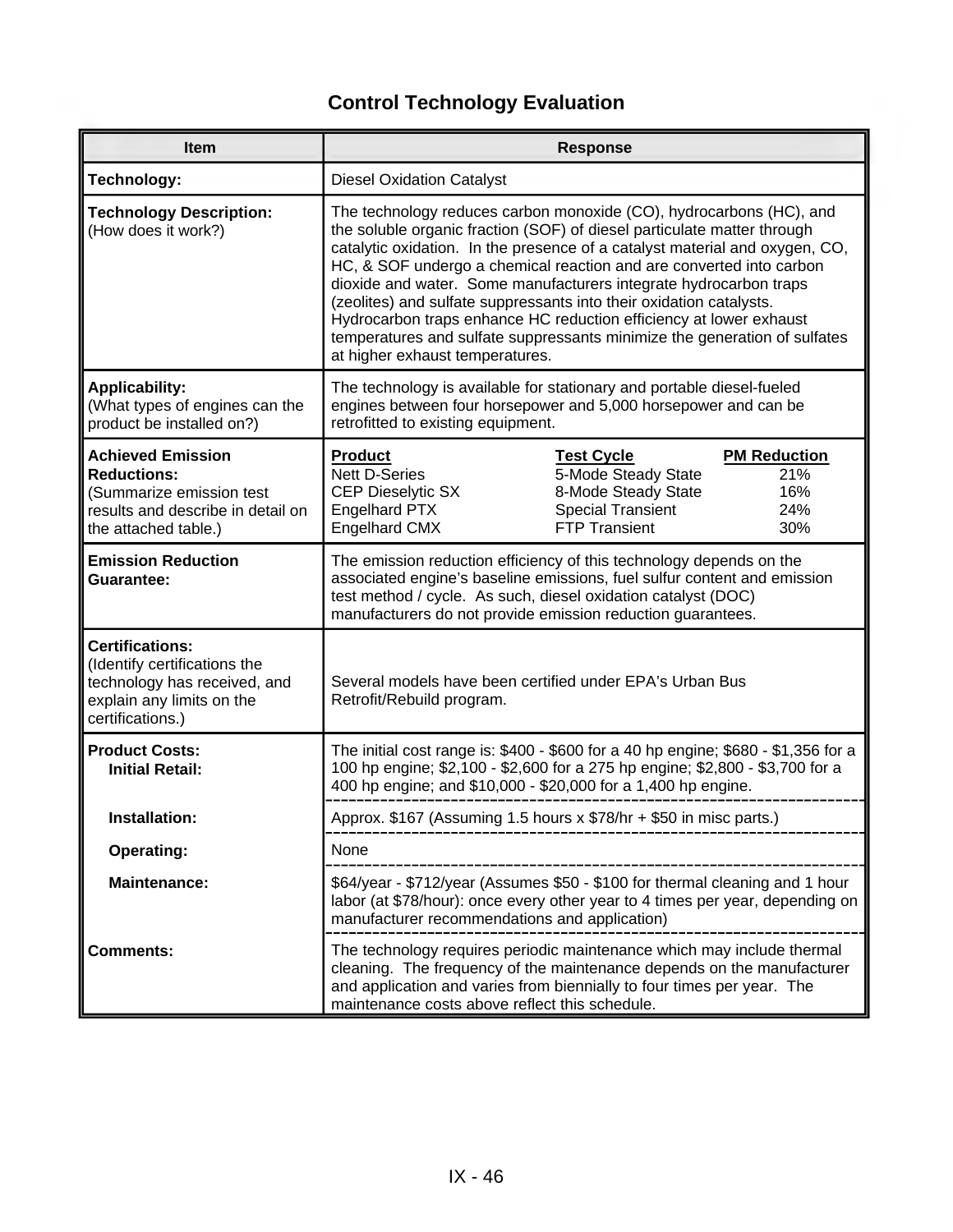| Item                                                                                                                                                                                                                          | <b>Response</b>                                                                                                                                                                                                                                                                                                                                                                                                                                                                                                                                                    |
|-------------------------------------------------------------------------------------------------------------------------------------------------------------------------------------------------------------------------------|--------------------------------------------------------------------------------------------------------------------------------------------------------------------------------------------------------------------------------------------------------------------------------------------------------------------------------------------------------------------------------------------------------------------------------------------------------------------------------------------------------------------------------------------------------------------|
| Durability:<br>(How long can the technology<br>be expected to function under<br>normal operating conditions and<br>still achieve the specified<br>emission reductions?)                                                       | Manufacturers claim that the useful life of the technology depends on the<br>application, and that it varies between 4,000 and 10,000 service hours.<br>However, the useful life generally appears to be consistent with the rebuild<br>cycle of the associated engine: one manufacturer recommends replacing<br>the catalyst at the time an engine is rebuilt. Another manufacturer claims<br>that their product's useful life can extend to 25,000 service hours, but this<br>depends on the condition of the engine, type of fuel and maintenance<br>practices. |
| <b>Product Warranty:</b><br>(Identify the type of warranty<br>and its duration.)                                                                                                                                              | Diesel oxidation catalysts typically carry a 2,000 service hour warranty.                                                                                                                                                                                                                                                                                                                                                                                                                                                                                          |
| <b>Affect on Engine Warranty:</b><br>(When possible, identify any<br>impact the technology may<br>have on an engine's warranty.)                                                                                              | The technology imposes additional exhaust gas flow restrictions of between<br>4 - 11 inches of water column; however, the additional restriction is<br>expected to be within the manufacturer's specifications. As such, the<br>technology is not expected to have an impact on an OEM engine warranty.                                                                                                                                                                                                                                                            |
| <b>Adverse Impacts:</b><br><b>Environmental:</b>                                                                                                                                                                              | As is the case with most processes that incorporate catalytic oxidation, the<br>formation of sulfates increases at higher temperatures. Depending on the<br>exhaust temperature and the sulfur content of the fuel, the increase in<br>sulfate particles may offset the reductions in SOF emissions. This effect<br>can be minimized by using diesel fuel with a very low sulfur content.                                                                                                                                                                          |
| Safety:                                                                                                                                                                                                                       | There are no known adverse safety impacts.                                                                                                                                                                                                                                                                                                                                                                                                                                                                                                                         |
| <b>Special Operating</b><br><b>Requirements:</b><br>(e.g. ultra-low sulfur fuel or<br>minimum exhaust temperature,<br>etc)                                                                                                    | One manufacturer recommends cleaning their product every 6 months or<br>2,000 service hours (whichever occurs first) when it is installed on newer<br>engines, and every 3 months or 1,000 service hours (whichever occurs first)<br>when it is installed on older engines. The catalyst can be cleaned by the<br>engine operator by either: 1) applying a compressed air stream to the face<br>of the catalyst; 2) heat treating the catalyst core; or 3) soaking the catalyst<br>in an appropriate solvent.                                                      |
| <b>Current Status:</b><br>(Is the technology commercially<br>available, or is it still under<br>development? How many<br>engines has the technology<br>been installed on, and how long<br>has the technology been in<br>use?) | The technology is commercially available and has been installed on tens of<br>thousands of mobile diesel-fueled engines. The technology has also been<br>applied to several stationary diesel-fueled engines.                                                                                                                                                                                                                                                                                                                                                      |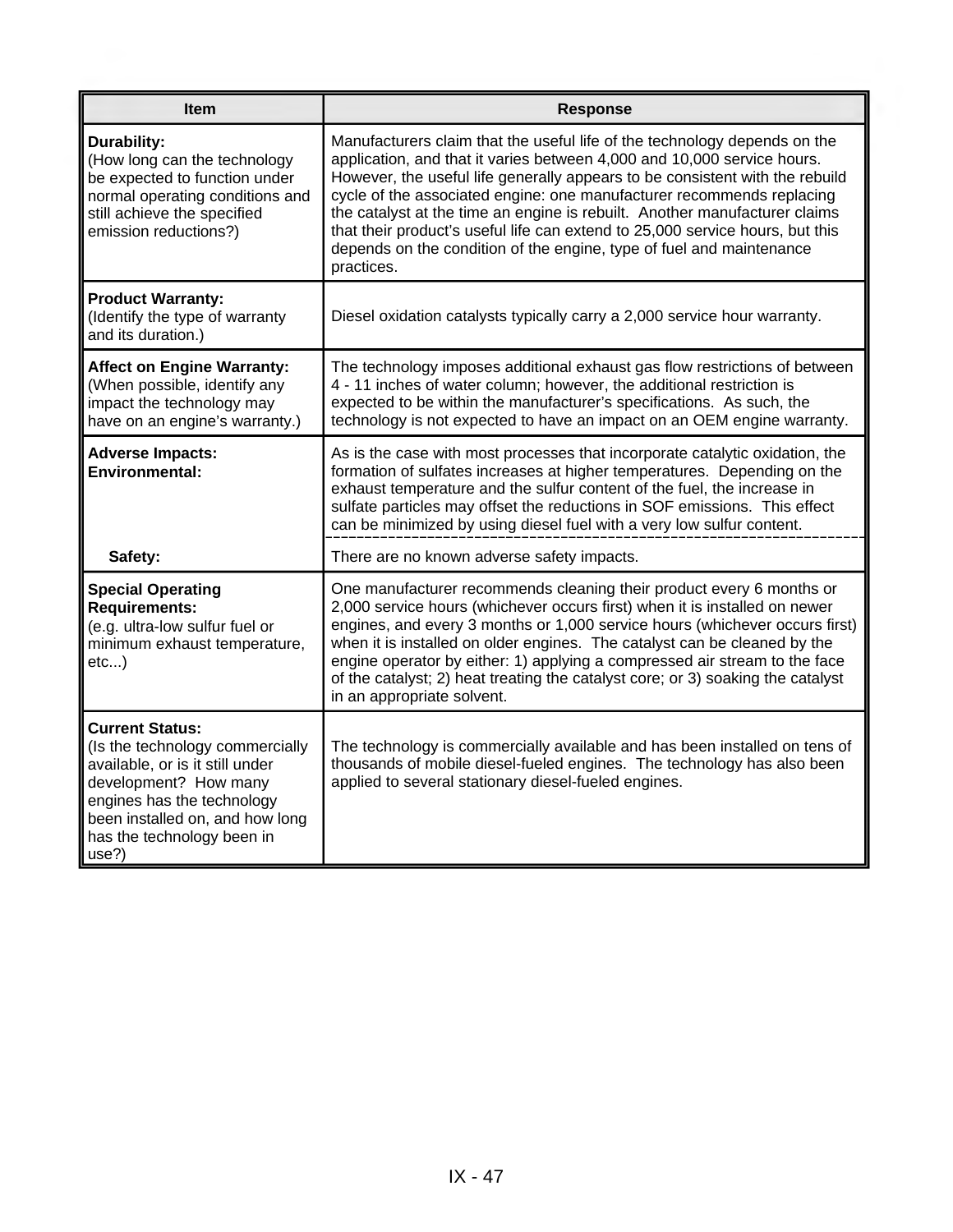| <b>Item</b>                                                                                                                                                 | <b>Response</b>                                                                                                                                                                                                                                                                                                                                                                                                                                                                                                                                                                      |  |  |  |  |  |  |
|-------------------------------------------------------------------------------------------------------------------------------------------------------------|--------------------------------------------------------------------------------------------------------------------------------------------------------------------------------------------------------------------------------------------------------------------------------------------------------------------------------------------------------------------------------------------------------------------------------------------------------------------------------------------------------------------------------------------------------------------------------------|--|--|--|--|--|--|
| Other:<br>(e.g. fuel penalty, reduced<br>product life, weight, affect on<br>engine performance, etc)                                                        | The typical size and weight of DOCs vary as follows:<br><u>HP</u><br><b>Diameter</b><br>Weight<br>Length<br>$3.6" - 4.6"$<br>$8.4" - 9.0"$<br>40<br>$1.8$ lb - 6 lb<br>$5.6" - 6.6"$<br>$10.2" - 10.5"$<br>100<br>4 lb - 15 lb<br>$8.8" - 8.9"$<br>275<br>18"<br>14.8 lb - 32 lb<br>18" - 20"<br>$8.8" - 11.9"$<br>400<br>20.3 lb - 37 lb<br>$8.8" - 14.9"$ 20" - 20.8"<br>2@<br>1,400<br>29.8 lb - 58.5 lb                                                                                                                                                                          |  |  |  |  |  |  |
|                                                                                                                                                             | The determination of whether or not a used DOC would be considered a<br>"hazardous waste" depends on the material(s) used in the catalytic coating.<br>DOCs can be manufactured with catalytic coatings such that the product<br>would not be considered a hazardous waste at the end of its useful life.<br>Further, the Department of Toxic Substances Control currently regulates<br>used automotive catalytic converters as scrap metal as long as the catalyst<br>is left in the converter shell during collection and transport and the<br>converters are going for recycling. |  |  |  |  |  |  |
|                                                                                                                                                             | The ash residue associated with cleaning and maintaining a DOC would<br>need to be tested before a hazardous waste determination could be made.                                                                                                                                                                                                                                                                                                                                                                                                                                      |  |  |  |  |  |  |
| <b>Impacts of Lower Sulfur</b><br><b>Diesel Fuel</b>                                                                                                        | Use of diesel fuel with a very low sulfur content will improve the<br>technology's particulate reduction efficiency. One manufacturer<br>recommends using diesel fuel with a maximum sulfur content of 500 ppm<br>and an aromatics content of less than 18%. A second manufacturer<br>suggests that using diesel fuel with a sulfur content of less than 500 ppm<br>will enhance the durability and performance of their product.                                                                                                                                                    |  |  |  |  |  |  |
| Comments:<br>(Address other issues relevant<br>to the use of this technology,<br>including other advantages /<br>disadvantages of using the<br>technology.) | In addition to reducing the soluble organic fraction of diesel particulate<br>matter, the product also reduces carbon monoxide and hydrocarbon<br>emissions.                                                                                                                                                                                                                                                                                                                                                                                                                         |  |  |  |  |  |  |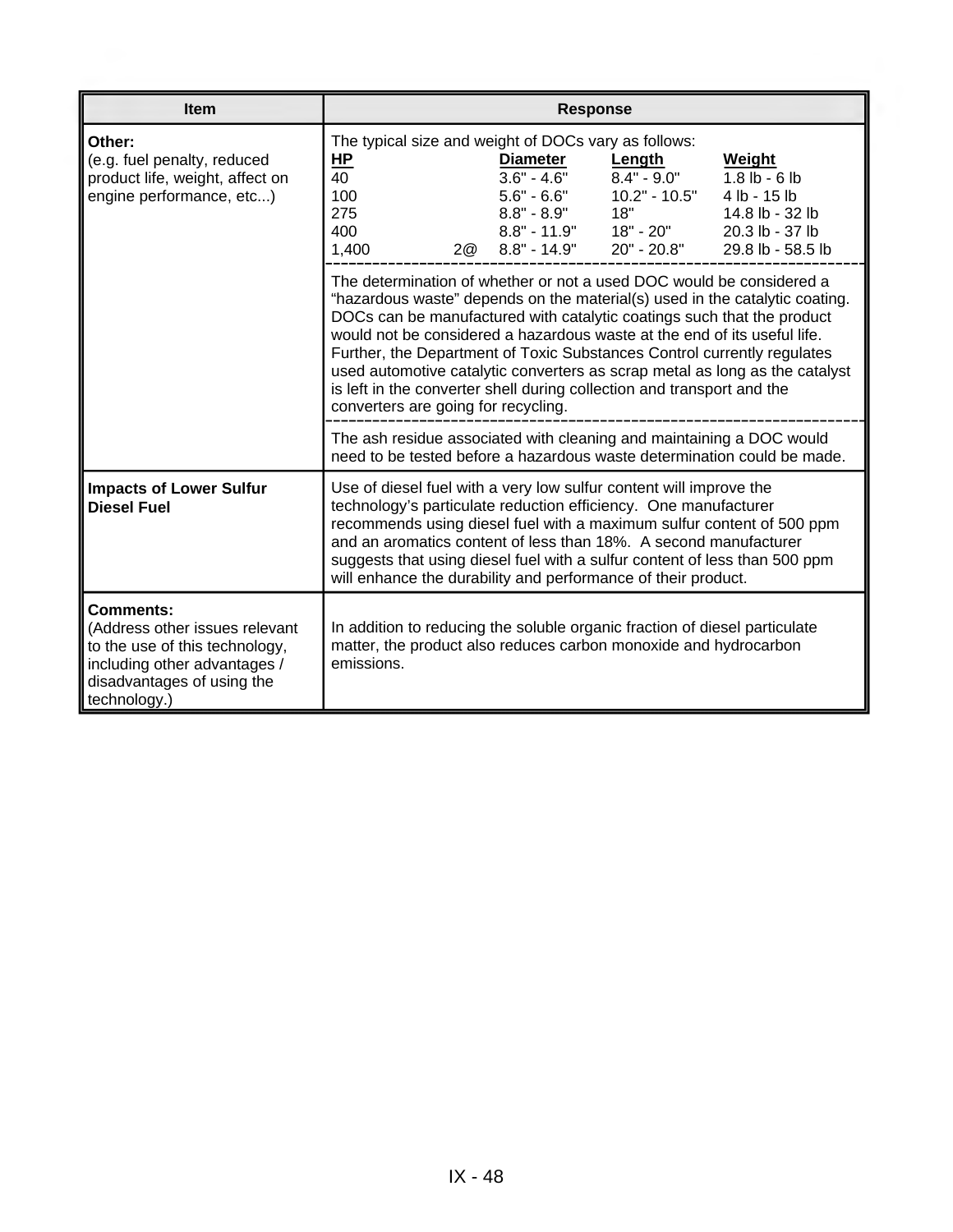### **List of Applications**

**Technology Name: Diesel Oxidation Catalyst** 

| <b>Facility /</b><br><b>Operator</b>                         | <b>Engine</b><br><b>Information</b>                                                                                                          | Permit /<br><b>Registration</b> | Number of<br><b>Applications</b>                                     | Time in<br><b>Service</b>           | <b>PM Emission</b><br>Limit             | <b>PM Emission Test</b><br><b>Results</b> |
|--------------------------------------------------------------|----------------------------------------------------------------------------------------------------------------------------------------------|---------------------------------|----------------------------------------------------------------------|-------------------------------------|-----------------------------------------|-------------------------------------------|
| New York City<br>Metropolitan<br>Transportation<br>Authority | Make: Detroit Diesel<br>Model: Series 50 & 6V92<br><b>Application: Transit Bus</b><br>Fuel Type: No. 1 Diesel /<br>Kerosene (350 ppm Sulfur) | N/A                             | All 4,400<br>Urban Transit<br><b>Buses</b><br>Operated by<br>NYC MTA | Since<br>1993                       | $0.05$ g/bhp-hr<br>to<br>$0.1$ g/bhp-hr | N/A                                       |
| Golden Gate<br>Transit,<br>San Rafael, CA                    | Make: Detroit Diesel<br>Model: 6V92<br><b>Application: Transit Bus</b><br>Fuel Type: CARB Diesel                                             | N/A                             | 90 Urban<br><b>Transit Buses</b>                                     | Since<br>early<br>1990's            | Unknown                                 | N/A                                       |
| Motorola -<br>Oak Hill Site,<br>Austin, Texas                | Make: Caterpillar<br>Model: 3516<br>Application: Backkup<br>Generator<br>Fuel Type: Diesel<br>DOC: Johnson Matthey                           | N/A                             |                                                                      | 6 Years<br>(Installed<br>April '94) | N/A                                     | <b>Unknown</b>                            |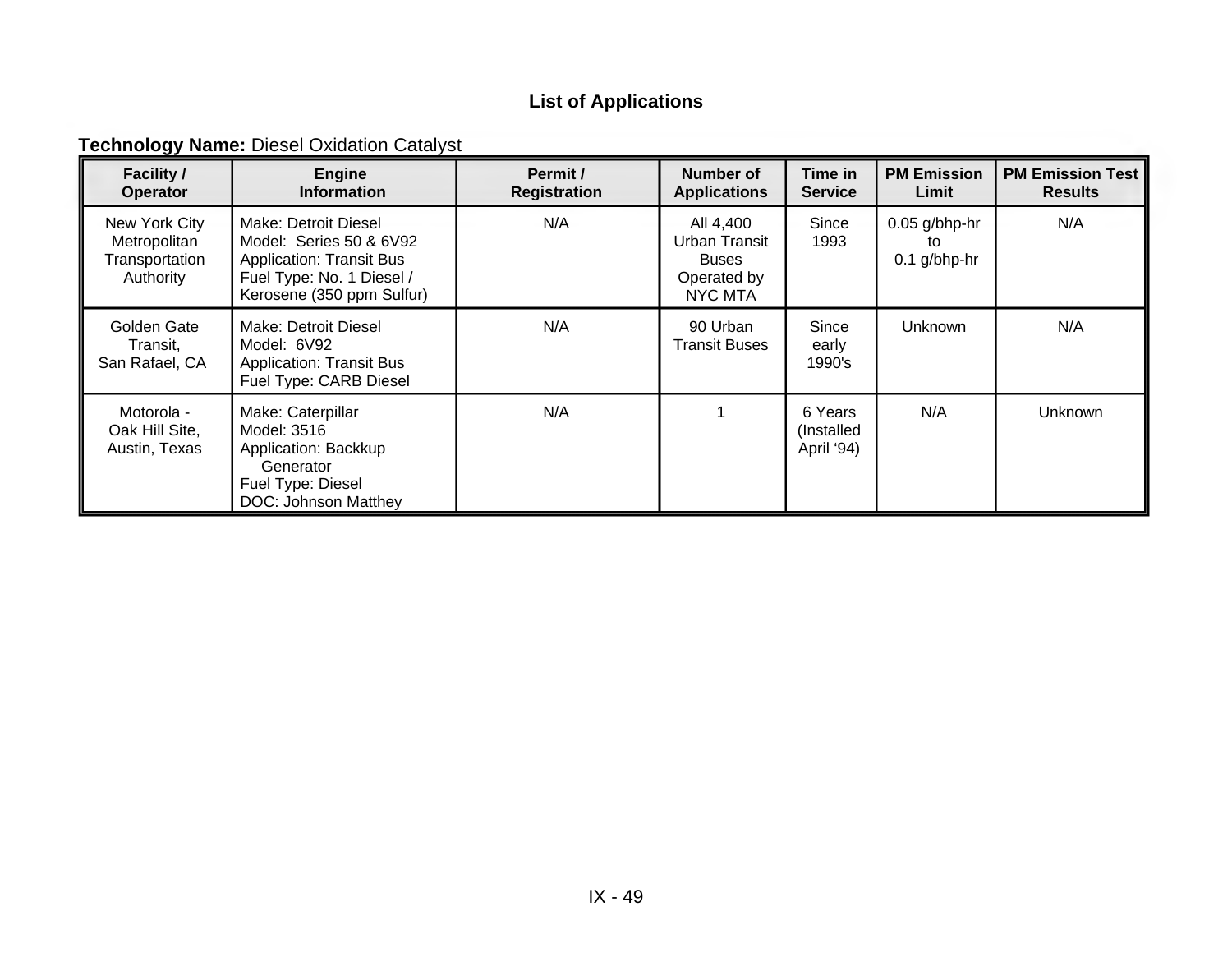| <b>Technology Name: Diesel Oxidation Catalyst</b> |  |
|---------------------------------------------------|--|
|---------------------------------------------------|--|

| Method &<br><b>Type of Test</b>       | <b>Source Test</b><br>Company                                                           | <b>Product</b><br><b>Information</b>                                                                       | <b>Engine Information</b>                                                                                                                                                                                                                                              | <b>Pollutant</b>                                      | <b>Baseline</b><br><b>Emissions</b>                                          | <b>Emission Rate</b><br>w/ Controls                                        | <b>Control</b><br><b>Efficiency</b> |
|---------------------------------------|-----------------------------------------------------------------------------------------|------------------------------------------------------------------------------------------------------------|------------------------------------------------------------------------------------------------------------------------------------------------------------------------------------------------------------------------------------------------------------------------|-------------------------------------------------------|------------------------------------------------------------------------------|----------------------------------------------------------------------------|-------------------------------------|
| 8-mode<br>steady-state                | Canada<br>Center for<br>Mining and<br><b>Minerals</b><br>Technology<br><b>July 1998</b> | Dieselytic SX<br><b>Exhaust Gas</b><br>Purifier<br>Mfg. by:<br>Catalytic<br>Exhaust<br>Products<br>Limited | Make: Deutz<br>Model: F6L-912W<br>Year: 1979<br>BHP: 75.4 bhp<br>Application: Underground mining<br>Configuration: Naturally aspirated<br>Engine Hours: Approx. 2,000 hours<br>Fuel Type: 250 ppm Sulfur Diesel<br>Fuel Use: 31.9 lb/hr<br>Exhaust Temp: 146°F - 880°F | <b>PM</b><br><b>NO<sub>x</sub></b><br>CO<br>HC        | 100.6 mg/m <sup>3</sup><br>835.3 ppm<br>291.2 ppm<br>130.1 ppm               | 84.9 mg/m <sup>3</sup><br>835.0 ppm<br>118.9 ppm<br>79.5 ppm               | 16%<br>0%<br>59%<br>39%             |
| ISO 8178-D2<br>5-mode<br>steady-state | Not Publicly<br>Available <sup>12</sup>                                                 | Nett DH422<br>Diesel<br>Purifier<br>Mfg. by: Nett<br>Technologies                                          | Make: Ford<br>Model: 5.0 liter<br>Year: Unknown<br><b>BHP: 150</b><br><b>Application: Generator</b><br>Configuration: Unknown<br>Engine Hours: Unknown<br>Fuel Type: Diesel<br>Fuel Use: Unknown<br>Exhaust Temp: 933°F                                                | <b>PM</b><br><b>NO<sub>x</sub></b><br>CO<br><b>HC</b> | 0.5656 g/bhp-hr<br>$6.468$ g/bhp-hr<br>1.108 $g/b$ hp-hr<br>$0.489$ g/bhp-hr | 0.4475 g/bhp-hr<br>6.429 g/bhp-hr<br>$0.214$ g/bhp-hr<br>0.067 g/bhp-hr    | 21%<br>$1\%$<br>81%<br>86%          |
| ISO 8178-D2<br>5-mode<br>steady-state | Not Publicly<br>Available <sup>13</sup>                                                 | Nett DH312<br><b>Diesel</b><br><b>Purifier</b><br>Mfg. by: Nett<br>Technologies<br>Inc.                    | Make: Ford<br>Model: 5.0 liter<br>Year: Unknown<br><b>BHP: 150</b><br>Application: Generator<br>Configuration: Unknown<br>Engine Hours: Unknown<br>Fuel Use: Unknown<br>Exhaust Temp: 948°F                                                                            | <b>PM</b><br><b>NO<sub>x</sub></b><br>CO<br>HC        | 0.5656 g/bhp-hr<br>6.468 g/bhp-hr<br>1.108 g/bhp-hr<br>$0.489$ g/bhp-hr      | $0.521$ g/bhp-hr<br>6.943 g/bhp-hr<br>$0.245$ g/bhp-hr<br>$0.121$ g/bhp-hr | 8%<br>$-7%$<br>78%<br>75%           |

<sup>&</sup>lt;sup>12</sup> The manufacturer has requested that the name of the company that performed the emission tests be withheld from publication.

<sup>&</sup>lt;sup>13</sup> The manufacturer has requested that the name of the company that performed the emission tests be withheld from publication.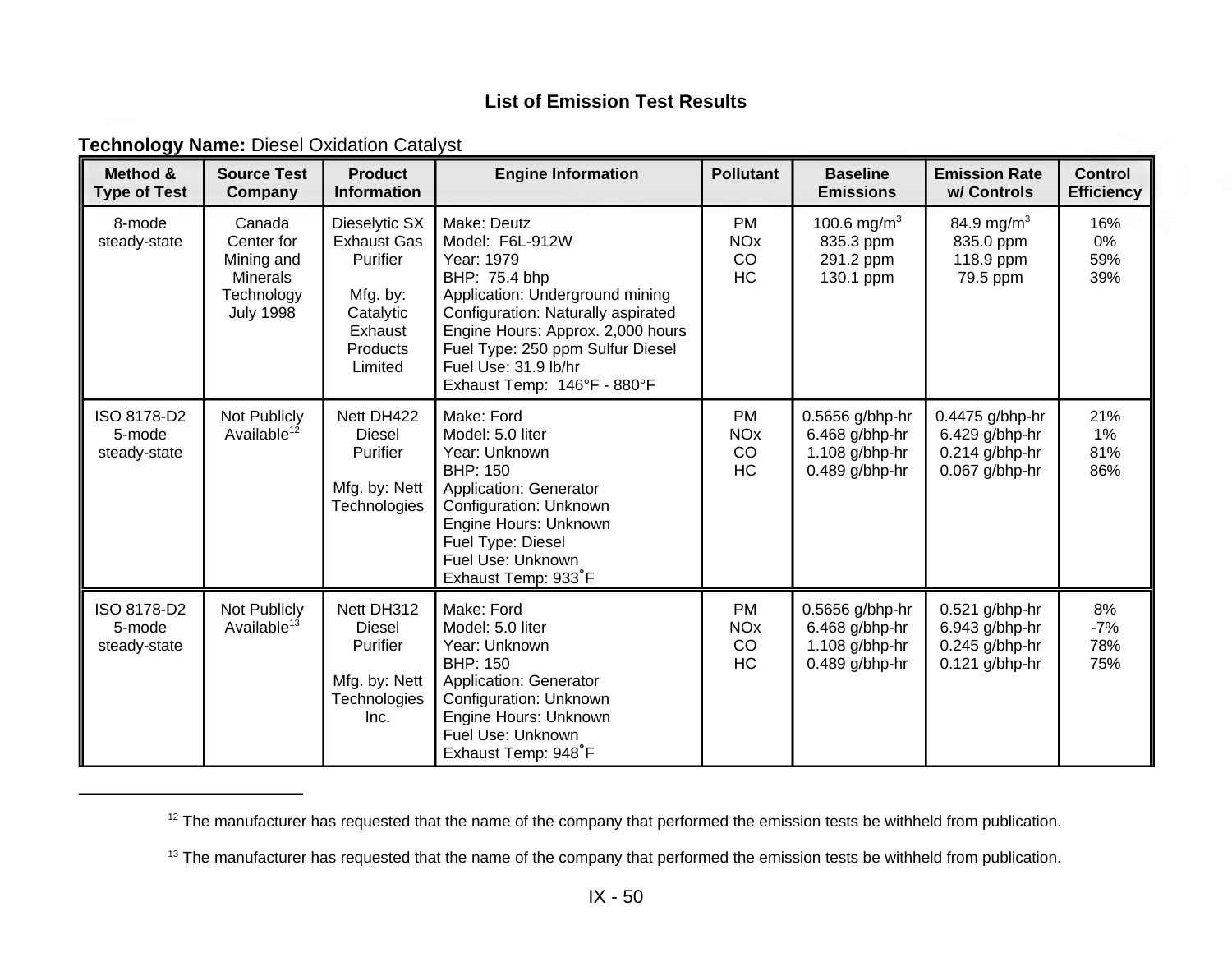| Method &<br><b>Type of Test</b>                                                          | <b>Source Test</b><br>Company                                                                                              | <b>Product</b><br><b>Information</b>                                               | <b>Engine Information</b>                                                                                                                                                                                                                                   | <b>Pollutant</b>                                            | <b>Baseline</b><br><b>Emissions</b>                                      | <b>Emission Rate</b><br>w/ Controls                                        | <b>Control</b><br><b>Efficiency</b> |
|------------------------------------------------------------------------------------------|----------------------------------------------------------------------------------------------------------------------------|------------------------------------------------------------------------------------|-------------------------------------------------------------------------------------------------------------------------------------------------------------------------------------------------------------------------------------------------------------|-------------------------------------------------------------|--------------------------------------------------------------------------|----------------------------------------------------------------------------|-------------------------------------|
| Transient cycle<br>designed for a<br>specific<br>bulldozer<br>application. <sup>14</sup> | <b>Emissions</b><br>Research and<br>Measurement<br>Division,<br>Environment<br>Canada                                      | <b>PTX</b><br>Oxidation<br>Catalyst<br>Mfg. by:<br>Engelhard<br>Corporation        | Make: Cummins<br>Model: TD-25G<br>Year: Unknown<br><b>BHP: 450</b><br>Application: Bulldozer<br>Configuration: Unknown<br>Engine Hours: Unknown<br>Fuel Type: 530 ppm S Diesel<br>Fuel Use: 34.36 kg/hr<br>Exhaust Temp: Unknown                            | <b>PM</b><br><b>NO<sub>x</sub></b><br>CO <sub>.</sub><br>HC | 62.54 g/hr<br>871.03 g/hr<br>302.37 g/hr<br>42.95 g/hr                   | 47.40 g/hr<br>886.60 g/hr<br>214.15 g/hr<br>43.31 g/hr                     | 24%<br>$-2%$<br>29%<br>$-1%$        |
| <b>Federal Test</b><br>Procedure                                                         | Engine<br>Research<br>Center,<br>Department of<br>Mechanical &<br>Aerospace<br>Engineering,<br>West Virginia<br>University | <b>CMX Diesel</b><br>Oxidation<br>Catalyst<br>Mfg. by:<br>Engelhard<br>Corporation | Make: Cummins<br>Model: L-10<br>Year: 1992<br>BHP: 280<br>Application: Urban Bus<br><b>Configuration: Electronic Controls</b><br>Engine Hours: Unknown<br>Fuel Type: Diesel - 500 ppm S max<br>Fuel Use (lb/bhp-hr): 0.373 / 0.368<br>Exhaust Temp: Unknown | <b>PM</b><br><b>NO<sub>x</sub></b><br>CO<br>HC              | $0.105$ g/bhp-hr<br>5.045 g/bhp-hr<br>1.467 g/bhp-hr<br>$0.260$ g/bhp-hr | $0.073$ g/bhp-hr<br>4.874 g/bhp-hr<br>$0.759$ g/bhp-hr<br>$0.127$ g/bhp-hr | 30%<br>3%<br>48%<br>51%             |

<sup>&</sup>lt;sup>14</sup> Study reported in SAE Technical Paper # 1999-01-0110 entitled "The Impact of Retrofit Exhaust Control Technologies on Emissions from Heavy-Duty Diesel Construction Equipment."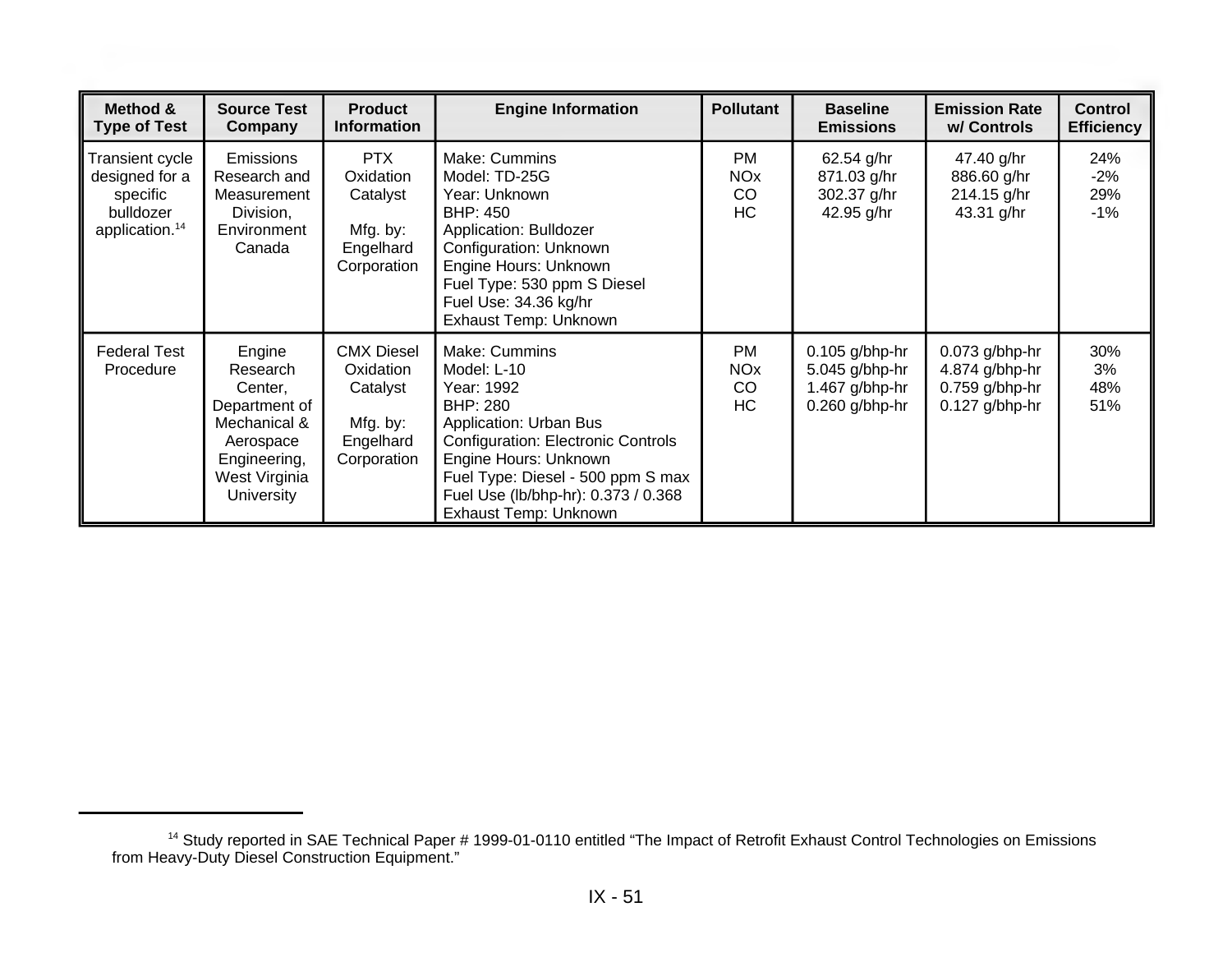| Method &<br><b>Type of Test</b>                | <b>Source Test</b><br>Company                                                                                                                                                                                                                                                                                                                                                                        | <b>Product</b><br><b>Information</b>           | <b>Engine Information</b>                      | <b>Pollutant</b>                                                                    | <b>Baseline</b><br><b>Emissions</b>                                                   | <b>Emission Rate</b><br>w/ Controls                                                 | <b>Control</b><br><b>Efficiency</b> |
|------------------------------------------------|------------------------------------------------------------------------------------------------------------------------------------------------------------------------------------------------------------------------------------------------------------------------------------------------------------------------------------------------------------------------------------------------------|------------------------------------------------|------------------------------------------------|-------------------------------------------------------------------------------------|---------------------------------------------------------------------------------------|-------------------------------------------------------------------------------------|-------------------------------------|
| <b>Federal Test</b><br>Procedure <sup>15</sup> | Southwest<br>Five<br>Make: Detroit Diesel Corporation<br>Individual<br>Model: DDC 6067TK60<br>Research<br>(DDC Series 60)<br>Diesel<br>Institute, Inc.<br>Oxidation<br>Year: 1998<br>BHP: 400 hp<br>Catalysts<br>Application: Heavy Duty Vehicle<br>Configuration: Turbocharged &<br>Aftercooled<br>Engine Hours: Not Reported<br>Fuel Type: 368 ppm S Diesel<br>Fuel Use (lb/bhp-hr): 0.395 - 0.406 |                                                | <b>PM</b><br><b>NO<sub>x</sub></b><br>CO<br>HC | $0.073$ g/bhp-hr<br>3.991 g/bhp-hr<br>1.111 $g/b$ hp-hr<br>$0.115$ g/bhp-hr         | DOC "A"<br>$0.056$ g/bhp-hr<br>3.995 g/bhp-hr<br>$0.674$ g/bhp-hr<br>$0.050$ g/bhp-hr | 23%<br>0%<br>39%<br>57%                                                             |                                     |
|                                                |                                                                                                                                                                                                                                                                                                                                                                                                      | <b>PM</b><br><b>NO<sub>x</sub></b><br>CO<br>HC |                                                | DOC "B"<br>$0.055$ g/bhp-hr<br>4.085 g/bhp-hr<br>0.350 g/bhp-hr<br>$0.014$ g/bhp-hr | 25%<br>$-2%$<br>68%<br>88%                                                            |                                                                                     |                                     |
|                                                |                                                                                                                                                                                                                                                                                                                                                                                                      |                                                | Exhaust Temp: Approx 100-800°F                 | <b>PM</b><br><b>NO<sub>x</sub></b><br>CO<br>HC                                      |                                                                                       | DOC "C"<br>0.069 g/bhp-hr<br>4.034 g/bhp-hr<br>$0.202$ g/bhp-hr<br>$0.003$ g/bhp-hr | 5%<br>$-1%$<br>82%<br>97%           |
|                                                |                                                                                                                                                                                                                                                                                                                                                                                                      | <b>PM</b><br><b>NO<sub>x</sub></b><br>CO<br>HC |                                                | DOC "D"<br>$0.052$ g/bhp-hr<br>3.996 g/bhp-hr<br>0.964 g/bhp-hr<br>$0.055$ g/bhp-hr | 29%<br>0%<br>13%<br>52%                                                               |                                                                                     |                                     |
|                                                |                                                                                                                                                                                                                                                                                                                                                                                                      |                                                |                                                | <b>PM</b><br><b>NO<sub>x</sub></b><br>CO<br>HC                                      |                                                                                       | DOC "E"<br>$0.053$ g/bhp-hr<br>3.922 g/bhp-hr<br>0.479 g/bhp-hr<br>$0.014$ g/bhp-hr | 27%<br>2%<br>57%<br>88%             |

<sup>&</sup>lt;sup>15</sup> The FTP emission test information was presented in the May 1999 report "Demonstration of Advanced Emission Control Technologies Enabling Diesel-Powered Heavy-Duty Engines to Achieve Very Low Emission Levels" prepared for the Manufacturers of Emission Controls Association by Southwest Research Institute, Inc.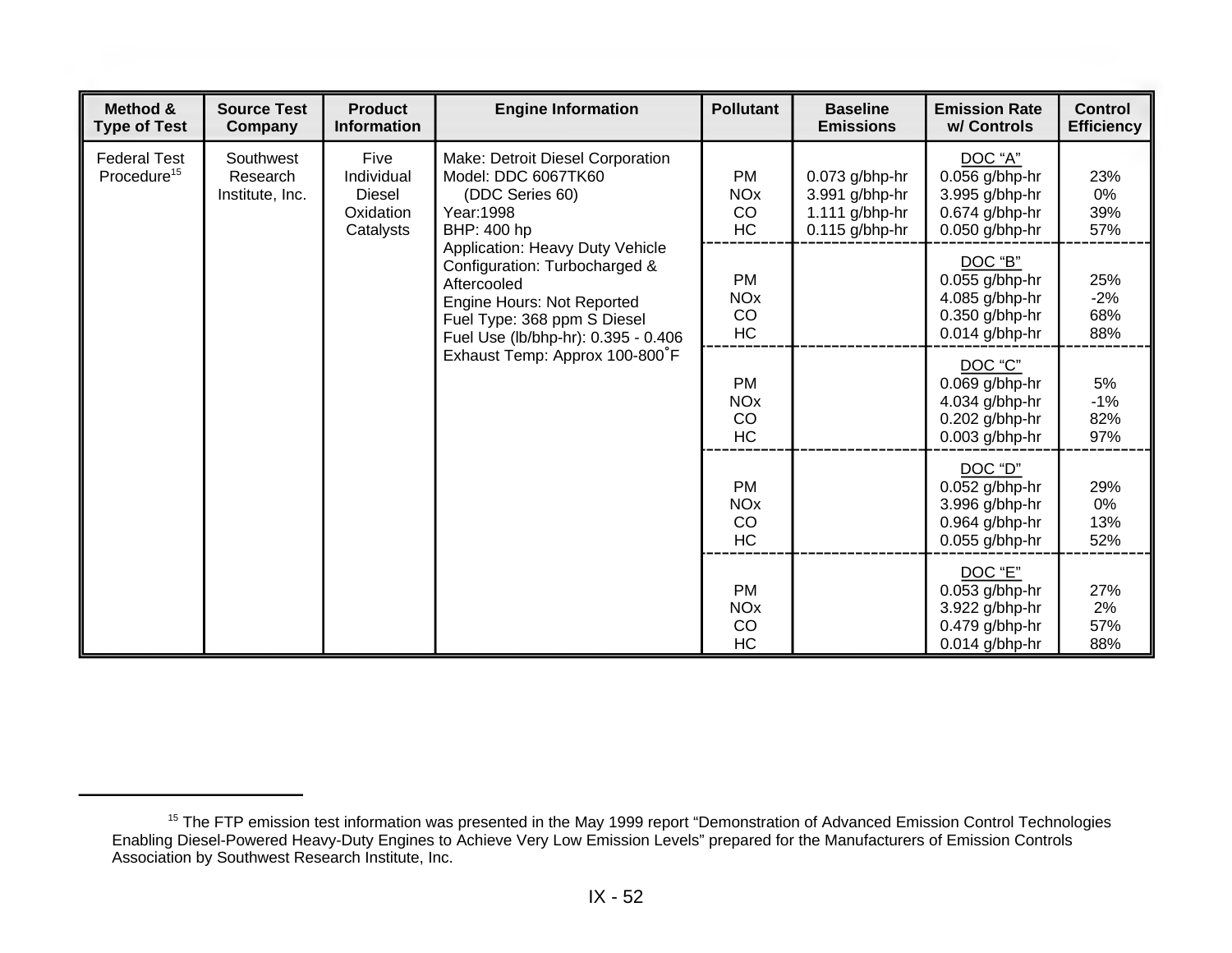| Method &<br><b>Type of Test</b>                                                                                                                    | <b>Source Test</b><br>Company            | <b>Product</b><br><b>Information</b>                           | <b>Engine Information</b>                                                                                                                                                                                                                                                                                                        | <b>Pollutant</b>                                                                    | <b>Baseline</b><br><b>Emissions</b>                                              | <b>Emission Rate</b><br>w/ Controls                                                   | <b>Control</b><br><b>Efficiency</b> |
|----------------------------------------------------------------------------------------------------------------------------------------------------|------------------------------------------|----------------------------------------------------------------|----------------------------------------------------------------------------------------------------------------------------------------------------------------------------------------------------------------------------------------------------------------------------------------------------------------------------------|-------------------------------------------------------------------------------------|----------------------------------------------------------------------------------|---------------------------------------------------------------------------------------|-------------------------------------|
| <b>Federal Test</b><br>Procedure <sup>16</sup>                                                                                                     | Southwest<br>Research<br>Institute, Inc. | One<br>Individual<br>Diesel<br>Oxidation<br>Catalysts          | Make: Detroit Diesel Corporation<br>Model: DDC 6067TK60<br>(DDC Series 60)<br>Year: 1998<br>BHP: 400 hp<br>Application: Heavy Duty Vehicle<br>Configuration: Turbocharged &<br>Aftercooled<br>Engine Hours: Not Reported<br>Fuel Type: 368 ppm S Diesel<br>Fuel Use (lb/bhp-hr): 0.401 - 0.403<br>Exhaust Temp: Approx 100-800°F | <b>PM</b><br><b>NO<sub>x</sub></b><br>CO<br><b>HC</b>                               | None<br>$0.073$ g/bhp-hr<br>3.991 g/bhp-hr<br>1.111 g/bhp-hr<br>$0.115$ g/bhp-hr | DOC "F"<br>$0.077$ g/bhp-hr<br>4.004 g/bhp-hr<br>0.260 g/bhp-hr<br>$0.004$ g/bhp-hr   | $-5%$<br>0%<br>77%<br>97%           |
| <b>Federal Test</b><br>Procedure <sup>16</sup>                                                                                                     | Southwest<br>Research<br>Institute, Inc. | Three<br>Individual<br><b>Diesel</b><br>Oxidation<br>Catalysts | Make: Detroit Diesel Corporation<br>Model: DDC 6067TK60<br>(DDC Series 60)<br>Year: 1998<br>BHP: 400 hp                                                                                                                                                                                                                          | <b>PM</b><br><b>NO<sub>x</sub></b><br>CO<br><b>HC</b>                               | $0.063$ g/bhp-hr<br>3.836 g/bhp-hr<br>1.200 $g/b$ hp-hr<br>$0.109$ g/bhp-hr      | DOC "B"<br>$0.043$ g/bhp-hr<br>3.941 g/bhp-hr<br>$0.347$ g/bhp-hr<br>$0.032$ g/bhp-hr | 32%<br>$-3%$<br>71%<br>71%          |
| Application: Heavy Duty Vehicle<br>Configuration: Turbocharged &<br>Aftercooled<br><b>Engine Hours: Not Reported</b><br>Fuel Type: 54 ppm S Diesel | Fuel Use (lb/bhp-hr): 0.397 - 0.403      | <b>PM</b><br><b>NO<sub>x</sub></b><br>CO<br><b>HC</b>          |                                                                                                                                                                                                                                                                                                                                  | DOC "E"<br>$0.046$ g/bhp-hr<br>3.781 g/bhp-hr<br>0.522 g/bhp-hr<br>$0.041$ g/bhp-hr | 27%<br>$1\%$<br>57%<br>62%                                                       |                                                                                       |                                     |
|                                                                                                                                                    |                                          |                                                                | Exhaust Temp: Approx 100-800°F                                                                                                                                                                                                                                                                                                   | <b>PM</b><br><b>NO<sub>x</sub></b><br>CO<br><b>HC</b>                               |                                                                                  | DOC "F"<br>$0.053$ g/bhp-hr<br>3.961 g/bhp-hr<br>$0.194$ g/bhp-hr<br>$0.016$ g/bhp-hr | 16%<br>$-3%$<br>84%<br>85%          |

<sup>&</sup>lt;sup>16</sup> The FTP emission test information was presented in the May 1999 report "Demonstration of Advanced Emission Control Technologies Enabling Diesel-Powered Heavy-Duty Engines to Achieve Very Low Emission Levels" prepared for the Manufacturers of Emission Controls Association by Southwest Research Institute, Inc.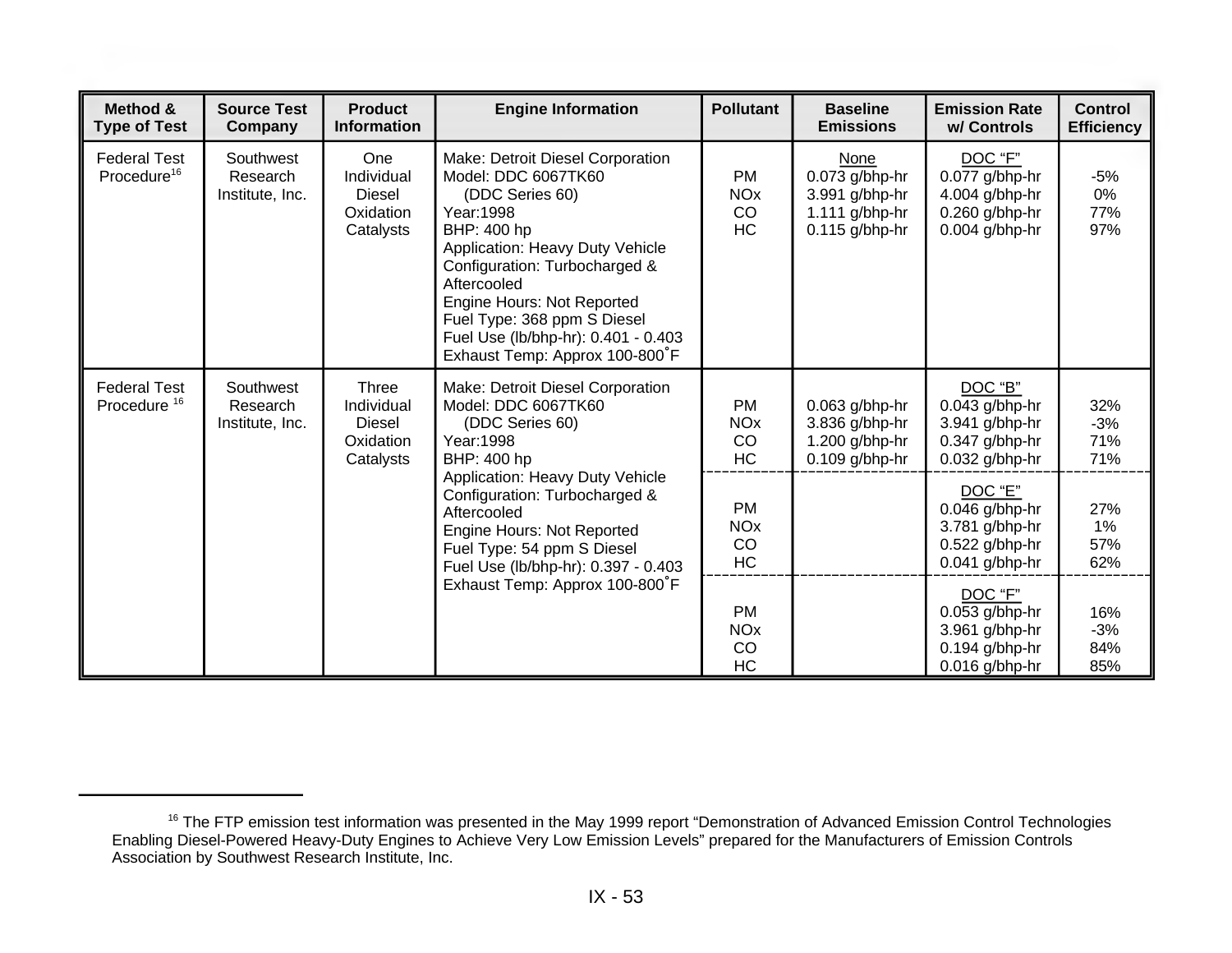| Method &<br><b>Type of Test</b> | <b>Source Test</b><br>Company                          | <b>Product</b><br><b>Information</b>                                            | <b>Engine Information</b>                                                                                                                                                                                                                                                                          | <b>Pollutant</b>                               | <b>Baseline</b><br><b>Emissions</b>                                         | <b>Emission Rate</b><br>w/ Controls                                         | <b>Control</b><br><b>Efficiency</b> |
|---------------------------------|--------------------------------------------------------|---------------------------------------------------------------------------------|----------------------------------------------------------------------------------------------------------------------------------------------------------------------------------------------------------------------------------------------------------------------------------------------------|------------------------------------------------|-----------------------------------------------------------------------------|-----------------------------------------------------------------------------|-------------------------------------|
| Federal Test<br>Procedure       | Southwest<br>Research<br>Institute, Inc. <sup>17</sup> | Catalytic<br>Exhaust<br>Muffler<br>(CEM)<br>Mfg. by<br>Johnson<br>Matthey, Inc. | Make: Detroit Diesel Corporation<br>Model: 6V92TA MUI<br>Year:1986  <br><b>BHP: Not Reported</b><br>Application: Heavy Duty Vehicle<br><b>Configuration: Not Reported</b><br>Engine Miles: 300,000<br>Fuel Type: Diesel<br>Fuel Use (lb/bhp-hr): Not Reported<br><b>Exhaust Temp: Not Reported</b> | <b>PM</b><br><b>NO<sub>x</sub></b><br>CO<br>HC | $0.443$ g/bhp-hr<br>10.458 g/bhp-hr<br>$1.007$ g/bhp-hr<br>$0.694$ g/bhp-hr | $0.218$ g/bhp-hr<br>10.194 g/bhp-hr<br>$0.607$ g/bhp-hr<br>$0.370$ g/bhp-hr | 51%<br>3%<br>40%<br>47%             |

<sup>&</sup>lt;sup>17</sup> The emission test information was submitted to support Johnson Matthey's application for exemption from the State's emission control system anti-tampering law, Vehicle Code section 27156.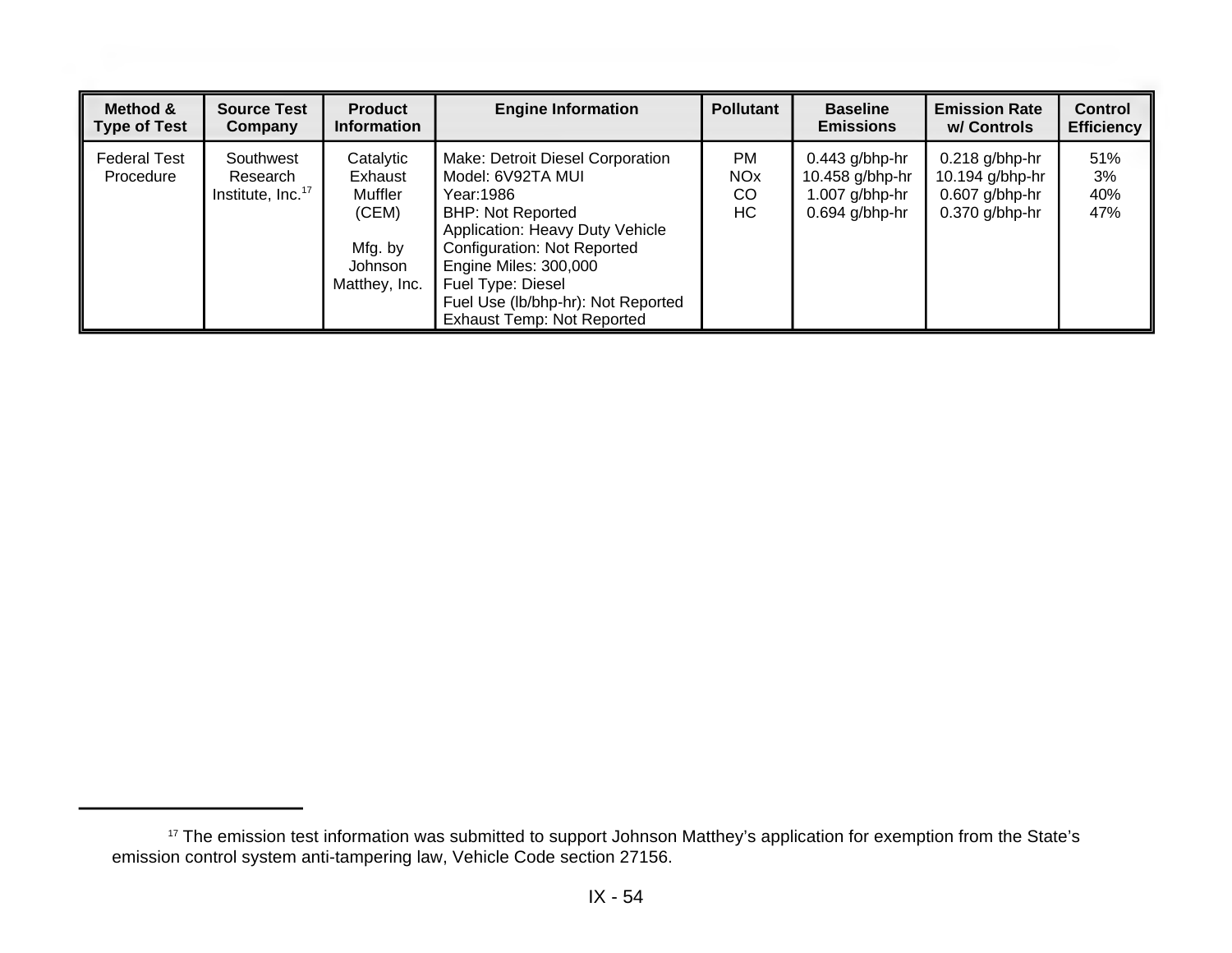| <b>Item</b>                                                                                                                                                                                |                                                                                                                                                                                                                                                                                                                                                                                                                                                                                                                          | <b>Response</b>                                                 |                                 |  |  |  |
|--------------------------------------------------------------------------------------------------------------------------------------------------------------------------------------------|--------------------------------------------------------------------------------------------------------------------------------------------------------------------------------------------------------------------------------------------------------------------------------------------------------------------------------------------------------------------------------------------------------------------------------------------------------------------------------------------------------------------------|-----------------------------------------------------------------|---------------------------------|--|--|--|
| <b>Product Name:</b>                                                                                                                                                                       | <b>ECOTIP Superstack Fuel Injectors</b>                                                                                                                                                                                                                                                                                                                                                                                                                                                                                  |                                                                 |                                 |  |  |  |
| <b>Product Vendor:</b>                                                                                                                                                                     | <b>Interstate Diesel</b>                                                                                                                                                                                                                                                                                                                                                                                                                                                                                                 |                                                                 |                                 |  |  |  |
| <b>Vendor Address:</b>                                                                                                                                                                     | 4901 Lakeside Avenue<br>Cleveland, OH 44114                                                                                                                                                                                                                                                                                                                                                                                                                                                                              |                                                                 |                                 |  |  |  |
| <b>Product Description:</b><br>(What is the product, and how<br>does it work?)                                                                                                             | The product consists of a fuel injector with a reduced sac volume and a<br>more consistent fuel injection pressure. The product improves combustion<br>and reduces particulate emissions by minimizing the amount of fuel that<br>drips into the combustion chamber at the end of the chamber's fuel injection<br>cycle.                                                                                                                                                                                                 |                                                                 |                                 |  |  |  |
| <b>Applicability:</b><br>(What types of engines can the<br>product be installed on?)                                                                                                       | The product is available for diesel-fueled engines manufactured by General<br>Motors Electro-Motive Division (EMD) and Detroit Diesel Corporation<br>(DDC). The product can be incorporated into either mechanical or<br>electronic fuel injection systems. For EMD engines, mechanical fuel<br>injectors are available as OEM products and electronic fuel injectors are<br>available as replacement products. For DDC engines, both mechanical and<br>electronic fuel injectors are available as replacement products. |                                                                 |                                 |  |  |  |
| <b>Emission Reduction Claim:</b><br>(What level of emission<br>reduction can be achieved?<br>Address: EC, SOF, and SO <sub>3</sub> ?)                                                      | The manufacturer states that the overall particulate removal efficiency can<br>be as high as 44% for EMD engines and as high as 7% for DDC engines.<br>The manufacturer guarantees the emission reductions within standard<br>testing errors.                                                                                                                                                                                                                                                                            |                                                                 |                                 |  |  |  |
| <b>Achieved Emission</b><br><b>Reductions:</b>                                                                                                                                             | <b>Product</b><br><b>ECOTIP</b> Standard<br>ECOTIP 2° ITR                                                                                                                                                                                                                                                                                                                                                                                                                                                                | <b>Test Cycle</b><br>8-Mode Steady State<br>8-Mode Steady State | <b>PM Reduction</b><br>7%<br>3% |  |  |  |
| <b>Certifications:</b>                                                                                                                                                                     | None.                                                                                                                                                                                                                                                                                                                                                                                                                                                                                                                    |                                                                 |                                 |  |  |  |
| <b>Product Costs:</b><br><b>Initial Retail:</b>                                                                                                                                            | The initial cost range for standard stationary and portable applications,<br>assuming core exchange, is: \$200 for a 100 hp engine; \$200 - \$300 for a<br>275 hp engine; \$300 - \$400 for a 400 hp engine; and \$400 - \$800 for a<br>1,400 hp engine. These costs may be higher for special applications.                                                                                                                                                                                                             |                                                                 |                                 |  |  |  |
| Installation:                                                                                                                                                                              | No installation costs beyond those associated with replacing standard fuel<br>injectors.                                                                                                                                                                                                                                                                                                                                                                                                                                 |                                                                 |                                 |  |  |  |
| <b>Operating:</b>                                                                                                                                                                          | Fuel economy is reported to improve by 2% to 3%;                                                                                                                                                                                                                                                                                                                                                                                                                                                                         |                                                                 |                                 |  |  |  |
| <b>Maintenance:</b>                                                                                                                                                                        | None.                                                                                                                                                                                                                                                                                                                                                                                                                                                                                                                    |                                                                 |                                 |  |  |  |
| <b>Durability / Product Life:</b><br>(How long can the product be<br>expected to function under<br>normal operating conditions and<br>still achieve the specified<br>emission reductions?) | The manufacturer states that the product's useful life is typically between<br>4,000 and 6,000 service hours under normal operating conditions.                                                                                                                                                                                                                                                                                                                                                                          |                                                                 |                                 |  |  |  |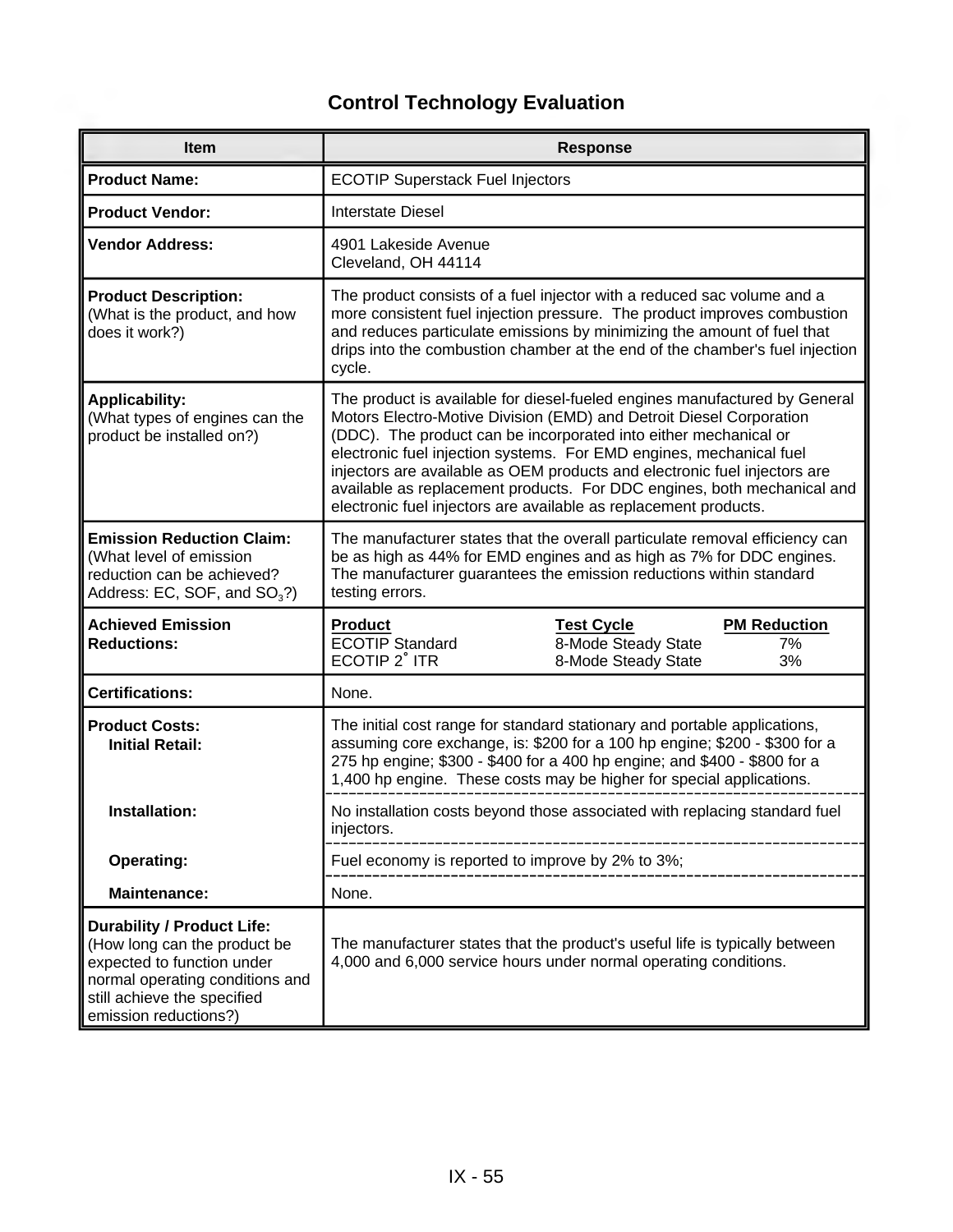| <b>Item</b>                                                                                                                                                                                                       | <b>Response</b>                                                                                                                                                                                                                                                                                                               |
|-------------------------------------------------------------------------------------------------------------------------------------------------------------------------------------------------------------------|-------------------------------------------------------------------------------------------------------------------------------------------------------------------------------------------------------------------------------------------------------------------------------------------------------------------------------|
| <b>Product Warranty:</b><br>(Identify the type of warranty<br>and its duration.)                                                                                                                                  | The manufacturer provides a 12 month / 2,000 engine hour warranty.                                                                                                                                                                                                                                                            |
| <b>Affect on Engine Warranty:</b><br>(When possible, identify any<br>impact the product may have on<br>an engine's warranty.)                                                                                     | When installed as an OEM component of EMD engines, the product does<br>not impact the OEM engine warranty. When installed on DDC engines, use<br>of the product may affect the OEM engine warranty if the product is<br>determined to be the cause of a failure.                                                              |
| <b>Adverse Impacts:</b><br><b>Environmental:</b>                                                                                                                                                                  | One 8-mode steady-state emission test shows that the product increases<br>hydrocarbon emissions by 15%.                                                                                                                                                                                                                       |
| Safety:                                                                                                                                                                                                           | No known adverse safety impacts.                                                                                                                                                                                                                                                                                              |
| <b>Special Operating</b><br><b>Requirements:</b><br>(e.g. ultra-low sulfur fuel or<br>minimum exhaust temperature,<br>etc                                                                                         | The product can be used with the existing California diesel fuel<br>formulations.                                                                                                                                                                                                                                             |
| <b>Current Status:</b><br>(Is the product commercially<br>available, or is it still under<br>development? How many<br>engines has the product been<br>installed on, and how long has<br>the product been in use?) | The product is commercially available and has been installed on<br>approximately 2,000 mostly locomotive diesel-fueled engines. The product<br>has been in service in the locomotive market since 1995.                                                                                                                       |
| Other:<br>(e.g. fuel penalty, reduced<br>product life, weight, affect on<br>engine performance, etc)                                                                                                              | Fuel economy is reported to improve by 2% to 3%. In addition, the product<br>reduces carbon monoxide and oxides of nitrogen emissions.                                                                                                                                                                                        |
| <b>Impacts of Lower Sulfur</b><br><b>Diesel Fuel:</b>                                                                                                                                                             | Unknown. However, the product can be used with the existing California<br>diesel fuel formulations.                                                                                                                                                                                                                           |
| Comments:<br>(Address other issues relevant<br>to the use of this product,<br>including other advantages /<br>disadvantages of using the<br>product.)                                                             | According to the manufacturer, particulate matter emissions from fuel<br>injectors can increase over time. As such, the manufacturer anticipates that<br>the particulate matter emission rate may increase over the life of the<br>product but that this increase will be consistent with that of standard fuel<br>injectors. |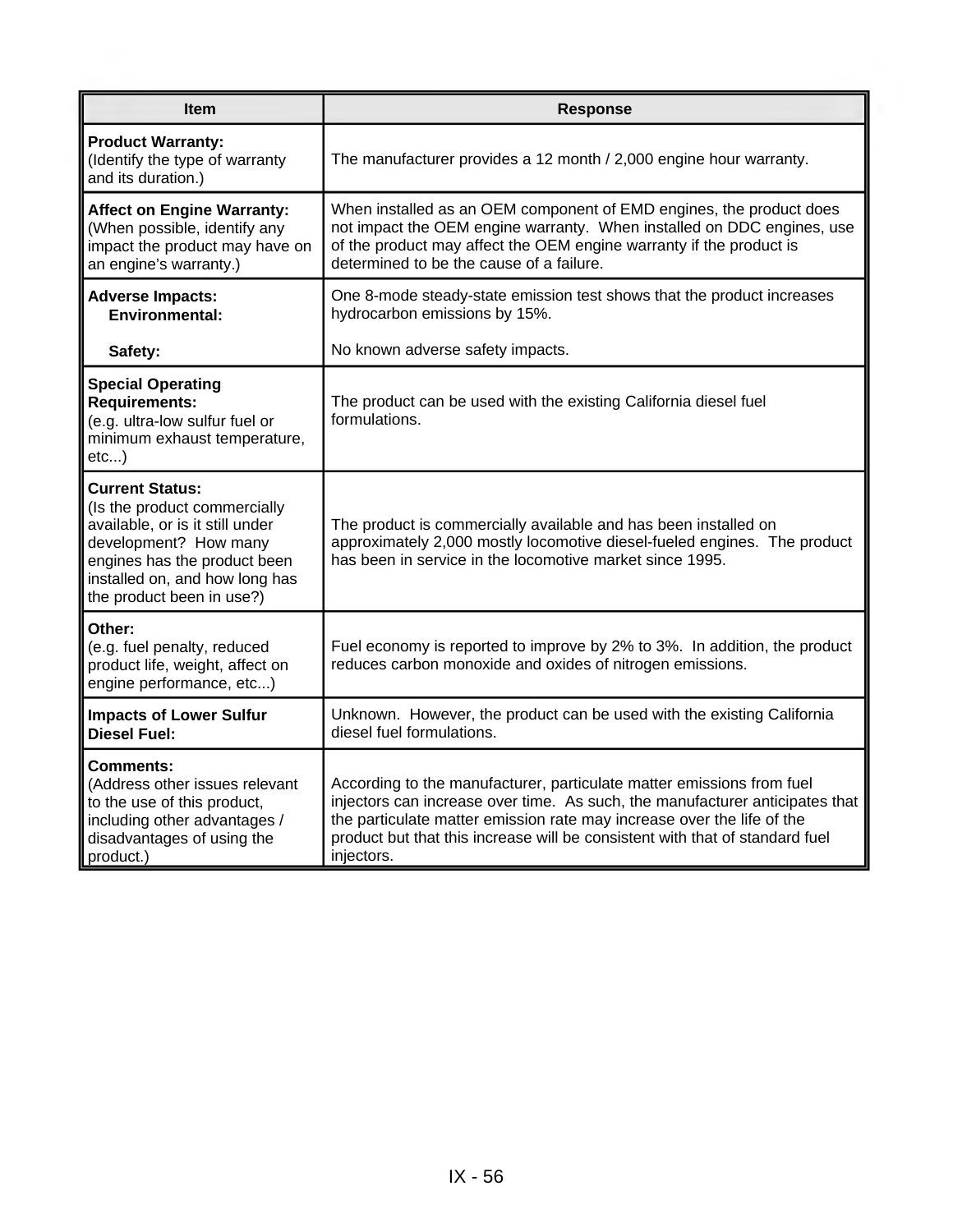|  | <b>Product Name: ECOTIP Superstack Fuel Injectors</b> |
|--|-------------------------------------------------------|
|--|-------------------------------------------------------|

| <b>Facility /</b>                                                                                       | Engine                                        | Permit /            | <b>Number of</b>    | Time in        | <b>PM Emission</b> | <b>PM Emission Test</b> |
|---------------------------------------------------------------------------------------------------------|-----------------------------------------------|---------------------|---------------------|----------------|--------------------|-------------------------|
| <b>Operator</b>                                                                                         | <b>Information</b>                            | <b>Registration</b> | <b>Applications</b> | <b>Service</b> | Limit              | <b>Results</b>          |
| Information on the<br>stationary &/or<br>portable<br>applications of this<br>product is not<br>∥ known. | Make:<br>Model:<br>Application:<br>Fuel Type: |                     |                     |                |                    |                         |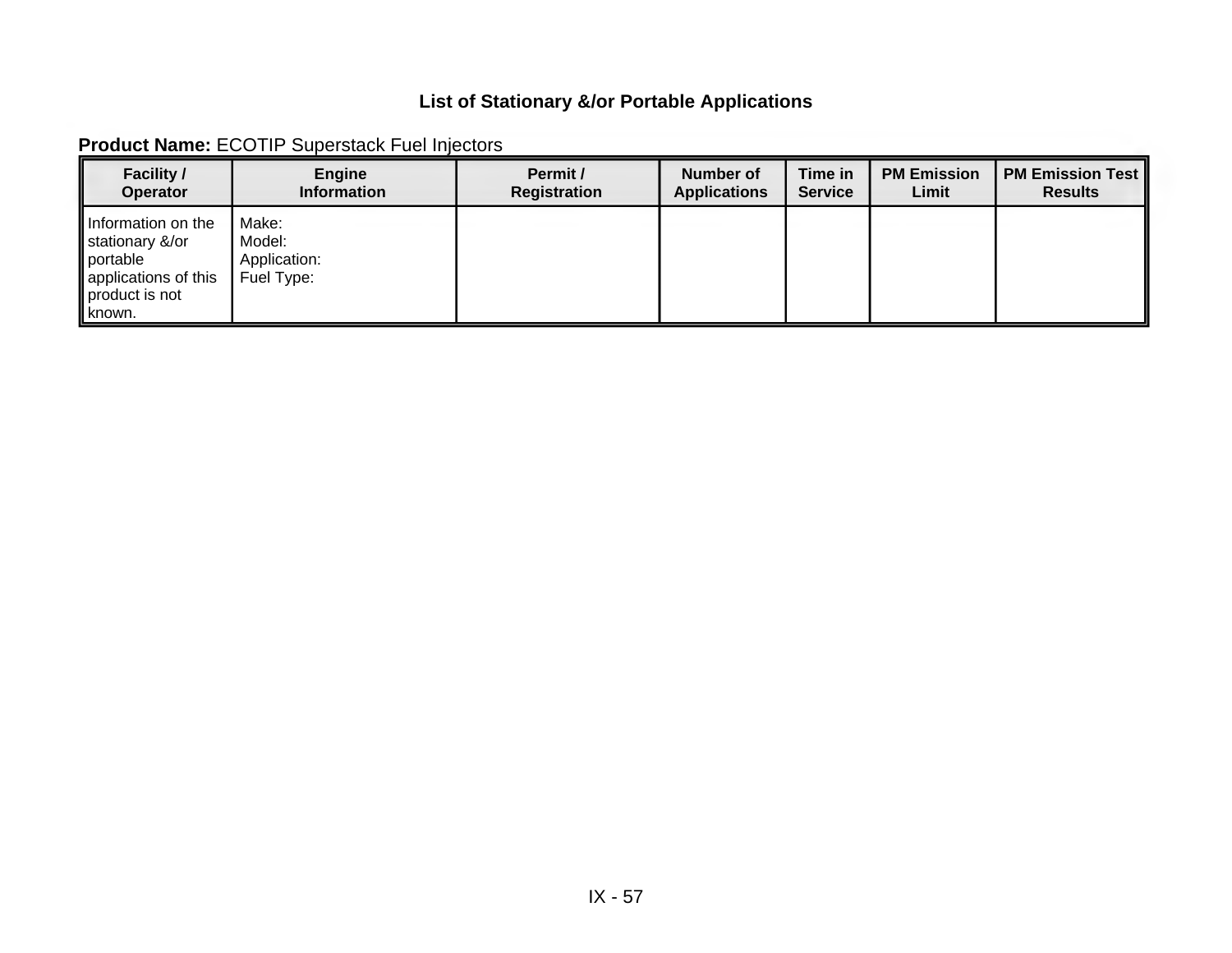| Method &<br><b>Type of Test</b>           | <b>Source Test</b><br>Company                          | <b>Engine Information</b>                                                                                                                                                                                                                                    | <b>Pollutant</b>                               | <b>Baseline</b><br><b>Emission Rate</b>                                                                                               | <b>Emission Rate</b><br>w/ Controls                                                                                                  | <b>Control</b><br><b>Efficiency</b> |
|-------------------------------------------|--------------------------------------------------------|--------------------------------------------------------------------------------------------------------------------------------------------------------------------------------------------------------------------------------------------------------------|------------------------------------------------|---------------------------------------------------------------------------------------------------------------------------------------|--------------------------------------------------------------------------------------------------------------------------------------|-------------------------------------|
| <b>ISO 8178</b><br>8-mode<br>steady-state | Southwest<br>Research<br>Institute<br><b>July 1998</b> | Make: Detroit Diesel<br>Model: 4L-71N<br>Year: Unknown<br>BHP: 140 bhp<br>Application: Unknown<br>Configuration: Standard Timing<br>Engine Hours: Unknown<br>Fuel Use (lb/hp-hr) <sup>18</sup> : 0.440 / 0.432<br>Fuel Type: Diesel<br>Exhaust Temp: Unknown | <b>PM</b><br><b>NO<sub>x</sub></b><br>CO<br>HC | Standard Timing<br>0.357 g/hp-hr*<br>18.26 g/hp-hr*<br>11.30 g/hp-hr*<br>0.66 g/hp-hr*<br>* Average of three<br>test runs.            | <b>Standard Timing</b><br>0.331 g/hp-hr*<br>17.45 g/hp-hr*<br>$9.13$ g/hp-hr*<br>$0.76$ g/hp-hr*<br>* Average of three<br>test runs. | 7%<br>4%<br>19%<br>$-15%$           |
| <b>ISO 8178</b><br>8-mode<br>steady-state | Southwest<br>Research<br>Institute<br><b>July 1998</b> | Make: Detroit Diesel<br>Model: 4L-71N<br>Year: Unknown<br>BHP: 140 bhp<br>Application: Unknown<br>Configuration: 2° Timing Retard<br>Engine Hours: Unknown<br>Fuel Use (lb/hp-hr) <sup>1</sup> : 0.440 / 0.430<br>Fuel Type: Diesel<br>Exhaust Temp: Unknown | PM<br><b>NO<sub>x</sub></b><br>CO<br><b>HC</b> | <b>Standard Timing</b><br>$0.357$ g/hp-hr*<br>18.26 g/hp-hr*<br>11.30 g/hp-hr*<br>$0.66$ g/hp-hr*<br>* Average of three<br>test runs. | 2° Timing Retard<br>$0.347$ g/hp-hr*<br>15.41 g/hp-hr*<br>9.88 g/hp-hr*<br>$0.66$ g/hp-hr*<br>* Average of three<br>test runs.       | 3%<br>16%<br>13%<br>$0\%$           |

#### **Product Name:** ECOTIP Superstack Fuel Injectors

<sup>18</sup> Baseline / Retrofit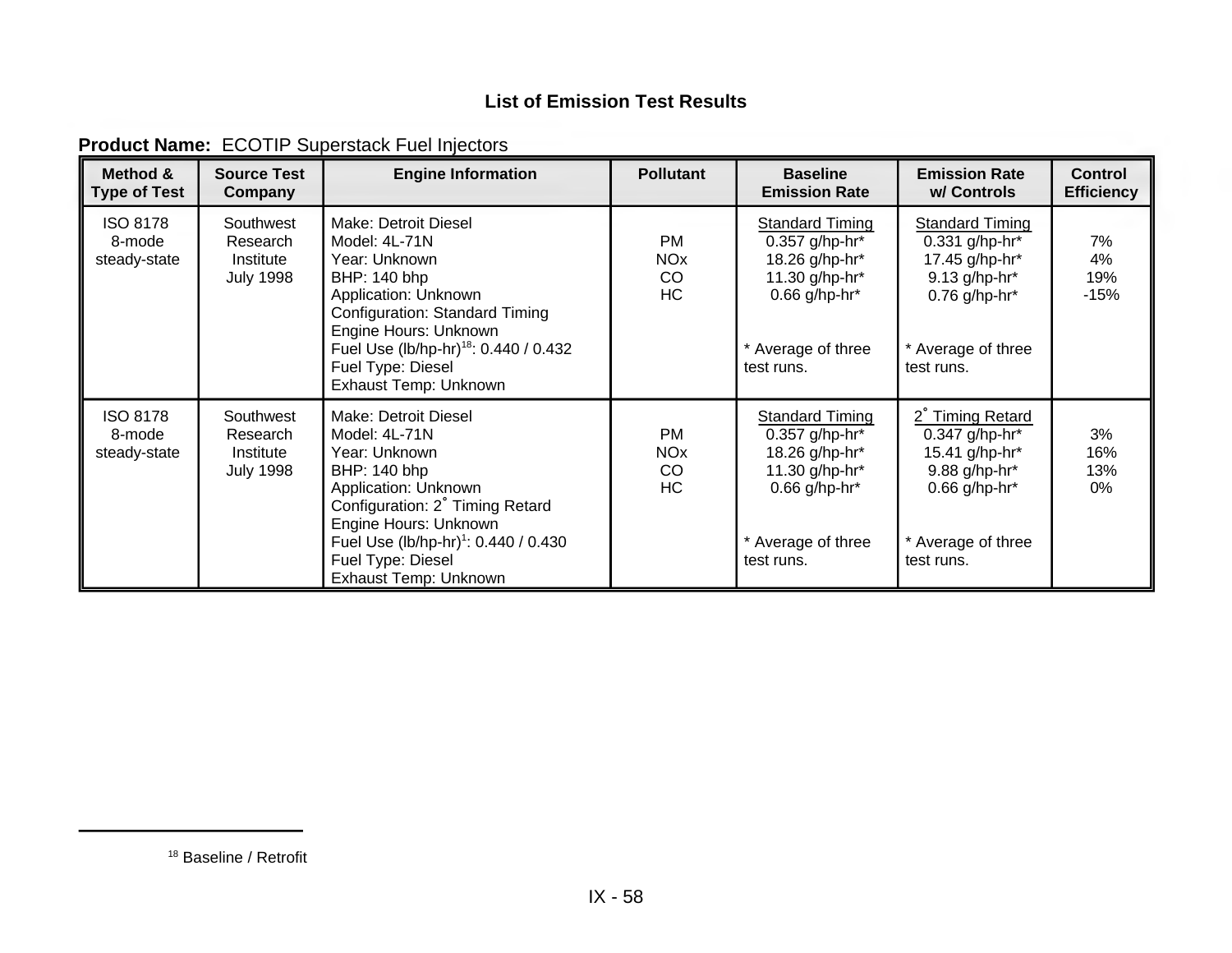| Item                                                                                                                                                 | <b>Response</b>                                                                                                                                                                                                                                                                                                                                                                                                                                                                                                                                                                                                                                                                                                                                                                           |
|------------------------------------------------------------------------------------------------------------------------------------------------------|-------------------------------------------------------------------------------------------------------------------------------------------------------------------------------------------------------------------------------------------------------------------------------------------------------------------------------------------------------------------------------------------------------------------------------------------------------------------------------------------------------------------------------------------------------------------------------------------------------------------------------------------------------------------------------------------------------------------------------------------------------------------------------------------|
| <b>Product Name:</b>                                                                                                                                 | Cam Shaft Cylinder Reengineering Kit<br>(Version I and Version II)                                                                                                                                                                                                                                                                                                                                                                                                                                                                                                                                                                                                                                                                                                                        |
| <b>Product Vendor:</b>                                                                                                                               | Clean Cam Technology Systems                                                                                                                                                                                                                                                                                                                                                                                                                                                                                                                                                                                                                                                                                                                                                              |
| <b>Vendor Address:</b>                                                                                                                               | 7001 Charity Avenue<br>Bakersfield, CA 93308                                                                                                                                                                                                                                                                                                                                                                                                                                                                                                                                                                                                                                                                                                                                              |
| <b>Product Description:</b><br>(What is the product, and how<br>does it work?)                                                                       | The products consist of specific engine retrofit components, including a<br>proprietary cam shaft. The products reduce NOx emissions by increasing<br>the volume of exhaust gas that remains in the combustion chamber after<br>the power stroke. Within the combustion chamber, the residual exhaust gas<br>absorbs heat and reduces the peak combustion temperature which results in<br>lower NO <sub>x</sub> emissions. The injection timing can then be adjusted<br>(i.e., advanced) to maximize particulate emission reductions, or it can be<br>varied to achieve the desired balance of NO <sub>x</sub> vs. PM. In addition to<br>Version I components, Version II includes modified pistons which allow the<br>piston to remain near top dead center (TDC) for a longer duration. |
| <b>Applicability:</b><br>(What types of engines can the<br>product be installed on?)                                                                 | Version I of the product can be used on all Series 71 and Series 92<br>diesel-fueled engines manufactured by Detroit Diesel Corporation (DDC).<br>Version II of the product can be used on all Series 92 DDC engines.                                                                                                                                                                                                                                                                                                                                                                                                                                                                                                                                                                     |
| <b>Manufacturer's Emission</b><br><b>Reduction Claim:</b><br>(What level of emission<br>reduction can be achieved?<br>Address: EC, SOF, and $SO3$ ?) | The manufacturer states that engines retrofitted with Version I will have<br>emissions of no greater than 1.0 g/bhp-hr of hydrocarbons, 8.5 g/bhp-hr of<br>carbon monoxide, 5.8 g/bhp-hr of nitrogen oxides and 0.16 g/bhp-hr of<br>diesel particulate matter.<br>The manufacturer also states that engines retrofitted with Version II will<br>have emissions of no greater than 0.3 g/bhp-hr of hydrocarbons, 2.6<br>g/bhp-hr of carbon monoxide, 4.5 g/bhp-hr of nitrogen oxides and 0.15<br>g/bhp-hr of diesel particulate matter.                                                                                                                                                                                                                                                    |
| <b>Certifications:</b><br>(Identify certifications the<br>product has received, and<br>explain any limits on the<br>certifications.)                 | ARB staff have verified the Version I performance claims for eleven models<br>of two-stroke diesel-fueled engines manufactured by DDC before 1993,<br>including: DDC 6V92; 8V92, 12V92, 16V92, 3L71, 4L71, 6L71, 6V71, 8V71,<br>12V71 & 16V71 engines.<br>ARB staff have also verified the Version II performance claims for four<br>models of two-stroke DDC engines manufactured before 1993, including:<br>DDC 6V92; 8V92, 12V92 & 16V92 engines.                                                                                                                                                                                                                                                                                                                                      |
| <b>Emission Test Results:</b><br>(Summarize emission test<br>results and describe in detail on<br>the attached table.)                               | 8-mode steady-state emission test data demonstrate that engines retrofitted<br>with the products can meet the emission limits specified above.                                                                                                                                                                                                                                                                                                                                                                                                                                                                                                                                                                                                                                            |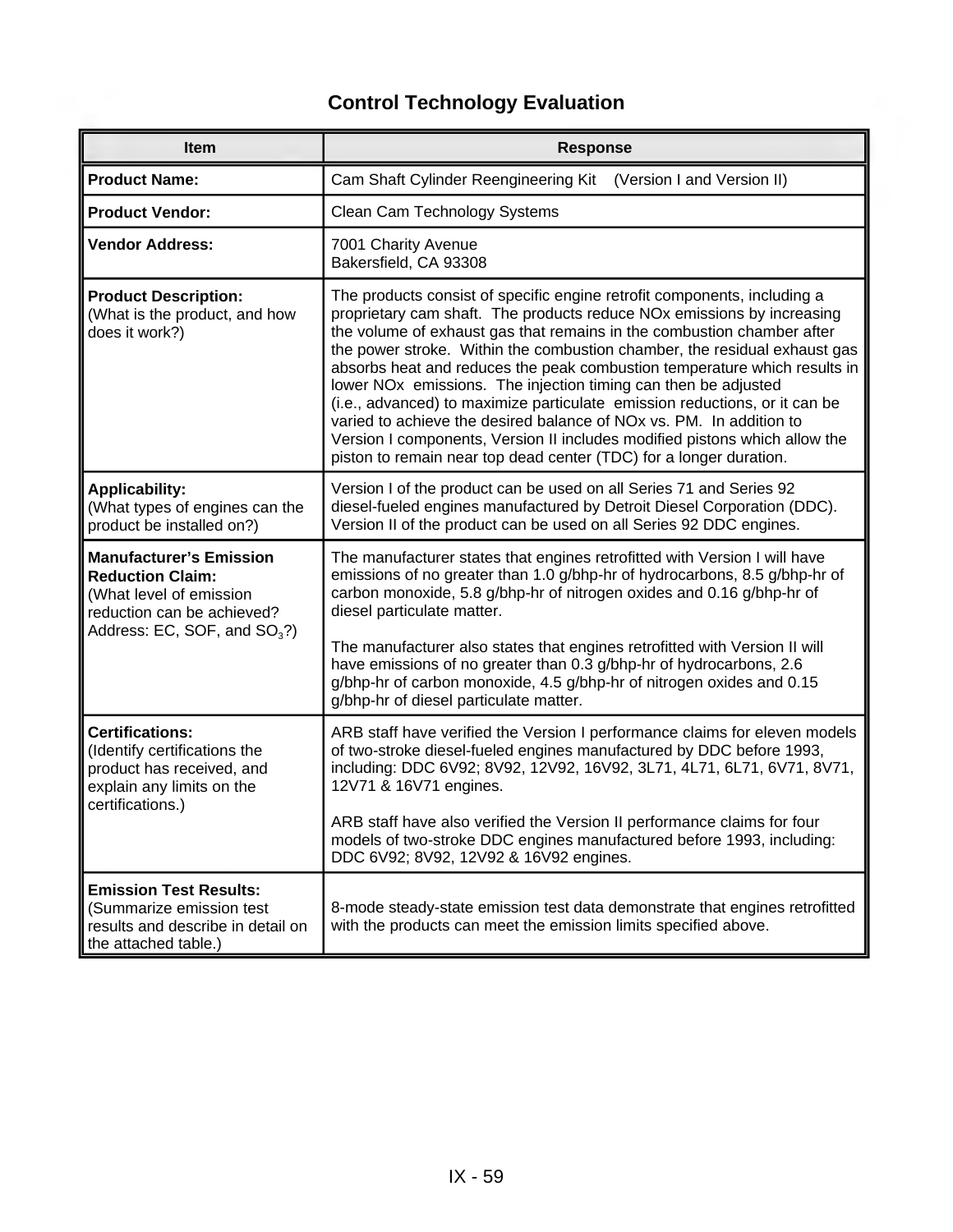| Item                                                                                                                                                                                                              | <b>Response</b>                                                                                                                                                                                                                                                                                                                                                                                                                                                                                                                            |
|-------------------------------------------------------------------------------------------------------------------------------------------------------------------------------------------------------------------|--------------------------------------------------------------------------------------------------------------------------------------------------------------------------------------------------------------------------------------------------------------------------------------------------------------------------------------------------------------------------------------------------------------------------------------------------------------------------------------------------------------------------------------------|
| <b>Product Costs:</b><br>Initial:                                                                                                                                                                                 | The incremental costs of the products vary with engine size and are<br>approximately: \$1,500 for a 100 hp engine; \$1,500 - \$2,300 for a 275 hp<br>engine; \$1,800 - \$3,000 for a 400 hp engine; and \$3,000 - \$6,000 for a<br>1,400 hp engine. These costs must be added to the costs of standard<br>rebuild components to determine the total initial cost of the products.                                                                                                                                                          |
| <b>Standard Rebuild</b>                                                                                                                                                                                           | The costs of standard engine rebuild components also vary by engine size<br>and are approximately: \$2,500 for a 100 hp engine; \$2,500 - \$3,800 for a<br>275 hp engine; \$3,000 - \$4,500 for a 400 hp engine; and \$4,500 - \$10,000<br>for a 1,400 hp engine.                                                                                                                                                                                                                                                                          |
| Installation:                                                                                                                                                                                                     | There are no installation costs beyond those associated with a standard<br>engine rebuild.                                                                                                                                                                                                                                                                                                                                                                                                                                                 |
| <b>Operating:</b>                                                                                                                                                                                                 | Engines retrofitted with the products may incur a fuel penalty of between<br>zero and 12% depending on the engine model and rebuild configuration.                                                                                                                                                                                                                                                                                                                                                                                         |
| <b>Maintenance:</b>                                                                                                                                                                                               | No additional engine maintenance is required.                                                                                                                                                                                                                                                                                                                                                                                                                                                                                              |
| <b>Durability / Product Life:</b><br>(How long can the product be<br>expected to function under<br>normal operating conditions and<br>still achieve the specified<br>emission reductions?)                        | The manufacturer states that the useful life of the products is between<br>3,000 and 8,000 operating hours, and that the useful life is consistent with<br>the durability requirements for new nonroad engines. Deterioration factor<br>emission tests demonstrate conformance with the emission performance<br>claim.                                                                                                                                                                                                                     |
| <b>Product Warranty:</b><br>(Identify the type of warranty<br>and its duration.)                                                                                                                                  | The manufacturer provides an emissions / mechanical durability warranty<br>for one year or 3,000 engine hours, whichever occurs first.                                                                                                                                                                                                                                                                                                                                                                                                     |
| <b>Affect on Engine Warranty:</b><br>(When possible, identify any<br>impact the product may have on<br>an engine's warranty.)                                                                                     | According to the manufacturer, use of the product does not impact the OEM<br>engine warranty.                                                                                                                                                                                                                                                                                                                                                                                                                                              |
| <b>Adverse Impacts:</b><br>(For example, does the product<br>create a hazardous byproduct?<br>Attach MSDS sheet if<br>applicable.)<br><b>Environmental:</b>                                                       | The products can also reduce NOx emissions.                                                                                                                                                                                                                                                                                                                                                                                                                                                                                                |
|                                                                                                                                                                                                                   |                                                                                                                                                                                                                                                                                                                                                                                                                                                                                                                                            |
| Safety:<br><b>Special Operating</b><br><b>Requirements:</b><br>(e.g. ultra-low sulfur fuel or<br>minimum exhaust temperature,<br>etc)                                                                             | No known adverse safety impacts.<br>The products can be used with the existing California diesel fuel<br>formulations.                                                                                                                                                                                                                                                                                                                                                                                                                     |
| <b>Current Status:</b><br>(Is the product commercially<br>available, or is it still under<br>development? How many<br>engines has the product been<br>installed on, and how long has<br>the product been in use?) | The products are commercially available and have been installed on<br>approximately 300 stationary and portable diesel-fueled engines, including<br>generators and pumps. The products have also been installed on<br>approximately 1,250 mobile diesel-fueled engines as part of the federal<br>Urban Bus Retrofit program, and they have been installed in military<br>equipment, such as generators, loaders and hydraulic power units. Twenty-<br>five engines retrofitted with the product have logged 20,000+ hours of<br>operation. |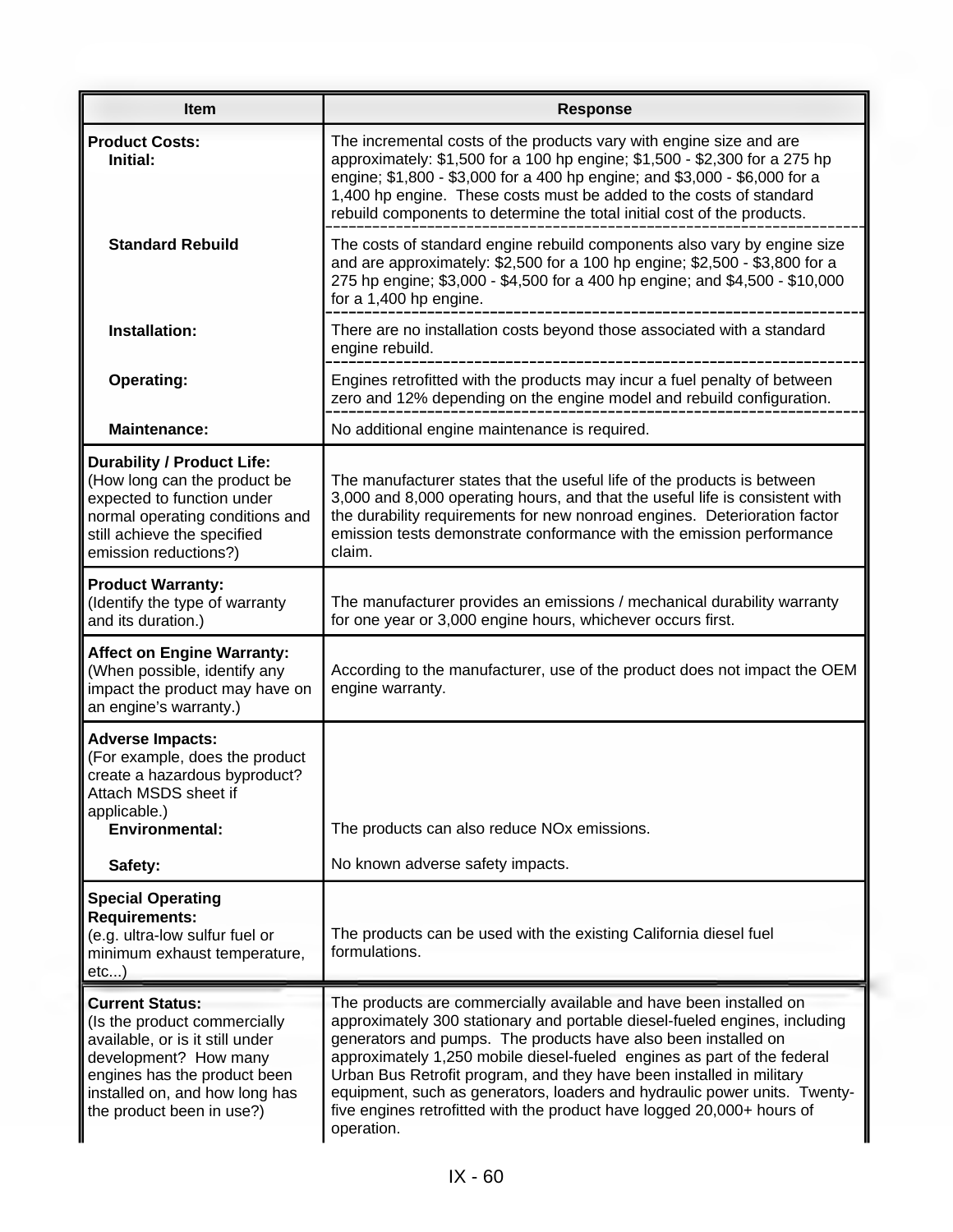| <b>Item</b>                                                                                                                                                  | <b>Response</b>                                                                                                                                    |
|--------------------------------------------------------------------------------------------------------------------------------------------------------------|----------------------------------------------------------------------------------------------------------------------------------------------------|
| Other:<br>(e.g. fuel penalty, reduced<br>product life, weight, affect on<br>engine performance, etc)                                                         | Engines retrofitted with the products may incur a fuel penalty of between<br>zero and 12% depending on the engine model and rebuild configuration. |
| <b>Comments:</b><br>(Address other issues relevant<br>to the use of this product,<br>including other advantages /<br>disadvantages of using the<br>product.) | The products are specifically designed to allow older 2-stroke DDC engines<br>to meet State & federal new nonroad engine emission standards.       |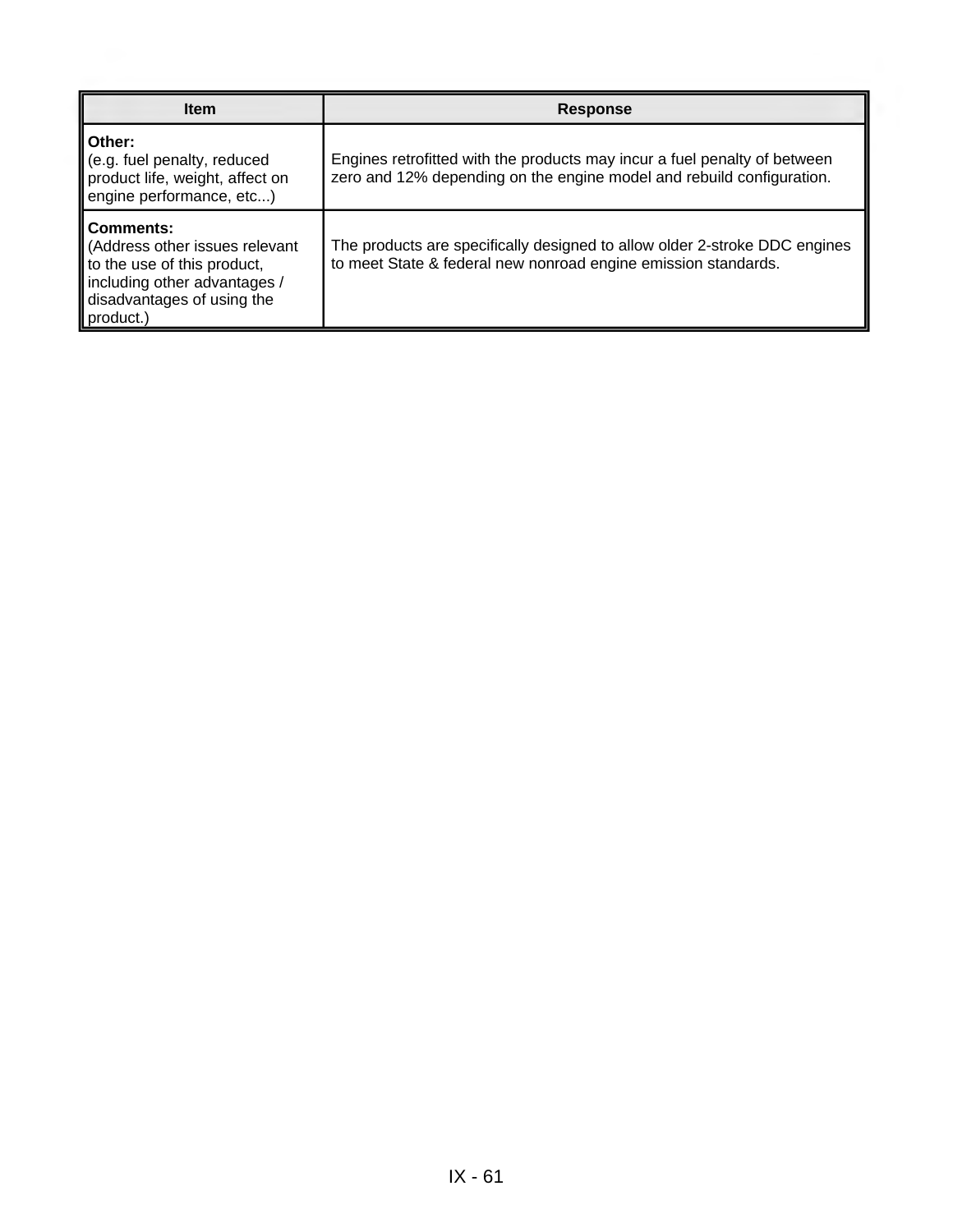| <b>Facility /</b><br><b>Operator</b>                              | Engine<br><b>Information</b>                                                                     | Permit /<br><b>Registration</b>                       | Number of<br><b>Applications</b> | Time in<br><b>Service</b>            | <b>PM Emission</b><br>Limit | <b>PM Emission</b><br><b>Test Results</b> |
|-------------------------------------------------------------------|--------------------------------------------------------------------------------------------------|-------------------------------------------------------|----------------------------------|--------------------------------------|-----------------------------|-------------------------------------------|
| Gary Drilling Co.<br>7001 Charity Ave<br>Bakersfield, CA<br>93308 | Make: Detroit Diesel<br>Model: 4L71T<br><b>Application: Generators</b><br>Fuel Type: CARB Diesel | PERP Registration Nos.<br>- 100223<br>$-100295$       | 2                                | Since:<br>$-12/16/98$<br>$-11/27/97$ | $0.16$ g/bhp-hr             | See following<br>table.                   |
| Gary Drilling Co.<br>7001 Charity Ave<br>Bakersfield, CA<br>93308 | Make: Detroit Diesel<br>Model: 8V92TA<br><b>Application: Pumps</b><br>Fuel Type: CARB Diesel     | <b>PERP Registration Nos.</b><br>- 100124<br>- 100222 | $\overline{2}$                   | Since:<br>- 11/27/97<br>$-1/28/99$   | $0.16$ g/bhp-hr             | See following<br>table.                   |

### **Product Name:** CCTS Cam Shaft Cylinder Reengineering Kit (Version I)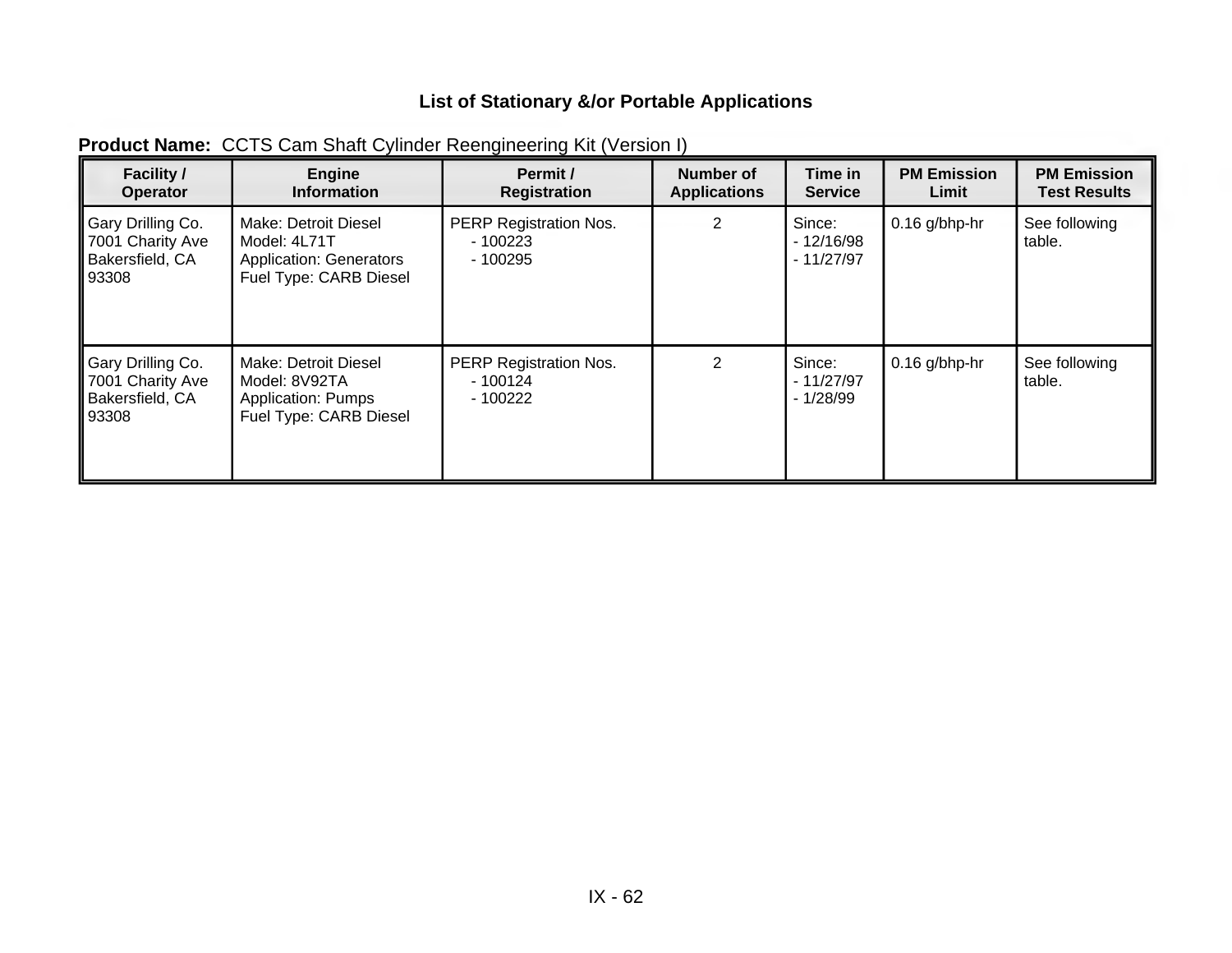| Method &<br><b>Type of Test</b>                    | <b>Source Test</b><br>Company      | <b>Engine Information</b>                                                                                                 | <b>Engine</b><br><b>Hours</b> | <b>Pollutant</b>                               | <b>Baseline</b><br><b>Emissions</b>                                     | <b>Emission Rate</b><br>w/ Controls                                                                                       | <b>Emission</b><br><b>Reduction</b> |
|----------------------------------------------------|------------------------------------|---------------------------------------------------------------------------------------------------------------------------|-------------------------------|------------------------------------------------|-------------------------------------------------------------------------|---------------------------------------------------------------------------------------------------------------------------|-------------------------------------|
| ISO 8178-C1<br>40 CFR 89<br>8-mode<br>steady-state | Southwest<br>Research<br>Institute | Detroit Diesel Corp<br>Make:<br>Model: 6V-92TA<br>1984<br>Year:<br>BHP:<br>310 hp                                         | Zero                          | PM<br><b>NO<sub>x</sub></b><br>CO<br>HC        | $0.299$ g/bhp-hr<br>8.99 g/bhp-hr<br>$0.88$ g/bhp-hr<br>$0.51$ g/bhp-hr | 0.099 g/bhp-hr $^{20}$<br>4.52 g/bhp-hr $^{20}$<br>$0.5$ g/bhp-hr <sup>20</sup><br>$0.32$ g/bhp-hr <sup>20</sup>          | 67%<br>50%<br>43%<br>37%            |
|                                                    |                                    | Application:<br>Not<br>Reported<br>Turbo<br>Configuration:<br>Fuel Type: 2-D Diesel<br>Fuel Use <sup>19</sup> (lb/hp-hr): | 125                           | <b>PM</b><br><b>NO<sub>x</sub></b><br>CO<br>HC | n/a                                                                     | 0.094 g/bhp-hr <sup>21</sup><br>5.77 g/bhp-hr <sup>21</sup><br>0.39 g/bhp-hr <sup>21</sup><br>0.33 g/bhp-hr <sup>21</sup> | 69%<br>36%<br>56%<br>35%            |
|                                                    |                                    | 0.414/0.431/0.422/0.425<br>$329^{\circ}$ F -<br>Exhaust Temp:<br>$697^{\circ}$ F                                          | 1000                          | <b>PM</b><br><b>NO<sub>x</sub></b><br>CO<br>HC | n/a                                                                     | 0.114 g/bhp-hr <sup>21</sup><br>5.15 g/bhp-hr <sup>21</sup><br>0.45 g/bhp-hr <sup>21</sup><br>0.31 g/bhp-hr <sup>21</sup> | 62%<br>43%<br>49%<br>39%            |

| <b>Product Name: CCTS Cam Shaft Cylinder Reengineering Kit</b> |  |  |  |  |
|----------------------------------------------------------------|--|--|--|--|
|----------------------------------------------------------------|--|--|--|--|

19 Pre-/Post- Retrofit

<sup>20</sup> Version II

<sup>21</sup> Version I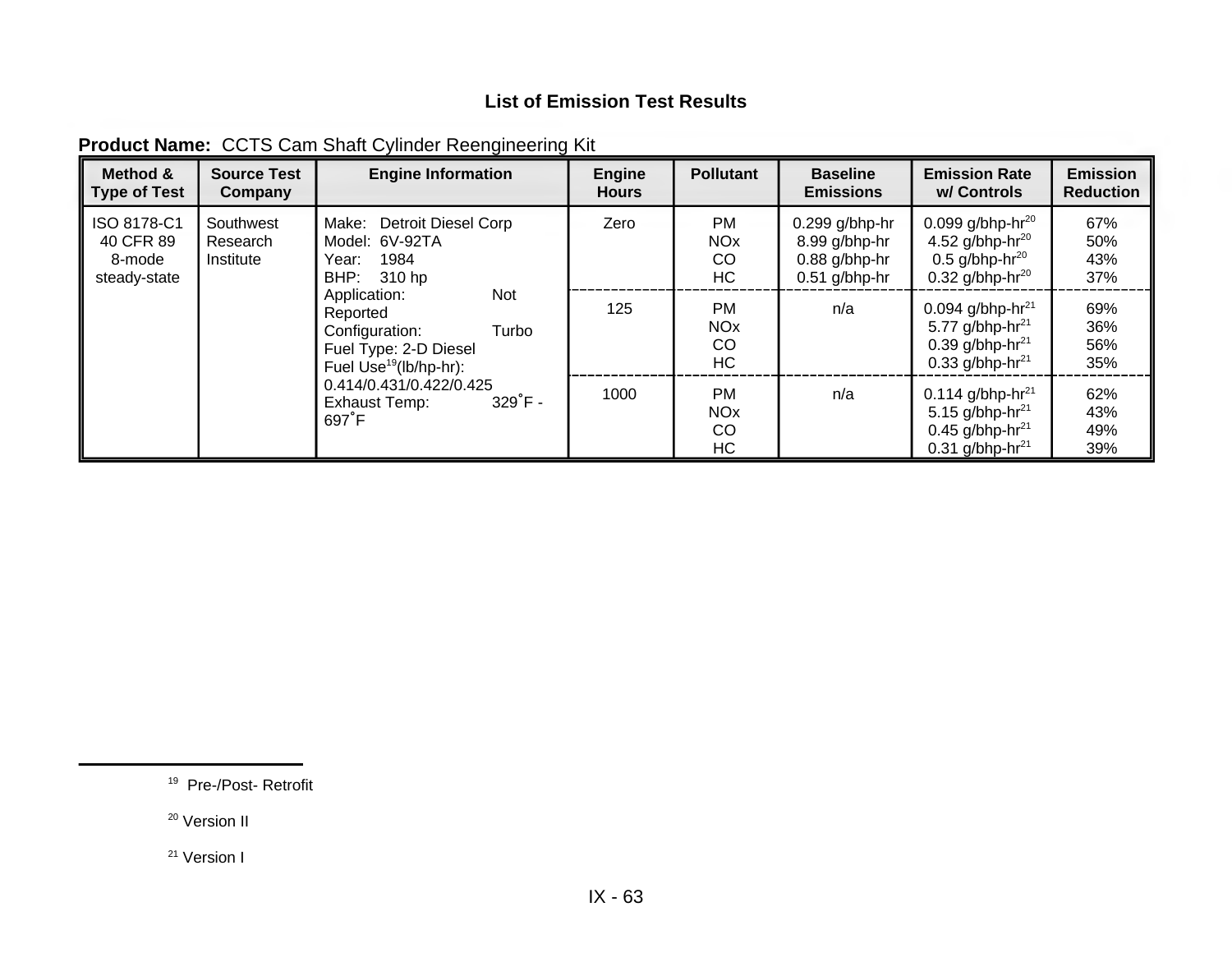| Method &<br><b>Type of Test</b>                    | <b>Source Test</b><br>Company      | <b>Engine Information</b>                                                                                                                                                 | <b>Engine</b><br><b>Hours</b> | <b>Pollutant</b>                         | <b>Baseline</b><br><b>Emissions</b>                                     | <b>Emission Rate</b><br>w/ Controls                                                                                         | <b>Emission</b><br><b>Reduction</b> |
|----------------------------------------------------|------------------------------------|---------------------------------------------------------------------------------------------------------------------------------------------------------------------------|-------------------------------|------------------------------------------|-------------------------------------------------------------------------|-----------------------------------------------------------------------------------------------------------------------------|-------------------------------------|
| ISO 8178-C1<br>40 CFR 89<br>8-mode<br>steady-state | Southwest<br>Research<br>Institute | Detroit Diesel Corp<br>Make:<br>Model: 6V-71TA<br>1983<br>Year:<br>BHP:<br>250<br>Application:<br>Not<br>Reported                                                         | Zero                          | PM<br><b>NO<sub>x</sub></b><br>CO<br>HC  | $0.201$ g/bhp-hr<br>10.39 g/bhp-hr<br>$1.2$ g/bhp-hr<br>$0.45$ g/bhp-hr | 0.098 g/bhp-hr <sup>21</sup><br>5.26 g/bhp-hr <sup>21</sup><br>0.7 $g/b$ hp-hr <sup>21</sup><br>0.36 g/bhp-hr <sup>21</sup> | 51%<br>49%<br>42%<br>20%            |
|                                                    |                                    | Turbo,<br>Configuration:<br>Aftercooled<br>Fuel Type: 2-D Diesel<br>Fuel Use <sup>1</sup> (lb/hp-hr):<br>0.384/0.430/0.419<br>$252^{\circ}$ F -<br>Exhaust Temp:<br>798°F | Zero                          | PM.<br><b>NO<sub>x</sub></b><br>CO<br>HC | n/a                                                                     | 0.148 g/bhp-hr <sup>21</sup><br>5.45 g/bhp-hr <sup>21</sup><br>1.16 g/bhp-hr <sup>21</sup><br>0.38 g/bhp-hr $^{21}$         | 26%<br>48%<br>3%<br>16%             |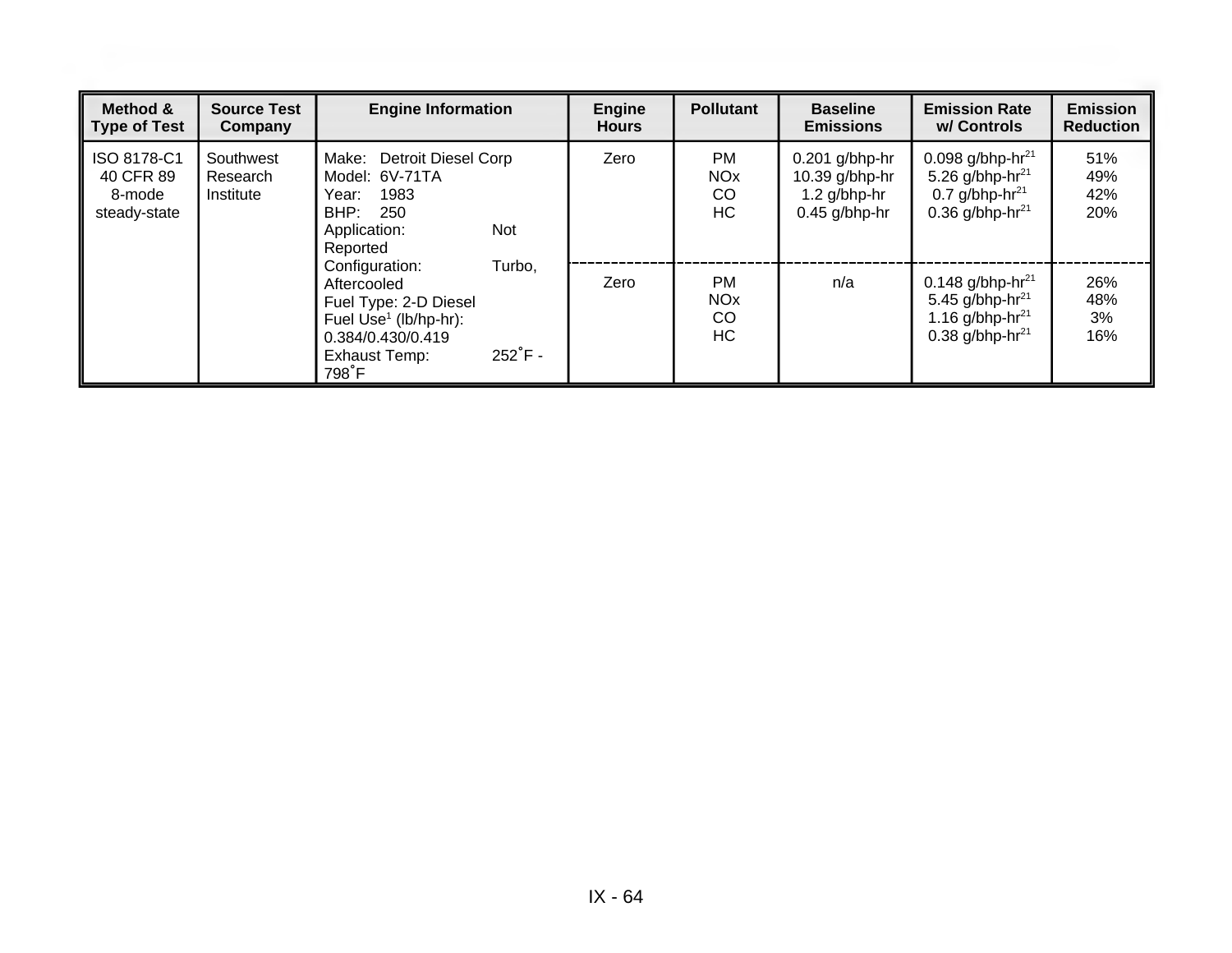| Method &<br><b>Type of Test</b>                    | <b>Source Test</b><br>Company                                                                                                   | <b>Engine Information</b>                                                                                                                                                                                                                                | <b>Engine</b><br><b>Hours</b>                  | <b>Pollutant</b>                                                 | <b>Baseline</b><br><b>Emissions</b>                                                                                 | <b>Emission Rate</b><br>w/ Controls                                                                                                                        | <b>Emission</b><br><b>Reduction</b> |
|----------------------------------------------------|---------------------------------------------------------------------------------------------------------------------------------|----------------------------------------------------------------------------------------------------------------------------------------------------------------------------------------------------------------------------------------------------------|------------------------------------------------|------------------------------------------------------------------|---------------------------------------------------------------------------------------------------------------------|------------------------------------------------------------------------------------------------------------------------------------------------------------|-------------------------------------|
| ISO 8178-C1<br>40 CFR 89<br>8-mode<br>steady-state | Southwest<br>Research<br>Institute                                                                                              | Make:<br><b>Detroit Diesel Corp</b><br>Model: 6L-71T<br>1983<br>Year:<br>BHP:<br>250                                                                                                                                                                     | Zero                                           | <b>PM</b><br><b>NO<sub>x</sub></b><br>CO<br><b>HC</b>            | $0.208$ g/bhp-hr<br>12.58 g/bhp-hr<br>2.00 g/bhp-hr<br>0.47 g/bhp-hr                                                | n/a                                                                                                                                                        | n/a                                 |
|                                                    | <b>Not</b><br>Application:<br>Reported<br>Turbo<br>Configuration:<br>Fuel Type: 2-D Diesel<br>Fuel Use <sup>1</sup> (lb/hp-hr): | 125                                                                                                                                                                                                                                                      | <b>PM</b><br><b>NO<sub>x</sub></b><br>CO<br>HC | n/a                                                              | 0.151 g/bhp-hr <sup>22</sup><br>5.56 g/bhp-hr <sup>22</sup><br>0.62 g/bhp-hr $^{22}$<br>0.48 g/bhp-hr <sup>22</sup> | 25%<br>56%<br>69%<br>$-2%$                                                                                                                                 |                                     |
|                                                    |                                                                                                                                 | 0.399/0.438/0.450/0.449<br>$270^{\circ}$ F -<br><b>Exhaust Temp:</b><br>806 <sup>°</sup> F                                                                                                                                                               | 279                                            | <b>PM</b><br><b>NO<sub>x</sub></b><br><sub>CO</sub><br><b>HC</b> | n/a                                                                                                                 | 0.143 g/bhp-hr <sup>22</sup><br>5.57 g/bhp-hr <sup>22</sup><br>0.64 g/bhp-hr <sup>22</sup><br>0.42 g/bhp-hr $^{22}$                                        | 29%<br>56%<br>68%<br>11%            |
|                                                    |                                                                                                                                 |                                                                                                                                                                                                                                                          | 500                                            | <b>PM</b><br><b>NO<sub>x</sub></b><br>CO<br><b>HC</b>            | n/a                                                                                                                 | 0.147 g/bhp-hr <sup>22</sup><br>5.54 g/bhp-hr <sup>22</sup><br>$0.59$ g/bhp-hr <sup>22</sup><br>$0.39$ g/bhp-hr <sup>22</sup>                              | 27%<br>56%<br>71%<br>17%            |
| ISO 8178-D2<br>40 CFR 89<br>5-mode<br>steady-state | Southwest<br>Research<br>Institute                                                                                              | Make:<br><b>Detroit Diesel Corp</b><br>Model: 4L-71<br>Unknown<br>Year:<br>BHP:<br>150 hp<br>Application:<br>Generator<br>Turbo<br>Configuration:<br>Fuel Type: Jet A<br>Fuel Use <sup>1</sup> (lb/hp-hr):<br>0.481/0.480<br>Exhaust Temp: 365°F - 971°F | <b>Not</b><br>Known                            | <b>PM</b><br><b>NO<sub>x</sub></b><br>CO<br>HC                   | $0.282$ g/bhp-hr<br>18.74 g/bhp-hr<br>$1.40$ g/bhp-hr<br>0.90 g/bhp-hr<br><b>DDC 4L-71N</b><br>S/N: 4A246627        | 0.147 g/bhp-hr <sup>22</sup><br>4.44 g/bhp-hr <sup>22</sup><br>0.83 g/bhp-hr $^{22}$<br>0.51 g/bhp-hr <sup>22</sup><br><b>DDC 4L-71T</b><br>S/N: 4A26-8418 | 48%<br>76%<br>41%<br>43%            |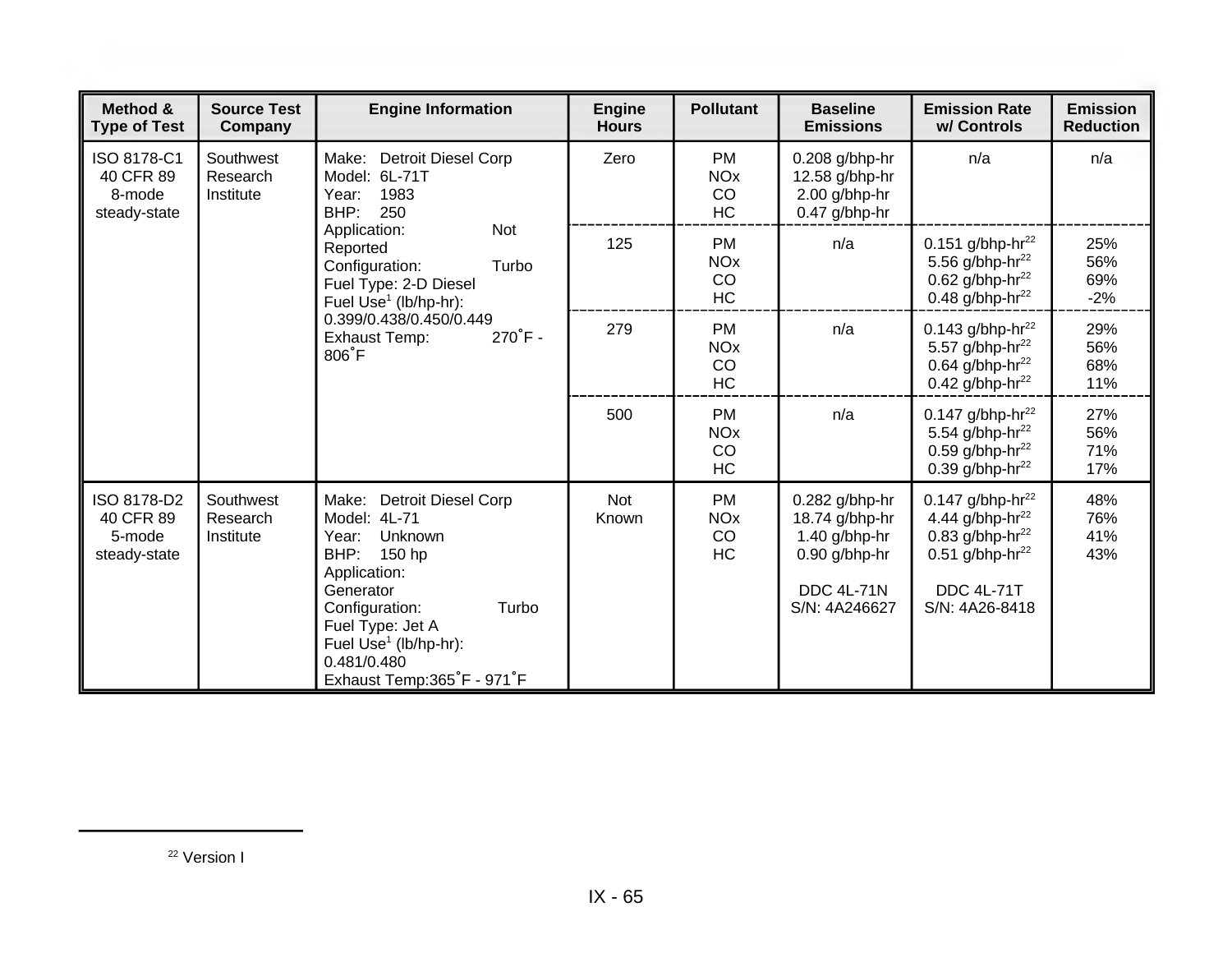| Item                                                                                                                                                 | <b>Response</b>                                                                                                                                                                                                                                                                                                                                                                                                                                                                                                                                                                                                                                                                                     |  |  |
|------------------------------------------------------------------------------------------------------------------------------------------------------|-----------------------------------------------------------------------------------------------------------------------------------------------------------------------------------------------------------------------------------------------------------------------------------------------------------------------------------------------------------------------------------------------------------------------------------------------------------------------------------------------------------------------------------------------------------------------------------------------------------------------------------------------------------------------------------------------------|--|--|
| <b>Product Name:</b>                                                                                                                                 | <b>NOxTECH Emission Control System</b>                                                                                                                                                                                                                                                                                                                                                                                                                                                                                                                                                                                                                                                              |  |  |
| <b>Product Vendor:</b>                                                                                                                               | NOxTECH, Inc.                                                                                                                                                                                                                                                                                                                                                                                                                                                                                                                                                                                                                                                                                       |  |  |
| <b>Vendor Address:</b>                                                                                                                               | 1939 Deere Ave.<br>Irvine, CA 92606                                                                                                                                                                                                                                                                                                                                                                                                                                                                                                                                                                                                                                                                 |  |  |
| <b>Product Description:</b><br>(What is the product, and how<br>does it work?)                                                                       | The product is a muffler-size reactor that reduces carbon monoxide,<br>hydrocarbons, and diesel particulate matter through non-catalytic oxidation,<br>similar to an afterburner. The engine exhaust is heated to between 1,400<br>to 1,550 °F in the reactor by introducing fuel to the exhaust stream. The<br>high temperature environment oxidizes the diesel particulate matter, carbon<br>monoxide, and hydrocarbon emissions. A urea injection system can be<br>added for reduction of NOx emissions. Systems for engines operating over<br>2,000 hours per year include a heat exchanger that uses the reactor effluent<br>to preheat the engine exhaust to enhance fuel autoignition.       |  |  |
| <b>Applicability:</b><br>(What types of engines can the<br>product be installed on?)                                                                 | The product is available for use on stationary and portable internal<br>combustion engines.                                                                                                                                                                                                                                                                                                                                                                                                                                                                                                                                                                                                         |  |  |
| <b>Manufacturer's Emission</b><br><b>Reduction Claim:</b><br>(What level of emission<br>reduction can be achieved?<br>Address: EC, SOF, and $SO3$ ?) | 90% to 95% NOx reduction.<br>50% to 90% CO reduction (depending on operating conditions).<br>50% to 90% Diesel PM reduction (depending on operating conditions).<br>60% to 95% ROG reduction (depending on operating conditions).                                                                                                                                                                                                                                                                                                                                                                                                                                                                   |  |  |
| <b>Certifications:</b>                                                                                                                               | None.                                                                                                                                                                                                                                                                                                                                                                                                                                                                                                                                                                                                                                                                                               |  |  |
| <b>Emission Test Results:</b><br>(Summarize emission test<br>results and describe in detail on<br>the attached table.)                               | <b>Test Method</b><br><b>PM Reduction</b><br>Engine<br>EMD 16-567-D4<br>SCAQMD Method 5.2<br>51%<br>EMD 16-710G4B<br>SCAQMD Method 5.2<br>62%                                                                                                                                                                                                                                                                                                                                                                                                                                                                                                                                                       |  |  |
| <b>Product Costs:</b><br>Initial:                                                                                                                    | Without urea injection: \$400-\$1,200 for a 40 hp engine; \$1,000-\$3,000 for a<br>100 hp engine; \$2,750-\$8,250 for a 275 hp engine; \$4,000-\$12,000 for a<br>400 hp engine; \$14,000-\$42,000 for a 1,400 hp engine<br>With urea injection: \$600-\$1,480 for a 40 hp engine; \$1,500-\$3,700 for a<br>100 hp engine; \$4125-\$10,175 for a 275 hp engine; \$6,000-\$14,800 for a<br>400 hp engine; \$21,000-\$51,800 for a 1,400 hp engine<br>With urea injection and heat exchanger: \$2,080-\$3,000 for a 40 hp engine;<br>\$5,200-\$7,500 for a 100 hp engine; \$14,300-\$20,625 for a 275 hp engine;<br>\$20,800-\$30,000 for a 400 hp engine; \$72,800-\$105,000 for a 1,400 hp<br>engine |  |  |
| Installation:                                                                                                                                        | \$6,400 - \$14,400 (Assuming 2 - 3 weeks x 40 hours/week x \$80 -<br>\$120/hour).                                                                                                                                                                                                                                                                                                                                                                                                                                                                                                                                                                                                                   |  |  |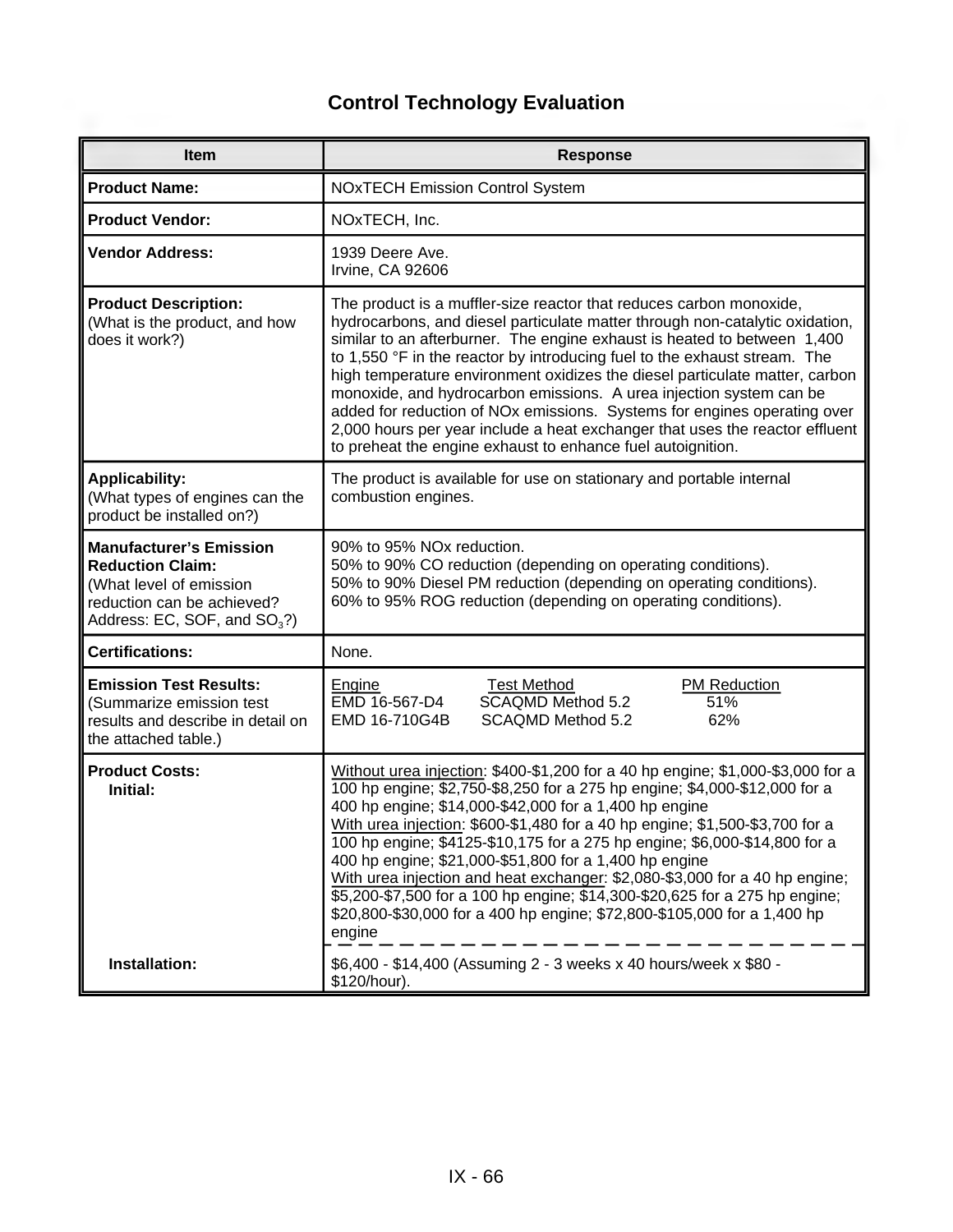| <b>Item</b>                                                                                                                                                                                                       | <b>Response</b>                                                                                                                                                                                                                                                                                                                                                  |
|-------------------------------------------------------------------------------------------------------------------------------------------------------------------------------------------------------------------|------------------------------------------------------------------------------------------------------------------------------------------------------------------------------------------------------------------------------------------------------------------------------------------------------------------------------------------------------------------|
| <b>Product Costs: continued</b><br><b>Operating:</b>                                                                                                                                                              | Fuel penalty of 5% to 8%*. With urea injection system, \$300/ton NOx<br>reduced.                                                                                                                                                                                                                                                                                 |
|                                                                                                                                                                                                                   | *The attached summary of emission test results indicates a fuel penalty of<br>23%-24%. The manufacturer states that this system at Catalina Island is an<br>older model using cyanuric acid. The 5%-8% fuel penalty refers to the new<br>design using liquid urea, which is smaller and more compact.                                                            |
| <b>Maintenance:</b>                                                                                                                                                                                               | Manufacturer estimates maintenance costs will be minimal.                                                                                                                                                                                                                                                                                                        |
| <b>Durability / Product Life:</b><br>(How long can the product be<br>expected to function under<br>normal operating conditions and<br>still achieve the specified<br>emission reductions?)                        | The manufacturer suggests that the product's useful life will be similar to<br>that of the associated diesel engine.                                                                                                                                                                                                                                             |
| <b>Product Warranty:</b><br>(Identify the type of warranty<br>and its duration.)                                                                                                                                  | The product carries a 12-month warranty. The product is guaranteed to be<br>free from defects in material and workmanship and to maintain emissions<br>compliance during normal operations.                                                                                                                                                                      |
| <b>Affect on Engine Warranty:</b><br>(When possible, identify any<br>impact the product may have on<br>an engine's warranty.)                                                                                     | The manufacturer states that the product has no impact on the OEM engine<br>warranty.                                                                                                                                                                                                                                                                            |
| <b>Adverse Impacts:</b><br>(For example, does the product<br>create a hazardous byproduct?<br>Attach MSDS sheet if<br>applicable.)<br><b>Environmental:</b>                                                       | Where a urea injection system is utilized to reduce NOx, any unreacted<br>urea will be emitted as ammonia. Ammonia is not a federal hazardous air<br>pollutant or a State identified toxic air contaminant. However, ammonia<br>does have acute and chronic non-cancer health effects. Source tests have<br>shown ammonia slip levels controlled to below 2 ppm. |
| Safety:                                                                                                                                                                                                           | No known adverse safety impacts.                                                                                                                                                                                                                                                                                                                                 |
| <b>Special Operating</b><br><b>Requirements:</b><br>(e.g. ultra-low sulfur fuel or<br>minimum exhaust temperature,<br>etc                                                                                         | None.                                                                                                                                                                                                                                                                                                                                                            |
| <b>Current Status:</b><br>(Is the product commercially<br>available, or is it still under<br>development. How many<br>engines has the product been<br>installed on, and how long has<br>the product been in use?) | The product is commercially available and has been installed on two<br>stationary diesel generator sets that provide primary commercial power for<br>Catalina Island. One installation has been in operation for 3.5 years.                                                                                                                                      |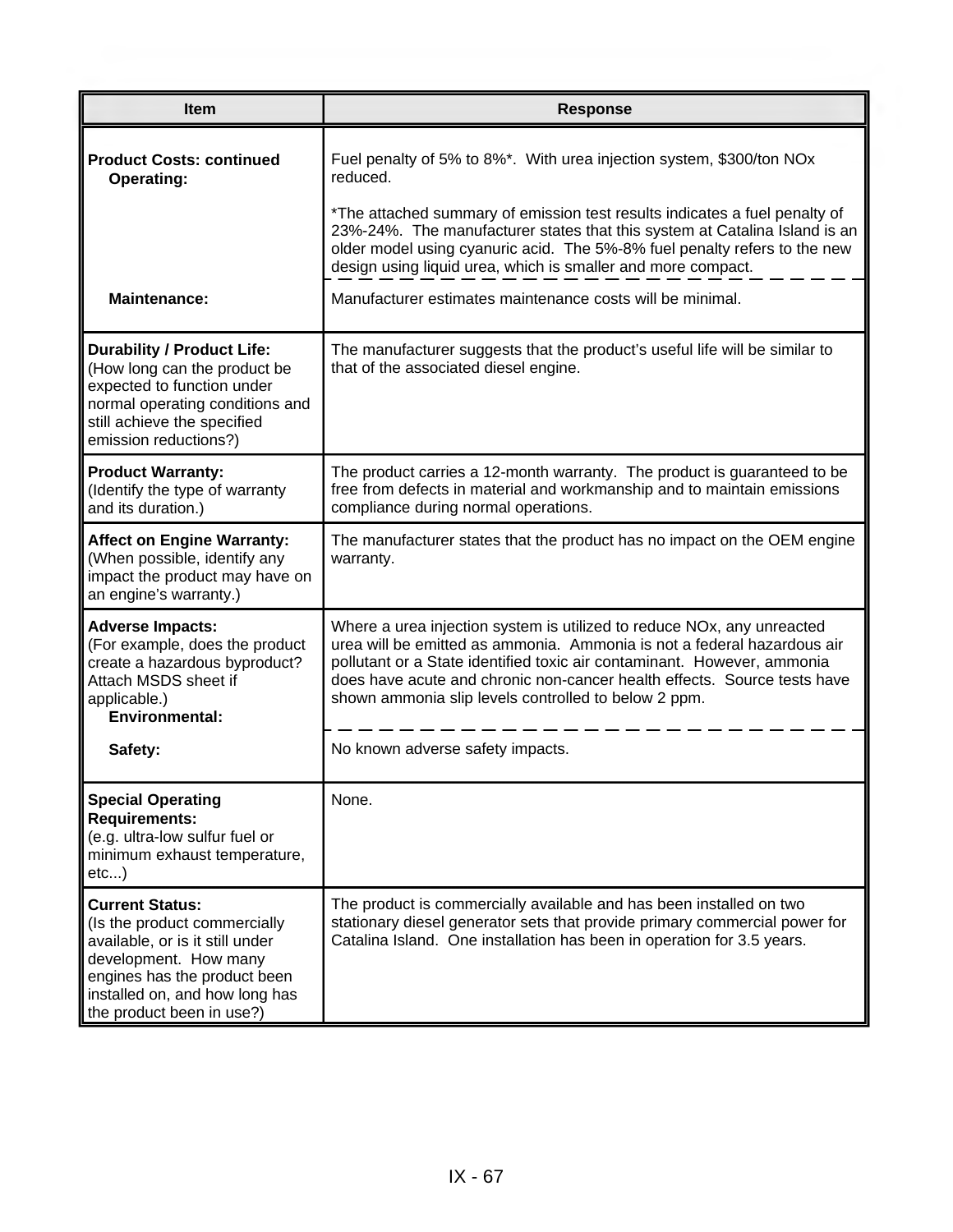| <b>Item</b>                                                                                                                                           | <b>Response</b>                                                                                                                                                                                                                              |
|-------------------------------------------------------------------------------------------------------------------------------------------------------|----------------------------------------------------------------------------------------------------------------------------------------------------------------------------------------------------------------------------------------------|
| Other:<br>(e.g. fuel penalty, reduced<br>product life, weight, affect on<br>engine performance, etc)                                                  | When the product is used without a heat exchanger, the fuel penalty<br>depends on the engine exhaust temperature. The manufacturer estimates<br>a fuel penalty of 5% to 8%.                                                                  |
|                                                                                                                                                       | The size and weight of the product for various engine sizes is approximately<br>50% larger and heavier than their respective silencers.                                                                                                      |
| <b>Impacts of Lower Sulfur</b><br><b>Diesel Fuel:</b>                                                                                                 | The product can be used with existing California diesel formulations. The<br>manufacturer states that lower sulfur fuel should have no effect since the<br>product can operate at higher sulfur levels in present fuels.                     |
| Comments:<br>(Address other issues relevant<br>to the use of this product,<br>including other advantages /<br>disadvantages of using the<br>product.) | In addition to reducing diesel particulate matter, the manufacturer states<br>that the product may also reduce carbon monoxide by 50%-90%,<br>hydrocarbons by 60%-95%, and oxides of nitrogen emissions by 90%-95%<br>(with urea injection). |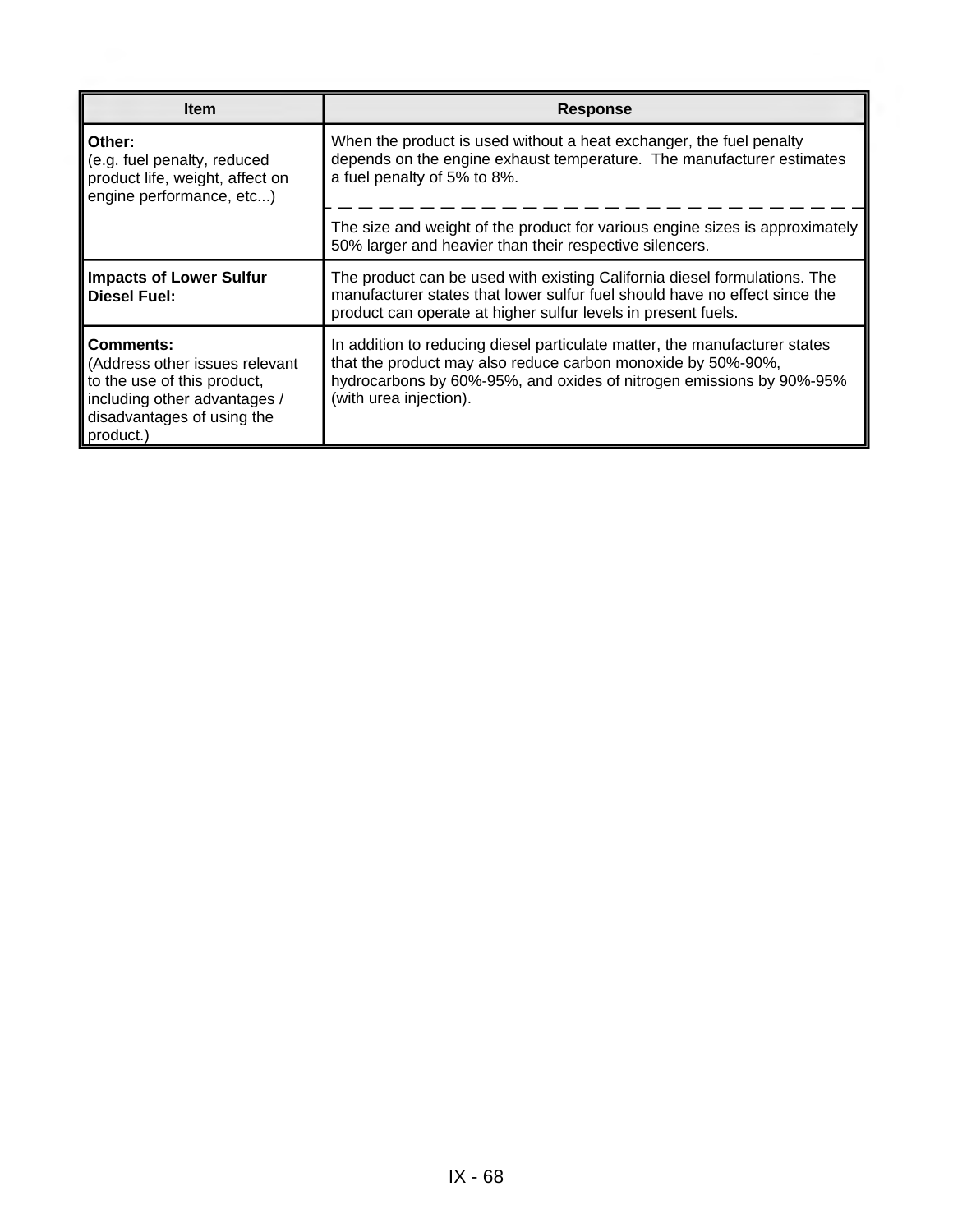|  | <b>Product Name: NOxTECH Emission Control System</b> |  |
|--|------------------------------------------------------|--|
|--|------------------------------------------------------|--|

| <b>Facility /</b><br><b>Operator</b>                                               | <b>Engine</b><br><b>Information</b>                                          | Permit /<br>Registration                                                                         | Number of<br><b>Applications</b> | Time in<br><b>Service</b>   | <b>PM Emission</b><br>Limit | <b>PM Emission Test</b><br><b>Results</b> |
|------------------------------------------------------------------------------------|------------------------------------------------------------------------------|--------------------------------------------------------------------------------------------------|----------------------------------|-----------------------------|-----------------------------|-------------------------------------------|
| Southern California<br>Edison - Pebbly<br>Beach Generating<br>Station (Unit #8)    | Make: EMD<br>Model: 16-567-D4<br>Application: Generator<br>Fuel Type: Diesel | <b>SCAQMD RECLAIM</b><br>Permit No. 4477; Engine<br>ID No. D2, Control ID No.<br>C <sub>27</sub> |                                  | Since:                      | $0.1$ gr/dscf               | $0.0172$ gr/dscf                          |
| l Southern California<br>Edison - Pebbly<br>Beach Generating<br>Station (Unit #15) | Make: EMD<br>Model: 16-710G4B<br>Application: Generator<br>Fuel Type: Diesel | <b>SCAQMD RECLAIM</b><br>Permit No. 4477; Engine<br>ID No. D42, Control ID<br>No. C43            |                                  | Since:<br>Issued<br>11/4/94 | $0.1$ gr/dscf               | $0.006$ gr/dscf                           |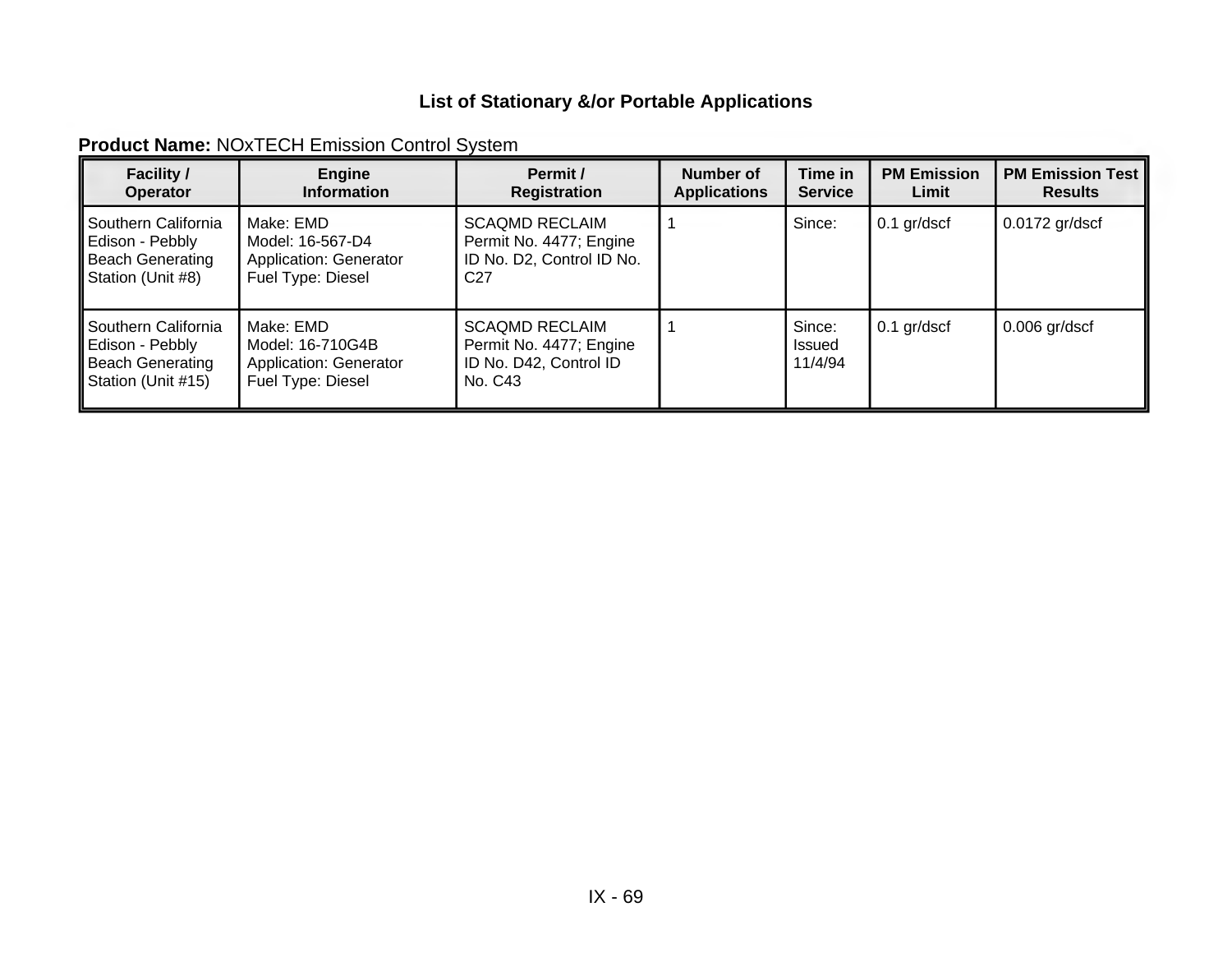| <b>Product Name: NOxTECH Emission Control System</b> |  |  |  |  |
|------------------------------------------------------|--|--|--|--|
|------------------------------------------------------|--|--|--|--|

| Method &<br><b>Type of Test</b>                                                                                                                                  | <b>Source</b><br><b>Test</b><br>Company                                                   | <b>Engine Information</b>                                                                                                                                                                                                                                                                                            | <b>Engine</b><br><b>Hours</b> | <b>Pollutant</b>                                      | <b>Baseline</b><br><b>Emissions</b>                                                                                                 | <b>Emission Rate</b><br>w/ Controls                                                                                                  | <b>Emission</b><br><b>Reduction</b> |
|------------------------------------------------------------------------------------------------------------------------------------------------------------------|-------------------------------------------------------------------------------------------|----------------------------------------------------------------------------------------------------------------------------------------------------------------------------------------------------------------------------------------------------------------------------------------------------------------------|-------------------------------|-------------------------------------------------------|-------------------------------------------------------------------------------------------------------------------------------------|--------------------------------------------------------------------------------------------------------------------------------------|-------------------------------------|
| PM:<br><b>SCAQMD</b><br>Method 5.2<br>NOx, CO:<br><b>SCAQMD</b><br>Method 100.1<br><u> HC:</u><br>∥SCAQMD<br>Method 25.1                                         | <b>SCEC</b><br>Test dates:<br>9/15-17/93                                                  | Make: Electro-Motive Diesel (EMD)<br>Model: 16-567-D4<br>Year: Not reported<br>BHP: 2150<br>Application: 1.5 MW Generator<br>Configuration: Two-cycle, lean burn<br>with turbocharger<br>Fuel Use (gal/hr): $87.6$ (engine) +<br>21.4 (supplemental)<br>Exhaust Temp (°F): 612 (prior to<br>control device)          | Not<br>Reported               | <b>PM</b><br><b>NO<sub>x</sub></b><br>CO<br><b>HC</b> | 0.510 g/bhp-hr*<br>11.343 g/bhp-hr*<br>4.857 g/bhp-hr*<br>$0.133$ g/bhp-hr*<br>*Average of 3<br>runs at low, mid,<br>and high loads | $0.251$ g/bhp-hr*<br>1.163 g/bhp-hr*<br>0.205 g/bhp-hr*<br>$0.034$ g/bhp-hr*<br>*Average of 3<br>runs at low, mid,<br>and high loads | 51%<br>90%<br>96%<br>74%            |
| $\mathsf{PML}$<br><b>SCAQMD</b><br>Method 5.2<br>NOx, CO:<br>∥SCAQMD<br>Method 100.1<br>HC: Modified<br>Method 25.2<br>(Baseline);<br>Method 25.1<br>Controlled) | <b>SCEC</b><br>Test dates:<br>5/10/95<br>(baseline)<br>and<br>1/30-2/1/96<br>(controlled) | Make: Electro-Motive Diesel<br>Model: 16-710G4B<br>Year: Not reported<br>BHP: 3900<br>Application: 2.8 MW Generator<br>Configuration: Two-cycle, lean burn<br>with turbocharger and aftercooler<br>Fuel Use (gal/hr): 191.2 (engine) +<br>44.8 (supplemental)<br>Exhaust Temp (°F): 599 (prior to<br>control device) | Not<br>Reported               | <b>PM</b><br><b>NO<sub>x</sub></b><br>CO<br><b>HC</b> | $0.215$ g/bhp-hr*<br>6.225 g/bhp-hr*23<br>0.305 g/bhp-hr*<br>$0.360$ g/bhp-hr*<br>*Average of 2<br>runs at high load                | 0.082 g/bhp-hr*<br>0.826 g/bhp-hr*<br>$0.321$ g/bhp-hr*<br>$0.347$ g/bhp-hr*<br>*Average of 2<br>runs at high load                   | 62%<br>87%<br>$-5\%^{24}$<br>4%     |

<sup>&</sup>lt;sup>23</sup> Engine is equipped with electronically controlled low NOx fuel injectors and the injection timing was retarded during the test.

<sup>&</sup>lt;sup>24</sup> Manufacturer states that the number is a reflection of the operating requirements of this installation. As a whole, the manufacturer states that the product can reduce CO to below 50 ppm if required.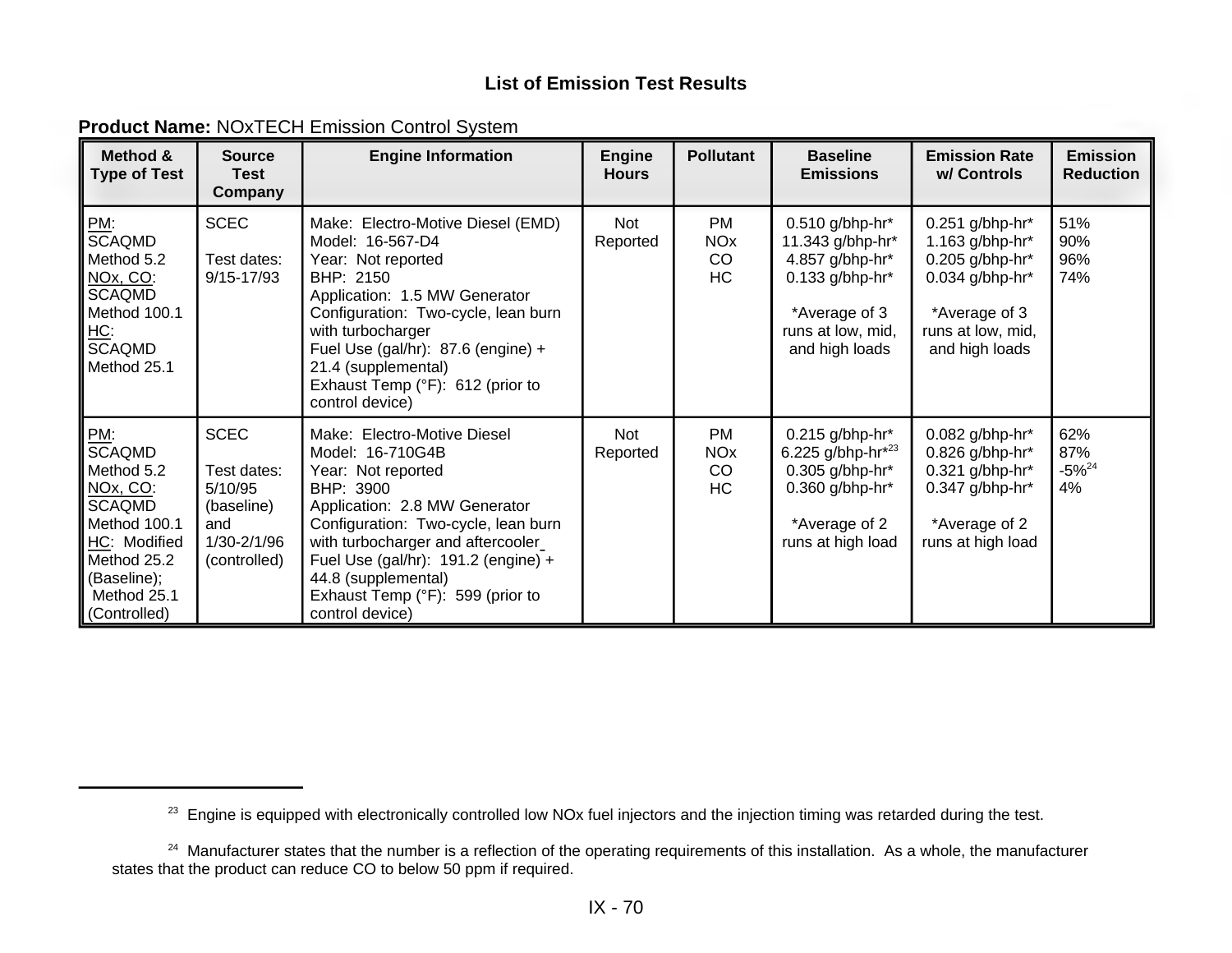| <b>Item</b>                                                                                                                                                    | <b>Response</b>                                                                                                                                                                                                                                                                                                                                                                                                                                                                                                                                                                                                                                                                                                                                                                                                                                                                                                                                                                                           |  |  |
|----------------------------------------------------------------------------------------------------------------------------------------------------------------|-----------------------------------------------------------------------------------------------------------------------------------------------------------------------------------------------------------------------------------------------------------------------------------------------------------------------------------------------------------------------------------------------------------------------------------------------------------------------------------------------------------------------------------------------------------------------------------------------------------------------------------------------------------------------------------------------------------------------------------------------------------------------------------------------------------------------------------------------------------------------------------------------------------------------------------------------------------------------------------------------------------|--|--|
| <b>Product Name:</b>                                                                                                                                           | Fumigation Natural Gas/Diesel Bi-Fuel Retrofit Kit                                                                                                                                                                                                                                                                                                                                                                                                                                                                                                                                                                                                                                                                                                                                                                                                                                                                                                                                                        |  |  |
| <b>Product Vendor:</b>                                                                                                                                         | Innovative Technologies Group, Corp.                                                                                                                                                                                                                                                                                                                                                                                                                                                                                                                                                                                                                                                                                                                                                                                                                                                                                                                                                                      |  |  |
| <b>Vendor Address:</b>                                                                                                                                         | 2968 Ravenswood Road, Unit 109<br>Ft. Lauderdale, FL 33312                                                                                                                                                                                                                                                                                                                                                                                                                                                                                                                                                                                                                                                                                                                                                                                                                                                                                                                                                |  |  |
| <b>Product Description:</b><br>(What is the product, and how<br>does it work?)                                                                                 | The product is a bi-fuel conversion system for all diesel-fueled engines,<br>and it involves retrofitting existing diesel-fueled engines to operate on a<br>mixture of diesel fuel and a variety of gaseous fuels, such as pipeline<br>quality natural gas, liquefied natural gas, compressed natural gas, digester<br>gas, etc The supplemental gaseous fuel is mixed with combustion air<br>before being introduced into the engine's charge air system. This process is<br>referred to as fumigation. Within the combustion chamber, the diesel fuel<br>serves as a pilot ignition source for the gaseous fuel. The gaseous fuel /<br>diesel mixture typically varies between 80% gaseous / 20% diesel to 50%<br>gaseous / 50% diesel. The engine retrofit mainly involves the integration of<br>a gaseous fuel control system with an engine's charge air system. There<br>are no changes to the engine block, cylinder heads, pistons, etc, and the<br>engine remains a compression ignition engine. |  |  |
| <b>Applicability:</b><br>(What types of engines can the<br>product be installed on?)                                                                           | The product can be applied to all diesel-fueled engines, including stationary,<br>portable, mobile, marine, and locomotive engines. The product can also be<br>retrofitted to existing engines.                                                                                                                                                                                                                                                                                                                                                                                                                                                                                                                                                                                                                                                                                                                                                                                                           |  |  |
| <b>Manufacturer's Emission</b><br><b>Reduction Claim:</b><br>(What level of emission<br>reduction can be achieved?<br>Address: EC, SOF, and SO <sub>3</sub> ?) | The manufacturer claims that the product reduces oxides of nitrogen<br>emissions by 20% to 60%. While the manufacturer does not specifically<br>claim that the product reduces diesel particulate emissions, the emission<br>test data suggests that the product reduces diesel particulate by up to 37%.                                                                                                                                                                                                                                                                                                                                                                                                                                                                                                                                                                                                                                                                                                 |  |  |
| <b>Certifications:</b><br>(Identify certifications the<br>product has received, and<br>explain any limits on the<br>certifications.)                           | The product has been certified as an alternative fuel delivery system in<br>accordance with the provisions of Sections 43004 and 43006 of the<br>California Health and Safety Code for use on 1993 and older model year<br>four-stroke heavy-duty diesel-fueled engines, excluding those equipped with<br>self-compensating fuel pumps.                                                                                                                                                                                                                                                                                                                                                                                                                                                                                                                                                                                                                                                                   |  |  |
| <b>Emission Test Results:</b><br>(Summarize emission test<br>results and describe in detail on<br>the attached table.)                                         | <b>Engine Make/Model</b><br><b>PM Reduction</b><br><b>Test Cycle</b><br>International Harvester 7.3 liter<br><b>CVS-75</b><br>28%<br><b>CVS-72</b><br>37%<br>Cummins 5.9 liter                                                                                                                                                                                                                                                                                                                                                                                                                                                                                                                                                                                                                                                                                                                                                                                                                            |  |  |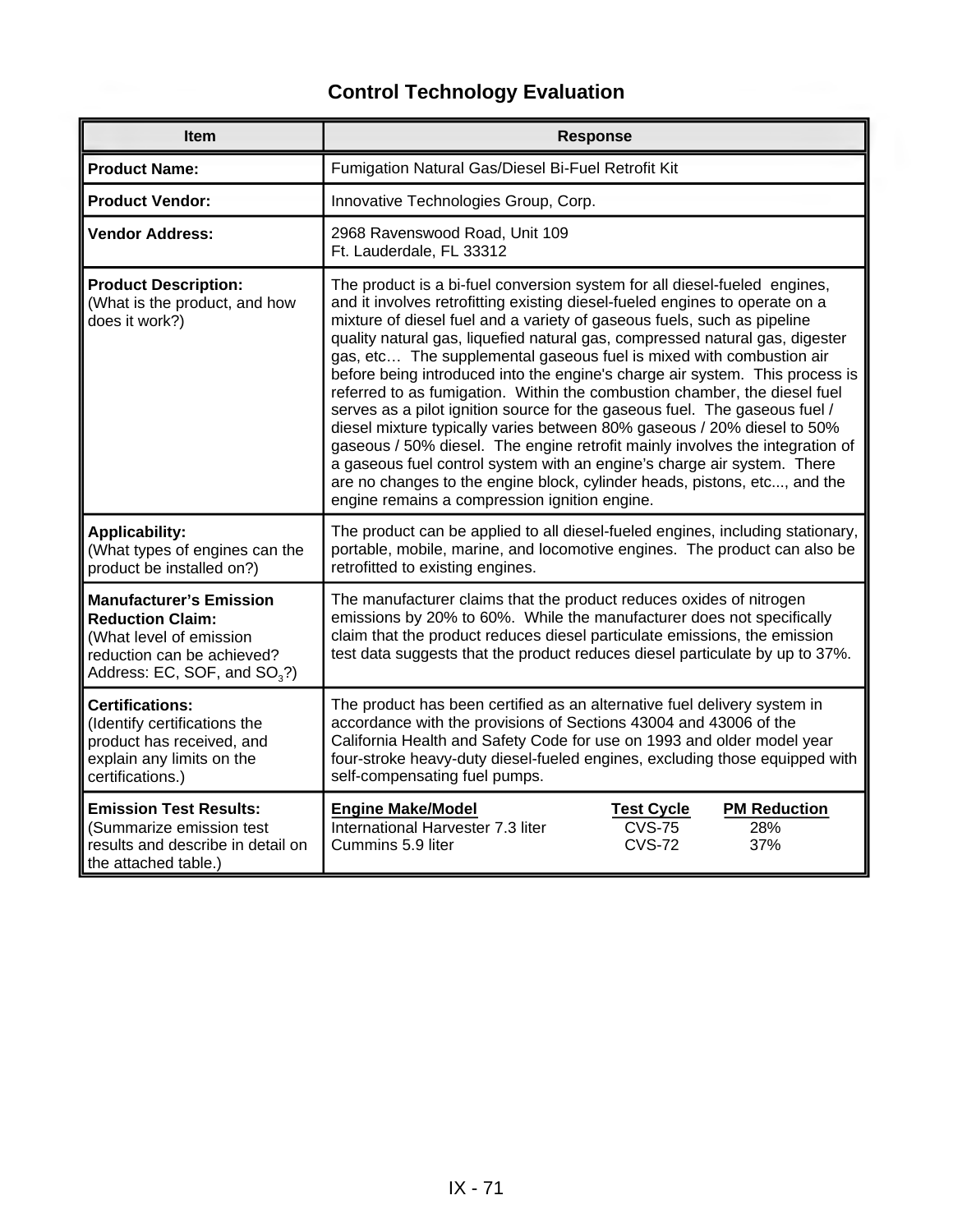| <b>Item</b>                                                                                                                                                                                | <b>Response</b>                                                                                                                                                                                                                                                                                           |
|--------------------------------------------------------------------------------------------------------------------------------------------------------------------------------------------|-----------------------------------------------------------------------------------------------------------------------------------------------------------------------------------------------------------------------------------------------------------------------------------------------------------|
| <b>Product Costs:</b><br>Initial / Installation:                                                                                                                                           | The initial product cost is: \$4,000 for a 40 hp engine, \$6,000 for a 100 hp<br>engine, \$14,000 for a 400 hp engine, and \$38,000 for a 1,400 hp engine.<br>These costs do not include installation of gaseous fuel supply systems,<br>which vary by application.                                       |
| Installation:                                                                                                                                                                              | Installation is typically performed by the manufacturer, or the<br>manufacturer's representative, and usually takes between four and five<br>days. At the manufacturer's rate of \$450 per day, installation costs are<br>expected to be between \$1,800 and \$2,250, not including travel.               |
| <b>Operating:</b>                                                                                                                                                                          | The operating costs depend on the specific application and the type of<br>gaseous fuel used. However, a 13% - 14% decrease in fuel costs is<br>expected if an engine operates on a mixture of 40% diesel and 60% natural<br>gas, assuming diesel costs \$0.90/gal and natural gas costs \$0.50 per therm. |
| <b>Maintenance:</b>                                                                                                                                                                        | There are no additional maintenance requirements associated with the use<br>of this product. However, according to the manufacturer, the engine oil will<br>not need to be changed as frequently.                                                                                                         |
| <b>Durability / Product Life:</b><br>(How long can the product be<br>expected to function under<br>normal operating conditions and<br>still achieve the specified<br>emission reductions?) | According to the manufacturer, the product life is consistent with that of<br>other mechanical engine components.                                                                                                                                                                                         |
| <b>Product Warranty:</b><br>(Identify the type of warranty<br>and its duration.)                                                                                                           | The manufacturer provides a one year warranty on materials and<br>workmanship which includes repair or replacement of an engine if damage<br>is caused by the bi-fuel system.                                                                                                                             |
| <b>Affect on Engine Warranty:</b><br>(When possible, identify any<br>impact the product may have on<br>an engine's warranty.)                                                              | The product manufacturer does not expect the engine manufacturer's<br>warranty to cover damage caused by the bi-fuel process. As noted above,<br>the product manufacturer will repair or replace an engine damaged by the<br>bi-fuel system.                                                              |
| <b>Adverse Impacts:</b><br>(For example, does the product<br>create a hazardous byproduct?<br>Attach MSDS sheet if<br>applicable.)<br><b>Environmental:</b>                                | There are no known adverse environmental impacts.                                                                                                                                                                                                                                                         |
|                                                                                                                                                                                            |                                                                                                                                                                                                                                                                                                           |
| Safety:                                                                                                                                                                                    | There are no known adverse safety impacts.                                                                                                                                                                                                                                                                |
| <b>Special Operating</b><br><b>Requirements:</b><br>(e.g. ultra-low sulfur fuel or<br>minimum exhaust temperature,<br>etc)                                                                 | The product requires a gaseous fuel supply system, such as a natural gas<br>supply system for stationary applications or a CNG storage system for<br>portable and/or mobile applications.                                                                                                                 |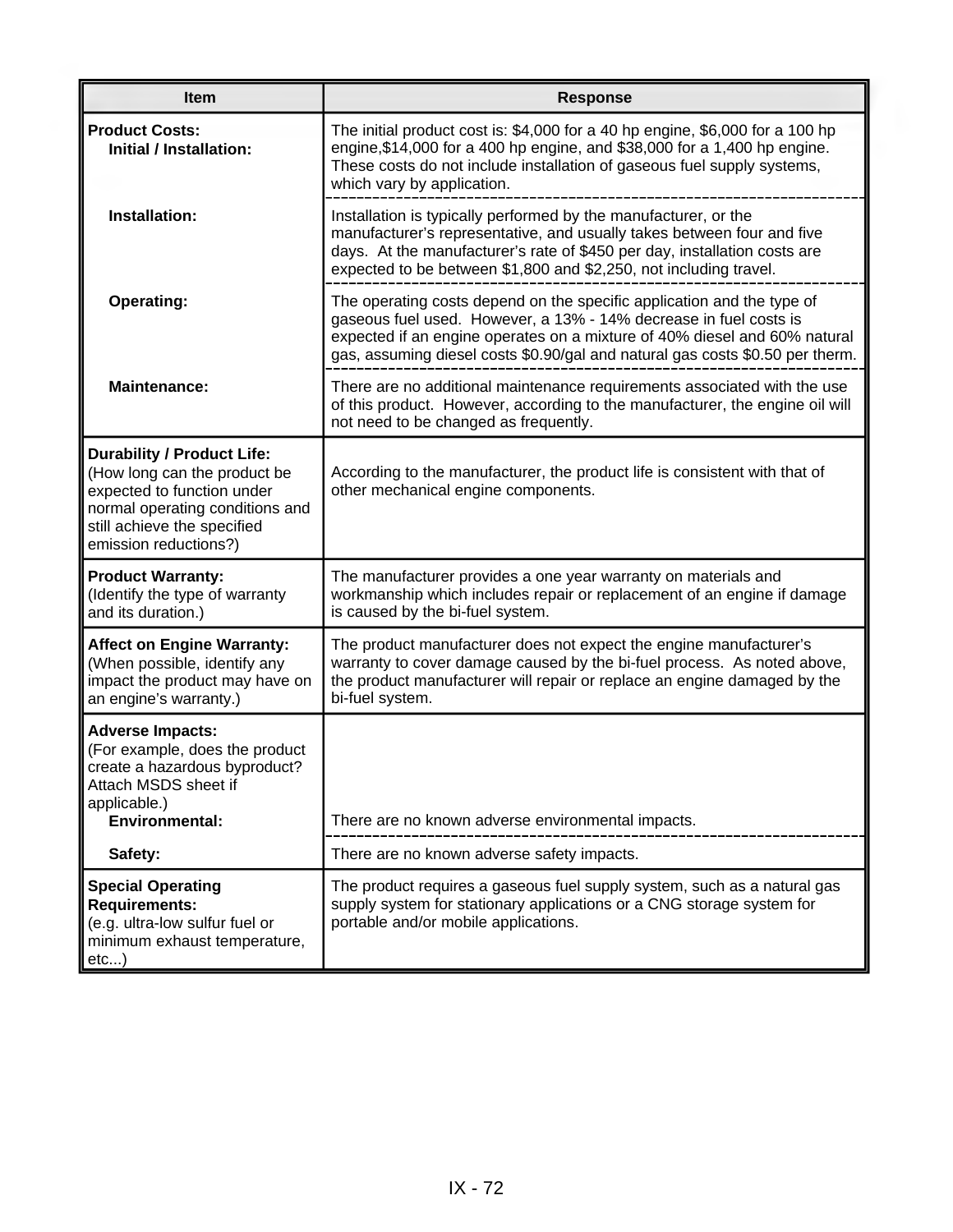| <b>Item</b>                                                                                                                                                                                                       | <b>Response</b>                                                                                                                                                                                                                                                                                            |
|-------------------------------------------------------------------------------------------------------------------------------------------------------------------------------------------------------------------|------------------------------------------------------------------------------------------------------------------------------------------------------------------------------------------------------------------------------------------------------------------------------------------------------------|
| <b>Current Status:</b><br>(Is the product commercially<br>available, or is it still under<br>development? How many<br>engines has the product been<br>installed on, and how long has<br>the product been in use?) | The product is commercially available and has been installed on more than<br>200 diesel-fueled engines, including stationary generators, trucks, buses,<br>and locomotives.                                                                                                                                |
| Other:<br>(e.g. fuel penalty, reduced<br>product life, weight, affect on<br>engine performance, etc)                                                                                                              | According to the manufacturer, engines retrofitted with this technology do<br>not suffer a loss of power.                                                                                                                                                                                                  |
| <b>Impacts of Low Sulfur Fuel</b>                                                                                                                                                                                 | The product can be used with California's existing diesel fuel formulations.                                                                                                                                                                                                                               |
| <b>Comments:</b><br>(Address other issues relevant<br>to the use of this product,<br>including other advantages /<br>disadvantages of using the<br>product.)                                                      | Representatives from one facility which operates a 1,490 hp engine<br>equipped with the bi-fuel technology suggest that the product reduces NOx<br>emissions by up to 20 lb/hr and that there is an overall fuel savings because<br>the cost of natural gas is about one third of the cost of diesel fuel. |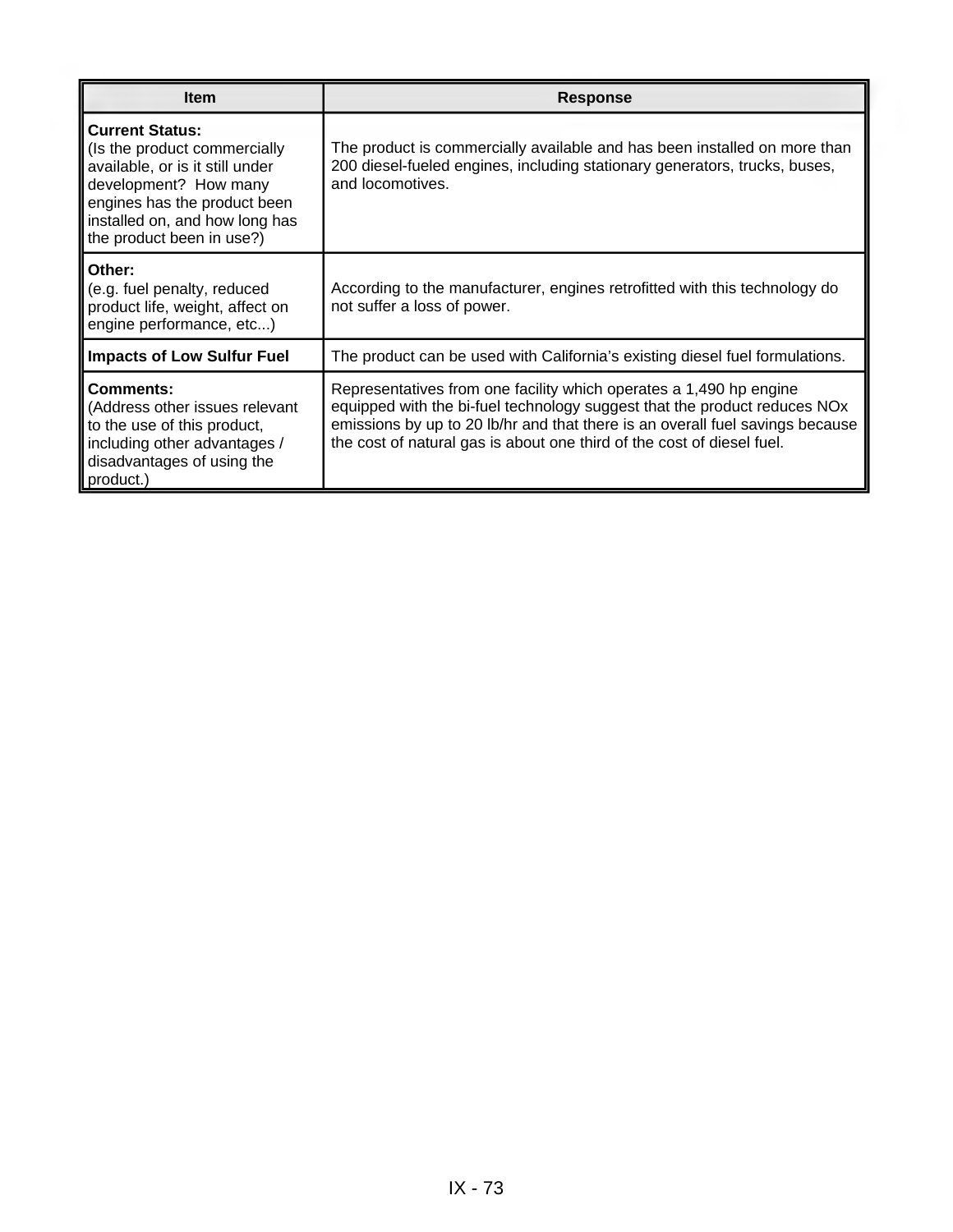| <b>Facility /</b><br><b>Operator</b>                                 | <b>Engine</b><br><b>Information</b>                                                                                                                             | Permit /<br><b>Registration</b>                                                                                                                                         | <b>Number of</b><br><b>Applications</b> | Time in<br><b>Service</b>                        | <b>PM Emission</b><br>Limit | <b>PM Emission</b><br><b>Test Results</b> |
|----------------------------------------------------------------------|-----------------------------------------------------------------------------------------------------------------------------------------------------------------|-------------------------------------------------------------------------------------------------------------------------------------------------------------------------|-----------------------------------------|--------------------------------------------------|-----------------------------|-------------------------------------------|
| International Billing<br>Services, El<br>Dorado Hills,<br>California | Make: Cummins<br>Model: KTTA-50-G2<br>Horsepower: 2200<br>Application: Generator<br>Fuel Type: Diesel / Natural<br>Gas                                          | Authority to Construct No.<br>13-903-01, Issued by the El<br>Dorado County Air<br>Pollution Control District on<br>February 28, 2000                                    | 1                                       | None                                             | None                        | N/A                                       |
| Chicago Landfill,<br>Templeton, CA                                   | Make: Komatsu<br>Model: Unknown<br>Horsepower: 227 hp<br>Application: Generator<br>Fuel Type: Landfill Gas +<br>Low Sulfur Diesel Fuel                          | Permit to Operate<br>No. 548-1<br>Issued by the San Luis<br>Obispo County Air<br><b>Pollution Control District</b>                                                      | 1                                       | <b>June 1998</b>                                 | None                        | N/A                                       |
| Roche Diagnostics<br>Corporation,<br>Indianapolis, IN                | Make: Caterpillar<br>Model: 3516<br>Horsepower: 2615 hp<br>Application: Generator<br>Fuel Type: Diesel &<br>Diesel/Natural Gas                                  | Indianapolis Environmental<br>Resources Management,<br><b>Federally Enforceable</b><br><b>State Operating Permit</b><br>No. F097-11275-00338<br>Issued January 12, 2000 | 4                                       | Units In<br>Service<br>Since<br>December<br>1993 | None                        | N/A                                       |
| <b>AFG Industries</b><br>Victorville, CA                             | Make: Cummins<br>Model: KTA-50-G1<br>Horsepower: 1,490 bhp<br>Application: Emergency<br><b>Backup Generator</b><br>Fuel Type: Diesel / Natural<br>Gas (40%:60%) | Permit No: E001729 Issued<br>by the Mojave Desert Air<br><b>Quality Management</b><br><b>District</b>                                                                   | 1                                       | Approx.<br>3 Years                               | None                        | N/A                                       |

**Product Name:** Fumigation Natural Gas/Diesel Bi-Fuel Retrofit Kit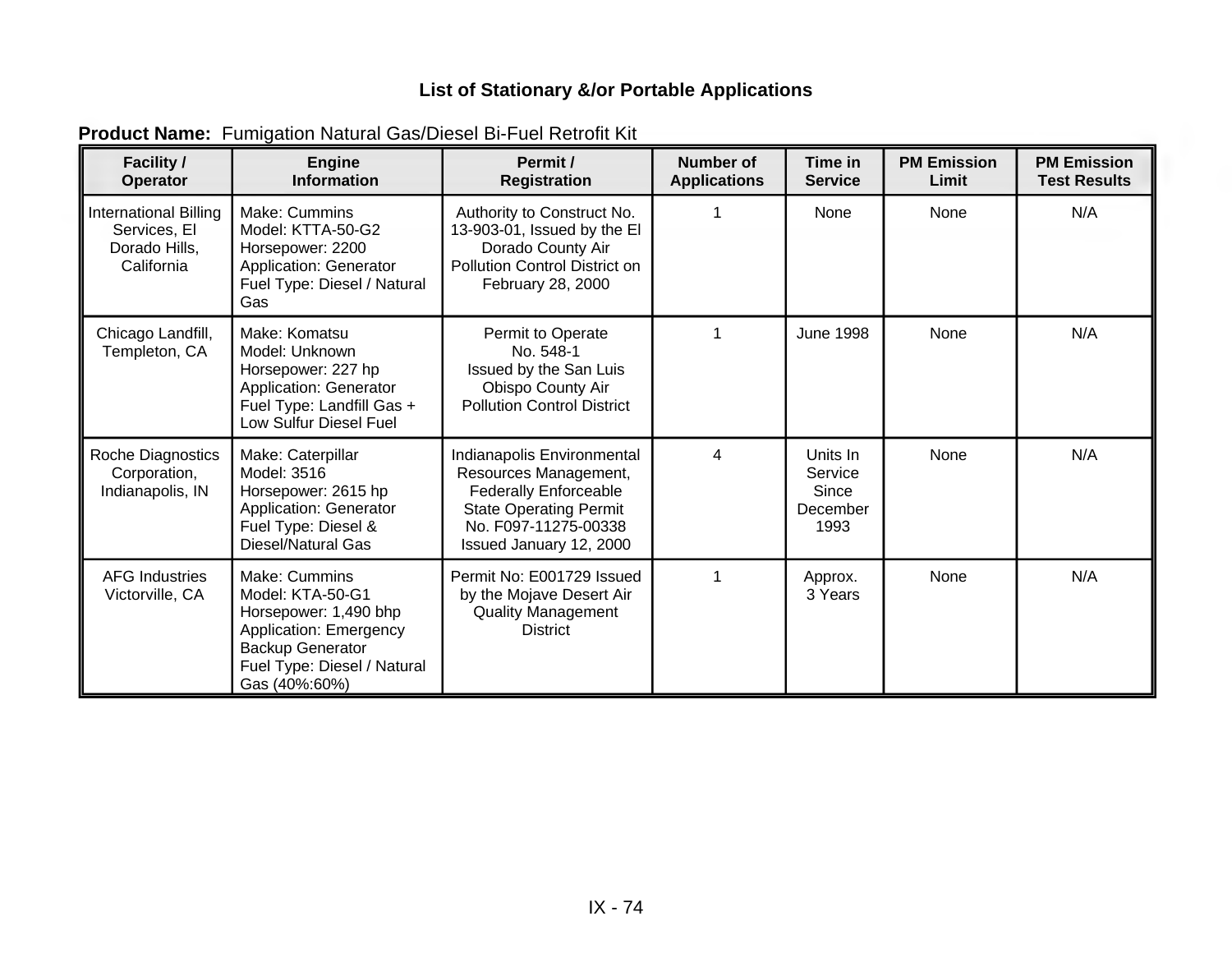| Method &<br>Type of<br><b>Test</b>                       | <b>Source Test</b><br>Company                  | <b>Engine Information</b>                                                                                                                                          | <b>Test</b><br><b>Procedure</b> | <b>Pollutant</b>                                      | <b>Baseline</b><br><b>Emissions</b>                                                 | <b>Emission Rate</b><br>w/ Controls                                                             | <b>Emission</b><br><b>Reduction</b> |
|----------------------------------------------------------|------------------------------------------------|--------------------------------------------------------------------------------------------------------------------------------------------------------------------|---------------------------------|-------------------------------------------------------|-------------------------------------------------------------------------------------|-------------------------------------------------------------------------------------------------|-------------------------------------|
| <b>Federal Test</b><br>Procedure <sup>25</sup><br>(UDDS) | Air Testing<br>Services, Inc.<br>Landsdale, PA | Make: Cummins<br>Model: 5.9 liter<br>Year: 1992<br><b>BHP: Not Reported</b><br><b>Application: Light Duty Truck</b><br>Configuration: Not Reported                 | <b>CVS-75</b>                   | <b>PM</b><br><b>NO<sub>x</sub></b><br>CO<br><b>HC</b> | 100% Diesel<br>0.627 gm/mile<br>6.444 gm/mile<br>1.830 gm/mile<br>0.908 gm/mile     | 80% CNG /<br>20% Diesel<br>$0.436$ gm/mile<br>6.429 gm/mile<br>0.957 gm/mile<br>0.912 gm/mile   | 30%<br>0%<br>48%<br>0%              |
|                                                          |                                                | Engine Hours: Not Reported<br>Fuel Use: Not Reported<br><b>Exhaust Temp: Not Reported</b>                                                                          | <b>CVS-72</b><br>(Hot Start)    | <b>PM</b><br><b>NO<sub>x</sub></b><br>CO<br>HC        | 100% Diesel<br>$0.347$ gm/mile<br>6.351 gm/mile<br>1.606 gm/mile<br>$0.799$ gm/mile | 80% CNG /<br>20% Diesel<br>0.220 gm/mile<br>6.135 gm/mile<br>0.658 gm/mile<br>$0.563$ gm/mile   | 37%<br>3%<br>59%<br>30%             |
| <b>Federal Test</b><br>Procedure <sup>25</sup><br>(UDDS) | Air Testing<br>Services, Inc.<br>Landsdale, PA | Make: International Harvester<br>Model: 7.3 liter<br>Year: 1992<br><b>BHP: Not Reported</b><br><b>Application: Light Duty Truck</b><br>Configuration: Not Reported | <b>CVS-75</b>                   | <b>PM</b><br><b>NO<sub>x</sub></b><br>CO<br><b>HC</b> | 100% Diesel<br>$0.199$ gm/mile<br>9.151 gm/mile<br>1.149 gm/mile<br>0.560 gm/mile   | 80% CNG /<br>20% Diesel<br>$0.144$ gm/mile<br>5.717 gm/mile<br>1.080 gm/mile<br>0.348 gm/mile   | 28%<br>38%<br>6%<br>38%             |
|                                                          |                                                | Engine Hours: Not Reported<br>Fuel Use: Not Reported<br>Exhaust Temp: Not Reported                                                                                 | <b>CVS-72</b><br>(Hot Start)    | <b>PM</b><br><b>NO<sub>x</sub></b><br>CO<br><b>HC</b> | 100% Diesel<br>$0.146$ gm/mile<br>7.992 gm/mile<br>0.773 gm/mile<br>$0.245$ gm/mile | 80% CNG /<br>20% Diesel<br>$0.121$ gm/mile<br>6.683 gm/mile<br>0.764 gm/mile<br>$0.167$ gm/mile | 17%<br>16%<br>1%<br>32%             |

#### **Product Name:** Fumigation Natural Gas/Diesel Bi-Fuel Retrofit Kit

<sup>&</sup>lt;sup>25</sup> The emission test results were provided by Carburetion Labs International, Inc. (CLI) in support of their application for certification of an alternative fuel delivery system in accordance with Sections 43004 and 43006 of the California Health and Safety Code. The ARB's Mobile Source Division reviewed the product and associated emission test data, and on December 22, 1992, the ARB issued Executive Order B-17 approving the use of this technology on all 1992 and older model year heavy-duty diesel engines excluding those with self-compensating fuel pumps. The Executive Order has been updated several times, and now applies to all 1993 and older model year four-stroke heavy-duty diesel engines excluding those with self-compensating fuel pumps (EO B-44 & B-44-1). Innovative Technologies Group now owns the rights to this technology.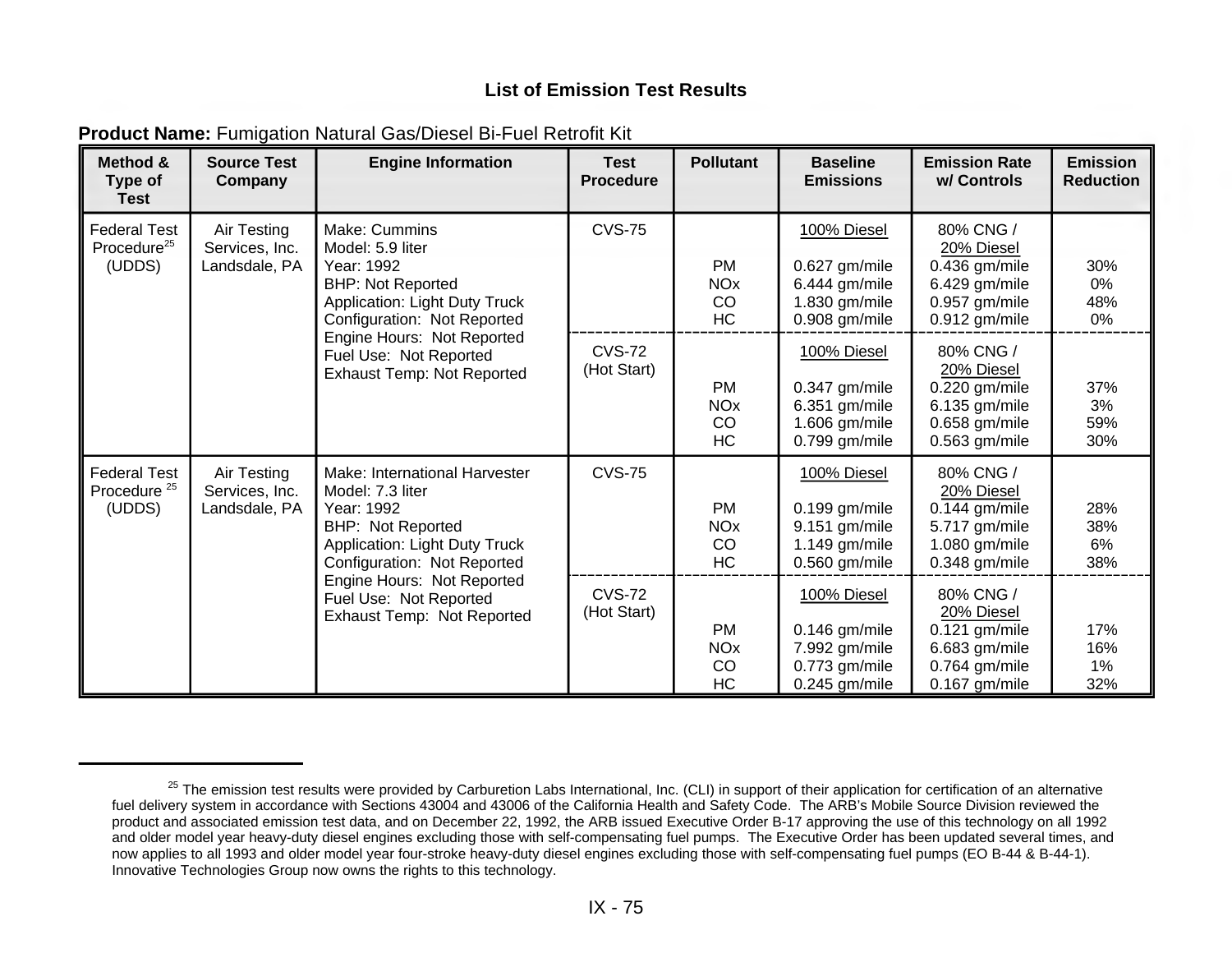# **Control Technology Evaluation**

| <b>Item</b>                                                                                                                                                    | <b>Response</b>                                                                                                                                                                                                                                                                                                                                                                                                                                                                                                                                                                                                                                                                                                                                                       |  |  |  |  |
|----------------------------------------------------------------------------------------------------------------------------------------------------------------|-----------------------------------------------------------------------------------------------------------------------------------------------------------------------------------------------------------------------------------------------------------------------------------------------------------------------------------------------------------------------------------------------------------------------------------------------------------------------------------------------------------------------------------------------------------------------------------------------------------------------------------------------------------------------------------------------------------------------------------------------------------------------|--|--|--|--|
| <b>Product Name:</b>                                                                                                                                           | <b>SINOx System</b>                                                                                                                                                                                                                                                                                                                                                                                                                                                                                                                                                                                                                                                                                                                                                   |  |  |  |  |
| <b>Product Vendor:</b>                                                                                                                                         | Siemens Westinghouse Power Corporation                                                                                                                                                                                                                                                                                                                                                                                                                                                                                                                                                                                                                                                                                                                                |  |  |  |  |
| <b>Vendor Address:</b>                                                                                                                                         | 1345 Ridgeland Parkway, Suite 116<br>Alpharetta, GA 30004                                                                                                                                                                                                                                                                                                                                                                                                                                                                                                                                                                                                                                                                                                             |  |  |  |  |
| <b>Product Description:</b><br>(What is the product, and how<br>does it work?)                                                                                 | The product is a Selective Catalytic Reduction (SCR) system consisting of a<br>proprietary base metal catalyst, designed specifically for diesel-fueled<br>engines and an integrated predictive emissions monitoring system.<br>According to the manufacturer, the product reduces the volatile organic<br>fraction (VOF) of diesel particulate matter and hydrocarbon/air toxics<br>emissions through catalytic oxidation, and concurrently reduces NOx<br>emissions using a reducing agent, such as a 32% aqueous urea solution.<br>The product also allows the injection timing of non-certified engines to be<br>adjusted for maximum fuel efficiency which may result in further reductions<br>of diesel particulate matter and hydrocarbon/air toxic emissions. |  |  |  |  |
| <b>Applicability:</b><br>(What types of engines can the<br>product be installed on?)                                                                           | The product can be used on stationary, portable and mobile diesel-fueled<br>engines typically rated at 200 horsepower to 10,000 horsepower or more.                                                                                                                                                                                                                                                                                                                                                                                                                                                                                                                                                                                                                   |  |  |  |  |
| <b>Manufacturer's Emission</b><br><b>Reduction Claim:</b><br>(What level of emission<br>reduction can be achieved?<br>Address: EC, SOF, and SO <sub>3</sub> ?) | The manufacturer states that the product's overall particulate removal<br>efficiency can be between 20% and 50% depending on the engine timing,<br>the type of controls and the uncontrolled emission rate. In addition, the<br>product's VOF removal efficiency can be more than 60%, hydrocarbon/air<br>toxics removal efficiency can be more than 90%, NOx removal efficiency<br>can be over 90% in stationary and portable applications, and over 65% to<br>85% in on- and offroad applications.                                                                                                                                                                                                                                                                  |  |  |  |  |
| <b>Certifications:</b><br>(Identify certifications the<br>product has received, and<br>explain any limits on the<br>certifications.)                           |                                                                                                                                                                                                                                                                                                                                                                                                                                                                                                                                                                                                                                                                                                                                                                       |  |  |  |  |
| <b>Emission Test Results:</b><br>(Summarize emission test<br>results and describe in detail on<br>the attached table.)                                         | <b>PM Reduction</b><br><b>Engine Make/Model</b><br><b>Test Cycle</b><br>1999 DDC Series 60<br><b>FTP</b><br>28%<br>1999 Mack E-Tech E7<br><b>Cold Transient</b><br>22%<br><b>Hot Transient</b><br>25%<br>1999 Mack E-Tech E7<br>0%<br>1999 Mack E-Tech E7<br><b>OICA</b>                                                                                                                                                                                                                                                                                                                                                                                                                                                                                              |  |  |  |  |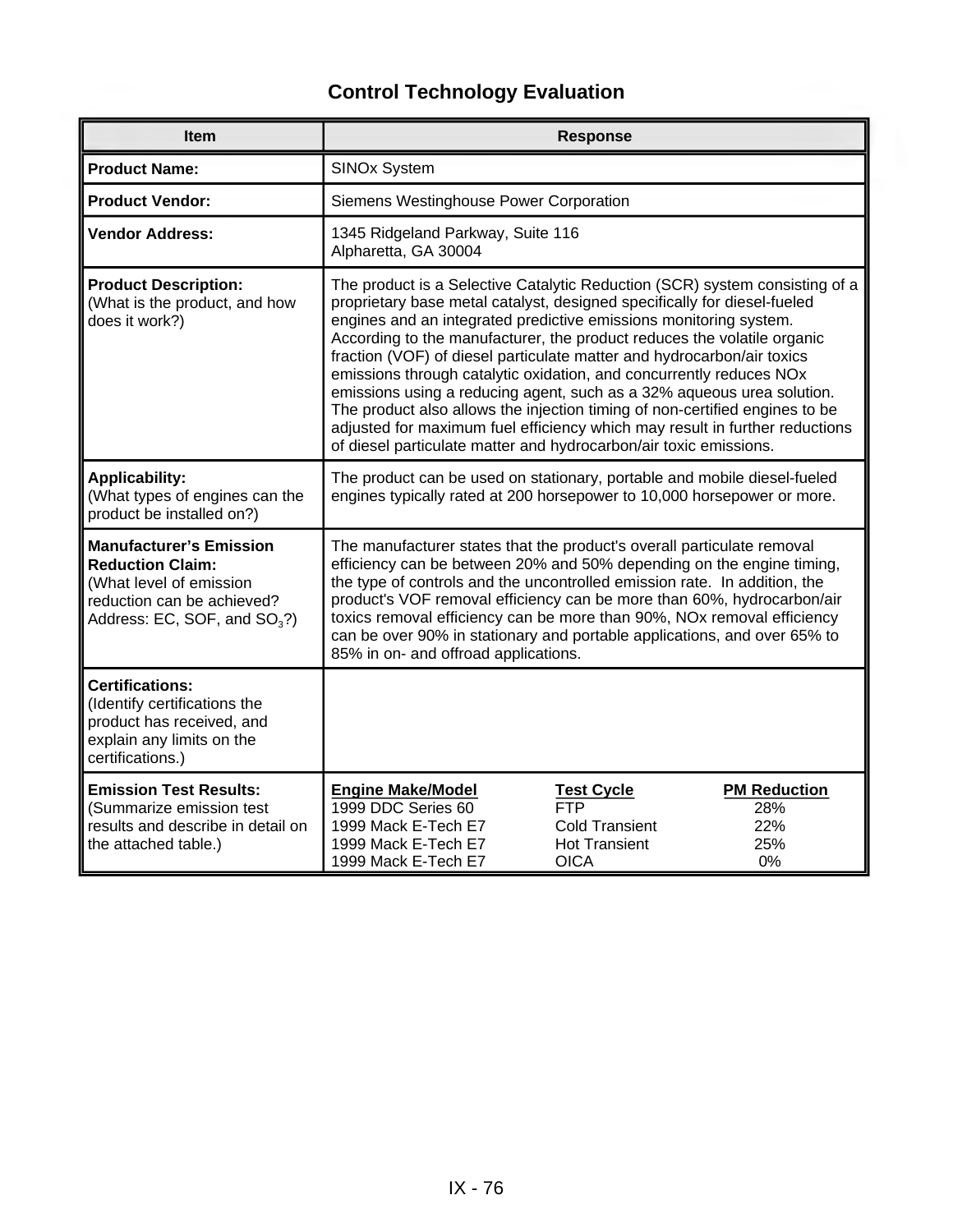| <b>Item</b>                                                                                                                                                                                | <b>Response</b>                                                                                                                                                                                                                                                                                                                                                                                                                                                                                                                     |
|--------------------------------------------------------------------------------------------------------------------------------------------------------------------------------------------|-------------------------------------------------------------------------------------------------------------------------------------------------------------------------------------------------------------------------------------------------------------------------------------------------------------------------------------------------------------------------------------------------------------------------------------------------------------------------------------------------------------------------------------|
| <b>Product Costs:</b><br>Initial:                                                                                                                                                          | The initial cost of the product depends on the degree of custom engineering<br>required, the size of the engine, the operating conditions and other<br>variables such as production volume, and ranges from approximately \$50 to<br>\$60 per horsepower. For example, the initial cost typically ranges from<br>\$13,750 to \$16,500 for a 275 hp engine, \$20,000 to \$24,000 for a 400 hp<br>engine, and \$70,000 to \$84,000 for a 1,400 hp engine.                                                                             |
| Installation:                                                                                                                                                                              | Installation costs vary from \$500 to \$5,000 depending on the application.                                                                                                                                                                                                                                                                                                                                                                                                                                                         |
| <b>Operating:</b>                                                                                                                                                                          | The operating costs include approximately \$300 per ton of NOx reduced for<br>the aqueous urea.                                                                                                                                                                                                                                                                                                                                                                                                                                     |
| <b>Maintenance:</b>                                                                                                                                                                        | The maintenance costs vary depending on engine size, run time and other<br>variables. Approximate costs are \$715 per year for a 275 hp engine, \$800<br>per year for a 400 hp engine, and \$1,500 per year for a 1,400 hp engine.                                                                                                                                                                                                                                                                                                  |
| <b>Durability / Product Life:</b><br>(How long can the product be<br>expected to function under<br>normal operating conditions and<br>still achieve the specified<br>emission reductions?) | According to the manufacturer, operating periods of greater than 20,000<br>hours have been demonstrated, and some vehicles have accumulated over<br>500,000 miles.                                                                                                                                                                                                                                                                                                                                                                  |
| <b>Product Warranty:</b><br>(Identify the type of warranty<br>and its duration.)                                                                                                           | The manufacturer provides a one year standard equipment warranty for<br>workmanship, parts and materials. The manufacturer also provides a<br>process guarantee of up to 3 years / 20,000 service hours (whichever<br>occurs first) for the emission reductions in stationary and portable<br>applications.                                                                                                                                                                                                                         |
| <b>Affect on Engine Warranty:</b>                                                                                                                                                          | According to the manufacturer, use of the product does not impact the OEM<br>engine warranty.                                                                                                                                                                                                                                                                                                                                                                                                                                       |
| <b>Adverse Impacts:</b><br>(For example, does the product<br>create a hazardous byproduct?<br>Attach MSDS sheet if<br>applicable.)<br><b>Environmental:</b>                                | Aqueous urea is used to reduce NO <sub>x</sub> emissions, and any unreacted urea<br>will be emitted as ammonia (a.k.a. ammonia slip). Although ammonia is not<br>a state toxic air contaminant or federal hazardous air pollutant, ammonia<br>does have acute and chronic non-cancer health effects. Source tests have<br>shown ammonia slip levels controlled to 4.4 ppm averaged over the FTP<br>test cycle, although spikes have reached 30 ppm. The federal OSHA 15-<br>minute short term exposure limit for ammonia is 35 ppm. |
|                                                                                                                                                                                            | Several FTP transient emission tests show that the product increases<br>carbon monoxide emissions by up to 89%; however, the applicable carbon<br>monoxide emission limits were not exceeded.                                                                                                                                                                                                                                                                                                                                       |
| <b>Adverse Impacts:</b><br>Safety:                                                                                                                                                         | Except as noted previously, there are no other known safety impacts when<br>aqueous urea is used as the reducing agent.                                                                                                                                                                                                                                                                                                                                                                                                             |
| <b>Special Operating</b><br><b>Requirements:</b><br>(e.g. ultra-low sulfur fuel or<br>minimum exhaust temperature,<br>etc)                                                                 | The typical engine exhaust temperature range is 350 °F to 1,020 °F.                                                                                                                                                                                                                                                                                                                                                                                                                                                                 |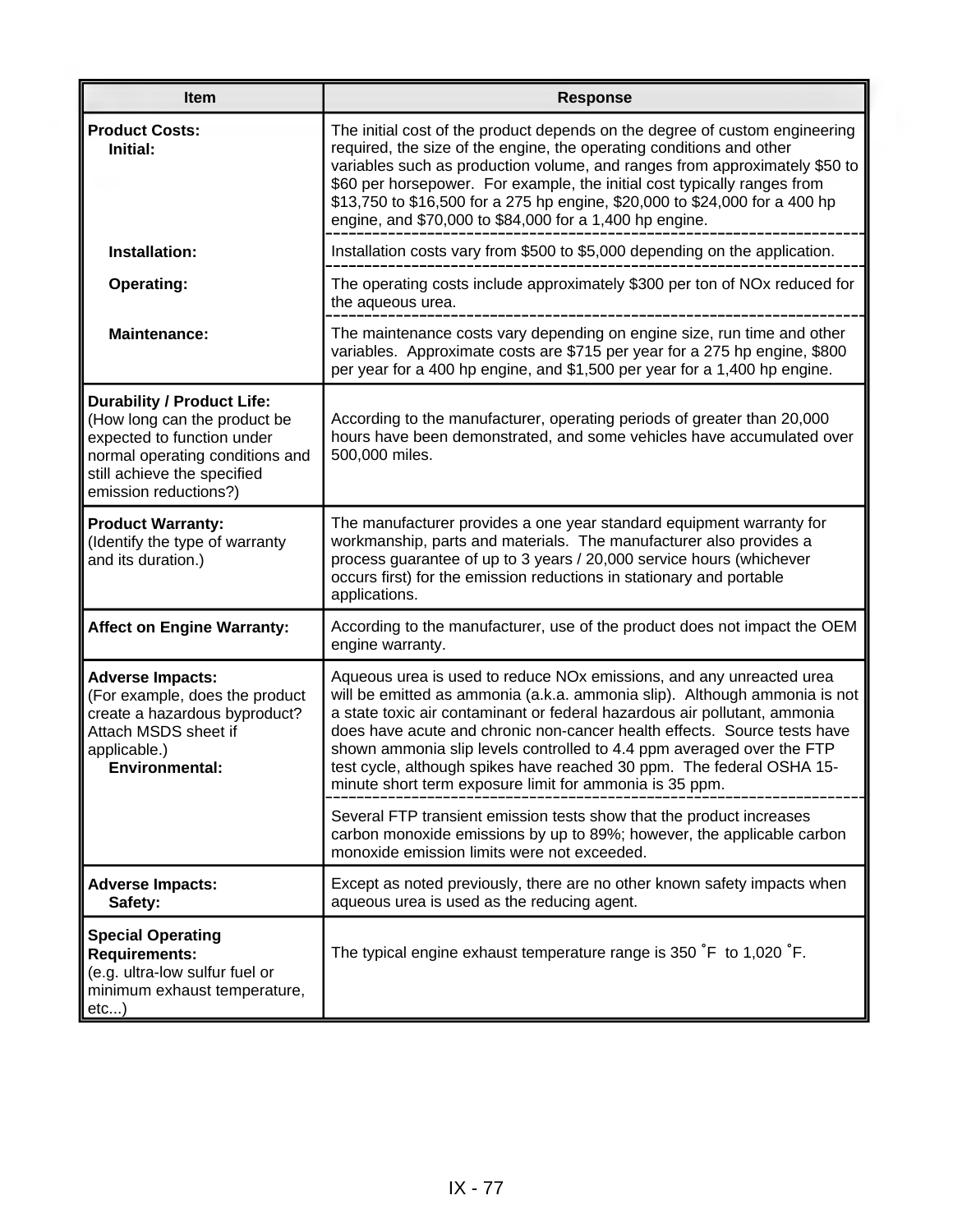| <b>Item</b>                                                                                                                                                                          |                                                                                                                                                                                                                                                                                                                                                                                                                                                                             | <b>Response</b>                             |                                       |                                     |  |
|--------------------------------------------------------------------------------------------------------------------------------------------------------------------------------------|-----------------------------------------------------------------------------------------------------------------------------------------------------------------------------------------------------------------------------------------------------------------------------------------------------------------------------------------------------------------------------------------------------------------------------------------------------------------------------|---------------------------------------------|---------------------------------------|-------------------------------------|--|
| <b>Current Status:</b><br>(Is the product commercially<br>available, or is it still under<br>development? How many<br>engines has the product been<br>installed on, and how long has | The product is commercially available for stationary and mobile engines in<br>Europe. In the US, it is commercially available for stationary engines and<br>ready for commercialization for mobile engines. (For mobile applications,<br>commercialization for a specific engine family depends on the development<br>/ availability of an emission map for the respective engine family - see the<br>Comments section below.)                                              |                                             |                                       |                                     |  |
| the product been in use?)                                                                                                                                                            | The product has been installed on 125 stationary, portable, and mobile<br>diesel-fueled engines worldwide. Specific applications include: stationary<br>and portable generator sets, pump stations, marine vessels, on-highway<br>heavy-duty trucks, offroad construction equipment, and locomotives.                                                                                                                                                                       |                                             |                                       |                                     |  |
| Other:<br>(e.g. fuel penalty, reduced<br>product life, weight, affect on<br>engine performance, etc)                                                                                 | The typical size and weight of demonstration and other stationary SINOx<br>Systems are as follows:<br><b>HP</b><br>Length<br>275<br>$14$ in<br>400<br>$14$ in<br>1,400<br>40 in                                                                                                                                                                                                                                                                                             | <b>Width</b><br>$18$ in<br>$18$ in<br>35 in | Height<br>$18$ in<br>$18$ in<br>35 in | Weight<br>150 lb<br>150 lb<br>- - - |  |
| <b>Impacts of Low Sulfur Fuel</b>                                                                                                                                                    | According to manufacturer documentation, the catalyst is formulated for low<br>$SO_2/SO_3$ conversion (i.e., < 1%). The product is resistant to fuel sulfur and<br>can be used with the existing California diesel fuel formulations, as well as<br>with high sulfur fuels such as bulk or crude oil used in coastal and ocean<br>vessels.                                                                                                                                  |                                             |                                       |                                     |  |
| Comments:<br>(Address other issues relevant<br>to the use of this product,<br>including other advantages /<br>disadvantages of using the<br>product.)                                | In mobile applications, the product relies on an open loop control system to<br>regulate urea injection. An emission "map" of each engine family is<br>developed, and a predictive emission monitoring system evaluates multiple<br>engine operating parameters. After comparing these parameters to the<br>emission map, the control system regulates the quantity of urea introduced<br>to the SCR catalyst ensuring optimum NOx reductions with minimal<br>ammonia slip. |                                             |                                       |                                     |  |
|                                                                                                                                                                                      | According to the manufacturer, volume production of the SINOx system will<br>begin in Europe for model year 2001 Class 8 heavy-duty diesel-fueled<br>trucks (250 - 400 hp). This will allow the design to be standardized for<br>particular engine families.                                                                                                                                                                                                                |                                             |                                       |                                     |  |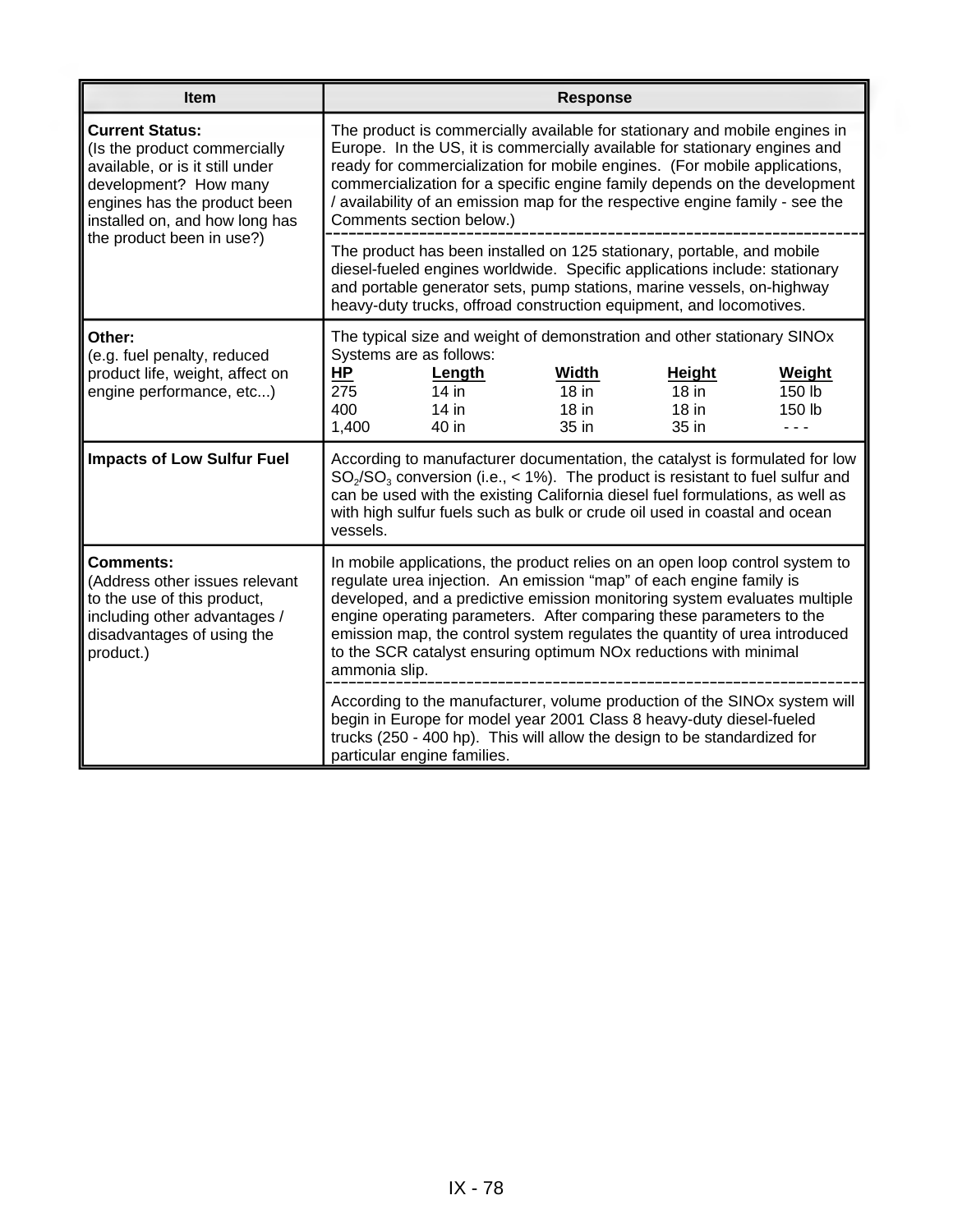| <b>Facility /</b><br><b>Operator</b> | <b>Engine</b><br><b>Information</b>                                                                                         | Permit /<br><b>Registration</b>                                                                                          | <b>Number of</b><br><b>Engines</b> | Time in<br><b>Service</b>  | <b>Emission</b><br>Limitation                                              | <b>Emission Test</b><br><b>Results</b>                            |
|--------------------------------------|-----------------------------------------------------------------------------------------------------------------------------|--------------------------------------------------------------------------------------------------------------------------|------------------------------------|----------------------------|----------------------------------------------------------------------------|-------------------------------------------------------------------|
| <b>Yale University</b>               | Make: Mitsubishi<br>Model: S16R-PTA<br>Horsepower: 2,164 hp<br><b>Application: Generator</b><br>Fuel Type: Diesel           | Permit # 117-0204<br>Issued by the Connecticut<br>Department of<br>Environmental Protection,<br>Bureau of Air Management | 3                                  | Permit<br>Issued<br>7/1/97 | PM: 1.36 lb/hr<br>NO <sub>x</sub> : 5.3 lb/hr<br>NH <sub>3</sub> : 10 ppm  | PM: Unknown<br>NO <sub>v</sub> : Unknown<br>$NH_3$ : Unknown      |
| Highway Materials,<br>Inc.           | Make: Caterpillar<br>Model: 3412C<br>Horsepower: 634 bhp<br>Application: Portable Rock<br>Plant<br>Fuel Type: Not Reported  | Plan Approval Permit No.<br>PA-46-0069<br>Issued by Commonwealth                                                         | $\overline{2}$                     | Plan<br>Approval           | PM: 0.33 lb/hr<br>NO <sub>x</sub> : 1.7 lb/hr<br>NH <sub>3</sub> : 10 ppm  | PM: Unknown<br>NO <sub>x</sub> : 0.57 lb/hr<br>$NH3: 0.044$ ppmvd |
|                                      | Make: Cummins<br>Model: KTA-50-G3<br>Horsepower: 1850 bhp<br>Application: Portable Rock<br>Plant<br>Fuel Type: Not Reported | of Pennsylvania, Bureau of<br><b>Air Quality</b>                                                                         |                                    | <b>Issued</b><br>5/11/98   | PM: 0.33 lb/hr<br>NO <sub>x</sub> : 9.55 lb/hr<br>NH <sub>3</sub> : 10 ppm | PM: Unknown<br>NO <sub>x</sub> : 2.33 lb/hr<br>$NH3: 0.048$ ppmvd |

### **Product Name:** SINOx System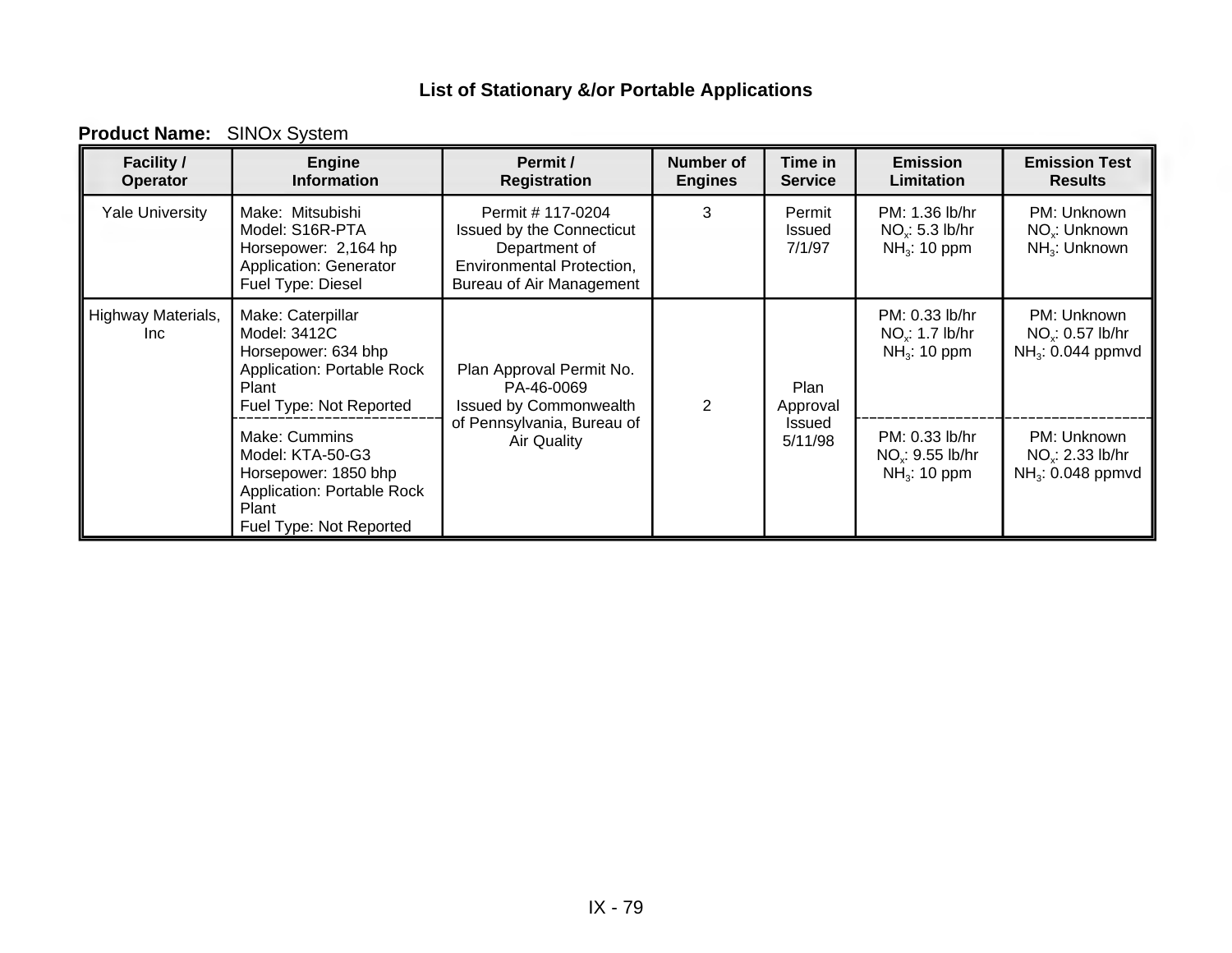| <b>Product Name: SINOx System</b> |  |
|-----------------------------------|--|
|-----------------------------------|--|

| Method &<br>Type of<br>Test                                             | <b>Source Test</b><br>Company                                 | <b>Engine Information</b>                                                                                                                                           | <b>Engine</b><br><b>Hours</b> | <b>Pollutant</b>                                      | <b>Baseline</b><br><b>Emissions</b>                                                                              | <b>Emission Rate</b><br>w/ Controls                                                                         | <b>Emission</b><br><b>Reduction</b> |
|-------------------------------------------------------------------------|---------------------------------------------------------------|---------------------------------------------------------------------------------------------------------------------------------------------------------------------|-------------------------------|-------------------------------------------------------|------------------------------------------------------------------------------------------------------------------|-------------------------------------------------------------------------------------------------------------|-------------------------------------|
| <b>Federal Test</b><br>Procedure                                        | UC Davis,<br>Institute of<br>Transportation<br><b>Studies</b> | Make: Detroit Diesel Corporation<br>Model: Series 60<br>Year: 1999<br><b>BHP: Not Reported</b><br>Application: On-highway Heavy                                     | Not<br>Reported               | <b>PM</b><br><b>NO<sub>x</sub></b><br>CO<br><b>HC</b> | 0.096 g/bhp-hr $^{26}$<br>3.761 g/bhp-hr <sup>26</sup><br>0.723 g/bhp-hr $^{26}$<br>0.134 g/bhp-hr <sup>26</sup> | N/A                                                                                                         | N/A                                 |
|                                                                         |                                                               | Duty Diesel Truck<br>Configuration: Turbocharged &<br>Aftercooled<br>Fuel Type: Certification Diesel<br>Fuel Use: Not reported<br><b>Exhaust Temp: Not Reported</b> | Not<br>Reported               | <b>PM</b><br><b>NO<sub>x</sub></b><br>CO<br><b>HC</b> | N/A                                                                                                              | 0.0693 g/bhp-hr $^{27}$<br>0.980 g/bhp-hr $^{27}$<br>1.37 g/bhp-hr $^{27}$<br>0.0252 g/bhp-hr <sup>27</sup> | 28%<br>74%<br>$-89%$<br>81%         |
| <b>Federal Test</b><br>Procedure<br>(Cold Start &<br>Hot Start) $^{28}$ | Southwest<br>Research<br>Institute                            | Make: Mack<br>Model: E-Tech E7-350<br>Year: 1999<br>BHP: 350 bhp<br><b>Application: Heavy Duty Truck</b>                                                            | Not<br>Reported               | <b>PM</b><br><b>NO<sub>x</sub></b><br>CO<br>HC        | <b>Cold Transient</b><br>$0.09$ g/bhp-hr<br>6.24 g/bhp-hr<br>1.80 g/bhp-hr<br>$0.06$ g/bhp-hr                    | Cold Transient<br>$0.07$ g/bhp-hr<br>2.77 g/bhp-hr<br>2.31 g/bhp-hr<br>0.00 g/bhp-hr                        | 22%<br>56%<br>$-28%$<br>100%        |
|                                                                         |                                                               | Configuration: Turbocharged and<br>Aftercooled<br>Fuel Type: 2D Diesel<br>Fuel Use: Not Reported<br><b>Exhaust Temp:</b>                                            |                               | <b>PM</b><br><b>NO<sub>x</sub></b><br>CO<br>HC        | <b>Hot Transient</b><br>$0.08$ g/bhp-hr<br>5.25 g/bhp-hr<br>1.12 g/bhp-hr<br>$0.06$ g/bhp-hr                     | <b>Hot Transient</b><br>$0.06$ g/bhp-hr<br>1.55 g/bhp-hr<br>1.54 g/bhp-hr<br>$0.00$ g/bhp-hr                | 25%<br>70%<br>$-38%$<br>100%        |

<sup>26</sup> U.S. EPA On-highway engine certification data.

<sup>27</sup> Emission test results reported in a U.C. Davis study entitled "Urea-SCR System Demonstration and Evaluation for Heavy-Duty Diesel Trucks: Phase I, Preliminary Emissions Test Results and Cost-Effectiveness Analysis."

<sup>28</sup> Emission test results reported in SAE Technical Paper # 2000-01-0190, "The Development of Urea-SCR Technology for US Heavy Duty Trucks."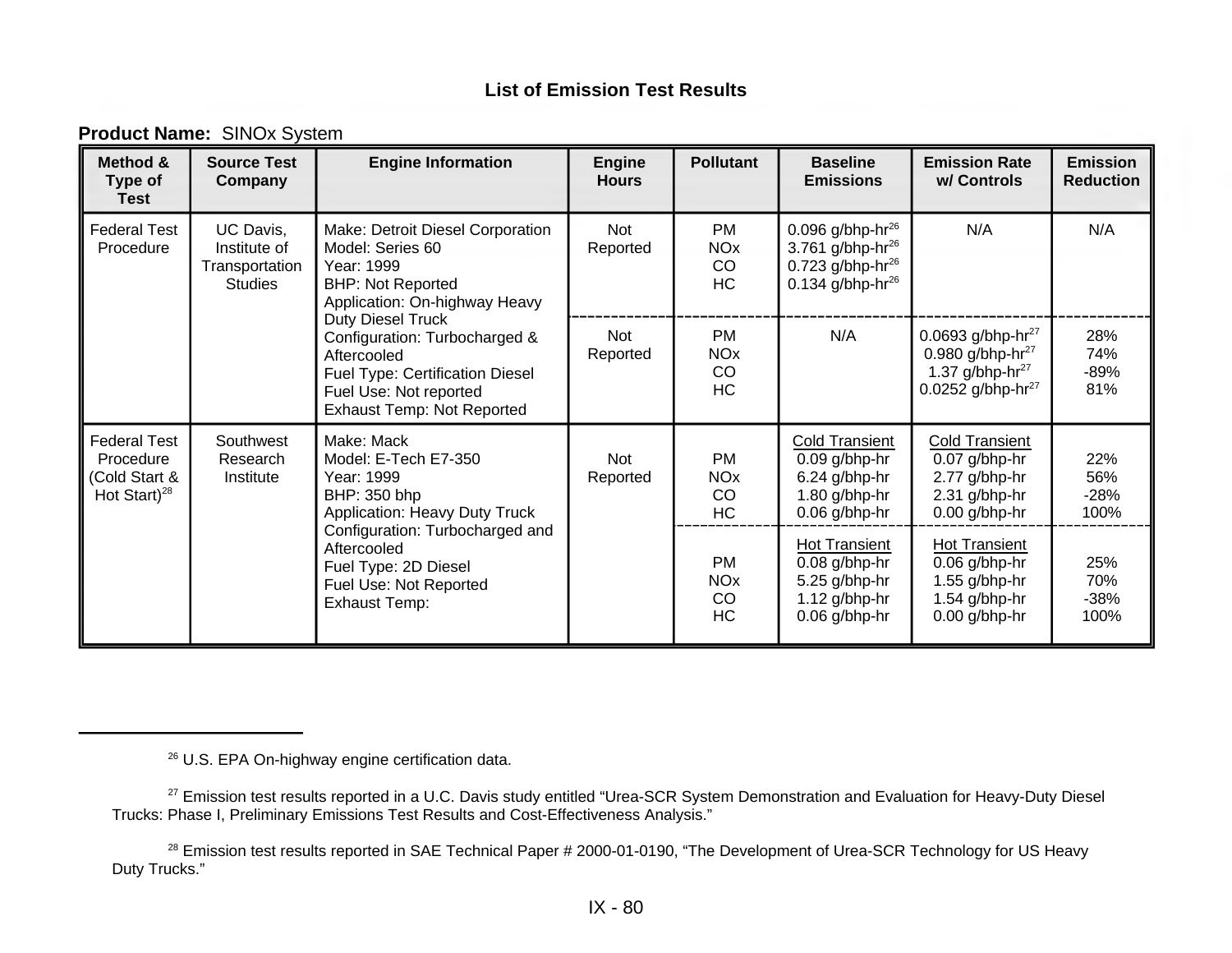| Method &<br>Type of<br><b>Test</b> | <b>Source Test</b><br>Company      | <b>Engine Information</b>                                                                                                                                                                                              | Engine<br><b>Hours</b> | <b>Pollutant</b>                               | <b>Baseline</b><br><b>Emissions</b>                                                   | <b>Emission Rate</b><br>w/ Controls                                                     | <b>Emission</b><br><b>Reduction</b> |
|------------------------------------|------------------------------------|------------------------------------------------------------------------------------------------------------------------------------------------------------------------------------------------------------------------|------------------------|------------------------------------------------|---------------------------------------------------------------------------------------|-----------------------------------------------------------------------------------------|-------------------------------------|
| OICA <sup>29</sup>                 | Southwest<br>Research<br>Institute | Make: Mack<br>Model: E-Tech E7-350<br>Year: 1999<br>BHP: 350 bhp<br>Application: Heavy Duty Truck<br>Configuration: Turbocharged and<br>Aftercooled<br>Fuel Type: 2D Diesel<br>Fuel Use: Not Reported<br>Exhaust Temp: | Not<br>Reported        | <b>PM</b><br><b>NO<sub>x</sub></b><br>CO<br>HС | <b>OICA</b><br>$0.04$ g/bhp-hr<br>4.86 g/bhp-hr<br>$0.29$ g/bhp-hr<br>$0.01$ g/bhp-hr | <b>OICA</b><br>$0.04$ g/bhp-hr<br>$0.70$ g/bhp-hr<br>$0.29$ g/bhp-hr<br>$0.00$ g/bhp-hr | 0%<br>86%<br>0%<br>100%             |

<sup>&</sup>lt;sup>29</sup> Emission test results reported in SAE Technical Paper # 2000-01-0190, "The Development of Urea-SCR Technology for US Heavy Duty Trucks."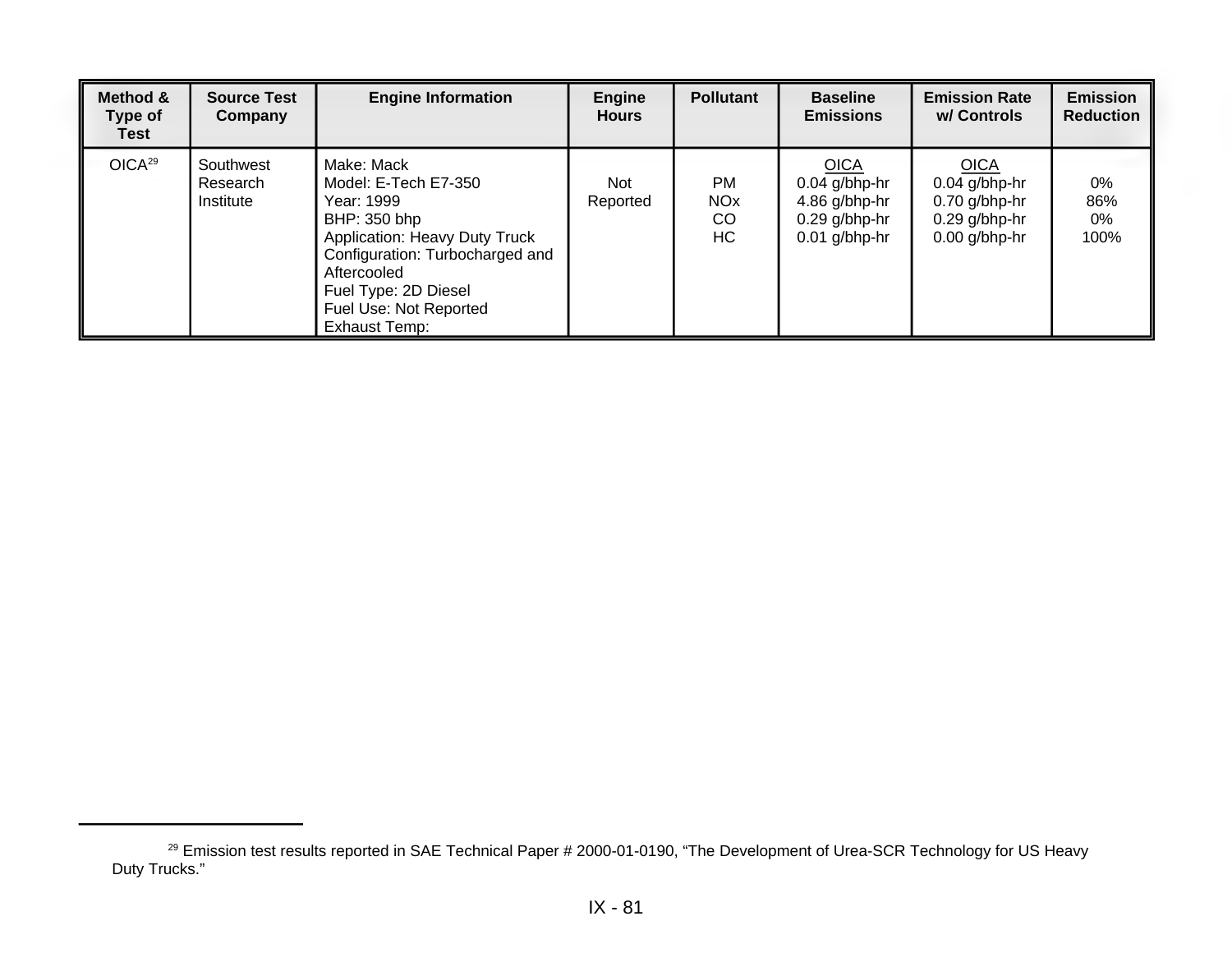## **Control Measure Evaluation**

|                                                                                      | <b>Control Measure Evaluation</b>                                                                                                                                                                                                                                                                                                                                                                                                                                                                                                                                                                                                                                                                                                                                                                                                                                                  |                                                                                                                                                                                                                                                |                                                                                                                                                             |  |  |  |
|--------------------------------------------------------------------------------------|------------------------------------------------------------------------------------------------------------------------------------------------------------------------------------------------------------------------------------------------------------------------------------------------------------------------------------------------------------------------------------------------------------------------------------------------------------------------------------------------------------------------------------------------------------------------------------------------------------------------------------------------------------------------------------------------------------------------------------------------------------------------------------------------------------------------------------------------------------------------------------|------------------------------------------------------------------------------------------------------------------------------------------------------------------------------------------------------------------------------------------------|-------------------------------------------------------------------------------------------------------------------------------------------------------------|--|--|--|
| Item                                                                                 |                                                                                                                                                                                                                                                                                                                                                                                                                                                                                                                                                                                                                                                                                                                                                                                                                                                                                    | <b>Response</b>                                                                                                                                                                                                                                |                                                                                                                                                             |  |  |  |
| Technology:                                                                          | Repower with Tier 2 or Tier 3 certified nonroad engines.                                                                                                                                                                                                                                                                                                                                                                                                                                                                                                                                                                                                                                                                                                                                                                                                                           |                                                                                                                                                                                                                                                |                                                                                                                                                             |  |  |  |
| <b>Technology Description:</b><br>(How does it work?)                                | Replacement of existing diesel engines with engines certified to meet U.S.<br>EPA nonroad engine emission standards. The current Tier 2 standards are<br>as follows:<br><b>Horsepower</b><br><b>Model Year</b><br><b>PM Emission Limit</b><br>0.60 g/bhp-hr<br>2005<br>hp < 25<br>2004<br>$0.45$ g/bhp-hr<br>$25≤$ hp < 50<br>$50 \leq h p < 100$<br>2004<br>$0.30$ g/bhp-hr<br>$100 \leq hp < 175$<br>2003<br>$0.22$ g/bhp-hr<br>$175 \le hp < 300$<br>2003<br>$0.15$ g/bhp-hr<br>$300 \leq hp < 600$<br>2001<br>$0.15$ g/bhp-hr<br>600≤ hp≤ 750<br>2002<br>$0.15$ g/bhp-hr<br>hp > 750<br>2006<br>0.15 g/bhp-hr<br>The ARB recently adopted emission standards comparable to the U.S. EPA<br>Tier 2 standards described above. Tier 3 standards for particulate matter<br>will be established upon completion of a technical feasibility review, which<br>is scheduled for 2001. |                                                                                                                                                                                                                                                |                                                                                                                                                             |  |  |  |
| <b>Applicability:</b><br>(What types of engines can the<br>product be installed on?) | This control measure is applicable to all stationary and portable diesel-<br>fueled engines. Currently, engines rated at 175 horsepower or larger and<br>designated for nonroad applications must meet a particulate matter<br>emission standard. By 2004, all engines designated for nonroad<br>applications must meet a particulate matter emission standard. Certified<br>nonroad engines can be used in stationary applications.                                                                                                                                                                                                                                                                                                                                                                                                                                               |                                                                                                                                                                                                                                                |                                                                                                                                                             |  |  |  |
| <b>Achieved Emission</b><br><b>Reductions:</b>                                       | standards.<br>Cummins 6CTAA8.3-G1<br>Caterpillar 3306<br>Daimler-Benz OM 501 LA<br>Caterpillar 3408<br>Komatsu SA6D140E-2                                                                                                                                                                                                                                                                                                                                                                                                                                                                                                                                                                                                                                                                                                                                                          | The federal nonroad engine certification data presented below<br>demonstrates that engines are currently available which meet the Tier 2<br><b>Engine Make &amp; Model Model Year PM Emission Rate</b><br>1999<br>1999<br>1999<br>2000<br>2000 | 0.132 g/bhp-hr<br>$0.114$ g/bhp-hr<br>0.042 g/bhp-hr<br>0.084 g/bhp-hr<br>$0.125$ g/bhp-hr                                                                  |  |  |  |
| <b>Emission Reduction</b><br><b>Guarantee:</b>                                       | Within the limitations of the applicable regulations, certified nonroad<br>engines are required to meet the emission standards throughout their useful<br>life. ARB and U.S. EPA in-use testing and recall programs ensure<br>compliance with these requirements.                                                                                                                                                                                                                                                                                                                                                                                                                                                                                                                                                                                                                  |                                                                                                                                                                                                                                                |                                                                                                                                                             |  |  |  |
| Costs:<br><b>Initial Retail:</b>                                                     | The initial costs of Tier 2 certified engines range from: \$4,290 for a 40 hp<br>engine; \$6,960 to \$18,840 for a 100 hp engine; \$12,440 to \$32,150 for a<br>275 hp engine; \$23,100 to \$48,370 for a 400 hp engine; and \$186,890 for a<br>1,400 hp engine.                                                                                                                                                                                                                                                                                                                                                                                                                                                                                                                                                                                                                   |                                                                                                                                                                                                                                                |                                                                                                                                                             |  |  |  |
| Installation:                                                                        | engine; and \$23,630 for a 1,400 hp engine.                                                                                                                                                                                                                                                                                                                                                                                                                                                                                                                                                                                                                                                                                                                                                                                                                                        |                                                                                                                                                                                                                                                | The installation costs range from: \$2,380 for a 40 hp engine; \$4,390 for a<br>100 hp engine; \$3,450 to \$6,190 for a 275 hp engine; \$8,430 for a 400 hp |  |  |  |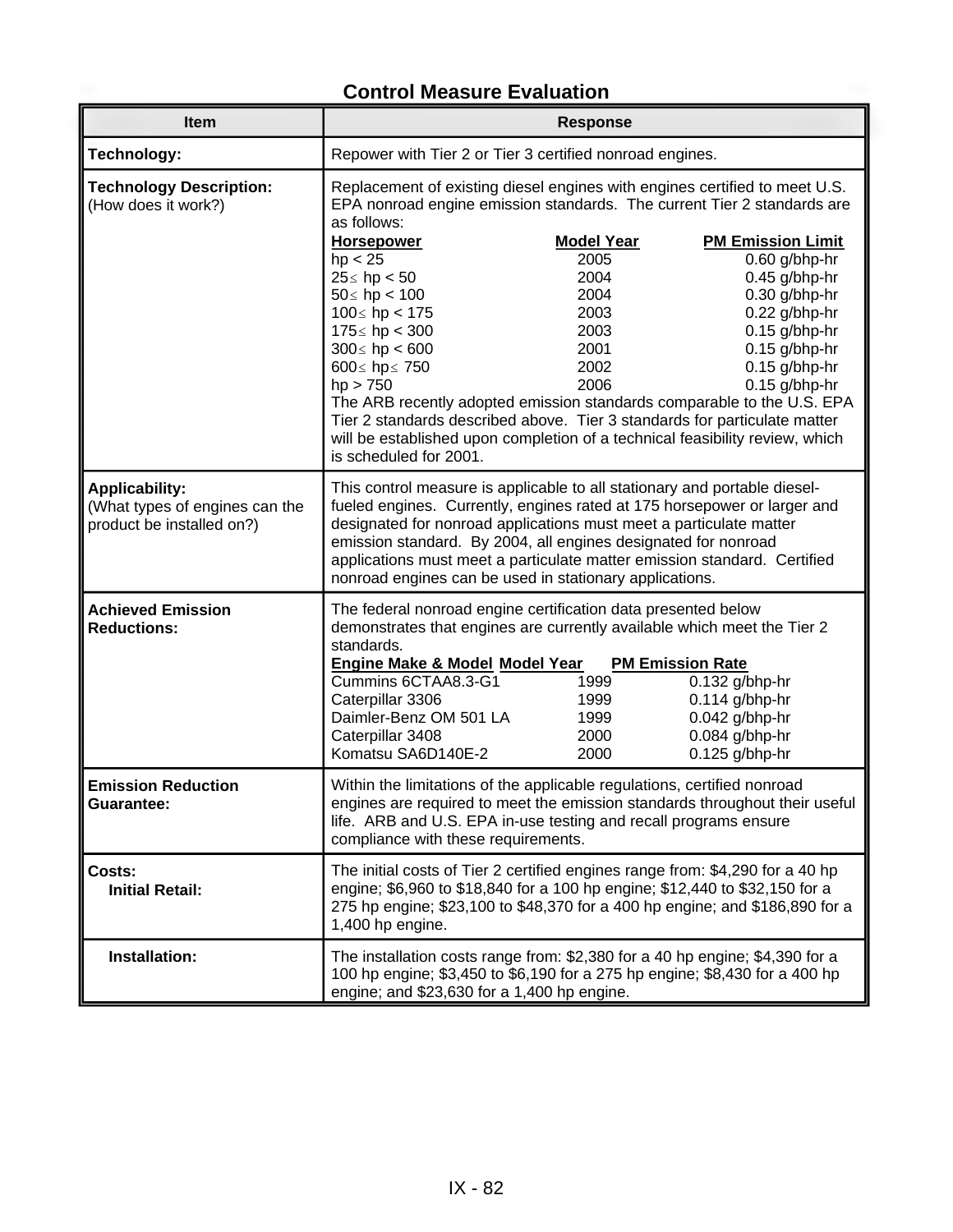| <b>Item</b>                                                                                                                                                                                                                   | <b>Response</b>                                                                                                                                                                                                                                                                                                                                                                                                                                                                                                                                                                                                                                                                                                             |
|-------------------------------------------------------------------------------------------------------------------------------------------------------------------------------------------------------------------------------|-----------------------------------------------------------------------------------------------------------------------------------------------------------------------------------------------------------------------------------------------------------------------------------------------------------------------------------------------------------------------------------------------------------------------------------------------------------------------------------------------------------------------------------------------------------------------------------------------------------------------------------------------------------------------------------------------------------------------------|
| <b>Operating:</b>                                                                                                                                                                                                             | Operating costs should be similar to a comparably rated non-certified<br>engine.                                                                                                                                                                                                                                                                                                                                                                                                                                                                                                                                                                                                                                            |
| <b>Maintenance:</b>                                                                                                                                                                                                           | Engine maintenance requirements should be comparable to the existing<br>engine.                                                                                                                                                                                                                                                                                                                                                                                                                                                                                                                                                                                                                                             |
| <b>Certifications:</b>                                                                                                                                                                                                        | As previously mentioned, the engines must be certified by the U.S. EPA or<br>ARB to meet the applicable nonroad engine emission standard.                                                                                                                                                                                                                                                                                                                                                                                                                                                                                                                                                                                   |
| Durability:<br>(How long can the technology<br>be expected to function under<br>normal operating conditions and<br>still achieve the specified<br>emission reductions?)                                                       | Federal nonroad engine regulations specify that the useful life of certified<br>nonroad engines is at least: 10 years or 8,000 hours (whichever occurs first)<br>for engines rated at or above 50 horsepower; 7 years or 5,000 hours<br>(whichever occurs first) for engines rated at or above 25 horsepower but<br>less than 50 horsepower; 5 years or 3,000 hours (whichever occurs first) for<br>engines rated at less than 25 horsepower; and 5 years or 3,000 hours<br>(whichever occurs first) for constant-speed engines rated at less than 50<br>horsepower with rated speeds of 3,000 rpm or more. The ARB recently<br>adopted useful life requirements comparable to the federal requirements<br>described above. |
| <b>Warranty:</b>                                                                                                                                                                                                              | Federal nonroad engine regulations specify that the warranty period for<br>certified nonroad engines is at least: 5 years or 3,000 hours (whichever<br>occurs first) for engines rated at or above 25 horsepower; 2 years or 1,500<br>hours (whichever occurs first) for engines rated at less than 25 horsepower;<br>and 2 years or 1,500 hours (whichever occurs first) for constant-speed<br>engines rated at less than 50 horsepower with rated speeds of 3,000 rpm or<br>more. The ARB recently adopted warranty requirements comparable to the<br>federal requirements described above.                                                                                                                               |
| <b>Affect on Engine Warranty:</b><br>(When possible, identify any<br>impact the technology may<br>have on an engine's warranty.)                                                                                              | N/A                                                                                                                                                                                                                                                                                                                                                                                                                                                                                                                                                                                                                                                                                                                         |
| <b>Adverse Impacts:</b><br><b>Environmental:</b>                                                                                                                                                                              | No known adverse environmental impacts.                                                                                                                                                                                                                                                                                                                                                                                                                                                                                                                                                                                                                                                                                     |
| Safety:                                                                                                                                                                                                                       | No known adverse safety impacts.                                                                                                                                                                                                                                                                                                                                                                                                                                                                                                                                                                                                                                                                                            |
| <b>Special Operating</b><br><b>Requirements:</b><br>(e.g. ultra-low sulfur fuel or<br>minimum exhaust temperature,<br>etc)                                                                                                    | None                                                                                                                                                                                                                                                                                                                                                                                                                                                                                                                                                                                                                                                                                                                        |
| <b>Current Status:</b><br>(Is the technology commercially<br>available, or is it still under<br>development? How many<br>engines has the technology<br>been installed on, and how long<br>has the technology been in<br>use?) | Engines are currently available which meet the Tier 2 nonroad engine<br>emission standards. All new nonroad engines rated at or above 175<br>horsepower must meet the current Tier 1 particulate matter standard of 0.4<br>g/bhp-hr. Tier 2 standards will be phased in over a 5 year period beginning<br>in 2001. Tier 3 standards are expected to be phased in between 2006 and<br>2008.                                                                                                                                                                                                                                                                                                                                  |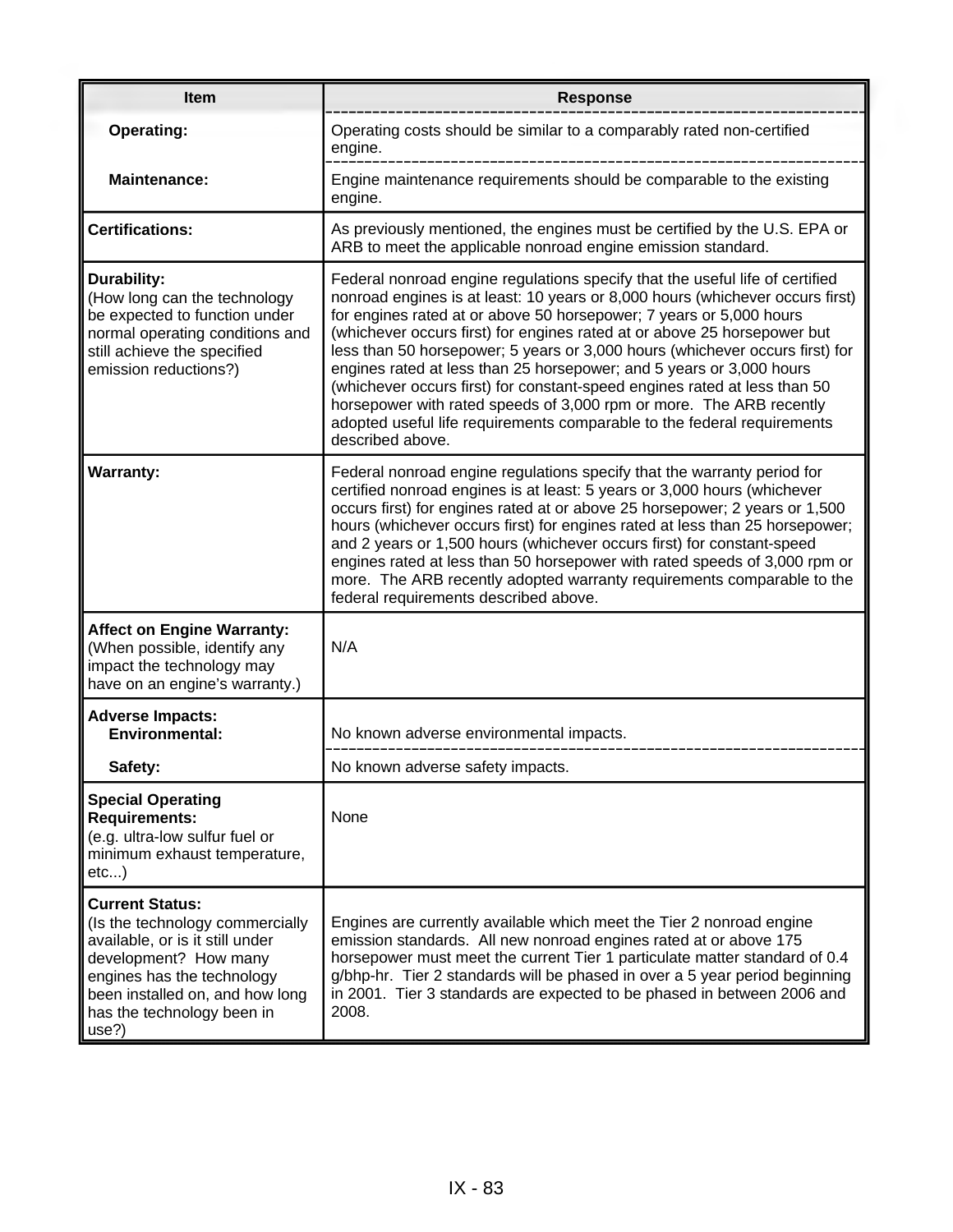| <b>Item</b>                                                                                                                                                        | <b>Response</b>                                                                                                                                                |
|--------------------------------------------------------------------------------------------------------------------------------------------------------------------|----------------------------------------------------------------------------------------------------------------------------------------------------------------|
| Other:<br>(e.g. fuel penalty, reduced<br>product life, weight, affect on<br>engine performance, etc)                                                               | N/A                                                                                                                                                            |
| <b>Impacts of Lower Sulfur</b><br><b>Diesel Fuel</b>                                                                                                               | Although not required to implement this control measure, the use of ultra-<br>low sulfur fuel should reduce the sulfate fraction of diesel particulate matter. |
| <b>Comments:</b><br>(Address other issues relevant<br>to the use of this technology,<br>including other advantages /<br>disadvantages of using the<br>technology.) | The disposition of surplus engines must be addressed.                                                                                                          |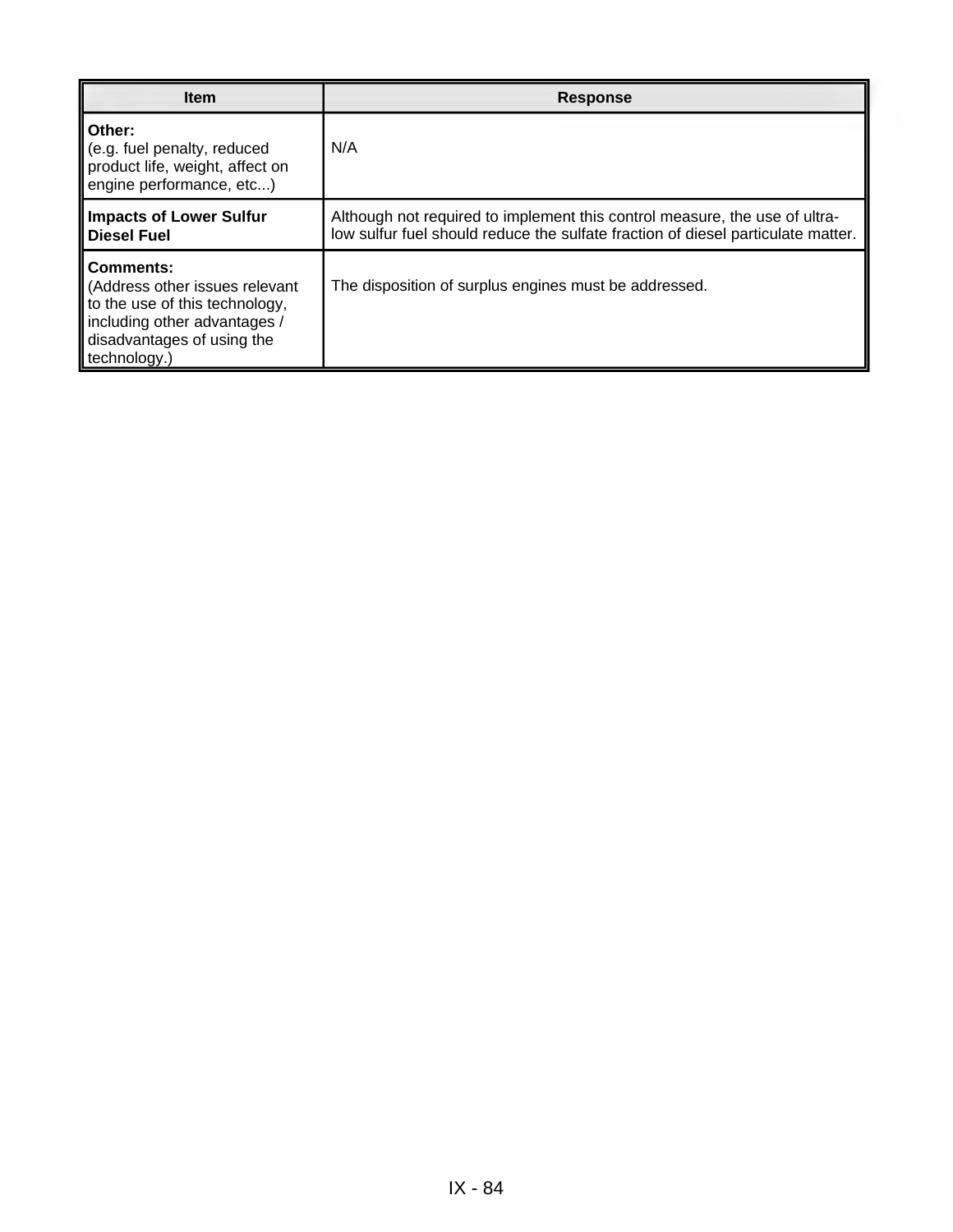| <b>Technology Name: Repower With Certified Nonroad Engines</b> |  |  |  |  |  |  |
|----------------------------------------------------------------|--|--|--|--|--|--|
|----------------------------------------------------------------|--|--|--|--|--|--|

| <b>Facility /</b><br><b>Operator</b>        | <b>Engine</b><br><b>Information</b>                                                                              | Permit /<br><b>Registration</b>                                                             | <b>Number of</b><br><b>Applications</b> | Time in<br><b>Service</b> | <b>PM Emission</b><br>Limit | <b>PM Emission Test</b><br><b>Results</b> |
|---------------------------------------------|------------------------------------------------------------------------------------------------------------------|---------------------------------------------------------------------------------------------|-----------------------------------------|---------------------------|-----------------------------|-------------------------------------------|
| Pool California<br><b>Energy Services</b>   | Make: Caterpillar<br>Model: 3406E DITA<br>Horsepower: 582 hp<br>Application: Generator<br>Fuel Type: CARB Diesel | <b>Statewide Portable</b><br>Equipment<br><b>Registration Program</b><br>Regist. No: 103700 |                                         | 1 year                    | 0.4 g/bhp-hr                | N/A                                       |
| Alturdyne Motion<br><b>Picture Services</b> | Make: John Deere<br>Model: 6081AF<br>Horsepower: 300 hp<br>Application: Generator<br>Fuel Type: CARB Diesel      | <b>Statewide Portable</b><br>Equipment<br><b>Registration Program</b><br>Regist. No: 101807 | 1                                       | 2 years                   | 0.4 g/bhp-hr                | N/A                                       |
| Johnson Power<br>Systems                    | Make: Caterpillar<br>Model: 3406<br>Horsepower: 519<br>Application: Unknown<br>Fuel Type: CARB Diesel            | <b>Statewide Portable</b><br>Equipment<br><b>Registration Program</b><br>Regist. No: 105006 | 1                                       | 1 year                    | $0.4$ g/bhp-hr              | N/A                                       |
| Prime Equipment                             | Make: Komatsu<br>Model: SA6D108E<br>Horsepower: 217<br><b>Application: Generator</b><br>Fuel Type: CARB Diesel   | <b>Statewide Portable</b><br>Equipment<br><b>Registration Program</b><br>Regist. No: 104797 |                                         | 1 year                    | $0.4$ g/bhp-hr              | N/A                                       |
| Nesco Leasing                               | Make: Komatsu<br>Model: SA6D125E-2<br>Horsepower: 345<br>Application: Generator<br>Fuel Type: CARB Diesel        | <b>Statewide Portable</b><br>Equipment<br><b>Registration Program</b><br>Regist. No: 104026 | 1                                       | 2 years                   | $0.4$ g/bhp-hr              | N/A                                       |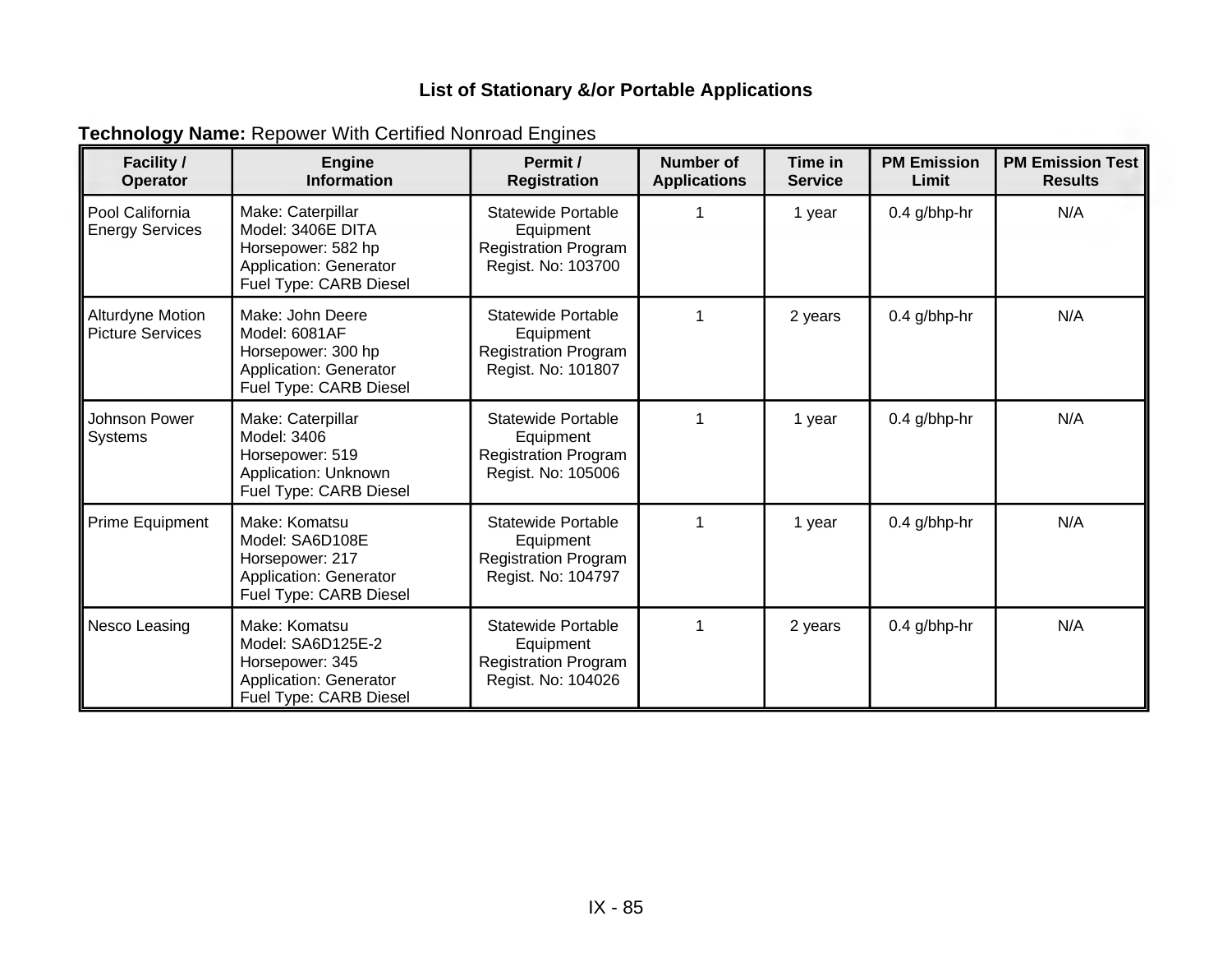| <b>Technology Name: Repower With Certified Nonroad Engines</b> |  |  |  |
|----------------------------------------------------------------|--|--|--|
|----------------------------------------------------------------|--|--|--|

| Method &<br><b>Type of Test</b>       | <b>Source Test</b><br>Company                          | <b>Product</b><br><b>Information</b> | <b>Engine Information</b>                                                                                                                                                                                                                                                             | <b>Pollutant</b>                               | <b>Emission Rate</b><br>w/ Controls                                     | <b>Control</b><br><b>Efficiency</b> |
|---------------------------------------|--------------------------------------------------------|--------------------------------------|---------------------------------------------------------------------------------------------------------------------------------------------------------------------------------------------------------------------------------------------------------------------------------------|------------------------------------------------|-------------------------------------------------------------------------|-------------------------------------|
| ISO 8178-D2<br>5-mode<br>steady-state | U.S. EPA<br>Nonroad<br>Engine<br>Certification<br>Data | Certified<br>Nonroad<br>Engine       | Make: Cummins<br>Model: C8.3, 6CTAA8.3-G1<br>Year: 1999<br>BHP: 280<br>Application: Pump, Compressor,<br>Generator Set, Crane, etc<br>Configuration: Turbo, Aftercooler<br>Engine Hours: n/a<br>Fuel Type: CARB Diesel<br>Fuel Use: Not Reported<br><b>Exhaust Temp: Not Reported</b> | <b>PM</b><br><b>NO<sub>x</sub></b><br>CO<br>HC | $0.132$ g/bhp-hr<br>6.32 g/bhp-hr<br>$0.62$ g/bhp-hr<br>$0.45$ g/bhp-hr | N/A<br>N/A<br>N/A<br>N/A            |
| ISO 8178-C1<br>8-mode<br>steady-state | U.S. EPA<br>Nonroad<br>Engine<br>Certification<br>Data | Certified<br>Nonroad<br>Engine       | Make: Caterpillar<br>Model: 3306<br>Year: 1999<br><b>BHP: 397</b><br>Application: Generator Set, Industrial,<br>Excavator, etc<br>Configuration: Turbo, Aftercooler<br>Engine Hours: n/a<br>Fuel Type: CARB Diesel<br>Fuel Use: Not Reported<br><b>Exhaust Temp: Not Reported</b>     | <b>PM</b><br><b>NO<sub>x</sub></b><br>CO<br>HC | $0.114$ g/bhp-hr<br>4.65 g/bhp-hr<br>1.35 g/bhp-hr<br>$0.19$ g/bhp-hr   | N/A<br>N/A<br>N/A<br>N/A            |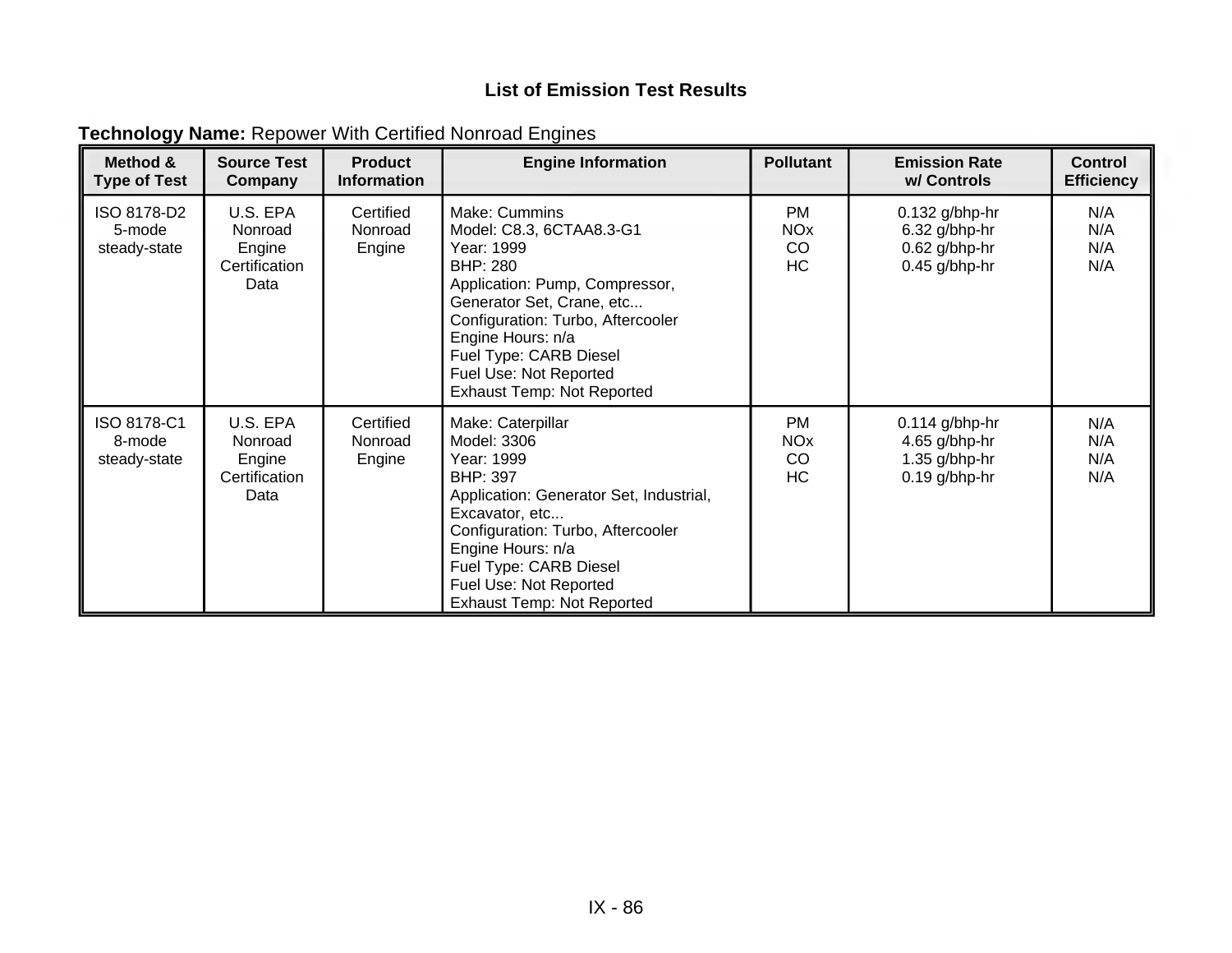| Method &<br><b>Type of Test</b>       | <b>Source Test</b><br>Company                          | <b>Product</b><br><b>Information</b> | <b>Engine Information</b>                                                                                                                                                                                                                                   | <b>Pollutant</b>                                      | <b>Emission Rate</b><br>w/ Controls                                      | <b>Control</b><br><b>Efficiency</b> |
|---------------------------------------|--------------------------------------------------------|--------------------------------------|-------------------------------------------------------------------------------------------------------------------------------------------------------------------------------------------------------------------------------------------------------------|-------------------------------------------------------|--------------------------------------------------------------------------|-------------------------------------|
| ISO 8178-C1<br>8-mode<br>steady-state | U.S. EPA<br>Nonroad<br>Engine<br>Certification<br>Data | Certified<br>Nonroad<br>Engine       | Make: Daimler-Benz AG<br>Model: OM 501 LA<br>Year: 1999<br><b>BHP: 422</b><br>Application: Not Reported<br>Configuration: Turbo, Aftercooler<br>Engine Hours: n/a<br>Fuel Type: CARB Diesel<br>Fuel Use: Not Reported<br><b>Exhaust Temp: Not Reported</b>  | <b>PM</b><br><b>NO<sub>x</sub></b><br>CO<br><b>HC</b> | 0.042 g/bhp-hr<br>4.97 g/bhp-hr<br>$0.40$ g/bhp-hr<br>$0.15$ g/bhp-hr    | N/A<br>N/A<br>N/A<br>N/A            |
| ISO 8178-C1<br>8-mode<br>steady-state | U.S. EPA<br>Nonroad<br>Engine<br>Certification<br>Data | Certified<br>Nonroad<br>Engine       | Make: Caterpillar<br>Model: 3408<br>Year: 2000<br><b>BHP: 750</b><br>Application: Industrial<br>Configuration: Turbo, Aftercooler<br>Engine Hours: n/a<br>Fuel Type: CARB Diesel<br>Fuel Use: Not Reported<br><b>Exhaust Temp: Not Reported</b>             | <b>PM</b><br><b>NO<sub>x</sub></b><br>CO<br>HC        | 0.084 g/bhp-hr<br>5.84 g/bhp-hr<br>0.90 g/bhp-hr<br>0.07 g/bhp-hr        | N/A<br>N/A<br>N/A<br>N/A            |
| ISO 8178-C1<br>8-mode<br>steady-state | U.S. EPA<br>Nonroad<br>Engine<br>Certification<br>Data | Certified<br>Nonroad<br>Engine       | Make: Komatsu<br>Model: SA6D140E-2<br>Year: 2000<br><b>BHP: 375</b><br>Application: Generator Set, Dozer<br>Configuration: Turbo, Aftercooler<br>Engine Hours: n/a<br>Fuel Type: CARB Diesel<br>Fuel Use: Not Reported<br><b>Exhaust Temp: Not Reported</b> | <b>PM</b><br><b>NO<sub>x</sub></b><br>CO<br>HC        | $0.125$ g/bhp-hr<br>5.722 g/bhp-hr<br>0.321 g/bhp-hr<br>$0.221$ g/bhp-hr | N/A<br>N/A<br>N/A<br>N/A            |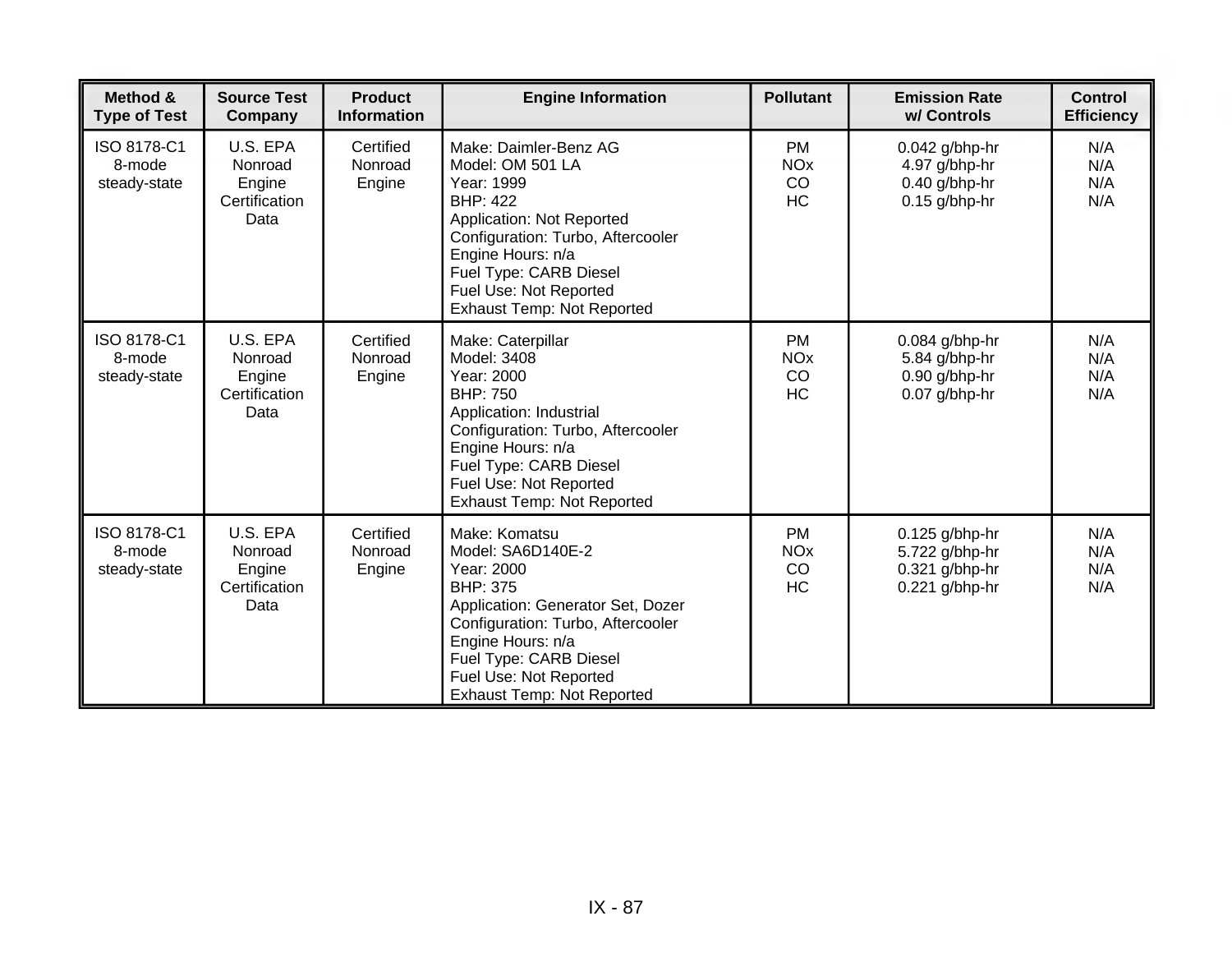# **Control Technology Evaluation**

| Item                                                                                 | <b>Response</b>                                                                                                                                                                                                                                                                                                                                                                                                                                                                                                                                                                                                                                                                 |  |  |  |  |  |
|--------------------------------------------------------------------------------------|---------------------------------------------------------------------------------------------------------------------------------------------------------------------------------------------------------------------------------------------------------------------------------------------------------------------------------------------------------------------------------------------------------------------------------------------------------------------------------------------------------------------------------------------------------------------------------------------------------------------------------------------------------------------------------|--|--|--|--|--|
| <b>Product Name:</b>                                                                 | <b>Unikat Combifilter</b>                                                                                                                                                                                                                                                                                                                                                                                                                                                                                                                                                                                                                                                       |  |  |  |  |  |
| <b>Product Vendor:</b>                                                               | <b>Engine Control Systems</b>                                                                                                                                                                                                                                                                                                                                                                                                                                                                                                                                                                                                                                                   |  |  |  |  |  |
| <b>Vendor Address:</b>                                                               | 165 Pony Drive<br>Newmarket, Ontario<br>Canada, L3Y 7V1                                                                                                                                                                                                                                                                                                                                                                                                                                                                                                                                                                                                                         |  |  |  |  |  |
| <b>Product Description:</b><br>(How does it work?)                                   | The product is a diesel particulate filter system which incorporates electrical<br>regeneration.                                                                                                                                                                                                                                                                                                                                                                                                                                                                                                                                                                                |  |  |  |  |  |
|                                                                                      | Typically, the particulate filter media consists of either a ceramic wall-flow<br>monolith (e.g. cordierite or silicon carbide) or woven ceramic fibers. The<br>ceramic wall-flow monoliths capture diesel particulate matter primarily<br>through surface filtration, and the woven ceramic fibers capture diesel<br>particulate matter though depth filtration.                                                                                                                                                                                                                                                                                                               |  |  |  |  |  |
|                                                                                      | To prevent plugging of the filter media and to minimize system<br>backpressure, particulate filters must be periodically cleaned. This process<br>of cleaning a particulate filter, termed regeneration, involves the oxidation<br>of the collected particulate matter. Where passive particulate filter systems<br>incorporate catalyst material to lower the temperature at which the collected<br>particulate matter oxidizes, this technology actively regenerates the<br>particulate filter via an electrical heating element. The regeneration is<br>electronically controlled and can be completed in either 30 minutes or 8<br>hours, depending upon the system chosen. |  |  |  |  |  |
| <b>Applicability:</b><br>(What types of engines can the<br>product be installed on?) | Individual particulate filter systems are available for diesel-fueled engines<br>rated at between 25 and approximately 200 horsepower. Multiple filter<br>elements can be used together for larger applications.                                                                                                                                                                                                                                                                                                                                                                                                                                                                |  |  |  |  |  |
| <b>Achieved Emission</b><br><b>Reductions:</b>                                       | <b>Product</b><br><b>Test Cycle</b><br><b>PM Reduction</b><br><b>Special Transient</b><br><b>Unikat Combifilter</b><br>81%<br><b>ISO 8178</b><br>Unikat Combifilter with<br>95%<br>oxidation catalyst                                                                                                                                                                                                                                                                                                                                                                                                                                                                           |  |  |  |  |  |
| <b>Emission Reduction</b><br>Guarantee:                                              | The manufacturer guarantees that their product will reduce diesel PM<br>emissions by at least 80%.                                                                                                                                                                                                                                                                                                                                                                                                                                                                                                                                                                              |  |  |  |  |  |
| Costs:<br><b>Initial Retail:</b>                                                     | The initial cost is approximately: \$4,450 for a 40 hp engine; \$5,780 for a<br>100 hp engine; \$11,690 for a 275 hp engine; \$14,000 for a 400 hp engine;<br>and \$40,250 for a 1,400 hp engine.                                                                                                                                                                                                                                                                                                                                                                                                                                                                               |  |  |  |  |  |
| Installation:                                                                        | For single and dual filter systems: \$206 - \$518 (Assuming 2 - 6 hours x<br>$$78/hr + $50 in mice parts.$                                                                                                                                                                                                                                                                                                                                                                                                                                                                                                                                                                      |  |  |  |  |  |
| <b>Operating:</b>                                                                    | For a generator larger than 275 hp, the cost to regenerate the filter is about<br>1% of the energy produced. The regeneration cost is higher for smaller<br>engine generator sets--up to 7% for a 40 hp engine. In addition, fuel<br>consumption may increase by one to one and a half percent due to<br>additional backpressure.                                                                                                                                                                                                                                                                                                                                               |  |  |  |  |  |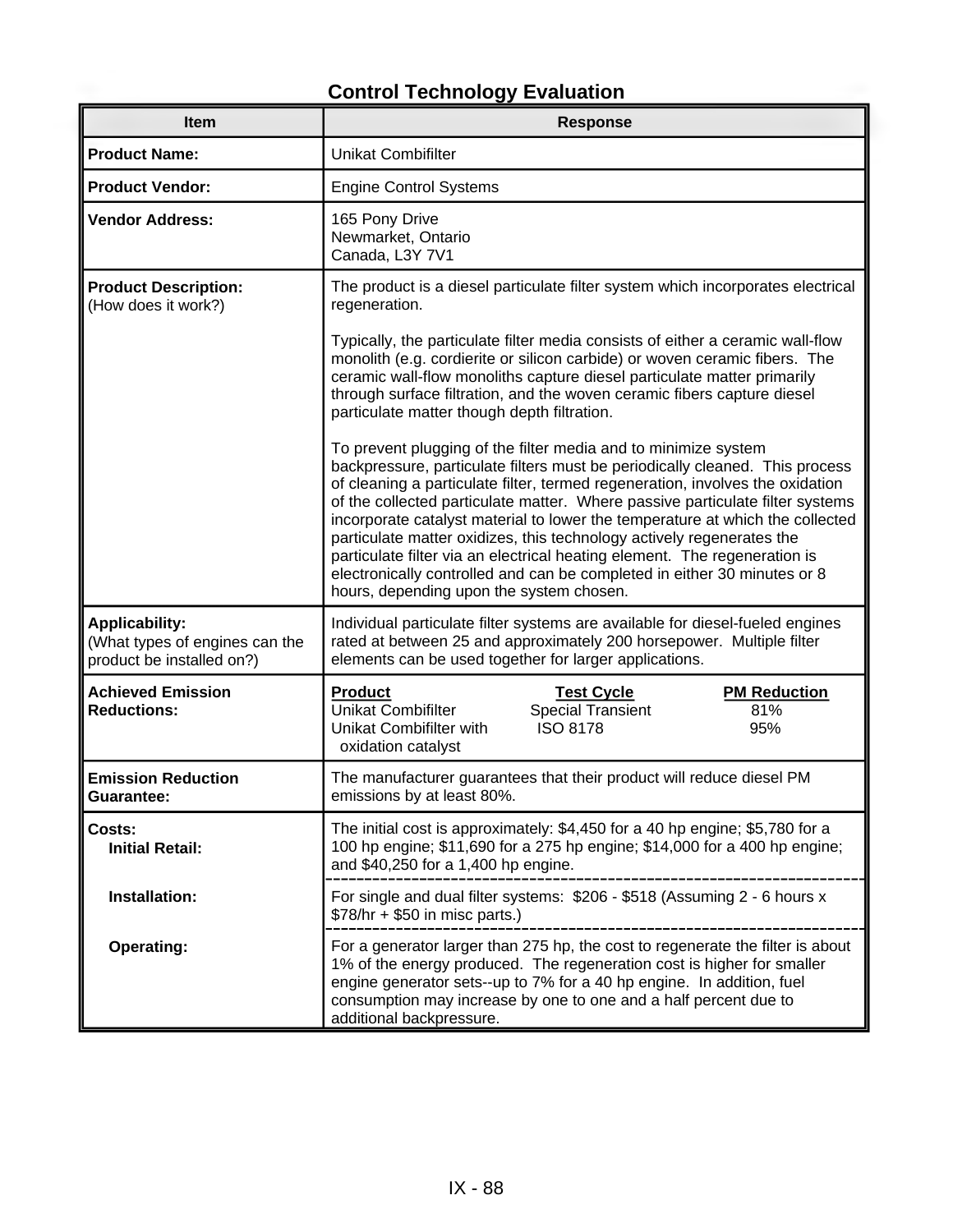| <b>Item</b>                                                                                                                                                                                                                   | <b>Response</b>                                                                                                                                                                                                                                                                                                                                  |  |  |  |  |
|-------------------------------------------------------------------------------------------------------------------------------------------------------------------------------------------------------------------------------|--------------------------------------------------------------------------------------------------------------------------------------------------------------------------------------------------------------------------------------------------------------------------------------------------------------------------------------------------|--|--|--|--|
| <b>Maintenance:</b>                                                                                                                                                                                                           | \$312 for prime engine (Assume 2 cleanings at 2 hours labor each— total of<br>4 hours labor per year.) and \$156 for emergency backup engine every five<br>years (Assume 2 hours labor).                                                                                                                                                         |  |  |  |  |
| <b>Comments:</b>                                                                                                                                                                                                              | The particulate filter systems must be cleaned every 1,000 - 1,500 hours of<br>service to remove accumulated ash. The exact interval is dependent on<br>lube oil consumption.                                                                                                                                                                    |  |  |  |  |
| <b>Certifications:</b>                                                                                                                                                                                                        | <b>Product</b><br><b>Certification</b><br>Agency<br>Unikat Combifilter 80% diesel PM Removal<br>Swiss VERT Program                                                                                                                                                                                                                               |  |  |  |  |
|                                                                                                                                                                                                                               | Unikat Combifilter 80% diesel PM Removal<br>Sweden Environmental<br>Zones--Off-road                                                                                                                                                                                                                                                              |  |  |  |  |
| <b>Durability / Product Life:</b><br>(How long can the technology<br>be expected to function under<br>normal operating conditions and<br>still achieve the specified<br>emission reductions?)                                 | Some installations have been in operation over 20,000 hours. The<br>manufacturer does not provide a guarantee for product life.                                                                                                                                                                                                                  |  |  |  |  |
| <b>Product Warranty:</b>                                                                                                                                                                                                      | The manufacturer provides a twelve month limited warranty covering<br>manufacturing defects and workmanship. Other warranties may be<br>provided on a case by case basis.                                                                                                                                                                        |  |  |  |  |
| <b>Affect on Engine Warranty:</b><br>(When possible, identify any<br>impact the technology may<br>have on an engine's warranty.)                                                                                              | The engine manufacturer should be contacted to determine the specific<br>impact of the product on an OEM engine warranty. However, the<br>technology is sized to stay within OEM backpressure limitations.                                                                                                                                       |  |  |  |  |
| <b>Adverse Impacts:</b><br><b>Environmental:</b>                                                                                                                                                                              | There are no known adverse environmental impacts.                                                                                                                                                                                                                                                                                                |  |  |  |  |
| Safety:                                                                                                                                                                                                                       | There are no known adverse safety impacts.                                                                                                                                                                                                                                                                                                       |  |  |  |  |
| <b>Special Operating</b><br><b>Requirements:</b><br>(e.g. ultra-low sulfur fuel or<br>minimum exhaust temperature,<br>$etc$ )                                                                                                 | 230V or 400V electrical service is required.                                                                                                                                                                                                                                                                                                     |  |  |  |  |
| <b>Current Status:</b><br>(Is the technology commercially<br>available, or is it still under<br>development? How many<br>engines has the technology<br>been installed on, and how long<br>has the technology been in<br>use?) | The technology is commercially available in Europe and Asia and has been<br>employed on captive fleet vehicles such as fork lifts and front end loaders,<br>stationary and mining engines with total installation base of 3,000.<br>According to the manufacturer, the product will be marketed in the United<br>States as of September 1, 2000. |  |  |  |  |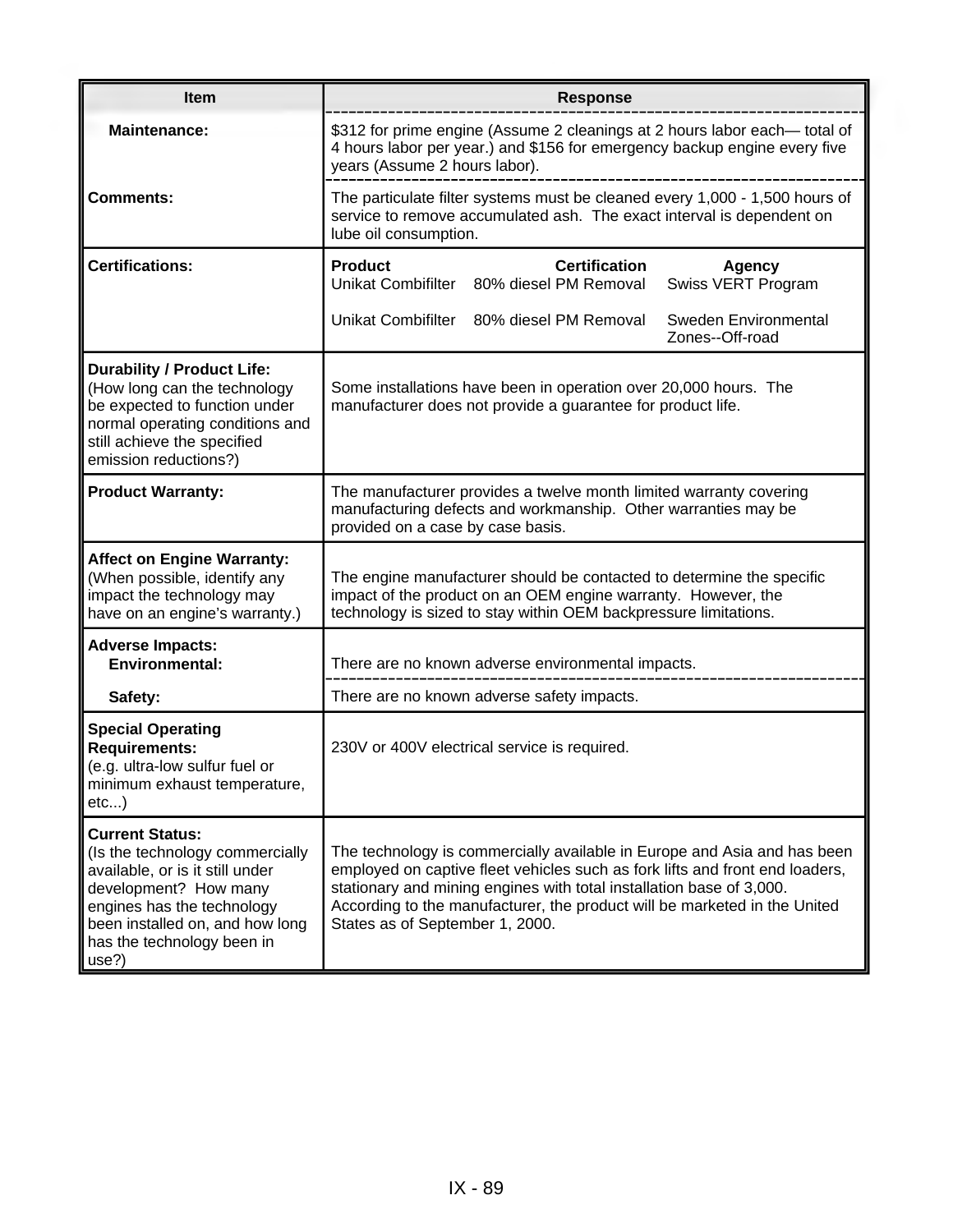| <b>Item</b>                                                                                                                                                        | <b>Response</b>                                                              |                                                                           |                                   |                                                                                                                                                        |  |
|--------------------------------------------------------------------------------------------------------------------------------------------------------------------|------------------------------------------------------------------------------|---------------------------------------------------------------------------|-----------------------------------|--------------------------------------------------------------------------------------------------------------------------------------------------------|--|
| Other:<br>(e.g. fuel penalty, reduced<br>product life, weight, affect on<br>engine performance, etc)                                                               | ΗP<br>40 hp<br>$100$ hp<br>275 hp<br>400 hp                                  | <b>Diameter</b><br>$13.8" - 25.7"$<br>$12.2" - 14.5"$<br>- -<br>2 @ 13.8" | Length<br>7.4" - 10.8"<br>2 @ 20" | The size and weight of actively regenerated DPF's are as follows:<br>Weight<br>53 lb - 64 lb<br>$14.6" - 28.4"$ 64 lb - 179 lb<br>2 @ 86 lb            |  |
| <b>Impacts of Lower Sulfur</b><br><b>Diesel Fuel:</b>                                                                                                              | The product can be used with California's existing diesel fuel formulations. |                                                                           |                                   |                                                                                                                                                        |  |
| <b>Comments:</b><br>(Address other issues relevant<br>to the use of this technology,<br>including other advantages /<br>disadvantages of using the<br>technology.) |                                                                              | idle or light load conditions.                                            |                                   | The product regenerates independently of engine exhaust temperature and<br>is suitable for any size engine working under any duty cycle including long |  |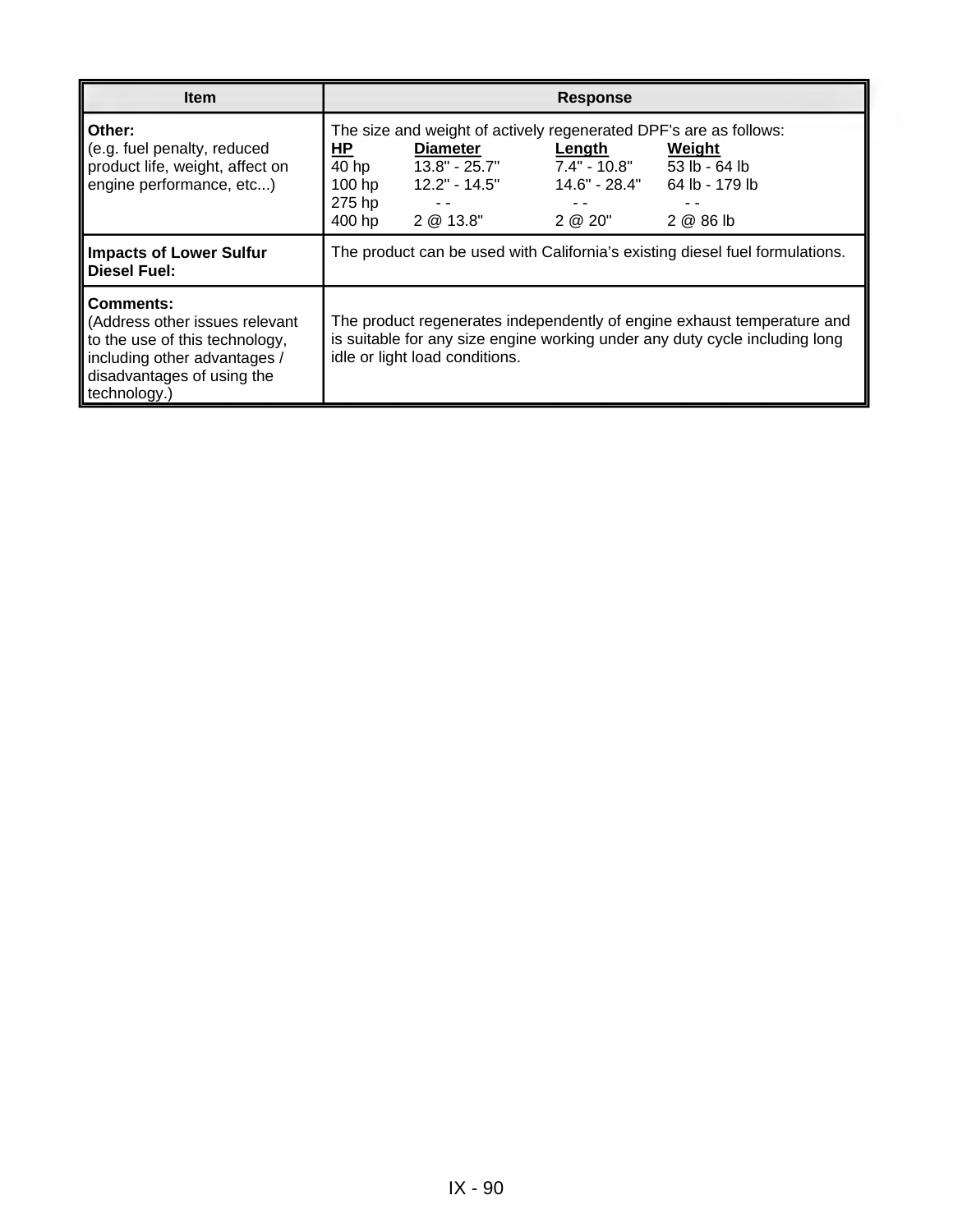### **Technology Name:** Unikat Combifilter

| <b>Facility /</b><br><b>Operator</b>                                                       | <b>Engine</b><br><b>Information</b>                                                                                       | Permit /<br>Registration | Number of<br><b>Applications</b> | Time in<br><b>Service</b> | <b>PM Emission</b><br>Limit | <b>PM Emission Test</b><br><b>Results</b> |
|--------------------------------------------------------------------------------------------|---------------------------------------------------------------------------------------------------------------------------|--------------------------|----------------------------------|---------------------------|-----------------------------|-------------------------------------------|
| There are no known<br>portable or stationary<br>applications Unikat<br>Combifilter in U.S. | Make:<br>Model:<br>Application:<br>Fuel Type:                                                                             |                          |                                  |                           |                             |                                           |
| However, a Combifilter<br>system is operational<br>in Welland, Ontario,<br><b>C</b> anada. | Make: Cummins<br>Model: B5.9<br><b>Application: Taylor lift</b><br>truck<br>Fuel Type: Diesel,<br>unknown S concentration |                          |                                  | 27 Months                 |                             |                                           |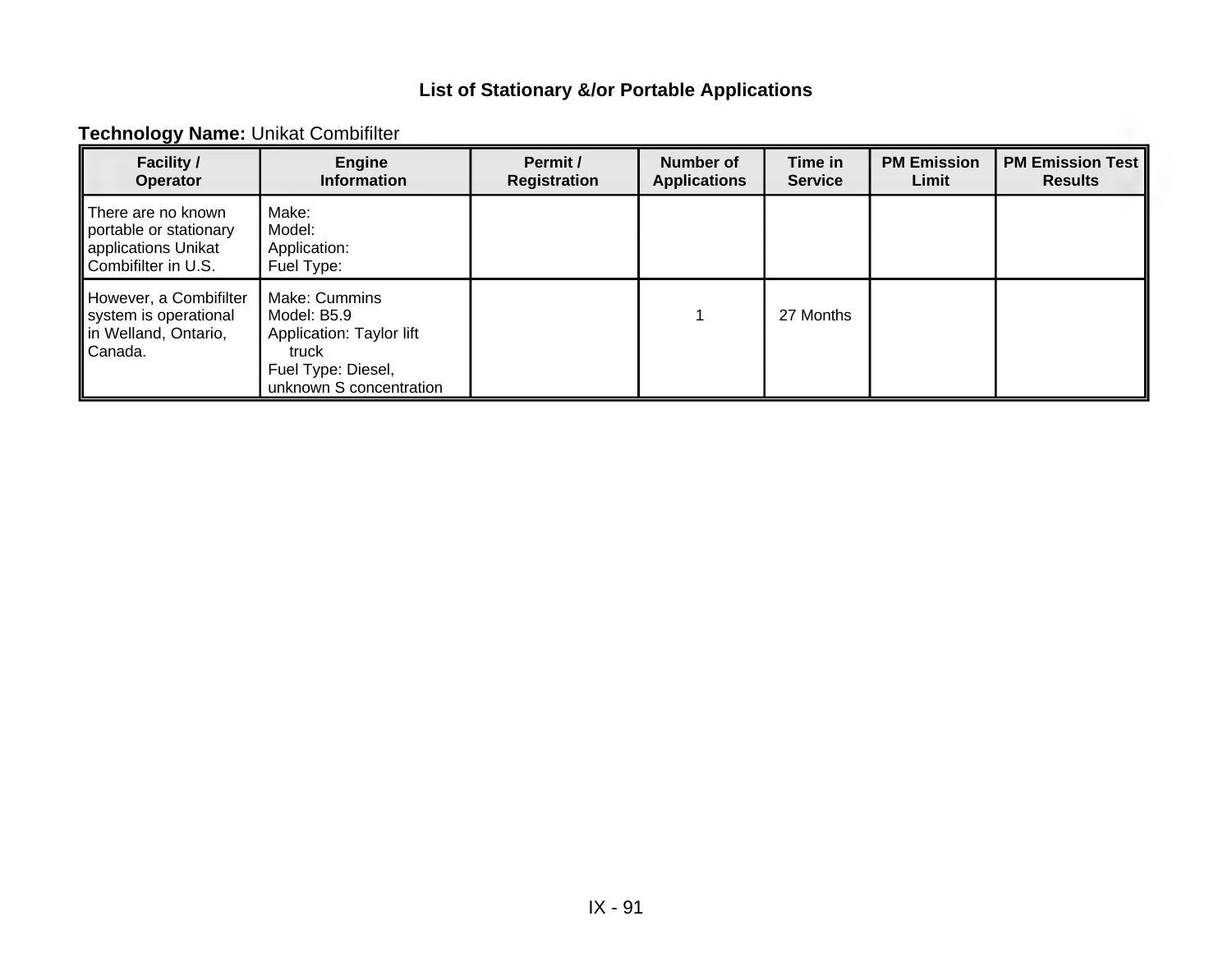NOx CO HC

13.1 g/kwh 4.71 g/kwh 0.48 g as  $CH<sub>1.85</sub>/kwh$ 

**Emission Rate w/ Controls** 

**Control Efficiency** 

> 79% -5% 10% 5%

> 95% NA 98% 92%

1.77 g/hr 98.70 g/hr 37.56 g/hr 5.17 g/hr

0.03 g/kwh unk 0.11 g/kwh  $0.04$  g as  $CH<sub>1.85</sub>$ /kwh

| Method &<br>Type of<br><b>Test</b>                                                     | <b>Source Test</b><br>Company                                                               | <b>Product</b><br><b>Information</b>                          | <b>Engine Information</b>                                                                                                                                                                                                      | <b>Pollutant</b>                          | <b>Baseline</b><br><b>Emissions</b>                |
|----------------------------------------------------------------------------------------|---------------------------------------------------------------------------------------------|---------------------------------------------------------------|--------------------------------------------------------------------------------------------------------------------------------------------------------------------------------------------------------------------------------|-------------------------------------------|----------------------------------------------------|
| Special<br>transient<br>cycle<br>designed for<br>a specific<br>backhoe<br>application. | Emission<br>Research and<br>Measurement<br>Division,<br>Environment<br>Canada <sup>30</sup> | Combifilter<br>Mfg. by<br>Engine<br>Control<br><b>Systems</b> | Make: Caterpillar<br>Model: 3054DIT<br>Year: 1994<br><b>BHP: 84</b><br>Application: Backhoe<br>Configuration: Unknown<br>Engine Hours: Unknown<br>Fuel Type: 530 ppm S Diesel<br>Fuel Use: 4.66 kg/hr<br>Exhaust Temp: Unknown | PM.<br><b>NO<sub>x</sub></b><br>CO<br>HC. | 8.46 g/hr<br>93.79 g/hr<br>41.66 g/hr<br>5.47 g/hr |
| ISO 8178 C1                                                                            | <b>AB Svensk</b>                                                                            | Combifilter                                                   | Make: Perkins                                                                                                                                                                                                                  | PM                                        | $0.59$ a/kwh                                       |

Model: 1004T Year: Unknown

BHP: about 44 (for 33.7 kw) Application: Unknown Configuration: Unknown Engine Hours: Unknown Fuel Type: 30 ppm S Diesel Fuel Use: 234-236 g/kwh Exhaust Temp: Unknown

#### **Technology Name:** Unikat Combifilter

Bilprovning

with oxidation catalyst

> Mfg. by Engine **Control** Systems

<sup>30</sup> Study reported in SAE Technical Paper #1999-01-0110 entitled "The Impact of Retrofit Exhaust Control Technologies on Emissions from Heavy-Duty Diesel Construction Equipment."